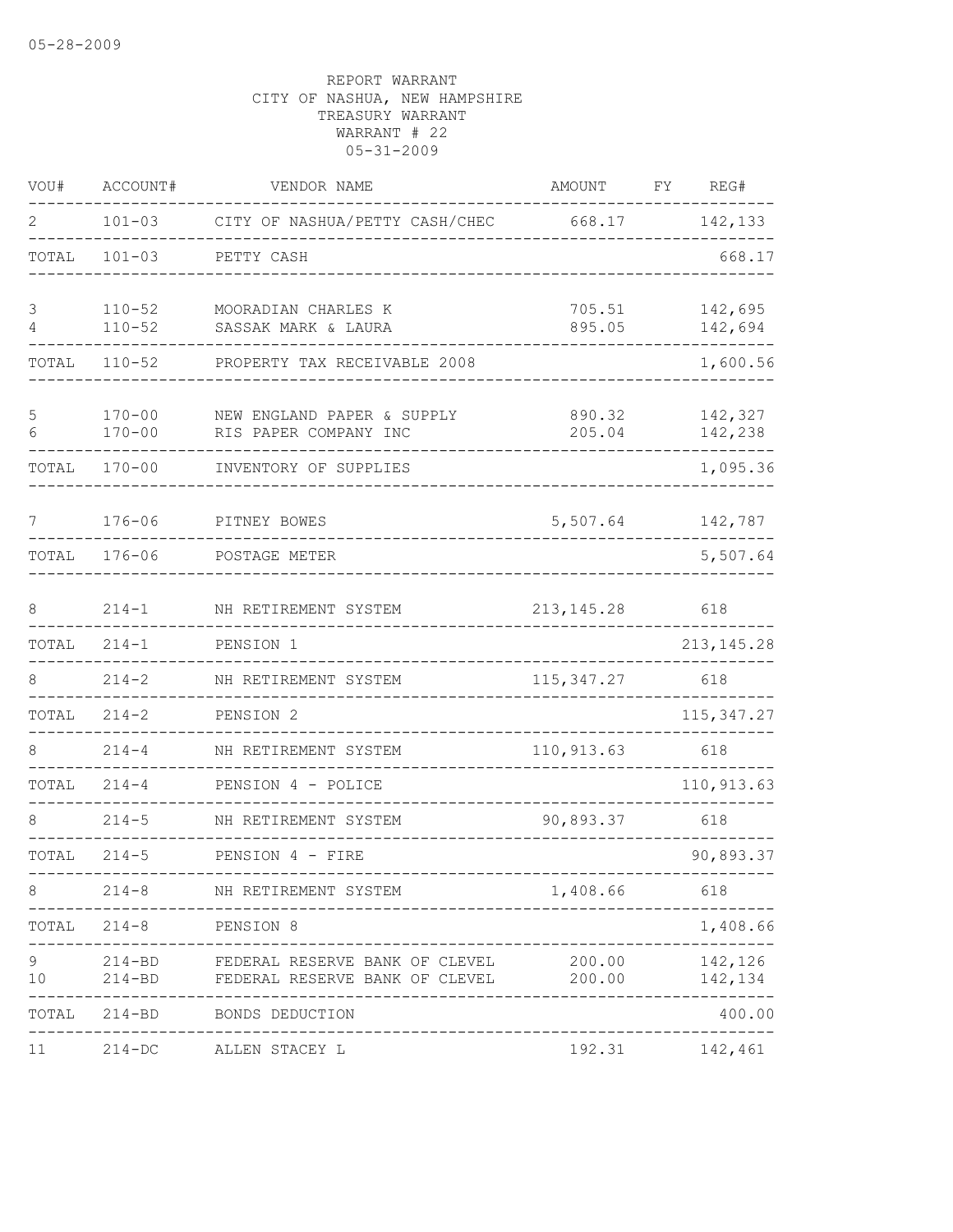| VOU#  | ACCOUNT#      | VENDOR NAME                                          | AMOUNT     | FY REG#              |
|-------|---------------|------------------------------------------------------|------------|----------------------|
| 12    | $214-DC$      | COSTANTINI SHELLEY                                   | 76.93      | 142,183              |
| 13    | $214-DC$      | COTE KEITH                                           | 192.31     | 142,337              |
| 14    | $214-DC$      | DAVIDSON PATRICIA                                    | 185.00     | 142,372              |
| 15    | $214-DC$      | GAGNON PATRICIA                                      | 1,365.00   | 142,293              |
| 16    | $214-DC$      | GLEASON KAREN                                        | 210.00     | 142,373              |
| 17    | $214-DC$      | HAMILTON DENNIS L                                    | 96.16      | 142,464              |
| 18    | $214-DC$      | HAMILTON TINA                                        | 96.16      | 142,465              |
| 19    | $214-DC$      | HODGDON CYNTHIA                                      | 192.31     | 142,338              |
| 20    | $214 - DC$    | MAILLOUX SHAWN                                       | 146.15     | 142,374              |
| 21    | $214 - DC$    | MENARD PAUL                                          | 192.31     | 142,339              |
| 22    | $214 - DC$    | PERAULT DAVID                                        | 576.96     | 142,260              |
|       |               | TOTAL 214-DC DEPENDENT CARE DEDUCTION                |            | 3,521.60             |
| 23    |               | 214-FR HARVARD PILGRIM/FIRST SENIORIT 44,651.36 623  |            |                      |
|       |               | TOTAL 214-FR HARVARD FREEDOM                         |            | 44,651.36            |
| 24    | $214-FS$      | BENEFIT STRATEGIES INC                               | 25,109.69  | 622<br>_____________ |
|       |               | TOTAL 214-FS FLEXIBLE SPENDING ACCOUNT -             |            | 25,109.69            |
|       |               |                                                      |            |                      |
| 25    | $255 - 00$    | STATE OF NH-MV                                       | 11,420.23  | 616                  |
| 26    | $255 - 00$    | STATE OF NH-MV                                       | 14,285.13  | 617                  |
| 27    | $255 - 00$    | STATE OF NH-MV                                       | 19,816.87  | 620                  |
| 28    | $255 - 00$    | STATE OF NH-MV                                       | 18,356.42  | 627                  |
| 29    | $255 - 00$    | STATE OF NH-MV                                       | 14,487.59  | 629                  |
| 30    | $255 - 00$    | STATE OF NH-MV                                       | 13,863.33  | 630                  |
| 31    | $255 - 00$    | STATE OF NH-MV                                       | 11, 413.58 | 631                  |
| 32    | $255 - 00$    | STATE OF NH-MV                                       | 11,347.29  | 637                  |
| 33    | $255 - 00$    | STATE OF NH-MV                                       | 14,185.24  | 638                  |
|       | TOTAL 255-00  | STATE MVR                                            |            | 129, 175.68          |
| 34    |               | 255-05 STATE OF NH<br>------------------------------ | 19.25      | 142,886              |
| TOTAL | $255 - 05$    | STATE OF NH-FBI FINGERPRNT FEE                       |            | 19.25                |
|       |               |                                                      |            |                      |
|       | 211,53 288-00 | SCHIAVI LEASING CORP                                 | 900.00     | 142,518              |
|       | 211,53 288-00 | WALMART COMMUNITY                                    | 469.41     | 142,455              |
|       |               | TOTAL 288-00 SCHOOL SUSPENSE ACCOUNT                 |            | 1,369.41             |
| 35    | $289 - 02$    | CARDIN JEWELERS                                      | 165.00     | 142,233              |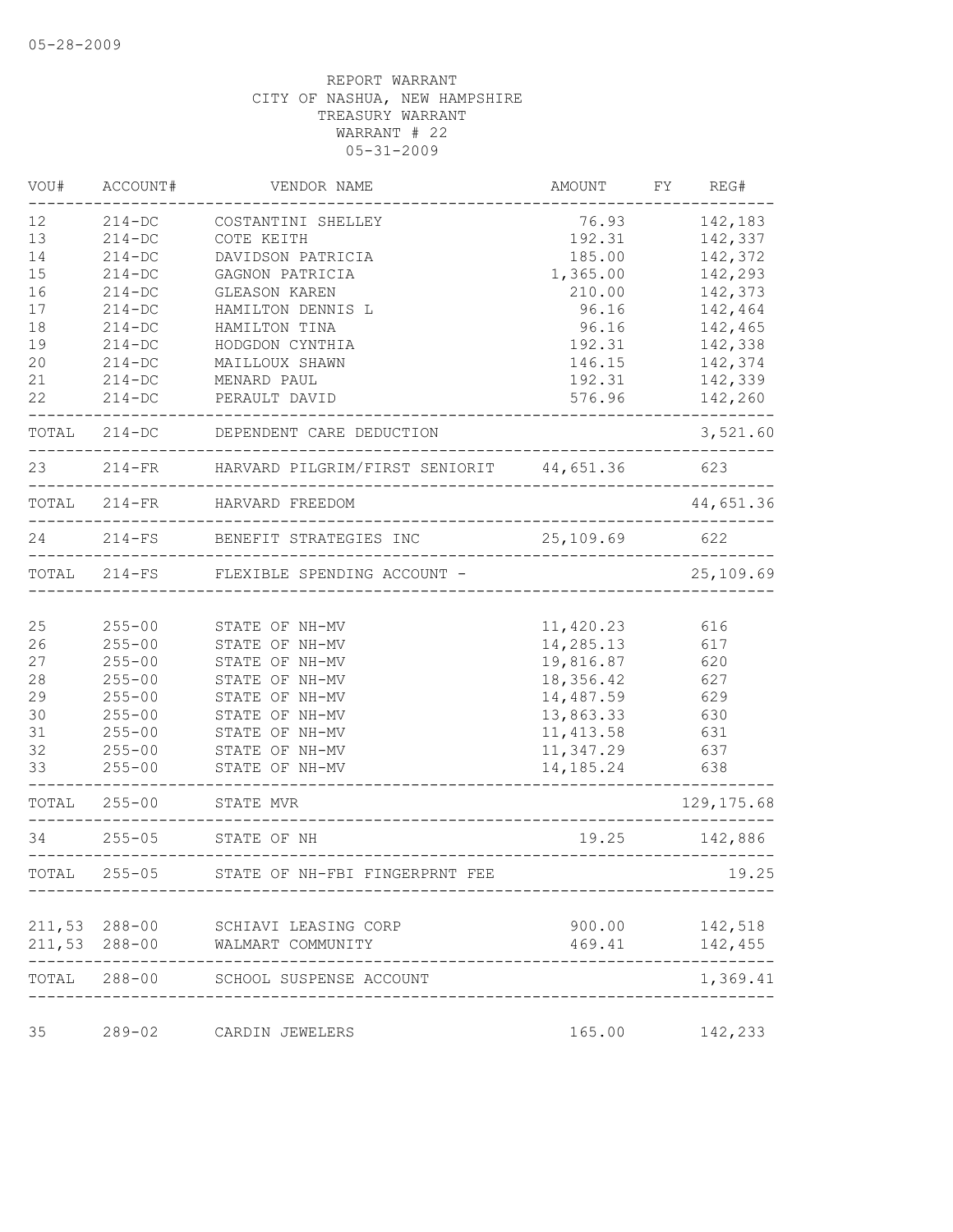| VOU#  | ACCOUNT#   | VENDOR NAME<br>_____________________________________ | AMOUNT FY | REG#    |
|-------|------------|------------------------------------------------------|-----------|---------|
|       |            |                                                      |           |         |
| TOTAL |            | 289-02 MAYOR'S SUSPENSE ACCOUNT                      |           | 165.00  |
|       |            |                                                      |           |         |
| 36    | $292 - 11$ | RH WHITE CONSTRUCTION CO INC                         | 971.16    | 142,436 |
| TOTAL | $292 - 11$ | RETAINAGE PAYABLE - RH WHITE                         |           | 971.16  |
| 36    | $292 - 12$ | RH WHITE CONSTRUCTION CO INC                         | 4.50      | 142,436 |
| TOTAL | $292 - 12$ | INTEREST PAYABLE - RH WHITE                          |           | 4.50    |
|       |            |                                                      |           |         |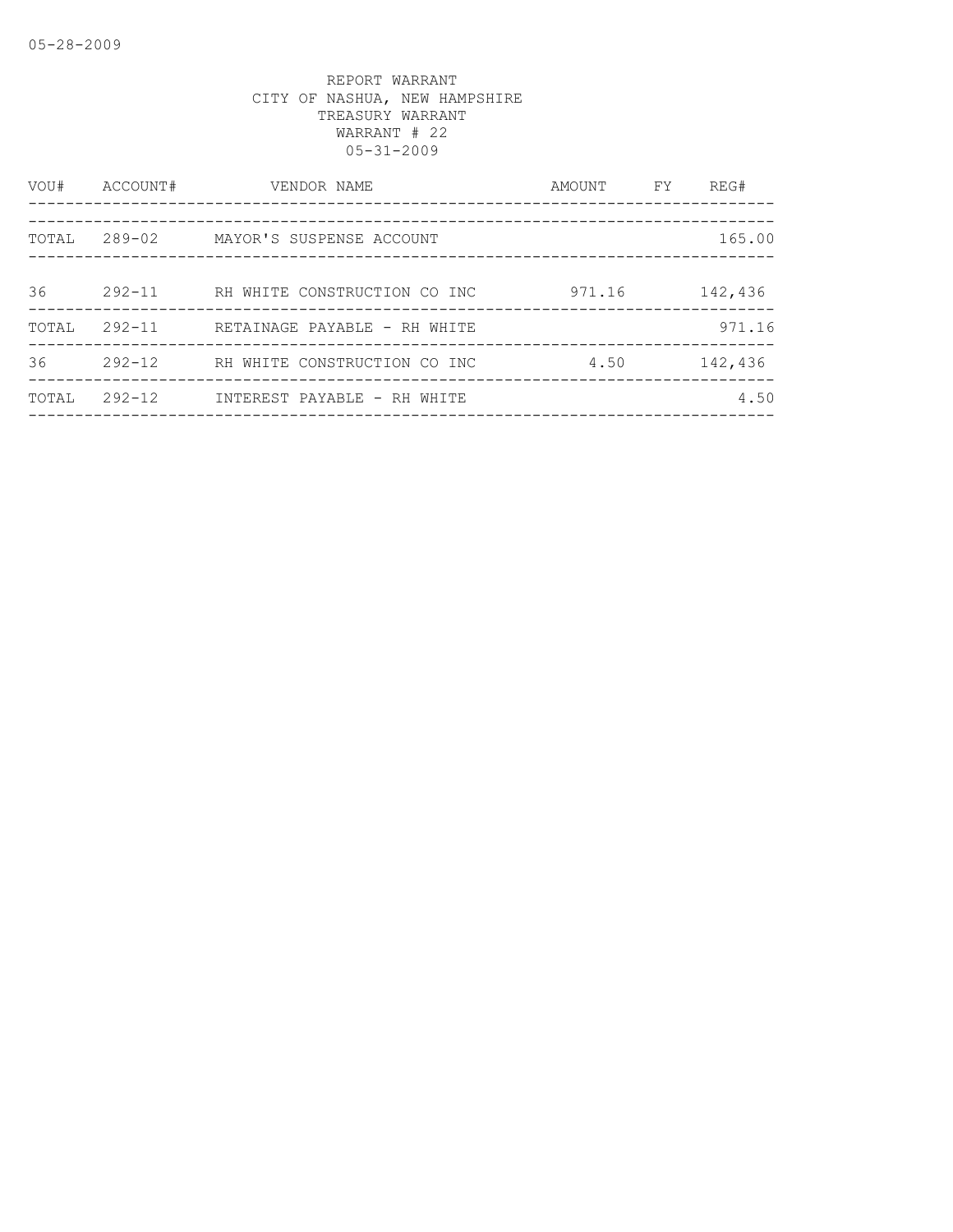|           |           | VOU# ACCOUNT# VENDOR NAME AMOUNT FY REG#              |                               |                               |
|-----------|-----------|-------------------------------------------------------|-------------------------------|-------------------------------|
|           |           | 211,540 3044-49075 SCHOOL SPECIALTY 139.20 142,5      | 139.20 142,501                |                               |
|           |           | TOTAL 304 CHARLOTTE AVE ART IN RESIDENCE              |                               | 139.20                        |
| 37        | 305-49075 | COLLEGE BOUND MOVERS<br>JEYNES MIKE<br>MCLEAN JIM     | 1,428.50 142,245              |                               |
| 38        | 305-59100 |                                                       | 100.00                        |                               |
| 39        | 305-59100 |                                                       | 100.00                        | 142,474<br>142,349<br>142,352 |
| 40        | 305-59100 | O'NEIL TIM                                            | 162.50                        |                               |
| 41        | 305-59100 | WALLENT FRANK J                                       |                               | 150.00 142,216                |
| 42        | 305-74092 | CITY OF NASHUA/PETTY CASH 29.60 142,131               |                               |                               |
| 43        | 305-94005 | BARKER JOHN                                           | 279.80 142,788                |                               |
| 44        |           | 305-94005 JOHNSON PETER                               |                               | 501.70 142,789                |
| 45        |           | 305-96900 TURNSTONE CORPORATION 70,173.65 142,178     | . _ _ _ _ _ _ _ _ _ _ _ _ _ _ |                               |
| TOTAL 305 |           | SRF - CIVIC & COMM ACTIVITIES                         |                               | 72,925.75                     |
|           |           |                                                       |                               |                               |
| 46        |           | 308-83010 ANTHEM BLUE CROSS BLUE SHIELD 63,345.06 626 |                               |                               |
| 47        | 308-83010 | ANTHEM BLUE CROSS BLUE SHIELD 40, 613.77 633          |                               |                               |
| 48        | 308-83011 | ANTHEM BLUE CROSS BLUE SHIELD                         | 3,081.15 626                  |                               |
| 49        | 308-83011 | ANTHEM BLUE CROSS BLUE SHIELD                         | 621.61 633                    |                               |
| 50        | 308-83012 | ANTHEM BLUE CROSS BLUE SHIELD                         | 146, 220.53 626               |                               |
| 50        | 308-83013 | ANTHEM BLUE CROSS BLUE SHIELD                         | 181,593.80                    | 626                           |
| 51        | 308-83013 | ANTHEM BLUE CROSS BLUE SHIELD                         | 154,487.08                    | 633                           |
| 52        | 308-83016 | HARVARD PILGRIM HEALTH CARE                           | 42,948.42                     | 621                           |
| 53        | 308-83016 | HARVARD PILGRIM HEALTH CARE                           | $62,100.28$ 634               |                               |
| 54        | 308-83017 | HARVARD PILGRIM HEALTH CARE 49,145.50 621             |                               |                               |
| 55        | 308-83017 | HARVARD PILGRIM HEALTH CARE                           | 32,092.09 634                 |                               |
| 56        | 308-83018 | ANTHEM BLUE CROSS BLUE SHIELD 53,377.07 626           |                               |                               |
| 57        | 308-83018 | ANTHEM BLUE CROSS BLUE SHIELD 94, 622.27 633          |                               |                               |
| 58        | 308-83019 | ANTHEM BLUE CROSS BLUE SHIELD 29,636.62 626           |                               |                               |
| 59        | 308-83019 | ANTHEM BLUE CROSS BLUE SHIELD                         | 31,655.78                     | 633                           |
| 60        | 308-83020 | NORTHEAST DELTA                                       | 12,536.11                     | 625<br>636                    |
| 61        | 308-83020 | NORTHEAST DELTA                                       | 16,597.89                     |                               |
| 62        | 308-83021 | NORTHEAST DELTA                                       | 630.28                        | 625                           |
| 63        | 308-83021 | NORTHEAST DELTA                                       | 4,482.20 636                  |                               |
| 64        | 308-83023 | HOLISTIC SELF CARE CENTER                             | 750.00                        | 142,460                       |
| 65        | 308-83026 | NORTHERN NEW ENGLAND BENEFIT T                        | 31,747.00                     | 635                           |
| 66        | 308-83053 | ASSOCIATED RADIOLOGISTS PA W/                         | 24.00                         | 142,381                       |
| 67        | 308-83053 | FOUR SEASONS ORTHOPAEDIC CTR                          | 125.00                        | 142,408                       |
| 68        | 308-83053 | MORIARTY KEVIN S DC                                   | 163.00                        | 142,390                       |
| 69        | 308-83053 | OCCUPATIONAL HEALTH CTRS SOUTH                        | 189.28                        | 142,277                       |
| 70        | 308-83053 | SO NH REGIONAL MEDICAL CENTER                         | 1,133.90                      | 142,382                       |
| 71        | 308-83053 | STONERIVER PHARMACY SOLUTIONS                         | 216.33                        | 142,400                       |
| 72        | 308-83054 | ASSOCIATED RADIOLOGISTS PA W/                         | 181.00                        | 142,381                       |
| 73        | 308-83054 | BONENBERGER HOWARD J DPM PLLC                         | 116.82                        | 142,356                       |
| 74        | 308-83054 | DERRY MEDICAL CENTER PA                               | 365.00                        | 142,379                       |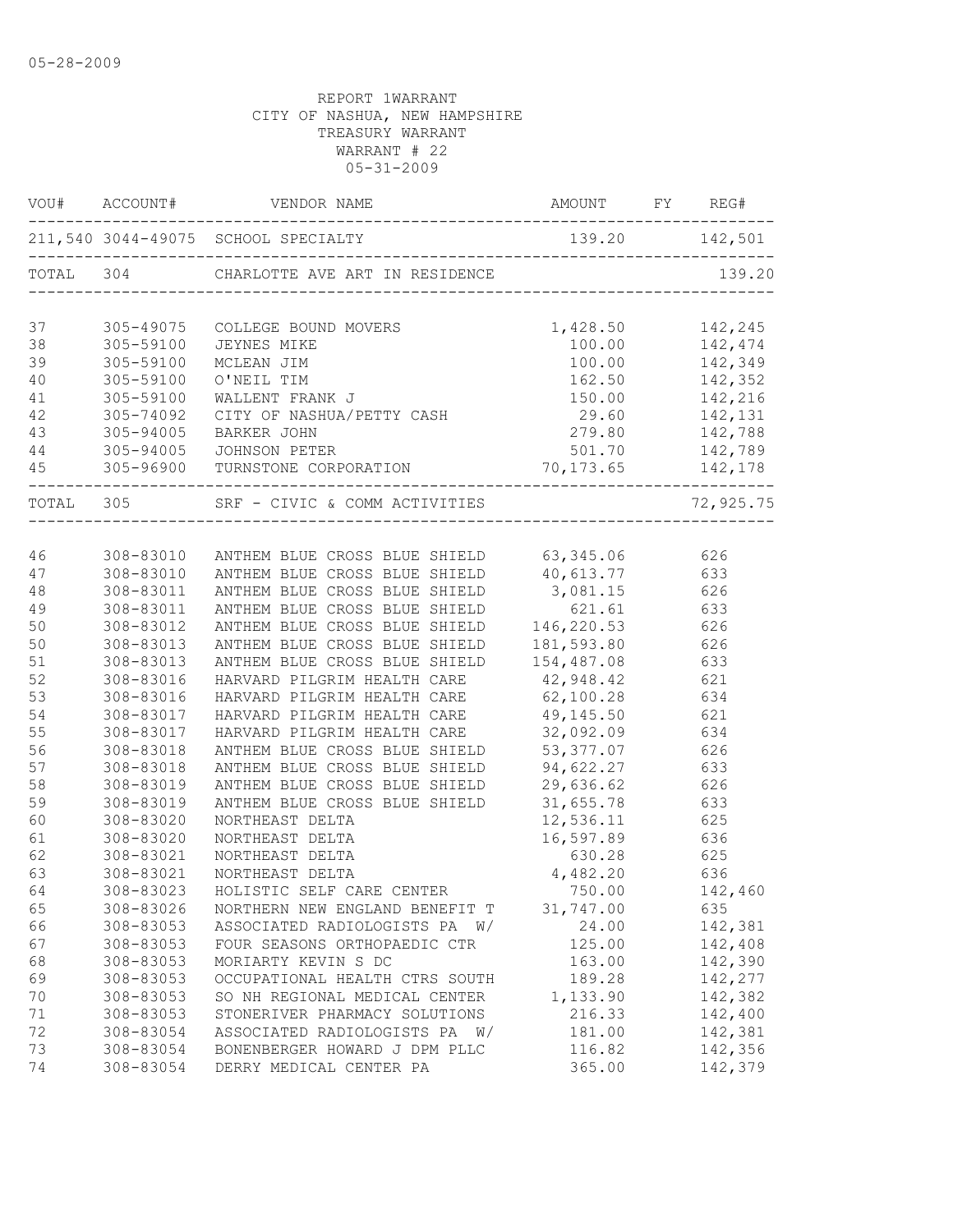| VOU#  | ACCOUNT#           | VENDOR NAME                            | AMOUNT    | FY | REG#           |
|-------|--------------------|----------------------------------------|-----------|----|----------------|
| 75    | 308-83054          | FOUR SEASONS ORTHOPAEDIC CTR           | 7,044.00  |    | 142,408        |
| 76    | 308-83054          | OCCUPATIONAL HEALTH CTRS SOUTH         | 249.36    |    | 142,277        |
| 77    | 308-83054          | RS MEDICAL                             | 80.00     |    | 142,146        |
| 78    | 308-83054          | SO NH REGIONAL MEDICAL CENTER          | 2,518.71  |    | 142,382        |
| 79    | 308-83054          | ST JOSEPH BUSINESS & HEALTH            | 96.15     |    | 142,272        |
| 80    | 308-83054          | STONERIVER PHARMACY SOLUTIONS          | 505.53    |    | 142,400        |
| 81    | 308-83058          | NASHUA WALLPAPER & PAINT CO            | 1,400.00  |    | 142,314        |
| 82    | 308-83064          | UNITED AUTO BODY                       | 1,762.77  |    | 142,704        |
| 83    | 308-83075          | CURTIS GREELEY ROBERTA                 | 95.08     |    | 142,707        |
| 84    | 308-83077          | AMERICAN STOP LOSS                     | 58,943.00 |    | 624            |
| TOTAL | 308                | SRF - INSURANCE                        |           |    | 1, 127, 493.44 |
|       |                    |                                        |           |    |                |
|       | 211,541 3086-49050 | ST GERMAIN IRENE                       | 77.73     |    | 142,503        |
|       | 211,542 3086-49050 | STAPLES BUSINESS ADVANTAGE             | 685.90    |    | 142,398        |
|       | 211,543 3086-53100 | MOON TONYA R                           | 6,536.91  |    | 142,648        |
|       | 3086-82025         | NH RETIREMENT SYSTEM                   | 422.16    |    | 618            |
|       | 3086-83006         | ANTHEM BLUE CROSS BLUE SHIELD          | 1,471.68  |    | 626            |
|       | 3086-83009         | NORTHEAST DELTA                        | 143.65    |    | 625            |
|       | 211,544 3086-91040 | BRYANT NOEL                            | 121.00    |    | 142,667        |
|       | 211,545 3086-91040 | DRAPEAU PATTI                          | 143.00    |    | 142,654        |
| TOTAL | 308                | JAVITS GRANT PROGRAM                   |           |    | 9,602.03       |
|       |                    |                                        |           |    |                |
|       | 211,546 3097-41015 | STAPLES BUSINESS ADVANTAGE             | 212.56    |    | 142,429        |
|       | 211,547 3097-43005 | PETTY CASH                             | 13.86     |    | 142,790        |
|       | 211,548 3097-44005 | ACE PRINTING COMPANY                   | 445.00    |    | 142,401        |
|       | 211,549 3097-49075 | BLUE RIBBON MAINTENANCE SUPPLI         | 1,023.23  |    | 142,517        |
|       | 211,550 3097-49075 | CENTRAL PAPER                          | 8,118.88  |    | 142,555        |
|       | 211,551 3097-49075 | CLEAN SOURCE                           | 978.00    |    | 142,663        |
|       | 211,552 3097-49075 | PETTY CASH                             | 11.40     |    | 142,790        |
|       | 211,553 3097-49085 | COCA COLA                              | 3,655.50  |    | 142,504        |
|       | 211,554 3097-49085 | COSTA FRUIT & PRODUCE CO INC           | 18,677.59 |    | 142,784        |
|       | 211,554 3097-49085 | COSTA FRUIT & PRODUCE CO INC           | 16,641.61 |    | 142,785        |
|       | 211,555 3097-49085 | FANTINI BAKING CO., INC.               | 4,110.52  |    | 142,615        |
|       | 211,555 3097-49085 | FANTINI BAKING CO., INC.               | 749.43    |    | 142,616        |
|       |                    | 211,556 3097-49085 GARELICK FARMS-LYNN | 25,433.51 |    | 142,371        |
|       | 211,557 3097-49085 | GILL'S PIZZA CO.                       | 6,418.00  |    | 142,589        |
|       | 211,558 3097-49085 | M SAUNDERS INC                         | 5,798.47  |    | 142,572        |
|       | 211,558 3097-49085 | M SAUNDERS INC                         | 716.73    |    | 142,573        |
|       | 211,559 3097-49085 | MCKEE FOODS CORP                       | 593.69    |    | 142,282        |
|       | 211,560 3097-49085 | NEW ENGLAND ICE CREAM                  | 799.39    |    | 142,604        |
|       | 211,561 3097-49085 | OTIS SPUNKMEYER INC                    | 1,299.20  |    | 142,496        |
|       | 211,562 3097-74092 | AFFILIATED HVAC SERVICES LLC           | 2,306.00  |    | 142,535        |
|       | 3097-82025         | NH RETIREMENT SYSTEM                   | 7,045.86  |    | 618            |
|       | 3097-83006         | ANTHEM BLUE CROSS BLUE SHIELD          | 21,671.86 |    | 626            |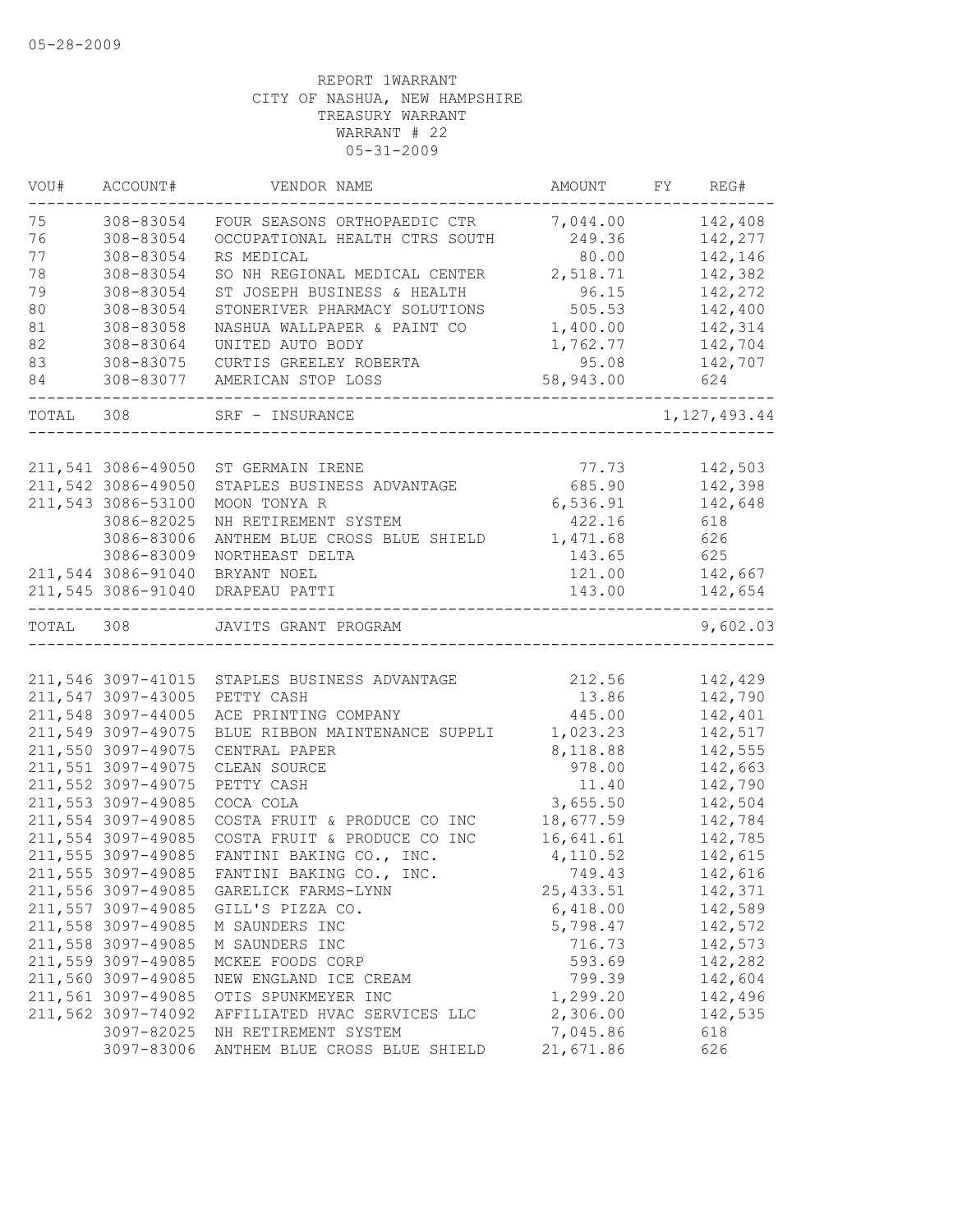| VOU#                                                      | ACCOUNT#                                                                                                                                                                                                                   | VENDOR NAME                                                                                                                                                                                                                                                                                                                                           | AMOUNT                                                                                                                       | FY REG#                                                                                                                                               |
|-----------------------------------------------------------|----------------------------------------------------------------------------------------------------------------------------------------------------------------------------------------------------------------------------|-------------------------------------------------------------------------------------------------------------------------------------------------------------------------------------------------------------------------------------------------------------------------------------------------------------------------------------------------------|------------------------------------------------------------------------------------------------------------------------------|-------------------------------------------------------------------------------------------------------------------------------------------------------|
|                                                           |                                                                                                                                                                                                                            | 3097-83006 HARVARD PILGRIM HEALTH CARE<br>3097-83009 NORTHEAST DELTA<br>211,563 3097-91005 GUSTIN KAREN                                                                                                                                                                                                                                               | 6,237.69<br>1,452.54<br>78.10                                                                                                | 621<br>625<br>142,566                                                                                                                                 |
| TOTAL                                                     | 309                                                                                                                                                                                                                        | SRF - FOOD SERVICES                                                                                                                                                                                                                                                                                                                                   |                                                                                                                              | 134,488.62                                                                                                                                            |
|                                                           |                                                                                                                                                                                                                            |                                                                                                                                                                                                                                                                                                                                                       |                                                                                                                              |                                                                                                                                                       |
|                                                           |                                                                                                                                                                                                                            | 211,564 3098-49075 CENTRAL PAPER<br>211,565 3098-49085 M SAUNDERS INC                                                                                                                                                                                                                                                                                 | 61.40<br>3,097.30                                                                                                            | 142,555<br>142,573                                                                                                                                    |
| TOTAL 309                                                 |                                                                                                                                                                                                                            | FRESH FRUIT & VEGETABLE GRANT                                                                                                                                                                                                                                                                                                                         |                                                                                                                              | 3,158.70                                                                                                                                              |
|                                                           |                                                                                                                                                                                                                            | 211,566 3118-49050 SCHOOL HEALTH CORP                                                                                                                                                                                                                                                                                                                 |                                                                                                                              | 27.45 142,164                                                                                                                                         |
| TOTAL 311                                                 |                                                                                                                                                                                                                            | SUMMER SCHOOL                                                                                                                                                                                                                                                                                                                                         |                                                                                                                              | 27.45                                                                                                                                                 |
|                                                           |                                                                                                                                                                                                                            |                                                                                                                                                                                                                                                                                                                                                       |                                                                                                                              |                                                                                                                                                       |
| 92<br>93<br>94<br>95<br>96<br>97<br>98<br>99<br>TOTAL 312 | 312-41010<br>312-41015<br>$312 - 705$<br>$312 - 705$<br>$312 - 705$<br>$312 - 705$<br>312-705<br>$312 - 705$<br>211,567 3122-49050<br>211,568 3122-49050<br>211,569 3122-49050<br>211,570 3122-49050<br>211,571 3122-49050 | DELL MARKETING LP<br>STAPLES BUSINESS ADVANTAGE<br>BOURQUE PAUL<br>D & R TOWING INC<br>JARRY JONATHAN<br>QUICK RESPONSE TOWING LLC<br>TILDEN AUTOMOTIVE & TRUCK CTRS<br>TURMEL RANDY<br>SRF - FINANCIAL SERVICES<br>ACADEMUS CAP & GOWN CO.<br>CARTRIDGE WORLD<br>FOLLETT EDUCATIONAL SERVICES<br>INTEGRATED OFFICE SOLUTIONS<br>WB MASON COMPANY INC | 35.09<br>15.02<br>150.00<br>245.00<br>50.00<br>95.00<br>75.00<br>60.00<br>862.00<br>129.92<br>2,551.62<br>608.00<br>1,312.50 | 142,236<br>142,452<br>142,711<br>142,759<br>142,692<br>142,403<br>142,362<br>142,706<br>725.11<br>142,646<br>142,622<br>142,162<br>142,669<br>142,180 |
|                                                           | 211,572 3122-49075                                                                                                                                                                                                         | WALMART COMMUNITY                                                                                                                                                                                                                                                                                                                                     | 62.06                                                                                                                        | 142,455                                                                                                                                               |
| TOTAL 312                                                 |                                                                                                                                                                                                                            | ADULT ED/CONTINUING ED                                                                                                                                                                                                                                                                                                                                |                                                                                                                              | 5,526.10                                                                                                                                              |
| 100                                                       |                                                                                                                                                                                                                            | 320-59100 FRENCH AMERICAN MUSIC ENT/LUCI 850.00 142,132                                                                                                                                                                                                                                                                                               |                                                                                                                              |                                                                                                                                                       |
| TOTAL 320                                                 |                                                                                                                                                                                                                            | SRF - HUNT BUILDING                                                                                                                                                                                                                                                                                                                                   |                                                                                                                              | 850.00                                                                                                                                                |
|                                                           |                                                                                                                                                                                                                            | 3245-82025 NH RETIREMENT SYSTEM<br>3245-83006 ANTHEM BLUE CROSS BLUE SHIELD                                                                                                                                                                                                                                                                           | 235.31<br>1,396.80                                                                                                           | 618<br>626                                                                                                                                            |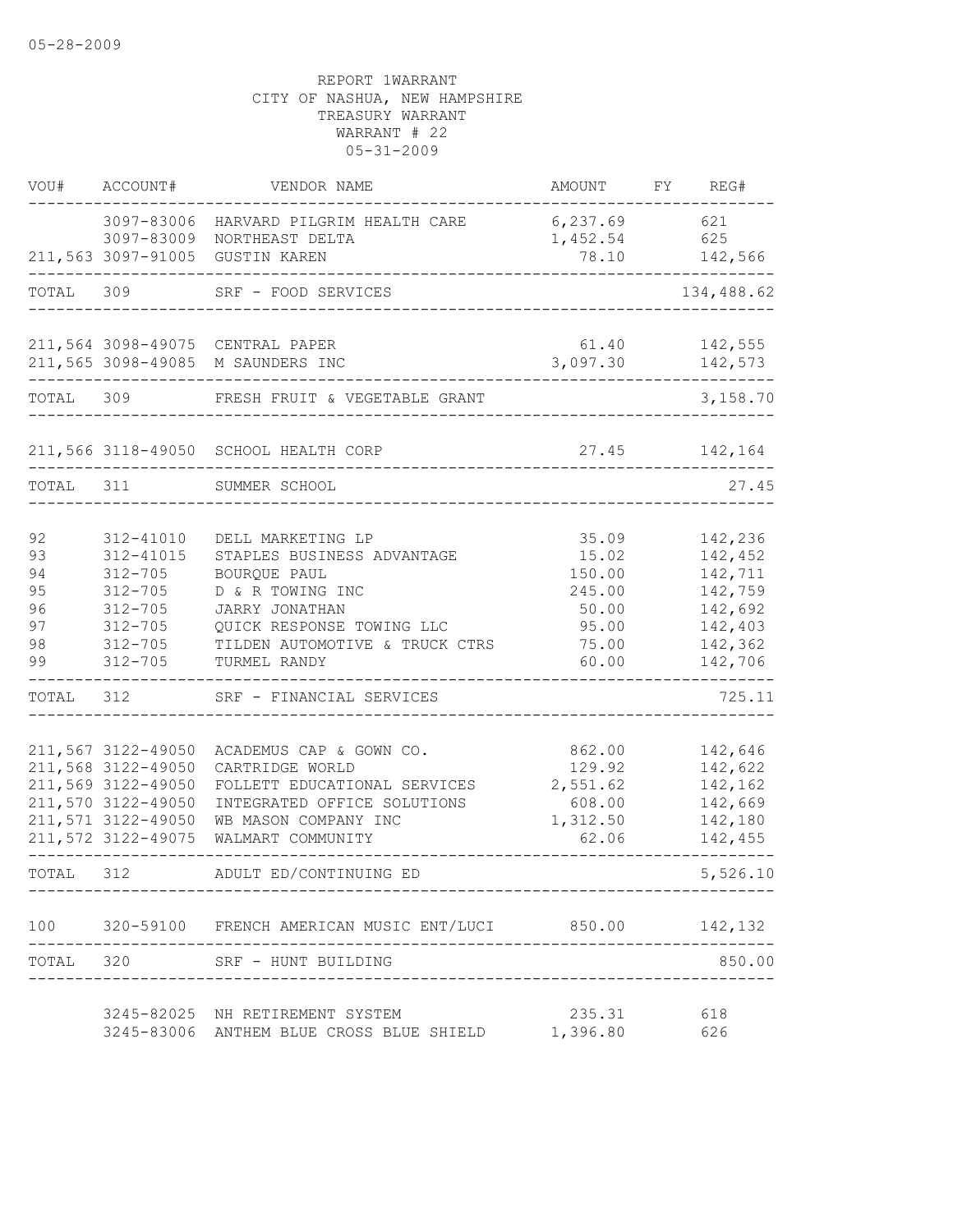|                   | VOU# ACCOUNT#                                                                        | VENDOR NAME                                                                                    | AMOUNT                                | FY REG#                                  |
|-------------------|--------------------------------------------------------------------------------------|------------------------------------------------------------------------------------------------|---------------------------------------|------------------------------------------|
|                   |                                                                                      | TOTAL 324 YOUTH SAFE HAVEN-PAL                                                                 | -------------------------------       | 1,632.11                                 |
|                   |                                                                                      | 211,573 3247-46040 RIDDELL/ALL AMERICAN                                                        | 6,843.52                              | 142,682                                  |
| TOTAL 324         |                                                                                      | ATHLETICS-ENTERPRISE FUND                                                                      |                                       | 6,843.52                                 |
|                   |                                                                                      | 211,574 3248-49050 KRYCKI CORRINE<br>211,574 3248-91040 KRYCKI CORRINE                         | 36.00<br>1,412.73                     | 142,683<br>142,683                       |
| TOTAL 324         |                                                                                      | REDUCING THE RISK                                                                              |                                       | 1,448.73                                 |
|                   |                                                                                      | 3269-82025 NH RETIREMENT SYSTEM<br>3269-83006 ANTHEM BLUE CROSS BLUE SHIELD 1,412.32           | 212.48                                | 618<br>626                               |
| TOTAL 326         |                                                                                      | NH ALTERNATE ASSESSMENT COACH                                                                  |                                       | 1,624.80                                 |
|                   |                                                                                      | 211,575 3299-49075 UTTERO DEBBRA<br>211,576 3299-53102 EDWARDS EDUCATIONAL SERVICES, 23,551.20 |                                       | 102.74 142,688<br>142,672                |
|                   | TOTAL 329                                                                            | TITLE I SINI FOLLOW THE CHILD                                                                  |                                       | 23,653.94                                |
| 105<br>106<br>107 | 331-78007<br>331-78007<br>331-82030                                                  | CARPARTS OF NASHUA<br>GRAPPONE AUTOMOTIVE GROUP<br>NH RETIREMENT SYSTEM                        | 24.14<br>2,994.89                     | 57.96 142,157<br>142,449<br>618          |
| TOTAL             | 331                                                                                  | SRF - POLICE DEPARTMENT                                                                        |                                       | 3,076.99                                 |
|                   | 211,577 3329-49075<br>211,578 3329-49075<br>211,579 3329-49075<br>211,580 3329-53102 | PEIGH PILAR<br>UNIVERSITY OF OREGON<br>UTTERO DEBBRA<br>EDWARDS EDUCATIONAL SERVICES,          | 98.74<br>170.00<br>104.63<br>2,967.13 | 142,586<br>142,716<br>142,688<br>142,672 |
|                   |                                                                                      | TOTAL 332 TITLE I SCHL IMPRV LEDGE ST                                                          |                                       | 3,340.50                                 |
|                   | 211,581 3339-49050 PRO-ED                                                            |                                                                                                |                                       |                                          |
|                   |                                                                                      | TOTAL 333 TITLE I SCHL IMPRV MT PLEASANT                                                       |                                       | 111.10                                   |
|                   |                                                                                      | 211,582 3359-49050 TOADSTOOL BOOKSHOP                                                          |                                       | 557.07 142,261                           |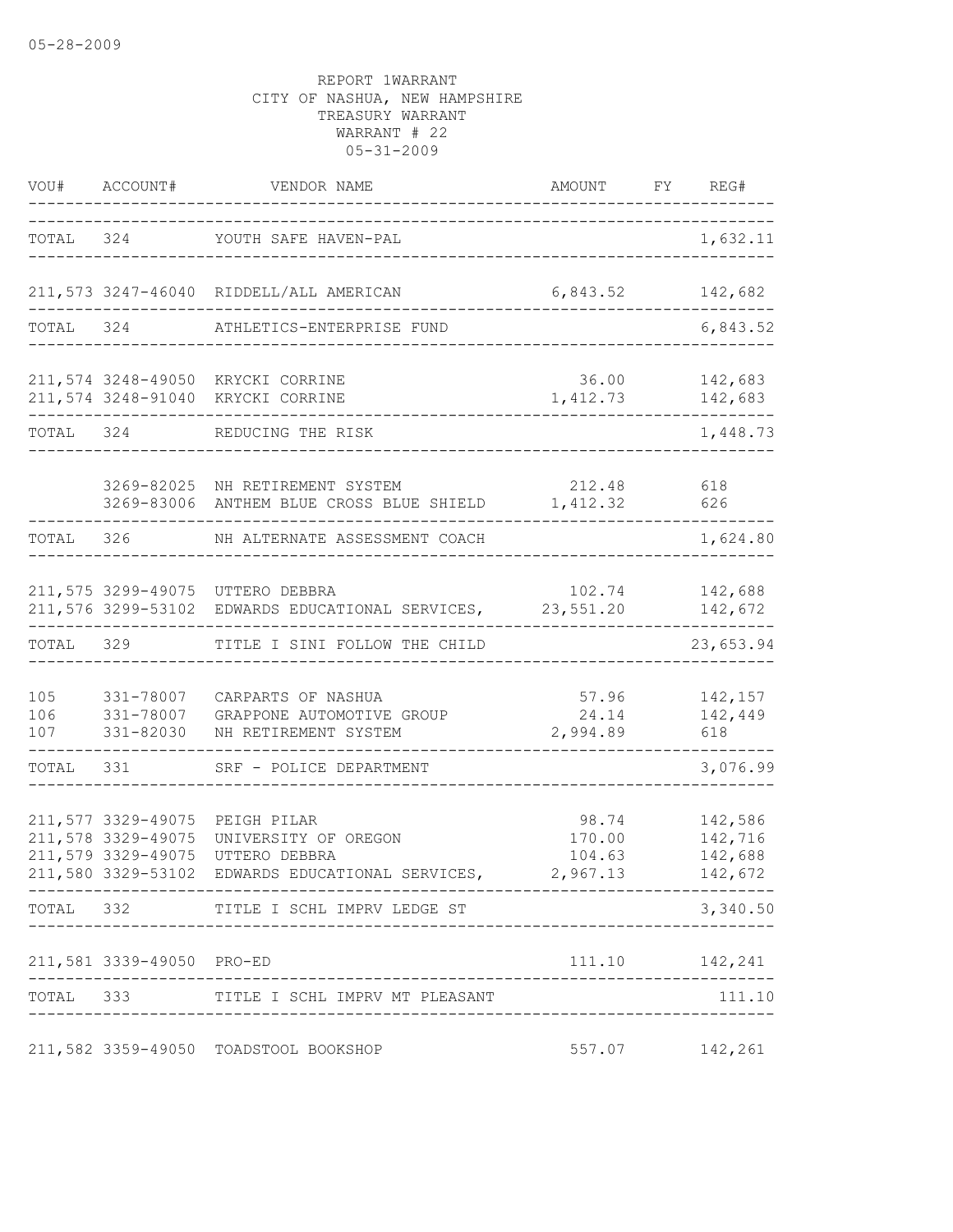|           | VOU# ACCOUNT#      | VENDOR NAME                                   | AMOUNT    | FY REG#       |
|-----------|--------------------|-----------------------------------------------|-----------|---------------|
|           | 211,583 3359-49075 | CORTEZ KIMBERLY                               | 57.95     | 142,627       |
|           | 211,584 3359-49075 | GRANTHAM JENNIFER                             | 71.16     | 142,543       |
|           | 211,585 3359-49075 | PIKE STEPHANIE                                | 51.01     | 142,670       |
|           | 211,586 3359-49075 | STAPLES BUSINESS ADVANTAGE                    | 243.59    | 142,398       |
|           | 3359-82025         | NH RETIREMENT SYSTEM                          | 305.09    | 618           |
|           | 3359-83006         | ANTHEM BLUE CROSS BLUE SHIELD                 | 523.25    | 626           |
|           | 3359-83009         | NORTHEAST DELTA                               | 45.67     | 625           |
|           | 211,587 3359-91040 | EXETER REGION COOPERATIVE (THE                | 75.00     | 142,614       |
|           | 211,588 3359-91040 | RILEY NANCY                                   | 51.70     | 142,481       |
|           | TOTAL 335          | TITLE IB READ 1ST MT PLEASANT                 |           | 1,981.49      |
|           |                    |                                               |           |               |
|           | 211,589 3369-49035 | PENCILS & MORE                                | 109.75    | 142,741       |
|           | 211,590 3369-49035 | RESEARCH PRESS CO INC                         | 204.11    | 142,156       |
|           | 211,591 3369-49050 | HEINEMANN                                     | 1,849.28  | 142,502       |
|           | 211,592 3369-49050 | NASCO                                         | 245.50    | 142,774       |
|           | 211,593 3369-49075 | QUIGLEY JANE                                  | 181.72    | 142,505       |
|           |                    | 211,594 3369-49075 UNIVERSITY OF OREGON       | 144.00    | 142,716       |
|           |                    | TOTAL 336 TITLE I SCHL IMPRV DR CRISP         |           | 2,734.36      |
|           |                    |                                               |           |               |
|           |                    | 211,595 3388-49075 STAPLES BUSINESS ADVANTAGE |           | 24.65 142,398 |
|           |                    | 211,596 3388-56020 RIVIER COLLEGE             | 110.36    | 142,331       |
|           |                    | TOTAL 338 TITLE IV SDF YOUTH COUNCIL          |           | 135.01        |
|           |                    |                                               |           |               |
|           | 211,597 3389-49075 | STAPLES BUSINESS ADVANTAGE                    | 39.99     | 142,398       |
|           | 211,598 3389-53102 | AGATI JACK                                    | 500.00    | 142,643       |
|           | 211,599 3389-53102 | GERETY STEVE                                  | 1,200.00  | 142,642       |
|           | 211,600 3389-53102 | GREENLEAF ROBERT DBA GREENLEAF                | 800.00    | 142,561       |
|           |                    | 211,601 3389-53102 WEBER MICHAEL              | 600.00    | 142,562       |
| TOTAL 338 |                    | TITLE IV SDF YOUTH COUNCIL                    |           | 3,139.99      |
|           |                    |                                               |           |               |
| 110       | 341-01962          | HARBOR HOMES INC                              | 3,924.00  | 142,322       |
| 111       | 341-01963          | SOUTHERN NH HIV/AIDS TASK FORC                | 8,036.00  | 142,355       |
| 112       | 341-01968          | HARBOR HOMES INC                              | 26,020.00 | 142,322       |
| 112       | 341-01969          | HARBOR HOMES INC                              | 2,096.08  | 142,322       |
| 113       | 341-01969          | SOUTHERN NH HIV/AIDS TASK FORC                | 563.00    | 142,355       |
| 114       | 341-53018          | EGG TECHNICAL SERVICES INC                    | 8,000.00  | 142,889       |
| 115       | 341-91025          | CONLEY ASHLEY                                 | 317.20    | 142,454       |
| 115       | 341-94014          | CONLEY ASHLEY                                 | 515.00    | 142,454       |
| 116       | 341-94025          | <b>NHCRA</b>                                  | 60.00     | 142,858       |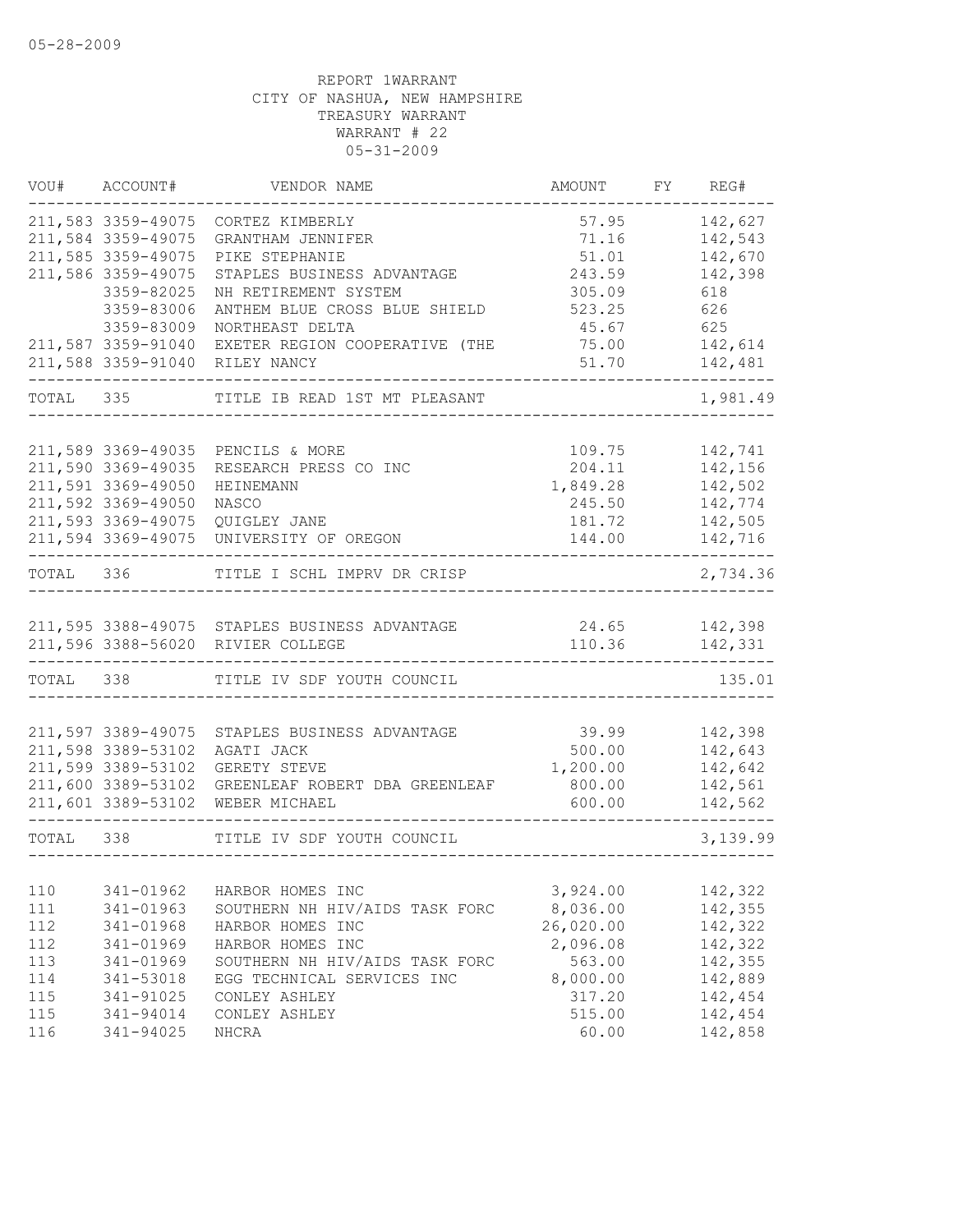|           |                                                                                                                                                                              | VOU# ACCOUNT# VENDOR NAME AMOUNT FY RE                                                                                                                                                                                                                                                                                                                                                                  | AMOUNT FY REG#                                                                                             |                                                                                                                                |
|-----------|------------------------------------------------------------------------------------------------------------------------------------------------------------------------------|---------------------------------------------------------------------------------------------------------------------------------------------------------------------------------------------------------------------------------------------------------------------------------------------------------------------------------------------------------------------------------------------------------|------------------------------------------------------------------------------------------------------------|--------------------------------------------------------------------------------------------------------------------------------|
|           |                                                                                                                                                                              | TOTAL 341 SRF - COMMUNITY SERVICES<br>----------------------                                                                                                                                                                                                                                                                                                                                            |                                                                                                            | 49,531.28                                                                                                                      |
|           |                                                                                                                                                                              | 117 342-01940 JACK'S PIZZA<br>118 342-01940 WAL-MART COMMUNITY                                                                                                                                                                                                                                                                                                                                          | 96.35 142,423<br>400.00 142,893                                                                            |                                                                                                                                |
| TOTAL 342 |                                                                                                                                                                              | SRF - COMMUNITY HEALTH                                                                                                                                                                                                                                                                                                                                                                                  | -----------------------------------                                                                        | 496.35                                                                                                                         |
|           | 211,603 3440-49075<br>211,604 3440-49075<br>211,605 3440-49075<br>211,606 3440-49075<br>211,607 3440-49075<br>211,608 3440-49075<br>211,609 3440-49075<br>211,610 3440-49075 | 211,602 3440-49075 AC MOORE INC<br>ALMEIDA SUSAN<br>COGSWELL CATHERINE<br>GARELICK FARMS-LYNN<br>HAMM LINDA<br>JACK'S PIZZA<br>MARKET BASKET<br>SAM'S CLUB<br>STAPLES BUSINESS ADVANTAGE<br>211,611 3440-53103 DANIEL WEBSTER COLLEGE<br>211,612 3440-55020 FIRST STUDENT INC                                                                                                                           | 215.07<br>22.56<br>39.95 142,550<br>460.43<br>466.44<br>146.00<br>$916.66$ $142,715$<br>2,133.30 $142,539$ | 142,553<br>142,551<br>175.38 142,547<br>188.72 142,371<br>82.00 142,852<br>142,315<br>142,916<br>142,398                       |
|           |                                                                                                                                                                              | TOTAL 344 AFTER SCHOOL PROGRAM                                                                                                                                                                                                                                                                                                                                                                          |                                                                                                            | -------------<br>4,846.51                                                                                                      |
|           |                                                                                                                                                                              | 3449-82025 NH RETIREMENT SYSTEM<br>3449-83006 ANTHEM BLUE CROSS BLUE SHIELD<br>3449-83009 NORTHEAST DELTA<br>--------------------------------<br>TOTAL 344 TITLE IV SDF 21ST CENTURY                                                                                                                                                                                                                    | 1,362.20 618<br>3,828.60<br>91.34                                                                          | 626<br>625<br>5,282.14                                                                                                         |
|           | 211,613 3468-49075<br>211,614 3468-49075<br>3468-82025<br>3468-83006<br>211,616 3468-91040<br>211,617 3468-91040                                                             | 211,612 3468-49075 FIRST STUDENT INC<br>SCIENCE NATIONAL HONOR SOCIETY 100.00 142,744<br>STAPLES BUSINESS ADVANTAGE<br>NH RETIREMENT SYSTEM<br>ANTHEM BLUE CROSS BLUE SHIELD<br>3468-83009 NORTHEAST DELTA<br>211,615 3468-91040 BUREAU OF EDUCATION & RESEARCH<br>DEROSA PHIL<br>NHTM<br>211,618 3468-91040 PALING-CARDOSO SARAH<br>211,619 3468-91040 SNOW STEFANIE<br>211,620 3468-91040 THOMAS INGE | 400.92 142,539<br>620.52<br>1,580.16<br>91.34<br>756.00<br>20.90                                           | 164.43 142,398<br>618<br>626<br>625<br>142,590<br>142,743<br>225.00 142,755<br>25.90 142,571<br>24.25 142,684<br>75.00 142,745 |
| TOTAL 346 |                                                                                                                                                                              | SMALLER LEARNING COMMUNITY                                                                                                                                                                                                                                                                                                                                                                              | ---------------------------                                                                                | 4,084.42                                                                                                                       |
|           |                                                                                                                                                                              |                                                                                                                                                                                                                                                                                                                                                                                                         |                                                                                                            |                                                                                                                                |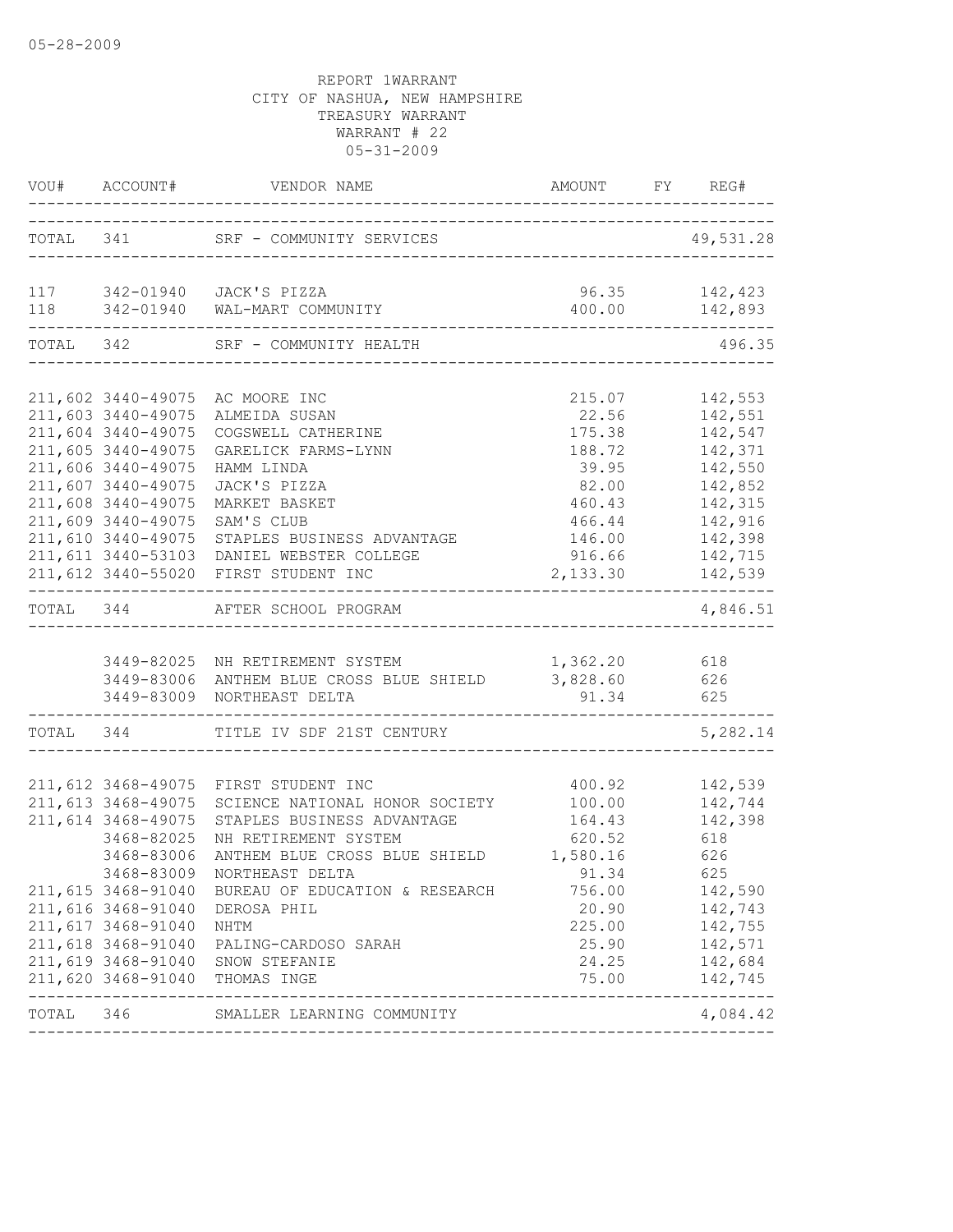| VOU#              | ACCOUNT#                                                                                                                 | VENDOR NAME                                                                                                          | AMOUNT                                                  | FY | REG#                                                       |
|-------------------|--------------------------------------------------------------------------------------------------------------------------|----------------------------------------------------------------------------------------------------------------------|---------------------------------------------------------|----|------------------------------------------------------------|
|                   | 211,621 3508-49035<br>211,621 3508-53102<br>211,621 3508-91040<br>211,622 3508-91040                                     | SCIENCE EDUCATION NEW HAMPSHIR<br>SCIENCE EDUCATION NEW HAMPSHIR<br>SCIENCE EDUCATION NEW HAMPSHIR<br>WILLIAMS JAMES | 100.00<br>8,400.00<br>450.00<br>140.00                  |    | 142,689<br>142,689<br>142,689<br>142,629                   |
| TOTAL             | 350                                                                                                                      | TITLE 11A TEACHER QUALITY                                                                                            |                                                         |    | 9,090.00                                                   |
|                   | 3509-82025<br>3509-83006<br>3509-83006<br>211,623 3509-91040                                                             | NH RETIREMENT SYSTEM<br>ANTHEM BLUE CROSS BLUE SHIELD<br>HARVARD PILGRIM HEALTH CARE<br>MCFADDEN GLENDA              | 2,978.40<br>5,799.57<br>1,070.16<br>199.00              |    | 618<br>626<br>621<br>142,651                               |
| TOTAL             | 350                                                                                                                      | TITLE 11A TEACHER QUALITY                                                                                            |                                                         |    | 10,047.13                                                  |
| 128<br>129<br>130 | 352-59020<br>$352 - 705$<br>$352 - 705$                                                                                  | THE COACH COMPANY<br>DUMAINE DENISE<br>TOWNSEND DOREEN                                                               | 1,863.00<br>120.00<br>180.00                            |    | 142,250<br>142,702<br>142,698                              |
| TOTAL             | 352                                                                                                                      | SRF - PARKS AND RECREATION                                                                                           |                                                         |    | 2,163.00                                                   |
|                   | 211,624 3559-49050<br>211,625 3559-49075<br>211,626 3559-49075<br>211,627 3559-49075<br>211,628 3559-53102<br>3559-83009 | POKRANT JOAN<br>LUMBRA VIRGINIA<br>SCHOOL SPECIALTY<br>TURNER PAMELA<br>POKRANT JOAN<br>NORTHEAST DELTA              | 675.00<br>31.62<br>40.50<br>33.58<br>3,416.05<br>131.90 |    | 142,740<br>142,494<br>142,501<br>142,491<br>142,530<br>625 |
| TOTAL             | 355                                                                                                                      | TITLE IB READING 1ST FES                                                                                             |                                                         |    | 4,328.65                                                   |
|                   |                                                                                                                          | 3609-82025 NH RETIREMENT SYSTEM<br>3609-83006 ANTHEM BLUE CROSS BLUE SHIELD                                          | 649.36<br>2,458.82                                      |    | 618<br>626                                                 |
| TOTAL             | 360                                                                                                                      | DROP OUT PREVENTION/ALT ED                                                                                           |                                                         |    | 3,108.18                                                   |
|                   |                                                                                                                          | 211,629 3658-49050 M & N SPORTS LLC                                                                                  | 71.40                                                   |    | 142,303                                                    |
| TOTAL             | 365                                                                                                                      | SOUTH STUDENT SHOP                                                                                                   |                                                         |    | 71.40                                                      |
| 134<br>135        | 371-07508<br>371-53160                                                                                                   | GREAT AMERICAN DOWNTOWN<br>BELLETETES INC                                                                            | 500.00<br>38.66                                         |    | 142,231<br>142,295                                         |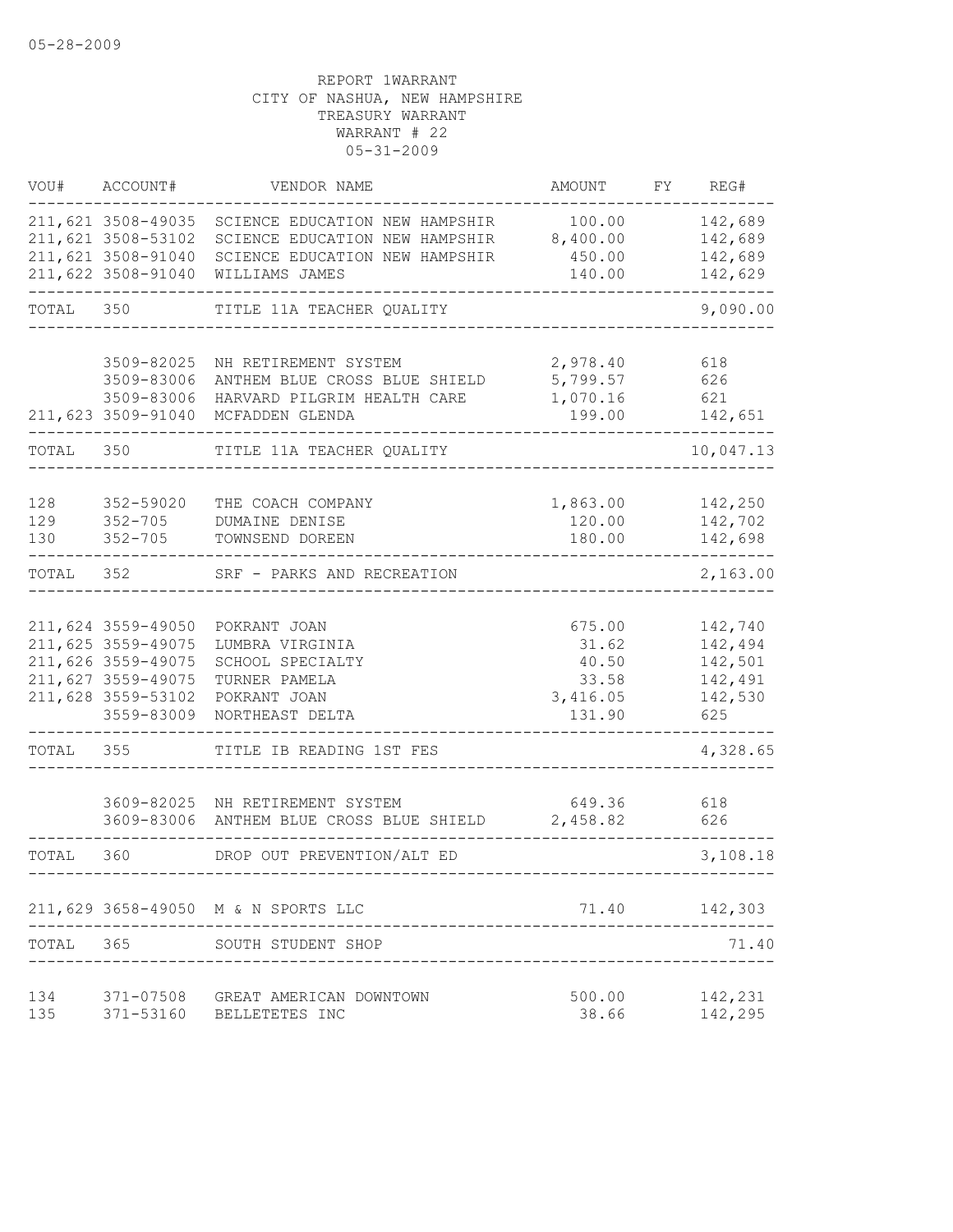|     | VOU# ACCOUNT# | VENDOR NAME                                                             | AMOUNT FY REG#   |               |
|-----|---------------|-------------------------------------------------------------------------|------------------|---------------|
|     |               |                                                                         |                  | 538.66        |
|     |               | 136 373-53025 LOAN PACKAGING LLC 760.00 142,361                         |                  |               |
|     |               | TOTAL 373 SRF - ECONOMIC DEVELOPMENT                                    |                  | 760.00        |
| 137 | 374-01924     | BROX INDUSTRIES INC                                                     |                  |               |
| 138 | 374-07296     | BROX INDUSTRIES INC<br>CONSTRUCTION SERVICES OF NEW E 25,000.00 142,699 |                  |               |
| 139 | 374-07340     | CITY OF NASHUA/PETTY CASH                                               | 44.47            | 142,131       |
| 140 | 374-07340     | STAPLES BUSINESS ADVANTAGE                                              | 704.26           | 142,452       |
| 141 | 374-07600     | HOGAN-BRISTOL MARIE AND ABAP L 7,000.00                                 |                  | 142,793       |
| 142 | 374-07600     | INSTITUTE FOR ENVIRONMENTAL ED                                          | 904.00           | 142,437       |
| 143 | 374-07620     | ADKINSON SHAUN                                                          | 400.00           | 142,791       |
| 144 | 374-07620     | CHICKLIS MIRANDA                                                        | 400.00           | 142,792       |
| 145 | 374-07620     | INSTITUTE FOR ENVIRONMENTAL ED                                          | 475.00           | 142,437       |
| 146 | 374-09031     | TRANSIT MANAGEMENT OF NASHUA                                            | 164.20           | 619           |
| 147 | 374-09031     | TRANSIT MANAGEMENT OF NASHUA                                            | 158.98           | 628           |
| 148 | 374-09031     | TRANSIT MANAGEMENT OF NASHUA                                            | 156.95           | 639           |
| 149 | 374-09061     | AMERICAN ARBITRATION ASSOC                                              | 200.00           | 142,878       |
| 150 | 374-09061     | ARAMARK UNIFORM SERVICES                                                | 89.10            | 142,248       |
| 151 | 374-09061     | KINNEY TOWING & TRANSPORTATION 150.00                                   |                  | 142,320       |
| 152 | 374-09071     | TRANSIT MANAGEMENT OF NASHUA I 40.00                                    |                  | 142,794       |
| 153 | 374-09091     | AIREX FILTER CORPORATION                                                | 39.80            | 142,225       |
| 154 | 374-09091     | <b>BALDWIN FILTERS</b>                                                  | 102.49           | 142,235       |
| 155 | 374-09091     | BEST FORD/BEST CYCLE                                                    | 149.69           | 142,158       |
| 156 | 374-09091     | CENTRAL PAPER PRODUCTS CO                                               | 139.88           | 142,447       |
| 157 | 374-09091     | FLEETWAY HEAVY DUTY PARTS INC                                           | 359.46           | 142,219       |
| 158 | 374-09091     | GILLIG LLC                                                              | 1,717.62         | 142,385       |
| 159 | 374-09091     | GRAINGER                                                                | 4.05             | 142,208       |
| 160 | 374-09091     | HOME DEPOT CREDIT SERVICES                                              | 32.20            | 142,854       |
| 161 | 374-09091     | NAPA AUTO PARTS                                                         | 375.94           | 142,411       |
| 162 | 374-09091     | NORTHERN BUS SALES INC                                                  | 1,691.98 142,276 |               |
| 163 | 374-09091     | RYDER FLEET PRODUCTS.COM INC                                            |                  | 85.92 142,413 |
| 164 | 374-09091     | STAPLES BUSINESS ADVANTAGE                                              |                  | 50.64 142,452 |
| 165 |               | 374-09104 PSNH                                                          | 206.16           | 142,894       |
| 166 | 374-09112     | METROMEDIA ENERGY INC                                                   | 268.16           | 142,885       |
| 166 | 374-09114     | METROMEDIA ENERGY INC                                                   | 139.25           | 142,885       |
| 166 | 374-09115     | METROMEDIA ENERGY INC                                                   | 979.57           | 142,885       |
| 167 | 374-09120     | PENNICHUCK WATER                                                        | 49.47            | 142,857       |
| 167 | 374-09124     | PENNICHUCK WATER                                                        | 44.95            | 142,857       |
| 168 | 374-09133     | FAIRPOINT COMMUNICATIONS                                                | 50.00            | 142,892       |
| 169 | 374-09201     | TRANSIT MANAGEMENT OF NASHUA                                            | 15,903.46        | 619           |
| 170 | 374-09201     | TRANSIT MANAGEMENT OF NASHUA                                            | 16,478.49        | 628           |
| 171 | 374-09201     | TRANSIT MANAGEMENT OF NASHUA                                            | 16,837.08        | 639           |
| 172 | 374-09209     | TRANSIT MANAGEMENT OF NASHUA                                            | 1,588.25         | 619           |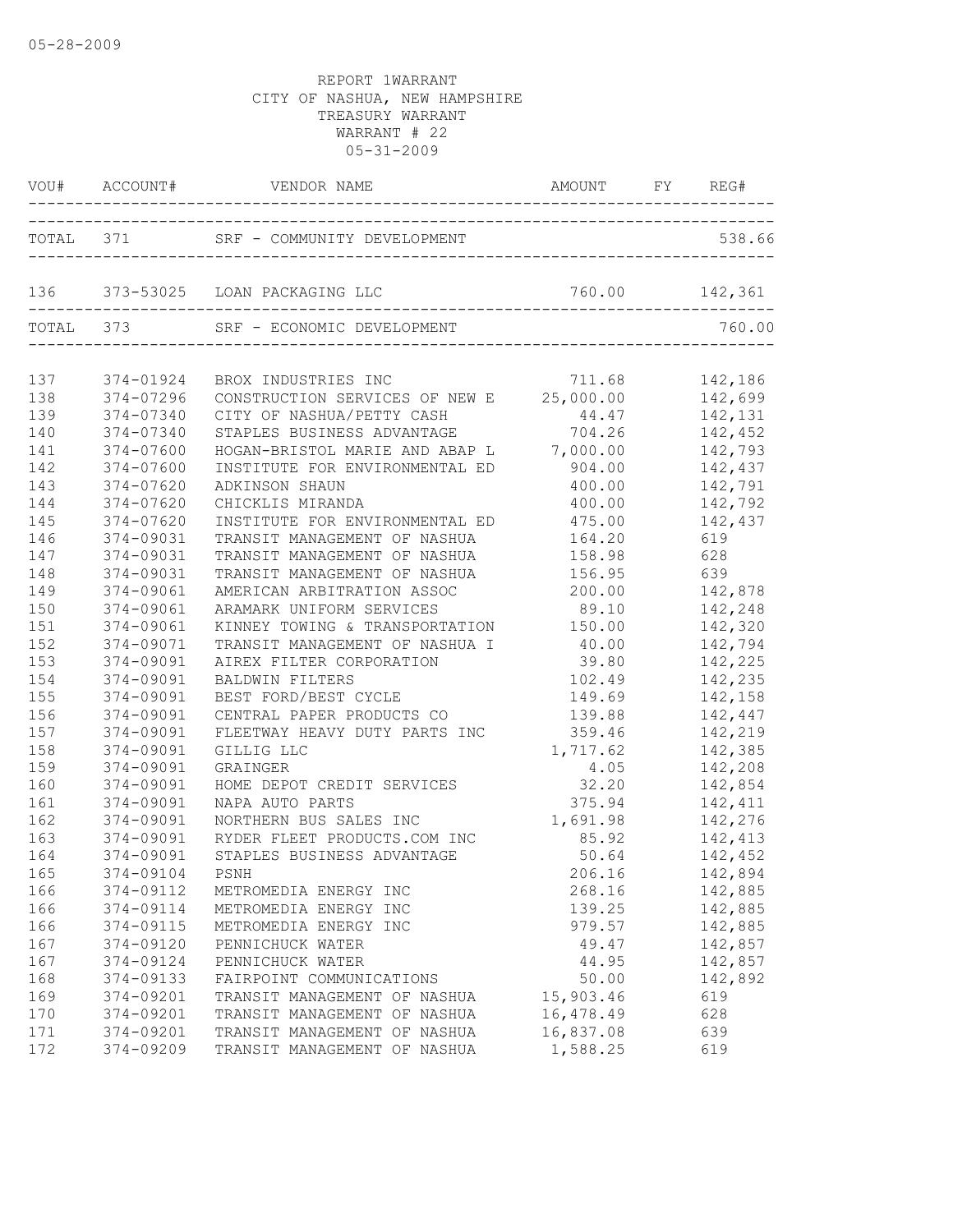| 173<br>374-09209<br>628<br>839.84<br>TRANSIT MANAGEMENT OF NASHUA<br>174<br>91.53<br>639<br>374-09209<br>TRANSIT MANAGEMENT OF NASHUA<br>175<br>1,200.00<br>374-09211<br>AMERITAS LIFE INSURANCE CORP<br>142,909<br>4,436.23<br>142,880<br>374-09211<br>EDWARD JONES<br>177<br>17,915.10<br>142,870<br>374-09211<br>HARVARD PILGRIM HEALTH CARE<br>374-09211<br>142,862<br>PRUDENTIAL INSURANCE<br>995.21<br>142,871<br>374-09211<br>VISION SERVICE PLAN<br>289.34<br>142,248<br>374-09261<br>ARAMARK UNIFORM SERVICES<br>49.80<br>374-09261<br>CRADLEPOINT TECHNOLOGY<br>100.00<br>142,701<br>374-09261<br>NASHUA OUTDOOR POWER EQUIP<br>46.53<br>142,312<br>TRANSIT MANAGEMENT OF NASHUA I<br>142,794<br>374-09261<br>180.42<br>6.02<br>374-09262<br>TRANSIT MANAGEMENT OF NASHUA I<br>142,794<br>940.00<br>374-59188<br>INSTITUTE FOR ENVIRONMENTAL ED<br>142,437<br>374-91025<br>CITY OF NASHUA/PETTY CASH<br>110.10<br>142,131<br>TOTAL 374<br>121,093.27<br>SRF - URBAN PROGRAMS<br>186<br>375-45050 UNIQUE MANAGEMENT SERVICES INC 465.40 142,244<br>142,861<br>187<br>375-45315 SAM'S CLUB DIRECT<br>569.63<br>-------------<br>TOTAL 375<br>SRF - PUBLIC LIBRARIES<br>270.47<br>618<br>3768-82025 NH RETIREMENT SYSTEM<br>TOTAL 376<br>TITLE I ESEA<br>211,630 3769-31005<br>11.11<br>142,900<br>ONE COMMUNICATIONS<br>176.00<br>211,631 3769-43005<br>142,795<br>POSTMASTER<br>211,632 3769-49035<br>142,722<br>HM RECEIVABLES CO LLC<br>379.83<br>211,633 3769-49035<br>142,777<br>SCHOLASTIC INCORPORATED<br>177.52<br>211,634 3769-49050<br>530.00<br>142,600<br>CAMBIUM LEARNING INC<br>211,635 3769-49050<br>1,010.88<br>142,622<br>CARTRIDGE WORLD<br>211,636 3769-49050<br>FILLION SARAH<br>29.71<br>142,687<br>211,637 3769-49050<br>INTEGRATED OFFICE SOLUTIONS<br>532.00<br>142,669<br>211,638 3769-49050<br>MCINTIRE BUSINESS PRODUCTS INC<br>192.84<br>142,783<br>211,639 3769-49050<br>177.10<br>142,492<br>MOREHOUSE LINDA<br>211,640 3769-49050<br>956.92<br>142,579<br>PEARSON EDUCATION<br>211,641 3769-49050<br>142,482<br>PELLETIER VIVIAN<br>169.03<br>142,501<br>211,642 3769-49050<br>SCHOOL SPECIALTY<br>963.13<br>211,643 3769-49050<br>142,398<br>STAPLES BUSINESS ADVANTAGE<br>3.49<br>211,644 3769-49075<br>110.98<br>142,725<br>LAUGHTERS JACQUELYN<br>211,645 3769-53101<br>3,300.00<br>142,720<br>ACES<br>211,646 3769-53101<br>1,360.00<br>142,726<br>ALTERNATIVES UNLIMITED<br>2,670.00<br>211,647 3769-53101<br>142,717<br>CLUB Z! TUTORING SERVICES<br>211,648 3769-53101<br>142,469<br>CROWDER LUCIE L<br>537.88 | VOU# | ACCOUNT# | VENDOR NAME | AMOUNT | FY REG#  |
|---------------------------------------------------------------------------------------------------------------------------------------------------------------------------------------------------------------------------------------------------------------------------------------------------------------------------------------------------------------------------------------------------------------------------------------------------------------------------------------------------------------------------------------------------------------------------------------------------------------------------------------------------------------------------------------------------------------------------------------------------------------------------------------------------------------------------------------------------------------------------------------------------------------------------------------------------------------------------------------------------------------------------------------------------------------------------------------------------------------------------------------------------------------------------------------------------------------------------------------------------------------------------------------------------------------------------------------------------------------------------------------------------------------------------------------------------------------------------------------------------------------------------------------------------------------------------------------------------------------------------------------------------------------------------------------------------------------------------------------------------------------------------------------------------------------------------------------------------------------------------------------------------------------------------------------------------------------------------------------------------------------------------------------------------------------------------------------------------------------------------------------------------------------------------------------------------------------------------------------------------------------------------------------------------------------------------------------------------------------------------------------------------------------------------------------------------------------------------------------------------------------------------------------------------------------|------|----------|-------------|--------|----------|
|                                                                                                                                                                                                                                                                                                                                                                                                                                                                                                                                                                                                                                                                                                                                                                                                                                                                                                                                                                                                                                                                                                                                                                                                                                                                                                                                                                                                                                                                                                                                                                                                                                                                                                                                                                                                                                                                                                                                                                                                                                                                                                                                                                                                                                                                                                                                                                                                                                                                                                                                                               |      |          |             |        |          |
|                                                                                                                                                                                                                                                                                                                                                                                                                                                                                                                                                                                                                                                                                                                                                                                                                                                                                                                                                                                                                                                                                                                                                                                                                                                                                                                                                                                                                                                                                                                                                                                                                                                                                                                                                                                                                                                                                                                                                                                                                                                                                                                                                                                                                                                                                                                                                                                                                                                                                                                                                               |      |          |             |        |          |
|                                                                                                                                                                                                                                                                                                                                                                                                                                                                                                                                                                                                                                                                                                                                                                                                                                                                                                                                                                                                                                                                                                                                                                                                                                                                                                                                                                                                                                                                                                                                                                                                                                                                                                                                                                                                                                                                                                                                                                                                                                                                                                                                                                                                                                                                                                                                                                                                                                                                                                                                                               |      |          |             |        |          |
|                                                                                                                                                                                                                                                                                                                                                                                                                                                                                                                                                                                                                                                                                                                                                                                                                                                                                                                                                                                                                                                                                                                                                                                                                                                                                                                                                                                                                                                                                                                                                                                                                                                                                                                                                                                                                                                                                                                                                                                                                                                                                                                                                                                                                                                                                                                                                                                                                                                                                                                                                               | 176  |          |             |        |          |
|                                                                                                                                                                                                                                                                                                                                                                                                                                                                                                                                                                                                                                                                                                                                                                                                                                                                                                                                                                                                                                                                                                                                                                                                                                                                                                                                                                                                                                                                                                                                                                                                                                                                                                                                                                                                                                                                                                                                                                                                                                                                                                                                                                                                                                                                                                                                                                                                                                                                                                                                                               |      |          |             |        |          |
|                                                                                                                                                                                                                                                                                                                                                                                                                                                                                                                                                                                                                                                                                                                                                                                                                                                                                                                                                                                                                                                                                                                                                                                                                                                                                                                                                                                                                                                                                                                                                                                                                                                                                                                                                                                                                                                                                                                                                                                                                                                                                                                                                                                                                                                                                                                                                                                                                                                                                                                                                               | 178  |          |             |        |          |
|                                                                                                                                                                                                                                                                                                                                                                                                                                                                                                                                                                                                                                                                                                                                                                                                                                                                                                                                                                                                                                                                                                                                                                                                                                                                                                                                                                                                                                                                                                                                                                                                                                                                                                                                                                                                                                                                                                                                                                                                                                                                                                                                                                                                                                                                                                                                                                                                                                                                                                                                                               | 179  |          |             |        |          |
|                                                                                                                                                                                                                                                                                                                                                                                                                                                                                                                                                                                                                                                                                                                                                                                                                                                                                                                                                                                                                                                                                                                                                                                                                                                                                                                                                                                                                                                                                                                                                                                                                                                                                                                                                                                                                                                                                                                                                                                                                                                                                                                                                                                                                                                                                                                                                                                                                                                                                                                                                               | 180  |          |             |        |          |
|                                                                                                                                                                                                                                                                                                                                                                                                                                                                                                                                                                                                                                                                                                                                                                                                                                                                                                                                                                                                                                                                                                                                                                                                                                                                                                                                                                                                                                                                                                                                                                                                                                                                                                                                                                                                                                                                                                                                                                                                                                                                                                                                                                                                                                                                                                                                                                                                                                                                                                                                                               | 181  |          |             |        |          |
|                                                                                                                                                                                                                                                                                                                                                                                                                                                                                                                                                                                                                                                                                                                                                                                                                                                                                                                                                                                                                                                                                                                                                                                                                                                                                                                                                                                                                                                                                                                                                                                                                                                                                                                                                                                                                                                                                                                                                                                                                                                                                                                                                                                                                                                                                                                                                                                                                                                                                                                                                               | 182  |          |             |        |          |
|                                                                                                                                                                                                                                                                                                                                                                                                                                                                                                                                                                                                                                                                                                                                                                                                                                                                                                                                                                                                                                                                                                                                                                                                                                                                                                                                                                                                                                                                                                                                                                                                                                                                                                                                                                                                                                                                                                                                                                                                                                                                                                                                                                                                                                                                                                                                                                                                                                                                                                                                                               | 183  |          |             |        |          |
|                                                                                                                                                                                                                                                                                                                                                                                                                                                                                                                                                                                                                                                                                                                                                                                                                                                                                                                                                                                                                                                                                                                                                                                                                                                                                                                                                                                                                                                                                                                                                                                                                                                                                                                                                                                                                                                                                                                                                                                                                                                                                                                                                                                                                                                                                                                                                                                                                                                                                                                                                               | 183  |          |             |        |          |
|                                                                                                                                                                                                                                                                                                                                                                                                                                                                                                                                                                                                                                                                                                                                                                                                                                                                                                                                                                                                                                                                                                                                                                                                                                                                                                                                                                                                                                                                                                                                                                                                                                                                                                                                                                                                                                                                                                                                                                                                                                                                                                                                                                                                                                                                                                                                                                                                                                                                                                                                                               | 184  |          |             |        |          |
|                                                                                                                                                                                                                                                                                                                                                                                                                                                                                                                                                                                                                                                                                                                                                                                                                                                                                                                                                                                                                                                                                                                                                                                                                                                                                                                                                                                                                                                                                                                                                                                                                                                                                                                                                                                                                                                                                                                                                                                                                                                                                                                                                                                                                                                                                                                                                                                                                                                                                                                                                               | 185  |          |             |        |          |
|                                                                                                                                                                                                                                                                                                                                                                                                                                                                                                                                                                                                                                                                                                                                                                                                                                                                                                                                                                                                                                                                                                                                                                                                                                                                                                                                                                                                                                                                                                                                                                                                                                                                                                                                                                                                                                                                                                                                                                                                                                                                                                                                                                                                                                                                                                                                                                                                                                                                                                                                                               |      |          |             |        |          |
|                                                                                                                                                                                                                                                                                                                                                                                                                                                                                                                                                                                                                                                                                                                                                                                                                                                                                                                                                                                                                                                                                                                                                                                                                                                                                                                                                                                                                                                                                                                                                                                                                                                                                                                                                                                                                                                                                                                                                                                                                                                                                                                                                                                                                                                                                                                                                                                                                                                                                                                                                               |      |          |             |        |          |
|                                                                                                                                                                                                                                                                                                                                                                                                                                                                                                                                                                                                                                                                                                                                                                                                                                                                                                                                                                                                                                                                                                                                                                                                                                                                                                                                                                                                                                                                                                                                                                                                                                                                                                                                                                                                                                                                                                                                                                                                                                                                                                                                                                                                                                                                                                                                                                                                                                                                                                                                                               |      |          |             |        |          |
|                                                                                                                                                                                                                                                                                                                                                                                                                                                                                                                                                                                                                                                                                                                                                                                                                                                                                                                                                                                                                                                                                                                                                                                                                                                                                                                                                                                                                                                                                                                                                                                                                                                                                                                                                                                                                                                                                                                                                                                                                                                                                                                                                                                                                                                                                                                                                                                                                                                                                                                                                               |      |          |             |        |          |
|                                                                                                                                                                                                                                                                                                                                                                                                                                                                                                                                                                                                                                                                                                                                                                                                                                                                                                                                                                                                                                                                                                                                                                                                                                                                                                                                                                                                                                                                                                                                                                                                                                                                                                                                                                                                                                                                                                                                                                                                                                                                                                                                                                                                                                                                                                                                                                                                                                                                                                                                                               |      |          |             |        | 1,035.03 |
|                                                                                                                                                                                                                                                                                                                                                                                                                                                                                                                                                                                                                                                                                                                                                                                                                                                                                                                                                                                                                                                                                                                                                                                                                                                                                                                                                                                                                                                                                                                                                                                                                                                                                                                                                                                                                                                                                                                                                                                                                                                                                                                                                                                                                                                                                                                                                                                                                                                                                                                                                               |      |          |             |        |          |
|                                                                                                                                                                                                                                                                                                                                                                                                                                                                                                                                                                                                                                                                                                                                                                                                                                                                                                                                                                                                                                                                                                                                                                                                                                                                                                                                                                                                                                                                                                                                                                                                                                                                                                                                                                                                                                                                                                                                                                                                                                                                                                                                                                                                                                                                                                                                                                                                                                                                                                                                                               |      |          |             |        | 270.47   |
|                                                                                                                                                                                                                                                                                                                                                                                                                                                                                                                                                                                                                                                                                                                                                                                                                                                                                                                                                                                                                                                                                                                                                                                                                                                                                                                                                                                                                                                                                                                                                                                                                                                                                                                                                                                                                                                                                                                                                                                                                                                                                                                                                                                                                                                                                                                                                                                                                                                                                                                                                               |      |          |             |        |          |
|                                                                                                                                                                                                                                                                                                                                                                                                                                                                                                                                                                                                                                                                                                                                                                                                                                                                                                                                                                                                                                                                                                                                                                                                                                                                                                                                                                                                                                                                                                                                                                                                                                                                                                                                                                                                                                                                                                                                                                                                                                                                                                                                                                                                                                                                                                                                                                                                                                                                                                                                                               |      |          |             |        |          |
|                                                                                                                                                                                                                                                                                                                                                                                                                                                                                                                                                                                                                                                                                                                                                                                                                                                                                                                                                                                                                                                                                                                                                                                                                                                                                                                                                                                                                                                                                                                                                                                                                                                                                                                                                                                                                                                                                                                                                                                                                                                                                                                                                                                                                                                                                                                                                                                                                                                                                                                                                               |      |          |             |        |          |
|                                                                                                                                                                                                                                                                                                                                                                                                                                                                                                                                                                                                                                                                                                                                                                                                                                                                                                                                                                                                                                                                                                                                                                                                                                                                                                                                                                                                                                                                                                                                                                                                                                                                                                                                                                                                                                                                                                                                                                                                                                                                                                                                                                                                                                                                                                                                                                                                                                                                                                                                                               |      |          |             |        |          |
|                                                                                                                                                                                                                                                                                                                                                                                                                                                                                                                                                                                                                                                                                                                                                                                                                                                                                                                                                                                                                                                                                                                                                                                                                                                                                                                                                                                                                                                                                                                                                                                                                                                                                                                                                                                                                                                                                                                                                                                                                                                                                                                                                                                                                                                                                                                                                                                                                                                                                                                                                               |      |          |             |        |          |
|                                                                                                                                                                                                                                                                                                                                                                                                                                                                                                                                                                                                                                                                                                                                                                                                                                                                                                                                                                                                                                                                                                                                                                                                                                                                                                                                                                                                                                                                                                                                                                                                                                                                                                                                                                                                                                                                                                                                                                                                                                                                                                                                                                                                                                                                                                                                                                                                                                                                                                                                                               |      |          |             |        |          |
|                                                                                                                                                                                                                                                                                                                                                                                                                                                                                                                                                                                                                                                                                                                                                                                                                                                                                                                                                                                                                                                                                                                                                                                                                                                                                                                                                                                                                                                                                                                                                                                                                                                                                                                                                                                                                                                                                                                                                                                                                                                                                                                                                                                                                                                                                                                                                                                                                                                                                                                                                               |      |          |             |        |          |
|                                                                                                                                                                                                                                                                                                                                                                                                                                                                                                                                                                                                                                                                                                                                                                                                                                                                                                                                                                                                                                                                                                                                                                                                                                                                                                                                                                                                                                                                                                                                                                                                                                                                                                                                                                                                                                                                                                                                                                                                                                                                                                                                                                                                                                                                                                                                                                                                                                                                                                                                                               |      |          |             |        |          |
|                                                                                                                                                                                                                                                                                                                                                                                                                                                                                                                                                                                                                                                                                                                                                                                                                                                                                                                                                                                                                                                                                                                                                                                                                                                                                                                                                                                                                                                                                                                                                                                                                                                                                                                                                                                                                                                                                                                                                                                                                                                                                                                                                                                                                                                                                                                                                                                                                                                                                                                                                               |      |          |             |        |          |
|                                                                                                                                                                                                                                                                                                                                                                                                                                                                                                                                                                                                                                                                                                                                                                                                                                                                                                                                                                                                                                                                                                                                                                                                                                                                                                                                                                                                                                                                                                                                                                                                                                                                                                                                                                                                                                                                                                                                                                                                                                                                                                                                                                                                                                                                                                                                                                                                                                                                                                                                                               |      |          |             |        |          |
|                                                                                                                                                                                                                                                                                                                                                                                                                                                                                                                                                                                                                                                                                                                                                                                                                                                                                                                                                                                                                                                                                                                                                                                                                                                                                                                                                                                                                                                                                                                                                                                                                                                                                                                                                                                                                                                                                                                                                                                                                                                                                                                                                                                                                                                                                                                                                                                                                                                                                                                                                               |      |          |             |        |          |
|                                                                                                                                                                                                                                                                                                                                                                                                                                                                                                                                                                                                                                                                                                                                                                                                                                                                                                                                                                                                                                                                                                                                                                                                                                                                                                                                                                                                                                                                                                                                                                                                                                                                                                                                                                                                                                                                                                                                                                                                                                                                                                                                                                                                                                                                                                                                                                                                                                                                                                                                                               |      |          |             |        |          |
|                                                                                                                                                                                                                                                                                                                                                                                                                                                                                                                                                                                                                                                                                                                                                                                                                                                                                                                                                                                                                                                                                                                                                                                                                                                                                                                                                                                                                                                                                                                                                                                                                                                                                                                                                                                                                                                                                                                                                                                                                                                                                                                                                                                                                                                                                                                                                                                                                                                                                                                                                               |      |          |             |        |          |
|                                                                                                                                                                                                                                                                                                                                                                                                                                                                                                                                                                                                                                                                                                                                                                                                                                                                                                                                                                                                                                                                                                                                                                                                                                                                                                                                                                                                                                                                                                                                                                                                                                                                                                                                                                                                                                                                                                                                                                                                                                                                                                                                                                                                                                                                                                                                                                                                                                                                                                                                                               |      |          |             |        |          |
|                                                                                                                                                                                                                                                                                                                                                                                                                                                                                                                                                                                                                                                                                                                                                                                                                                                                                                                                                                                                                                                                                                                                                                                                                                                                                                                                                                                                                                                                                                                                                                                                                                                                                                                                                                                                                                                                                                                                                                                                                                                                                                                                                                                                                                                                                                                                                                                                                                                                                                                                                               |      |          |             |        |          |
|                                                                                                                                                                                                                                                                                                                                                                                                                                                                                                                                                                                                                                                                                                                                                                                                                                                                                                                                                                                                                                                                                                                                                                                                                                                                                                                                                                                                                                                                                                                                                                                                                                                                                                                                                                                                                                                                                                                                                                                                                                                                                                                                                                                                                                                                                                                                                                                                                                                                                                                                                               |      |          |             |        |          |
|                                                                                                                                                                                                                                                                                                                                                                                                                                                                                                                                                                                                                                                                                                                                                                                                                                                                                                                                                                                                                                                                                                                                                                                                                                                                                                                                                                                                                                                                                                                                                                                                                                                                                                                                                                                                                                                                                                                                                                                                                                                                                                                                                                                                                                                                                                                                                                                                                                                                                                                                                               |      |          |             |        |          |
|                                                                                                                                                                                                                                                                                                                                                                                                                                                                                                                                                                                                                                                                                                                                                                                                                                                                                                                                                                                                                                                                                                                                                                                                                                                                                                                                                                                                                                                                                                                                                                                                                                                                                                                                                                                                                                                                                                                                                                                                                                                                                                                                                                                                                                                                                                                                                                                                                                                                                                                                                               |      |          |             |        |          |
|                                                                                                                                                                                                                                                                                                                                                                                                                                                                                                                                                                                                                                                                                                                                                                                                                                                                                                                                                                                                                                                                                                                                                                                                                                                                                                                                                                                                                                                                                                                                                                                                                                                                                                                                                                                                                                                                                                                                                                                                                                                                                                                                                                                                                                                                                                                                                                                                                                                                                                                                                               |      |          |             |        |          |
|                                                                                                                                                                                                                                                                                                                                                                                                                                                                                                                                                                                                                                                                                                                                                                                                                                                                                                                                                                                                                                                                                                                                                                                                                                                                                                                                                                                                                                                                                                                                                                                                                                                                                                                                                                                                                                                                                                                                                                                                                                                                                                                                                                                                                                                                                                                                                                                                                                                                                                                                                               |      |          |             |        |          |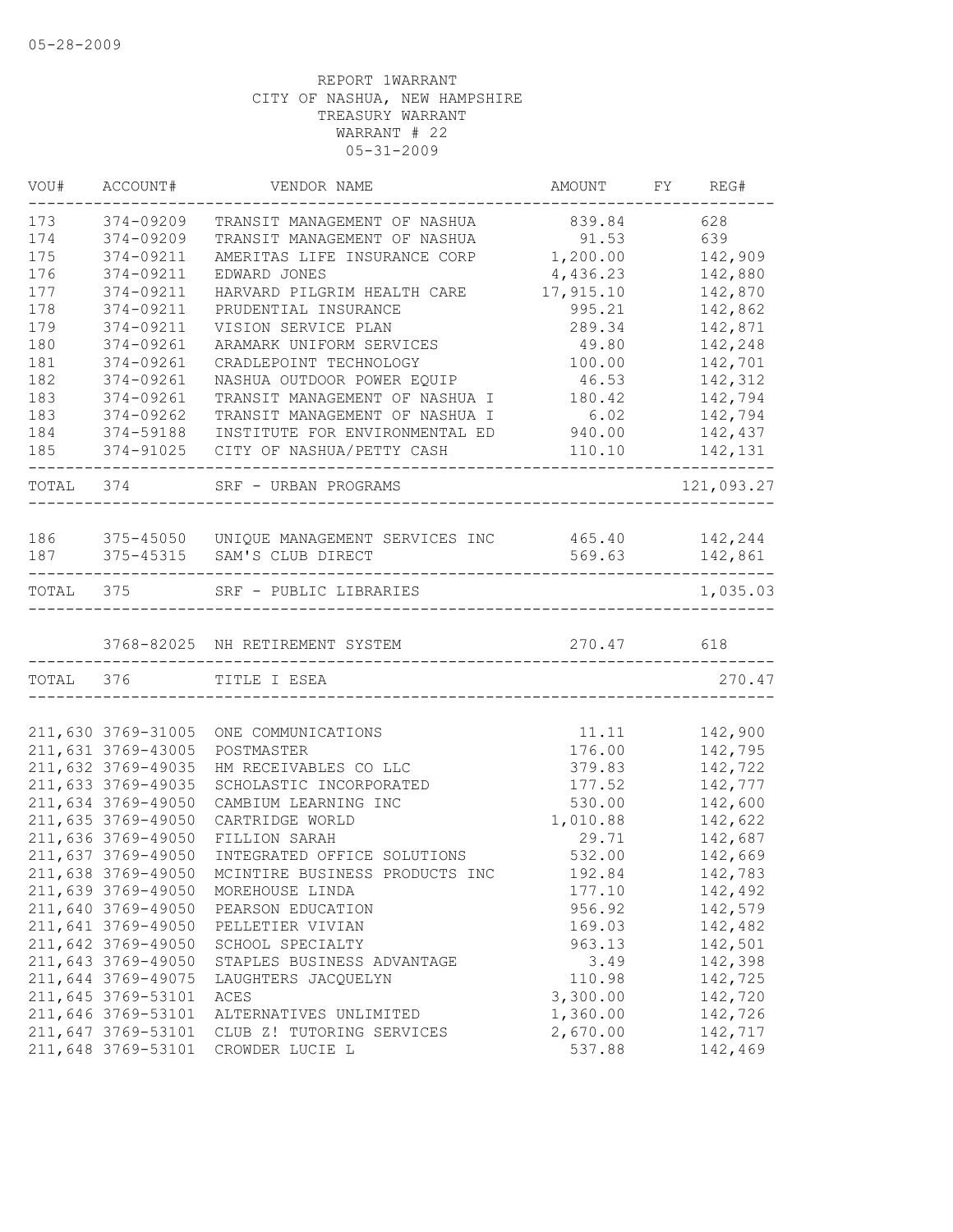| VOU#      | ACCOUNT#           | VENDOR NAME                                                      | AMOUNT             | FY | REG#       |
|-----------|--------------------|------------------------------------------------------------------|--------------------|----|------------|
|           | 211,649 3769-53101 | EDWARDS EDUCATIONAL SERVICES,                                    | 5,934.26           |    | 142,672    |
|           | 211,650 3769-53101 | FOWLER LORI                                                      | 850.00             |    | 142,724    |
|           | 211,651 3769-53101 | LAUGHTERS JACQUELYN                                              | 1,500.00           |    | 142,719    |
|           | 211,652 3769-53101 | RENO JENNIFER                                                    | 375.00             |    | 142,718    |
|           | 211,653 3769-53101 | SHEA DENISE C                                                    | 200.00             |    | 142,653    |
|           | 211,654 3769-56020 | FIRST CHURCH                                                     | 3,323.00           |    | 142,232    |
|           | 211,655 3769-63085 | COMPUTER HUT OF N E INC                                          | 131.99             |    | 142,778    |
|           | 211,656 3769-63085 | HB COMMUNICATIONS INC                                            | 1,542.38           |    | 142,274    |
|           | 3769-82025         | NH RETIREMENT SYSTEM                                             | 1,000.64           |    | 618        |
|           | 3769-83006         | ANTHEM BLUE CROSS BLUE SHIELD                                    | 5, 118.89          |    | 626        |
|           | 3769-83009         | NORTHEAST DELTA                                                  | 86.23              |    | 625        |
|           | 211,657 3769-94030 | BUREAU OF EDUCATION & RESEARCH                                   | 1,134.00           |    | 142,590    |
| TOTAL     | 376                | TITLE I ESEA                                                     |                    |    | 34,484.81  |
|           |                    |                                                                  |                    |    |            |
|           | 211,658 3909-91040 | HARRISON HERMAN                                                  | 103.70             |    | 142,742    |
|           | 211,659 3909-91040 | NATIONAL ACADEMY FOUNDATION                                      | 550.00             |    | 142,918    |
|           | 211,660 3909-91040 | PANESSITI EDWARD                                                 | 103.70             |    | 142,554    |
| TOTAL 390 |                    | VOC ED SECONDARY PERKINS                                         |                    |    | 757.40     |
|           |                    |                                                                  |                    |    |            |
|           | 3937-83006         | 3937-82025 NH RETIREMENT SYSTEM<br>ANTHEM BLUE CROSS BLUE SHIELD | 141.42<br>1,412.32 |    | 618<br>626 |
|           | 3937-83009         | NORTHEAST DELTA                                                  | 143.65             |    | 625        |
|           |                    |                                                                  |                    |    |            |
| TOTAL     | 393                | DAY CARE                                                         |                    |    | 1,697.39   |
|           |                    |                                                                  |                    |    |            |
|           | 211,661 3959-53109 | BOLICK TERESA DBA BOLICK TERES                                   | 3,000.00           |    | 142,479    |
|           | 211,662 3959-53109 | CARROLL CENTER FOR THE BLIND (                                   | 1,167.28           |    | 142,603    |
|           | 211,663 3959-53109 | SILVA ARLENE E                                                   | 1,950.00           |    | 142,671    |
|           | 3959-82025         | NH RETIREMENT SYSTEM                                             | 8,022.21           |    | 618        |
|           | 3959-83006         | ANTHEM BLUE CROSS BLUE SHIELD                                    | 28,896.77          |    | 626        |
|           | 3959-83006         | HARVARD PILGRIM HEALTH CARE                                      | 5,944.12           |    | 621        |
| TOTAL     | 395                | IDEA BASIC SPEC ED                                               |                    |    | 48,980.38  |
|           |                    |                                                                  |                    |    |            |
|           |                    | 211,664 3969-49075 CURRICULUM ASSOCIATES, INC                    | 556.60             |    | 142,509    |
|           |                    | 3969-82025 NH RETIREMENT SYSTEM                                  | 291.68             |    | 618        |
|           |                    | 3969-83006 ANTHEM BLUE CROSS BLUE SHIELD 1,046.50                |                    |    | 626        |
| TOTAL 396 |                    | IDEA PRESCHOOL SPEC ED                                           |                    |    | 1,894.78   |
|           |                    |                                                                  |                    |    |            |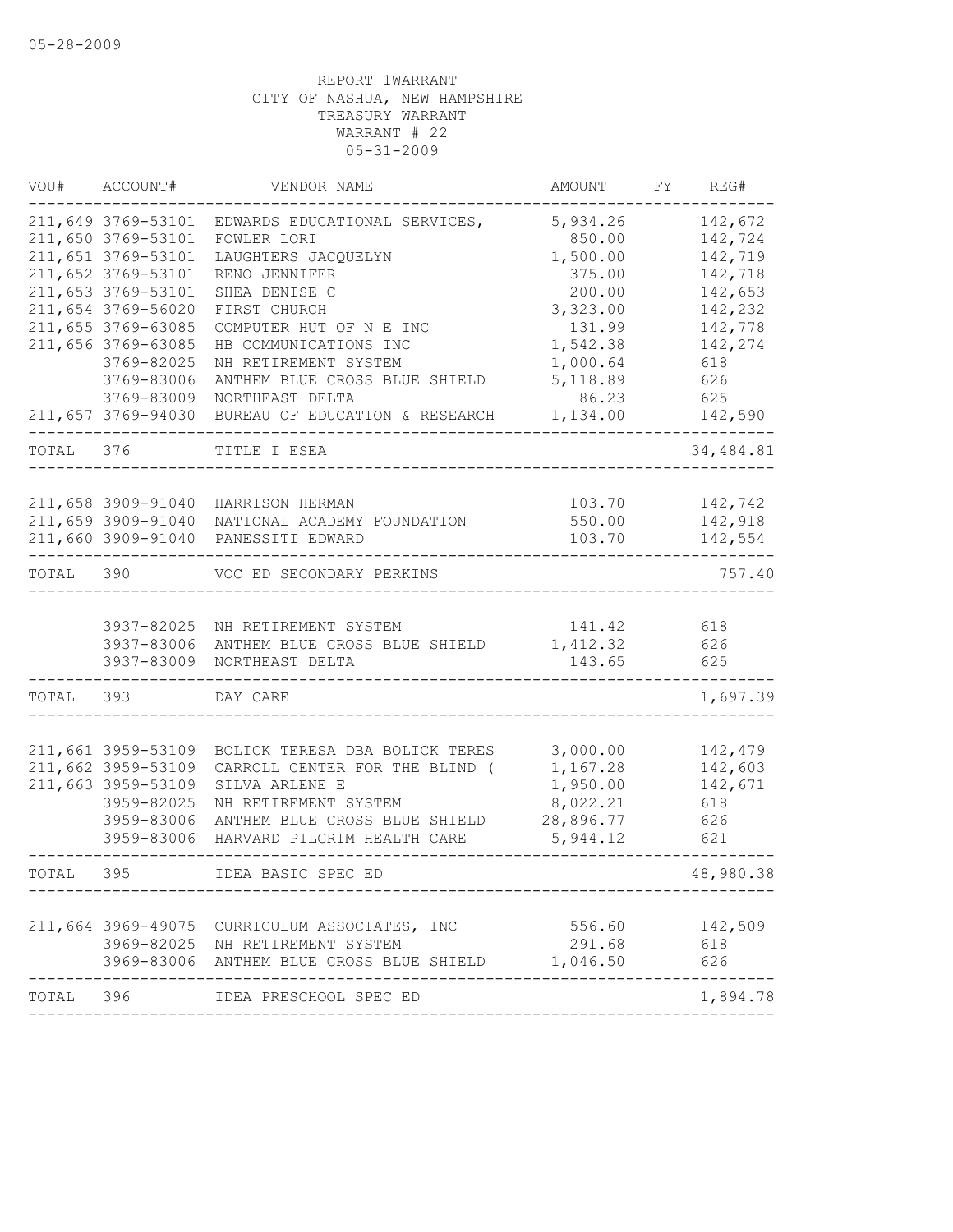| 199 413-203 TREASURER STATE OF NH 2,470.00 142,864              |
|-----------------------------------------------------------------|
| 2,470.00                                                        |
| 76.00 142,864                                                   |
| 76.00                                                           |
| 199 413-303 TREASURER STATE OF NH 7,842.00 142,864              |
| 7,842.00                                                        |
| 200  499-610  NEW HAMPSHIRE RETIREMENT SYSTE  1,928.16  142,135 |
| 1,928.16                                                        |
|                                                                 |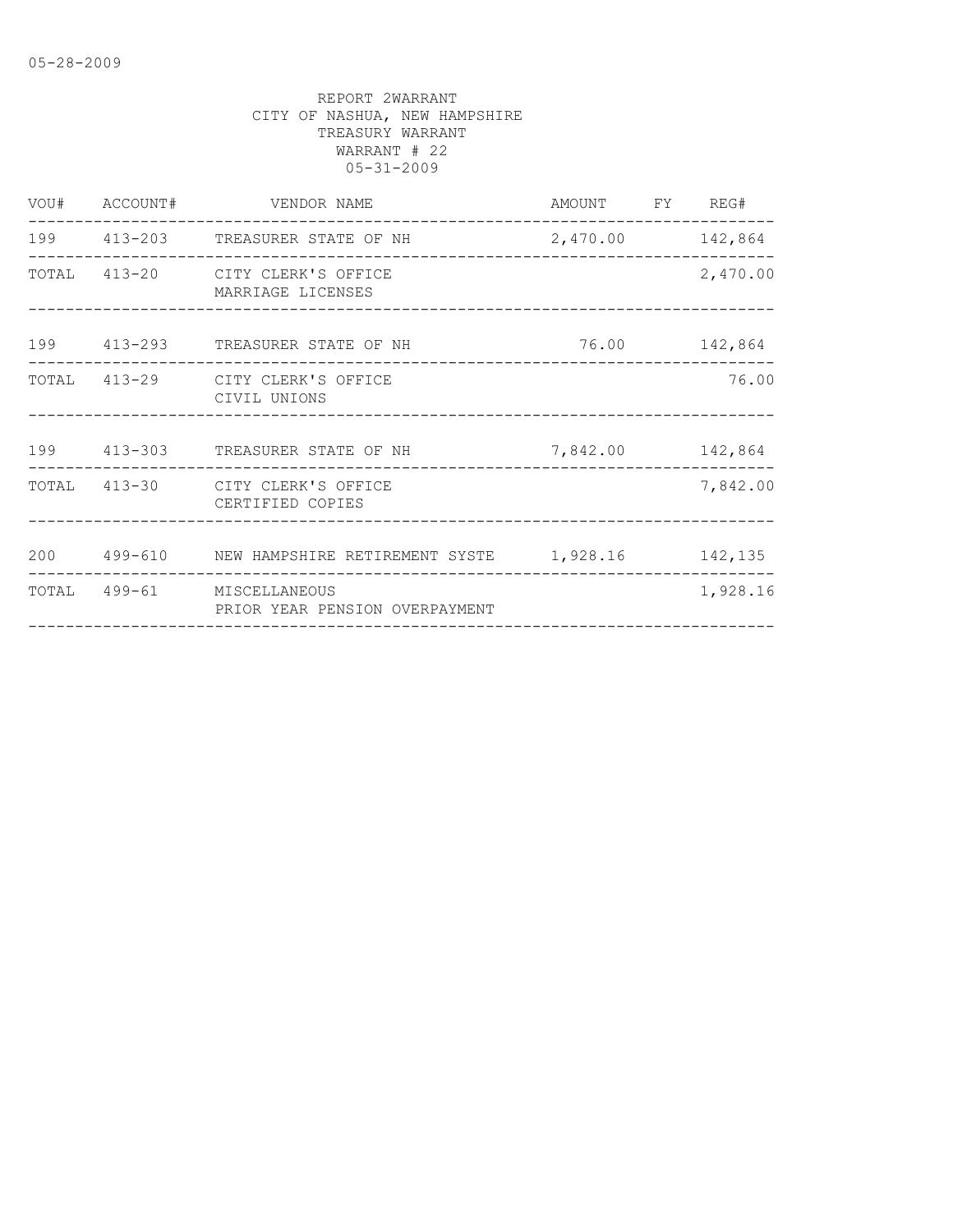| VOU#  | ACCOUNT#      | VENDOR NAME                         | AMOUNT      | FY | REG#              |
|-------|---------------|-------------------------------------|-------------|----|-------------------|
| 201   |               | 501-98029 CITY OF NASHUA/PETTY CASH | 14.67       |    | 142,131           |
| TOTAL | 501           | MAYOR'S OFFICE                      |             |    | 14.67             |
| 201   | 502-51015     | CITY OF NASHUA/PETTY CASH           | 18.10       |    | 142,131           |
| 201   | $502 - 91015$ | CITY OF NASHUA/PETTY CASH           | 66.00       |    | 142,131           |
| 202   | 502-51010     | HILLSBOROUGH COUNTY TREASURER       | 198.94      |    | 142,770           |
| 203   | $502 - 49025$ | MATTHEW BENDER & CO INC             | 61.50       |    | 142,904           |
| 204   | 502-94020     | MCNAMEE JAMES M                     | 40.00       |    | 142,796           |
| 205   | $502 - 49025$ | WEST PAYMENT CENTER                 | 168.00      |    | 142,856           |
| TOTAL | 502           | LEGAL DEPARTMENT                    |             |    | 552.54            |
| 206   | 505-81054     | GREAT AMERICAN DOWNTOWN             | 20,000.00   |    | 142,231           |
| TOTAL | 505           | CIVIC & COMM. ACTIVITIES            |             |    | 20,000.00         |
|       |               |                                     |             |    |                   |
| 207   | 506-31005     | AMERICAN TELECOM SERVICES LLC       | 1,500.00    |    | 142,350           |
| 208   | 506-31005     | FAIRPOINT COMMUNICATIONS            | 456.68      |    | 142,892           |
| 209   | 506-31005     | LOVERING SUE                        | 33.00       |    | 142,797           |
| 210   | 506-31005     | PAETEC COMMUNICATIONS INC           | 5,096.45    |    | 142,847<br>------ |
| TOTAL | 506           | TELECOMMUNICATIONS                  |             |    | 7,086.13          |
|       |               |                                     |             |    |                   |
| 211   | $507 - 82020$ | NH RETIREMENT SYSTEM                | 155, 593.82 |    | 618               |
| 211   | $507 - 82025$ | NH RETIREMENT SYSTEM                | 106, 251.14 |    | 618               |
| 211   | 507-82030     | NH RETIREMENT SYSTEM                | 138, 211.51 |    | 618               |
| 211   | 507-82035     | NH RETIREMENT SYSTEM                | 233,801.69  |    | 618               |
| 211   | $507 - 82040$ | NH RETIREMENT SYSTEM                | 86,252.06   |    | 618               |
| TOTAL | 507           | PENSIONS                            |             |    | 720, 110.22       |
|       |               |                                     |             |    |                   |
| 212   | 512-59095     | ANACOMP INC                         | 386.60      |    | 142,191           |
| 213   | 512-95005     | GOVERNMENT FINANCE OFFICERS AS      | 50.00       |    | 142,863           |
| 214   | 512-94005     | <b>LGC</b>                          | 200.00      |    | 142,859           |
| 215   | 512-94005     | NHCTCA                              | 35.00       |    | 142,890           |
| 216   | 512-43005     | PRINTGRAPHICS OF MAINE              | 9,000.00    |    | 632               |
| 217   | 512-41005     | STAPLES BUSINESS ADVANTAGE          | 183.16      |    | 142,452           |
| 217   | 512-41015     | STAPLES BUSINESS ADVANTAGE          | 210.99      |    | 142,452           |
| 217   | $512 - 41055$ | STAPLES BUSINESS ADVANTAGE          | 198.86      |    | 142,452           |
| 218   | 512-49025     | TAX & ACCOUNTING- R&G               | 151.70      |    | 142,882           |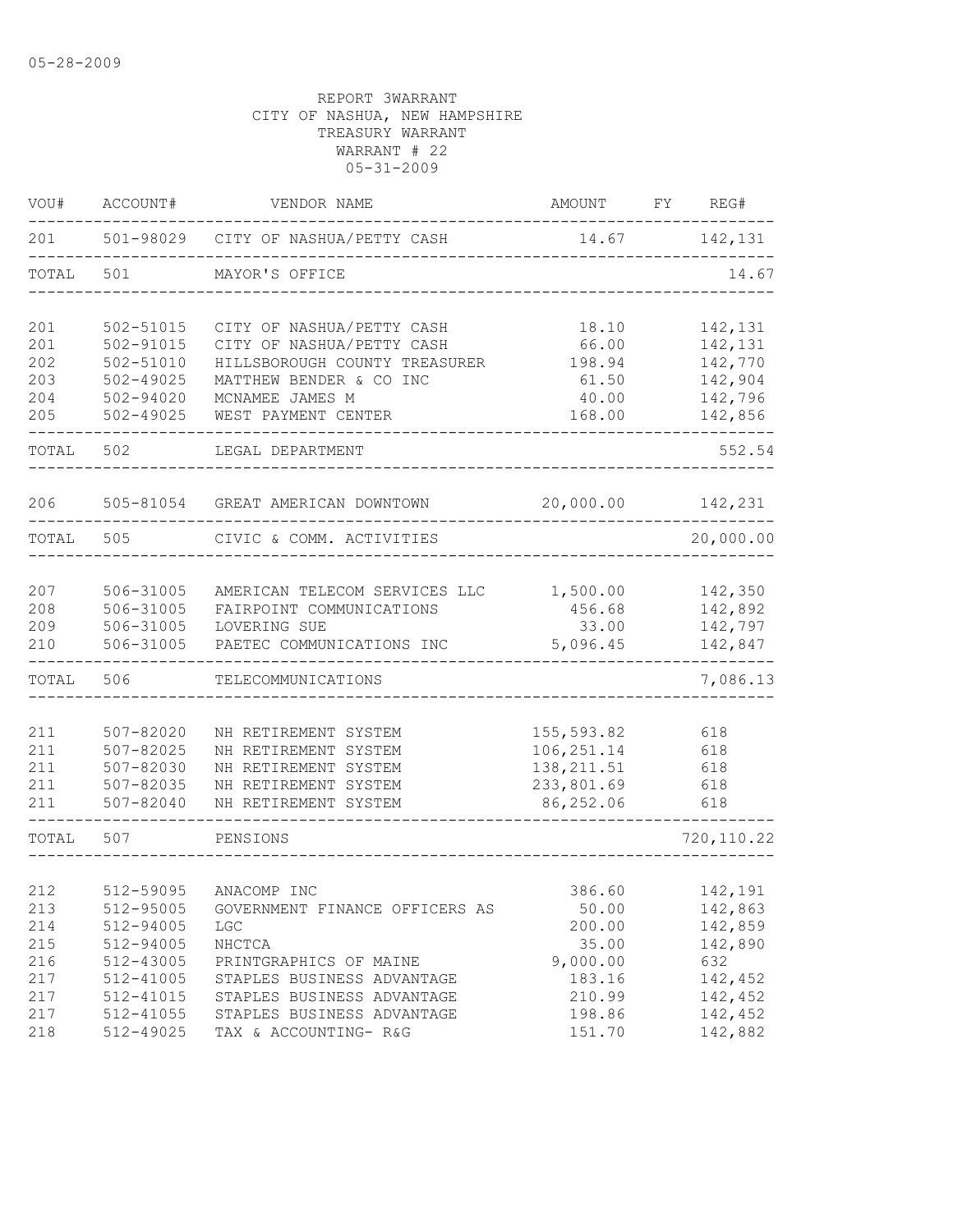| VOU#                                          | ACCOUNT#                                                                                | VENDOR NAME                                                                                                                                                                     | AMOUNT                                                                 | FY. | REG#                                                                      |
|-----------------------------------------------|-----------------------------------------------------------------------------------------|---------------------------------------------------------------------------------------------------------------------------------------------------------------------------------|------------------------------------------------------------------------|-----|---------------------------------------------------------------------------|
| TOTAL                                         | 512                                                                                     | FINANCIAL SERVICES                                                                                                                                                              |                                                                        |     | 10,416.31                                                                 |
| 219<br>220<br>220<br>221                      | 513-41015<br>513-43005<br>513-59095<br>513-41015                                        | CITY OF NASHUA/PETTY CASH<br>HUDSON MICROIMAGING<br>HUDSON MICROIMAGING<br>STAPLES BUSINESS ADVANTAGE                                                                           | 31.94<br>14.62<br>250.00<br>120.02                                     |     | 142,131<br>142,432<br>142,432<br>142,452                                  |
| TOTAL                                         | 513                                                                                     | CITY CLERK'S OFFICE                                                                                                                                                             |                                                                        |     | 416.58                                                                    |
| 222                                           | 514-94010                                                                               | DESHAINES JENNIFER                                                                                                                                                              | 285.00                                                                 |     | 142,798                                                                   |
| TOTAL                                         | 514                                                                                     | INSURANCE-PROPERTY & CASUALTY                                                                                                                                                   |                                                                        |     | 285.00                                                                    |
| 223<br>224                                    | 516-94005<br>516-41015                                                                  | CITY OF NASHUA/PETTY CASH<br>STAPLES BUSINESS ADVANTAGE                                                                                                                         | 41.10<br>47.24                                                         |     | 142,131<br>142,452                                                        |
| TOTAL                                         | 516                                                                                     | PURCHASING DEPARTMENT                                                                                                                                                           |                                                                        |     | 88.34                                                                     |
| 225<br>226<br>227<br>228<br>229<br>230<br>231 | 517-75015<br>517-42010<br>517-34015<br>517-42005<br>517-33005<br>517-32005<br>517-75015 | ECKHARDT & JOHNSON INC<br>HOME DEPOT CREDIT SERVICES<br>METROMEDIA ENERGY INC<br>OMEGA INDUSTRIAL SUPPLY INC<br>PENNICHUCK WATER<br>PUBLIC SERVICE OF NH<br>THE METRO GROUP INC | 3,822.39<br>12.88<br>4,399.52<br>209.02<br>511.69<br>6,476.30<br>89.00 |     | 142,358<br>142,854<br>142,885<br>142,367<br>142,857<br>142,898<br>142,364 |
| TOTAL                                         | 517                                                                                     | BUILDING MAINT - CITY ADMIN                                                                                                                                                     |                                                                        |     | 15,520.80                                                                 |
| 232<br>233<br>233                             | 519-41010<br>519-41005<br>519-41010                                                     | CITY OF NASHUA/PETTY CASH<br>STAPLES BUSINESS ADVANTAGE<br>STAPLES BUSINESS ADVANTAGE                                                                                           | 20.00<br>233.87<br>10.77                                               |     | 142,131<br>142,452<br>142,452                                             |
| TOTAL                                         | 519                                                                                     | ASSESSORS                                                                                                                                                                       |                                                                        |     | 264.64                                                                    |
| 234<br>235<br>236<br>237                      | 520-34015<br>520-34015<br>520-59100<br>$520 - 32005$                                    | METROMEDIA ENERGY INC<br>NATIONAL GRID<br>NELSON PIANO SERVICE/FRANK J N<br>PENNICHUCK WATER                                                                                    | 831.23<br>124.63<br>90.00<br>59.49                                     |     | 142,885<br>142,879<br>142,275<br>142,857                                  |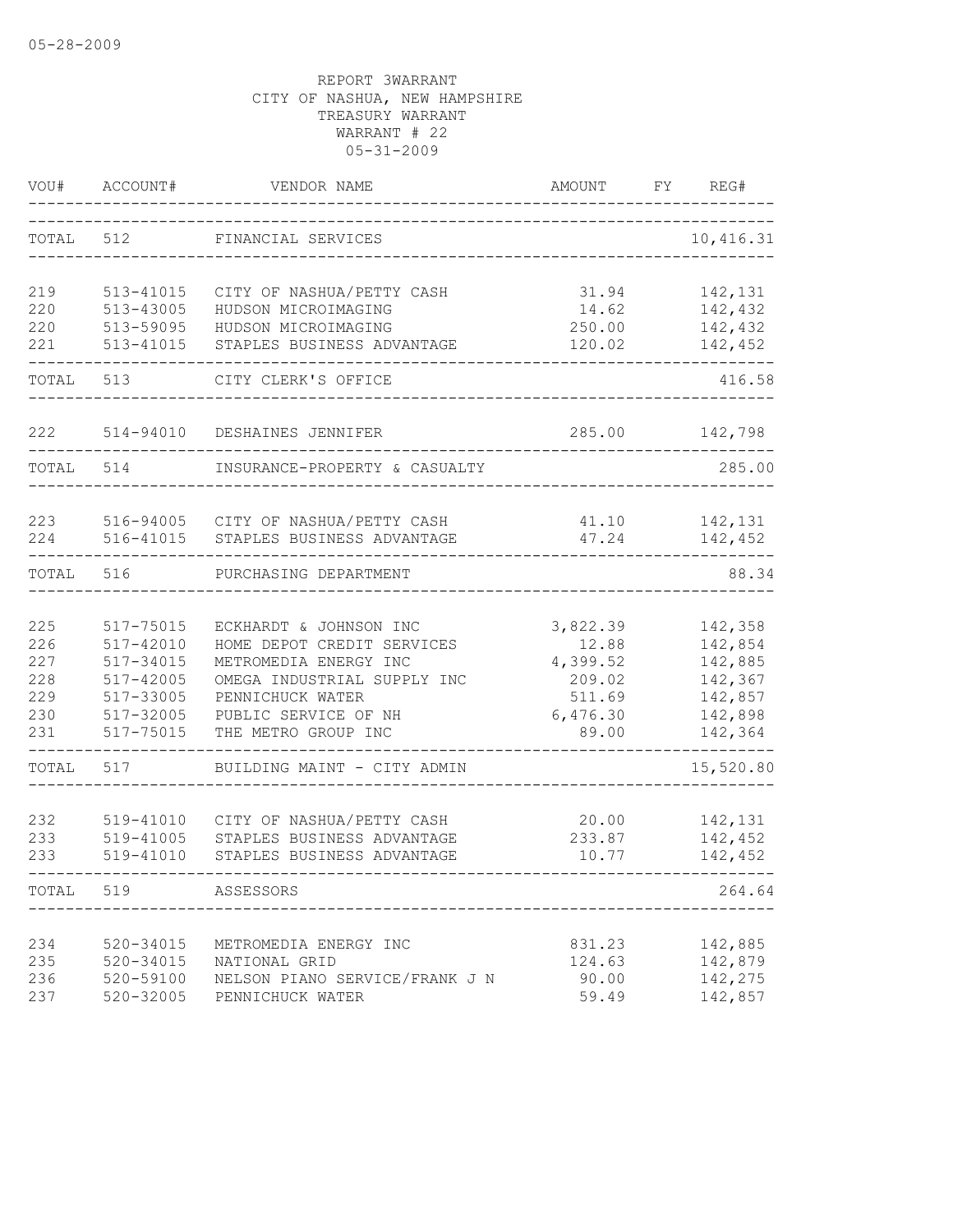|           | VOU# ACCOUNT# | VENDOR NAME                         | AMOUNT                   | FY<br>REG# |       |
|-----------|---------------|-------------------------------------|--------------------------|------------|-------|
|           | TOTAL 520     | HUNT BUILDING                       |                          | 1,105.35   |       |
|           |               |                                     |                          |            |       |
| 238       | 522-94005     | BARKER JOHN                         | 76.56                    | 142,799    |       |
| 239       | 522-94040     | BRITTON KEN                         | 39.99                    | 142,800    |       |
| 240       |               | 522-31040 CITY OF NASHUA/PETTY CASH | 31.05                    | 142,131    |       |
| 241       | 522-43005     | UNITED PARCEL SERVICE               | 16.08<br>_______________ | 142,906    |       |
|           | TOTAL 522     | INFORMATION TECHNOLOGY              |                          | 163.68     |       |
|           |               |                                     |                          |            |       |
| 242       | 523-94005     | ANDRUSKEVICH PAMELA                 | 105.00                   | 142,181    |       |
| 243       | 523-64040     | DLT SOLUTIONS INC                   | 200.00                   | 142,865    |       |
| 243       |               | 523-74035 DLT SOLUTIONS INC         | 565.27                   | 142,865    |       |
| TOTAL 523 |               | GIS                                 |                          | 870.27     |       |
|           |               |                                     |                          |            |       |
|           |               | 244 524-64045 DELL MARKETING LP     | 27.99 142,236            |            |       |
| 245       | $524 - 64045$ | GOVCONNECTION INC                   | 35.24                    | 142,145    |       |
| TOTAL     | 524           | COMPUTERS - CITYWIDE                |                          |            | 63.23 |
|           |               |                                     |                          |            |       |
| 246       | 531-78007     | ADAMSON INDUSTRIES CORP             | 46.80                    | 142,342    |       |
| 247       | $531 - 46040$ | ADAMSON WILLIAM                     | 89.99                    | 142,812    |       |
| 248       | $531 - 46040$ | ALBERT JOSHUA                       | 428.87                   | 142,811    |       |
| 249       | $531 - 46040$ | ALL SPORTS HEROES UNIFORMS,         | 668.45                   | 142,246    |       |
| 250       | $531 - 46040$ | ARCHAMBAULT DANIEL                  | 96.57                    | 142,808    |       |
| 251       | 531-75023     | B & S LOCKSMITH INC                 | 728.82                   | 142,354    |       |
| 252       | 531-59100     | BAER ALEXANDRA                      | 105.00                   | 142,324    |       |
| 253       | $531 - 46040$ | BAXTER KERRY                        | 35.99                    | 142,803    |       |
| 254       | 531-75023     | BELLETETES INC                      | 15.54                    | 142,295    |       |
| 255       | $531 - 46030$ | BEN'S UNIFORMS                      | 5,862.00                 | 142,780    |       |
| 255       | $531 - 46040$ | BEN'S UNIFORMS                      | 2,622.81                 | 142,780    |       |
| 256       | 531-78007     | BEST FORD/BEST CYCLE                | 725.92                   | 142,158    |       |
| 257       | 531-53125     | BOLTON THOMAS                       | 690.00                   | 142,805    |       |
| 258       | 531-53125     | BOULAY MICHAEL                      | 200.00                   | 142,809    |       |
| 259       | $531 - 47010$ | BOUND TREE MEDICAL LLC              | 458.93                   | 142,348    |       |
| 260       | $531 - 46040$ | BROOKS NICOLE                       | 503.85                   | 142,817    |       |
| 261       | $531 - 46040$ | CAMACHO CARLOS                      | 34.62                    | 142,818    |       |
| 262       | 531-59100     | CANAL ART & FRAMING                 | 188.00                   | 142,594    |       |
| 263       | 531-78007     | CARPARTS OF NASHUA                  | 305.69                   | 142,157    |       |
| 264       | 531-31025     | CINFO PETER                         | 45.96                    | 142,804    |       |
| 265       | 531-78007     | COCHINO VENTURES, LLC               | 1,456.00                 | 142,891    |       |
| 266       | 531-78007     | CREATIVE SIGNS LLC                  | 50.00                    | 142,389    |       |
| 267       | $531 - 46040$ | CROSS ERICH                         | 322.00                   | 142,810    |       |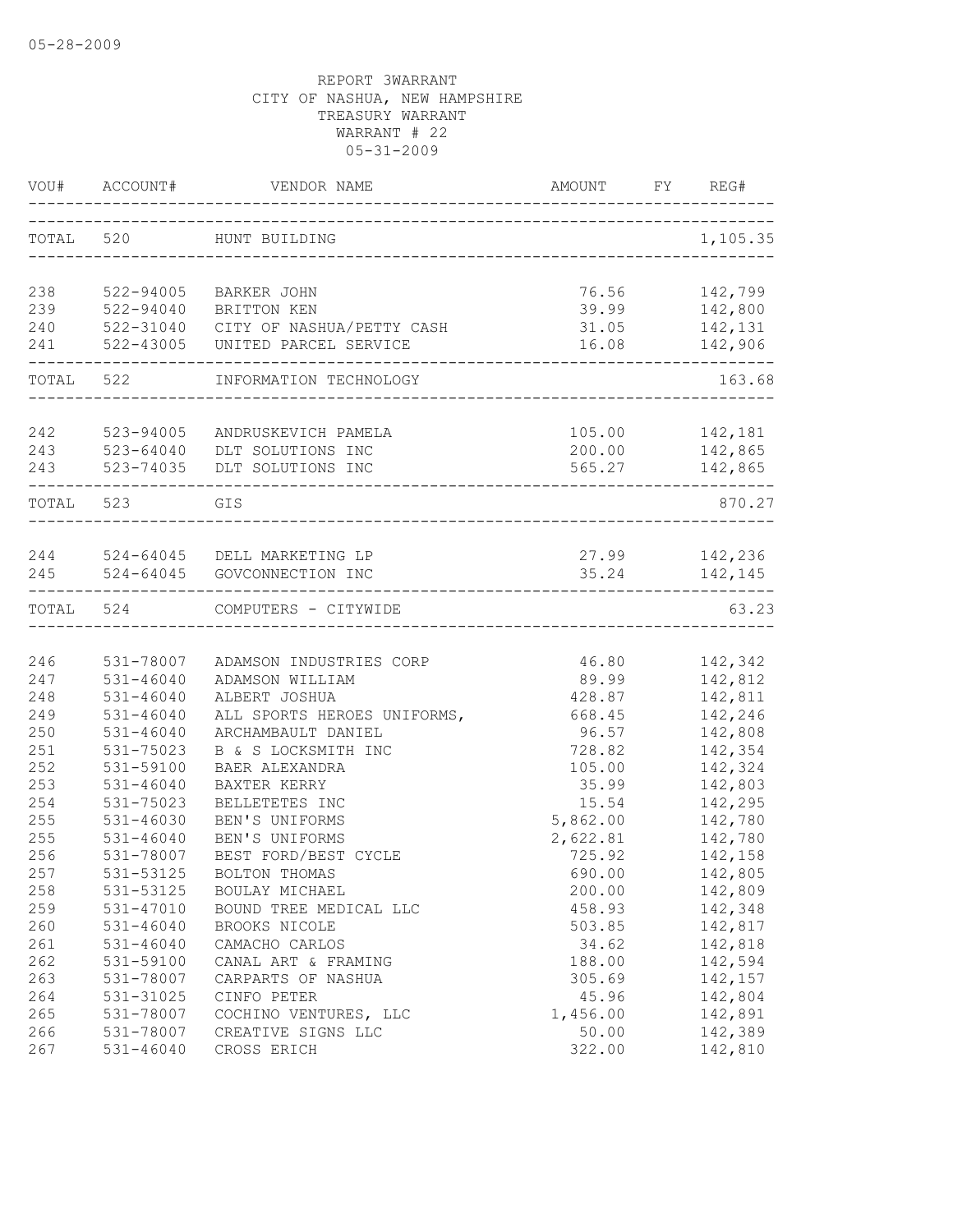| WOU# | ACCOUNT#      | VENDOR NAME                    | AMOUNT     | FY | REG#    |
|------|---------------|--------------------------------|------------|----|---------|
| 268  | 531-46040     | CROSSON KYLE                   | 233.75     |    | 142,820 |
| 269  | 531-91025     | DESMET ROSS                    | 44.00      |    | 142,822 |
| 270  | 531-78075     | DOWNTOWN COLLISON CENTER OF NA | 2,349.51   |    | 142,360 |
| 271  | 531-31025     | FAIRPOINT COMMUNICATIONS       | 142.39     |    | 142,892 |
| 272  | 531-48015     | FLEET SERVICES                 | 526.18     |    | 142,343 |
| 273  | 531-66025     | GE CAPITAL INC                 | 1, 113.28  |    | 142,433 |
| 274  | $531 - 46040$ | GEORGE'S APPAREL               | 127.60     |    | 142,212 |
| 275  | 531-46040     | GIROUARD KEVIN                 | 203.83     |    | 142,806 |
| 276  | 531-78007     | GRAPPONE AUTOMOTIVE GROUP      | 36.49      |    | 142,449 |
| 277  | $531 - 46040$ | HANNON PATRICK                 | 310.15     |    | 142,816 |
| 278  | $531 - 42000$ | HOME DEPOT CREDIT SERVICES     | 102.69     |    | 142,872 |
| 278  | 531-78007     | HOME DEPOT CREDIT SERVICES     | 71.40      |    | 142,872 |
| 279  | 531-46040     | HOWE SCOTT                     | 204.84     |    | 142,823 |
| 280  | 531-64080     | INTERSTATE ARMS CORP           | 560.00     |    | 142,193 |
| 281  | $531 - 46040$ | INZENGA KEITH                  | 540.98     |    | 142,807 |
| 282  | 531-69025     | JOHN DEERE LANDSCAPES/LESCO    | 269.06     |    | 142,523 |
| 282  | 531-75023     | JOHN DEERE LANDSCAPES/LESCO    | 309.50     |    | 142,523 |
| 283  | 531-91025     | LANE ANDREW                    | 44.00      |    | 142,821 |
| 284  | 531-46040     | LAVOIE ANDREW                  | 369.83     |    | 142,826 |
| 285  | 531-46040     | LIMA JAMES                     | 233.97     |    | 142,828 |
| 286  | 531-94010     | LINEHAN DENIS                  | 1,200.00   |    | 142,814 |
| 287  | 531-64192     | LOWE'S                         | 49.97      |    | 142,873 |
| 288  | 531-78007     | MAC MULKIN CHEVROLET INC       | 568.94     |    | 142,760 |
| 289  | $531 - 46040$ | MALONEY JAMES                  | 159.93     |    | 142,829 |
| 290  | 531-78007     | MAYNARD & LESIEUR INCORPORATED | 190.00     |    | 142,766 |
| 291  | 531-34015     | METROMEDIA ENERGY INC          | 5,568.39   |    | 142,885 |
| 292  | 531-46040     | MOLINARI JOSEPH                | 156.48     |    | 142,827 |
| 293  | $531 - 46040$ | MOORE WILLIAM                  | 107.95     |    | 142,825 |
| 294  | 531-34015     | NATIONAL GRID                  | 67.23      |    | 142,879 |
| 295  | 531-95000     | NEDIAI                         | 100.00     |    | 142,875 |
| 296  | $531 - 46040$ | NORDENGREN ERIC                | 139.00     |    | 142,801 |
| 297  | 531-78007     | NORTHERN FOREIGN CAR PARTS INC | 514.25     |    | 142,786 |
| 298  | 531-78007     | NYTECH SUPPLY CO               | 95.67      |    | 142,176 |
| 299  | $531 - 46040$ | O'BRIEN KEVIN                  | 47.50      |    | 142,813 |
| 300  | 531-31040     | PAETEC COMMUNICATIONS INC      | 311.52     |    | 142,847 |
| 300  | 531-74040     | PAETEC COMMUNICATIONS INC      | 641.05     |    | 142,847 |
| 301  | $531 - 46040$ | PAGE ROBERT                    | 99.99      |    | 142,802 |
| 302  | 531-32035     | PSNH                           | 273.49     |    | 142,894 |
| 303  | 531-78007     | QUIRK GM PARTS DEPOT           | 153.85     |    | 142,368 |
| 304  | 531-91025     | REEBY DAWN                     | 126.50     |    | 142,819 |
| 305  | 531-46030     | RILEY'S SPORT SHOP INC         | 22, 129.05 |    | 142,148 |
| 305  | $531 - 46040$ | RILEY'S SPORT SHOP INC         | 527.30     |    | 142,148 |
| 306  | $531 - 46040$ | ROARK MEGHAN                   | 386.68     |    | 142,815 |
| 307  | 531-78007     | ROBBINS AUTO PARTS             | 241.23     |    | 142,708 |
| 308  | 531-42000     | SAM'S CLUB DIRECT              | 71.40      |    | 142,861 |
| 309  | 531-41005     | STAPLES BUSINESS ADVANTAGE     | 657.87     |    | 142,452 |
| 309  | 531-41015     | STAPLES BUSINESS ADVANTAGE     | 1,275.54   |    | 142,452 |
| 310  | 531-42000     | THE DURKIN CO INC              | 355.00     |    | 142,333 |
|      |               |                                |            |    |         |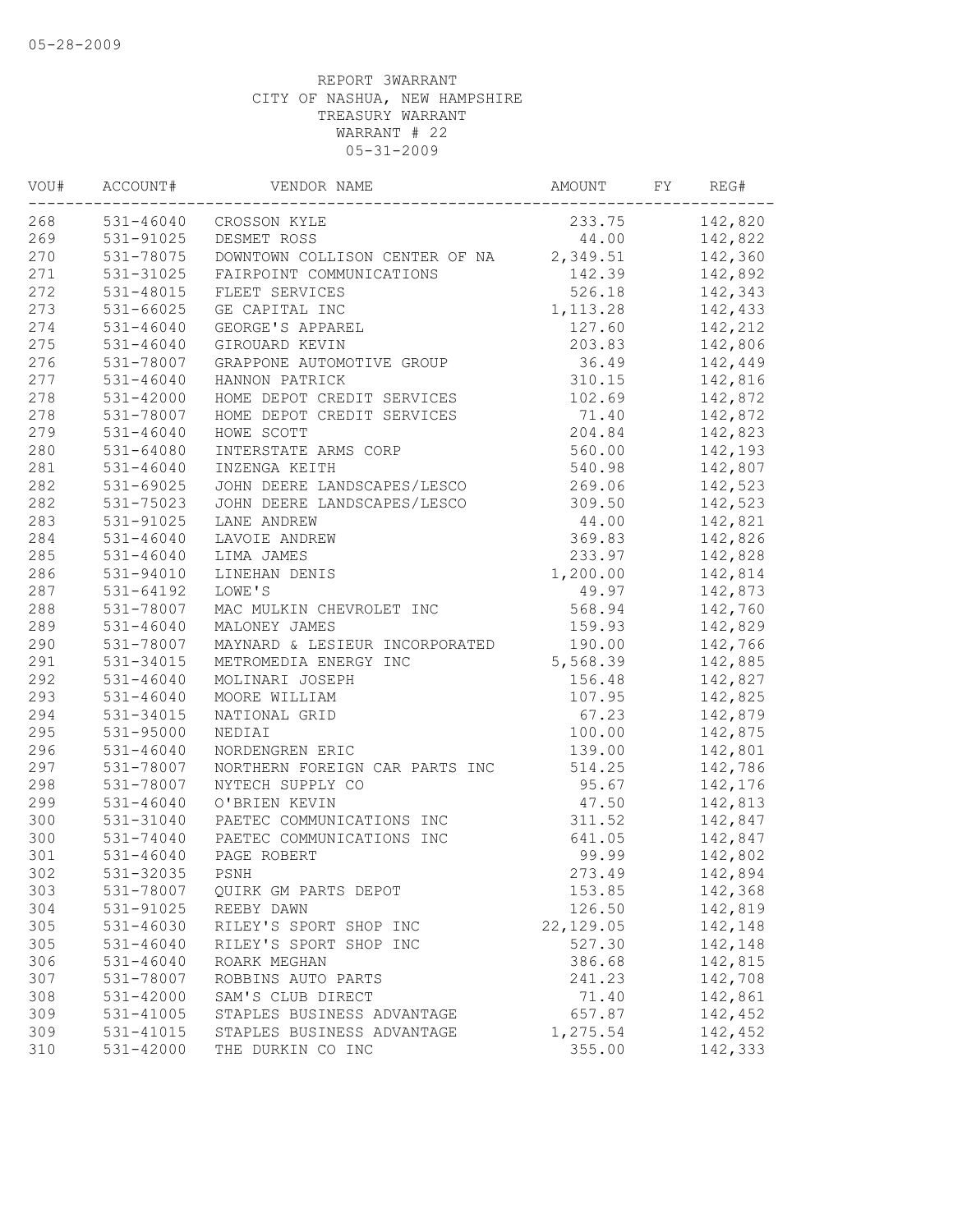|           | VOU# ACCOUNT# | VENDOR NAME                                                 | AMOUNT FY REG#     |                  |
|-----------|---------------|-------------------------------------------------------------|--------------------|------------------|
| 311       | $531 - 46040$ | THERIAULT PETER J                                           | 647.87 142,824     |                  |
| 312       | 531-78007     | TOWERS MOTOR PARTS CORP                                     | 1, 227.88 142, 415 |                  |
| 313       | 531-74145     | TREASURER STATE OF NH                                       | 150.00 142,247     |                  |
| 314       | 531-43005     | UNITED PARCEL SERVICE                                       |                    | 10.40    142,906 |
| 315       |               | 531-31050 USA MOBILITY WIRELESS INC                         | 306.70             | 142,877          |
| 316       | 531-74035     | WEST GROUP PAYMENT CENTER<br>------------------------------ | 140.33             | 142,203          |
| TOTAL 531 |               | POLICE DEPARTMENT                                           |                    | 62, 174.22       |
|           |               |                                                             |                    |                  |
| 317       | 532-78075     | A SIGN OF THINGS TO COME                                    | 75.00 142,217      |                  |
| 318       | 532-78075     | ADVANCED EMERGENCY PRODUCTS 258.98 142,294                  |                    |                  |
| 319       | 532-75023     | AE MECHANICAL INC                                           | 1,798.50 142,712   |                  |
| 319       | 532-75130     | AE MECHANICAL INC                                           | 900.00             | 142,712          |
| 320       | 532-78100     | ARCSOURCE INC                                               | 9.00               | 142,307          |
| 321       | 532-75023     | ARROW PAPER CORP                                            | 324.72             | 142,266          |
| 322       | 532-79040     | BATTERIES PLUS                                              | 92.16              | 142,435          |
| 323       | 532-75023     | BELLETETES INC                                              | 53.07              | 142,295          |
| 323       | 532-78100     | BELLETETES INC                                              | 46.31              | 142,295          |
| 324       | 532-78015     | BURRIS CUSTOM PAINTING                                      | 135.00             | 142,319          |
| 325       | 532-94010     | CAMPBELL WILLIAM                                            | 50.00              | 142,693          |
| 326       | 532-69015     | CARROT TOP INDUSTRIES                                       | 52.83              | 142,149          |
| 327       | 532-78100     | DUNN BATTERY LLC                                            | 340.00             | 142,383          |
| 328       | 532-78095     | F W WEBB COMPANY                                            | 118.23             | 142,226          |
| 329       | 532-94010     | FARRAR TIMOTHY                                              | 780.00             | 142,205          |
| 330       | 532-74038     | FIRE TECH & SAFETY OF NEW ENGL 5,048.45                     |                    | 142,420          |
| 331       | 532-78020     | GRAPPONE AUTOMOTIVE GROUP                                   | 34.20              | 142,449          |
| 332       | 532-78075     | GREENFIELD INDUSTRIES INC                                   | 118.00             | 142,192          |
| 333       | 532-46045     | HEBERT CYRUS                                                | 167.00             | 142,187          |
| 334       | 532-75023     | HOME DEPOT CREDIT SERVICES                                  | 41.21              | 142,854          |
| 335       | 532-75160     | J LAWRENCE HALL INC                                         | 257.16             | 142,782          |
| 336       | 532-59135     | J P PEST SERVICES                                           | 170.00             | 142,347          |
| 337       | 532-78007     | JACK YOUNG COMPANY, INC                                     | 199.31             | 142,439          |
| 338       | 532-75160     | KERRY FIRE PROTECTION INC                                   | 72.50              | 142,310          |
| 339       | $532 - 46045$ | LINGLEY THOMAS                                              | 23.05              | 142,386          |
| 340       | 532-75105     | M & M ELECTRICAL SUPPLY CO INC                              | 21.18              | 142,757          |
| 341       | 532-75090     | MARVELL PLATE GLASS INC                                     | 184.00             | 142,402          |
| 342       | 532-34015     | METROMEDIA ENERGY INC                                       | 6,657.64           | 142,885          |
| 343       | 532-46030     | MIKE'S CUSTOM KANVAS                                        | 250.00             | 142,160          |
| 344       | 532-78100     | MINUTEMAN TRUCKS INC                                        | 389.56             | 142,345          |
| 345       | 532-47010     | MOORE MEDICAL LLC                                           | 1,828.48           | 142,419          |
| 346       | 532-34015     | NATIONAL GRID                                               | 1,273.08           | 142,879          |
| 347       | 532-42005     | NEW ENGLAND PAPER & SUPPLY                                  | 263.66             | 142,327          |
| 347       | 532-42010     | NEW ENGLAND PAPER & SUPPLY                                  | 537.20             | 142,327          |
| 347       | 532-42020     | NEW ENGLAND PAPER & SUPPLY                                  | 414.05             | 142,327          |
| 348       | 532-95010     | NFPA                                                        | 150.00             | 142,844          |
| 349       | 532-75100     | NH SAFE & LOCK CO INC                                       | 664.40             | 142,380          |
| 350       | 532-31040     | PAETEC COMMUNICATIONS INC                                   | 30.65              | 142,847          |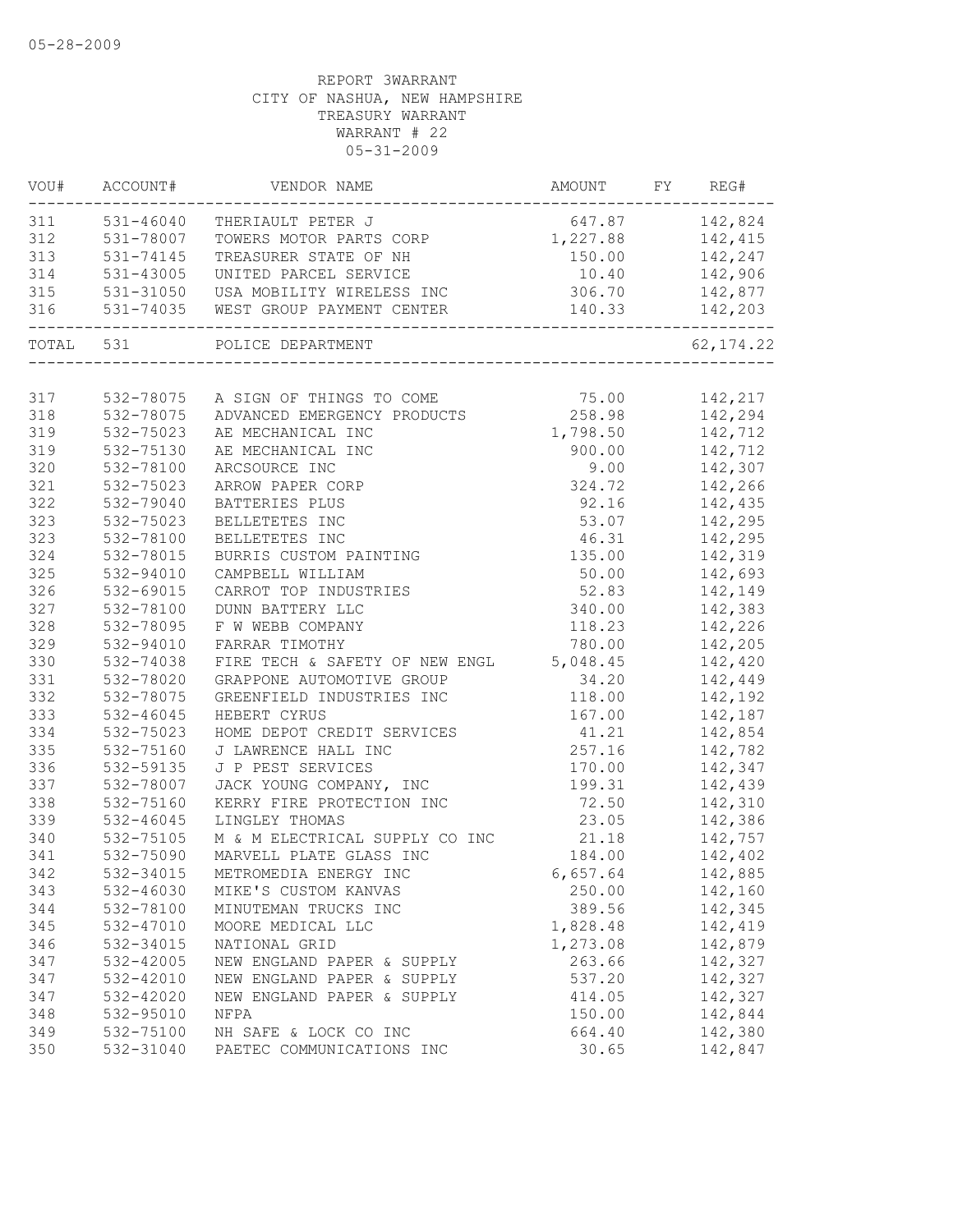| VOU#  | ACCOUNT#               | VENDOR NAME                                             | AMOUNT   | FY REG#       |
|-------|------------------------|---------------------------------------------------------|----------|---------------|
| 351   | 532-33005              | PENNICHUCK WATER                                        | 846.84   | 142,857       |
| 352   | 532-43005              | PETTY CASH                                              | 45.85    | 142,830       |
| 352   | 532-49075              | PETTY CASH                                              | 16.88    | 142,830       |
| 352   | 532-75023              | PETTY CASH                                              | 9.50     | 142,830       |
| 352   | 532-98029              | PETTY CASH                                              | 30.95    | 142,830       |
| 353   | 532-53045              | PRECISION FITNESS EQUIPMENT IN                          | 3,768.00 | 142,393       |
| 354   | $532 - 64165$          | PRO CONTROLS INC                                        | 645.00   | 142,370       |
| 355   | 532-32005              | PSNH                                                    | 4,019.34 | 142,894       |
| 356   | 532-94010              | OUIMBY SAGE                                             | 50.00    | 142,353       |
| 357   | 532-78100              | SANEL AUTO PARTS CO                                     | 55.00    | 142,305       |
| 358   | $532 - 45220$          | SIGNS & PRINTS                                          | 125.00   | 142,351       |
| 359   | 532-41005              | STAPLES BUSINESS ADVANTAGE                              | 137.35   | 142,452       |
| 359   | 532-41015              | STAPLES BUSINESS ADVANTAGE                              | 68.30    | 142,452       |
| 360   | 532-95010              | THE TELEGRAPH                                           | 156.00   | 142,874       |
| 361   | 532-98029              | TJ'S DELI                                               | 209.35   | 142,142       |
| 362   | 532-59100              | TRUE BLUE CLEANERS                                      | 154.30   | 142,344       |
| 363   | 532-78095              | TST EQUIPMENT INC                                       | 38.00    | 142,270       |
| TOTAL | 532                    | FIRE DEPARTMENT                                         |          | 34,204.24     |
| 364   | 534-32020              | PSNH                                                    | 114.11   | 142,894       |
| TOTAL | 534                    | STREET LIGHTING                                         |          | 114.11        |
|       |                        |                                                         |          |               |
| 365   | 536-53025              | 2-WAY COMMUNICATIONS SERVICES,                          | 661.50   | 142,710       |
| 366   | 536-75130              | J LAWRENCE HALL INC                                     | 660.73   | 142,782       |
| 367   | 536-32035              | PSNH                                                    | 1,002.46 | 142,894       |
| 368   | 536-49075              | ROBBINS AUTO PARTS                                      | 230.40   | 142,708       |
| TOTAL | 536                    | CITYWIDE COMMUNICATIONS                                 |          | 2,555.09      |
|       |                        |                                                         |          |               |
| 369   | 541-53165              | LANGUAGE LINE SERVICES<br>PENNICHUCK WATER              | 147.24   | 142,227       |
| 370   | 541-33005<br>541-32005 |                                                         | 168.37   | 142,857       |
| 371   |                        | PUBLIC SERVICE OF NH                                    | 1,240.29 | 142,898       |
| TOTAL |                        | 541 COMMUNITY SERVICES DIVISION                         |          | 1,555.90      |
|       |                        | 372 544-94005 NH LOCAL GOVERNMENT CENTER                |          | 35.00 142,881 |
| 373   |                        | 544-41015 STAPLES BUSINESS ADVANTAGE                    | 61.23    | 142,452       |
| TOTAL |                        | 544 WELFARE ADMINISTRATION                              |          | 96.23         |
| 374   |                        | 545-97020 188 CONCORD ST LLC DBA LILLIAN 762.72 142,376 |          |               |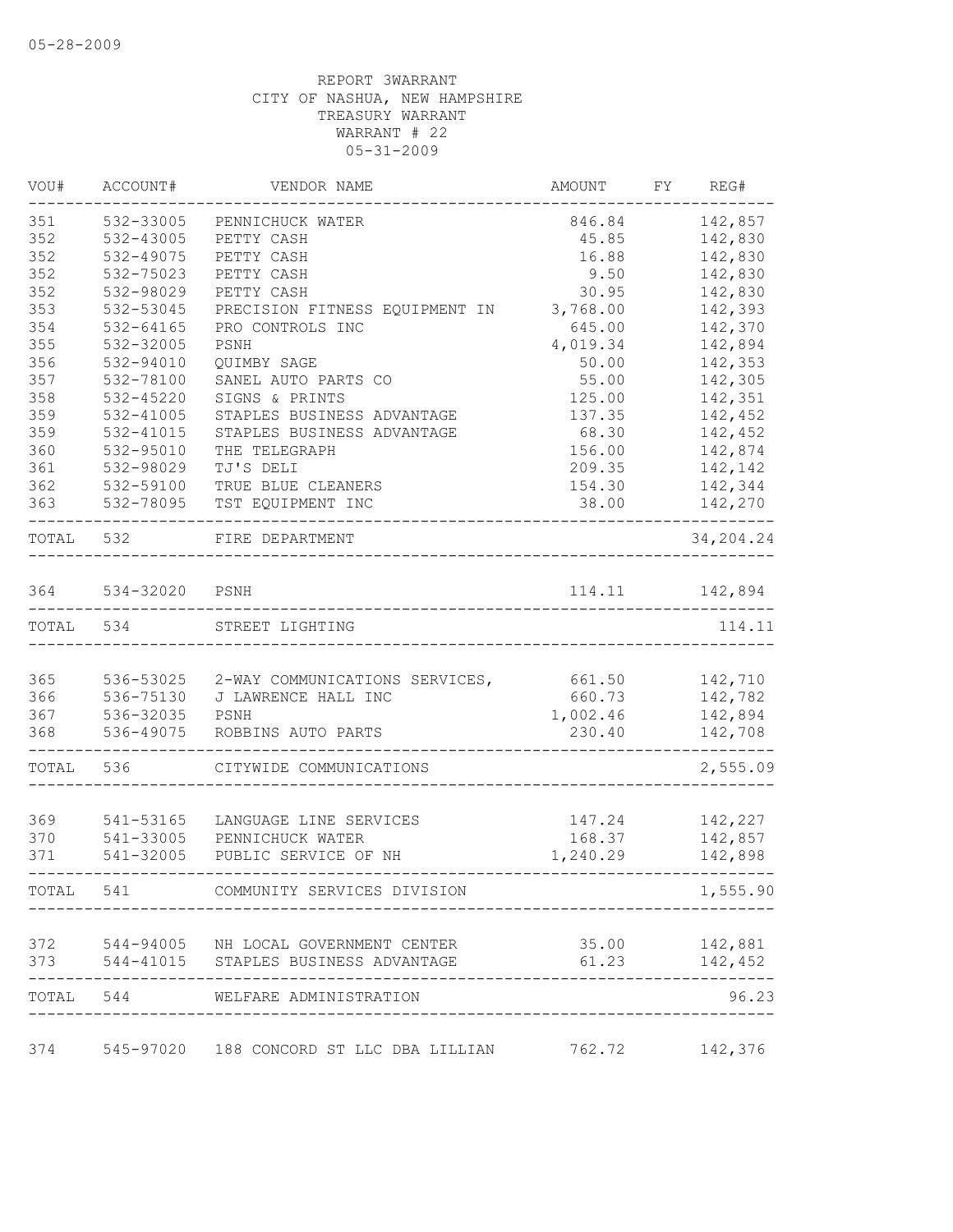| VOU# | ACCOUNT#  | VENDOR NAME                          | AMOUNT    | FY | REG#           |
|------|-----------|--------------------------------------|-----------|----|----------------|
| 375  |           | 545-97020 23-25 TEMPLE ST REALTY LLC | 936.30    |    | 142,384        |
| 376  |           | 545-97020 35-37 CROWN ST REALTY LLC  |           |    | 375.00 142,377 |
| 377  | 545-97020 | AM28 REAL ESTATE LLC                 | 435.00    |    | 142,155        |
| 378  | 545-97020 | BC-AD PROPERTIES                     | 875.00    |    | 142,298        |
| 379  | 545-97020 | CAMPBELL GILBERT DBA WOODLANDS       | 435.00    |    | 142,194        |
| 380  | 545-97020 | CARROLL MARY ELIZABETH               | 618.05    |    | 142,188        |
| 381  | 545-97020 | CENTRAL REALTY                       | 228.73    |    | 142,325        |
| 382  | 545-97020 | CHASSEUR JULIE F                     | 680.32    |    | 142,234        |
| 383  | 545-97020 | CONSTANT NORMAND                     | 850.00    |    | 142,143        |
| 384  | 545-97020 | COTE RONALD                          | 737.00    |    | 142,445        |
| 385  | 545-97020 | COUNTRY BARN MOTEL                   | 970.64    |    | 142,297        |
| 386  | 545-97015 | DEMOULAS SUPERMARKETS INC            | 4,675.63  |    | 142,845        |
| 387  | 545-97020 | DESSUREAULT HUGUETTE                 | 170.22    |    | 142,165        |
| 388  | 545-97020 | DIGESSE WALTER J                     | 101.50    |    | 142,230        |
| 389  | 545-97020 | DRURY DANA                           | 500.00    |    | 142,357        |
| 390  | 545-97020 | DUCHARME DIANE                       | 582.07    |    | 142,150        |
| 391  | 545-97020 | EASTMAN LUCINDA                      | 515.83    |    | 142,456        |
| 392  | 545-97020 | FLOOD MARY ANNE                      | 700.00    |    | 142,256        |
| 393  | 545-97020 | FREEDOM APARTMENTS LLC               | 879.18    |    | 142,287        |
| 394  | 545-97020 | GAUTHIER CONRAD J                    | 429.25    |    | 142,299        |
| 395  | 545-97020 | GAUTHIER REALTY/CONNIE GAUTHIE       | 1,570.16  |    | 142,442        |
| 396  | 545-97015 | GREYHOUND LINES INC                  | 50.00     |    | 142,425        |
| 397  | 545-97020 | L & G PROPERTIES LLC                 | 415.38    |    | 142,392        |
| 398  | 545-97020 | LEHTO MARILYN                        | 439.17    |    | 142,457        |
| 399  | 545-97020 | LIGHT PARTNERS                       | 637.62    |    | 142,375        |
| 400  | 545-97020 | LTA INVESTMENTS LLC                  | 450.00    |    | 142,359        |
| 401  | 545-97020 | MARANDOS CROTEAU                     | 211.54    |    | 142,406        |
| 402  | 545-97020 | MARKARIAN DEBORAH                    | 586.49    |    | 142,378        |
| 403  | 545-97020 | MCCORMACK TOM V                      | 737.00    |    | 142,459        |
| 404  | 545-97020 | MEJIA MANAGEMENT GROUP               | 650.00    |    | 142,443        |
| 405  | 545-97020 | MOTEL 6                              | 3,091.36  |    | 142,414        |
| 406  | 545-97015 | NATIONAL GRID                        | 636.20    |    | 142,908        |
| 407  | 545-97015 | PENNICHUCK WATER WORKS INC           | 137.66    |    | 142,855        |
| 408  | 545-97020 | PINE HILL GARDENS ASSOCIATION        | 737.00    |    | 142,249        |
| 409  | 545-97020 | POULIN JACQUES                       | 507.34    |    | 142,281        |
| 410  | 545-97015 | PSNH                                 | 2, 114.82 |    | 142,897        |
| 411  | 545-97020 | REIN JOHN                            | 719.61    |    | 142,237        |
| 412  | 545-97020 | RODRIGUEZ RAFAEL                     | 500.00    |    | 142,199        |
| 413  | 545-97020 | ROSA JUSSARA                         | 206.68    |    | 142,306        |
| 414  | 545-97020 | SANDERSON DAVE                       | 800.00    |    | 142,257        |
| 415  | 545-97020 | SANTOS ROLANDO                       | 700.00    |    | 142,831        |
| 416  | 545-97015 | ST JOSEPH PHARMACY                   | 261.15    |    | 142,179        |
| 417  | 545-97020 | STEELE DANIEL R                      | 682.34    |    | 142,175        |
| 418  | 545-97020 | TLD PROPERTIES LLC                   | 280.00    |    | 142,336        |
| 419  | 545-97020 | ULLOA LOURDES                        | 464.03    |    | 142,458        |
| 420  | 545-97015 | WINGATE'S PHARMACY INC               | 9,714.14  |    | 142,846        |
| 421  | 545-97020 | WRN REAL ESTATE LLC                  | 205.00    |    | 142,396        |
| 422  | 545-97020 | ZHAO CHANG                           | 500.00    |    | 142,206        |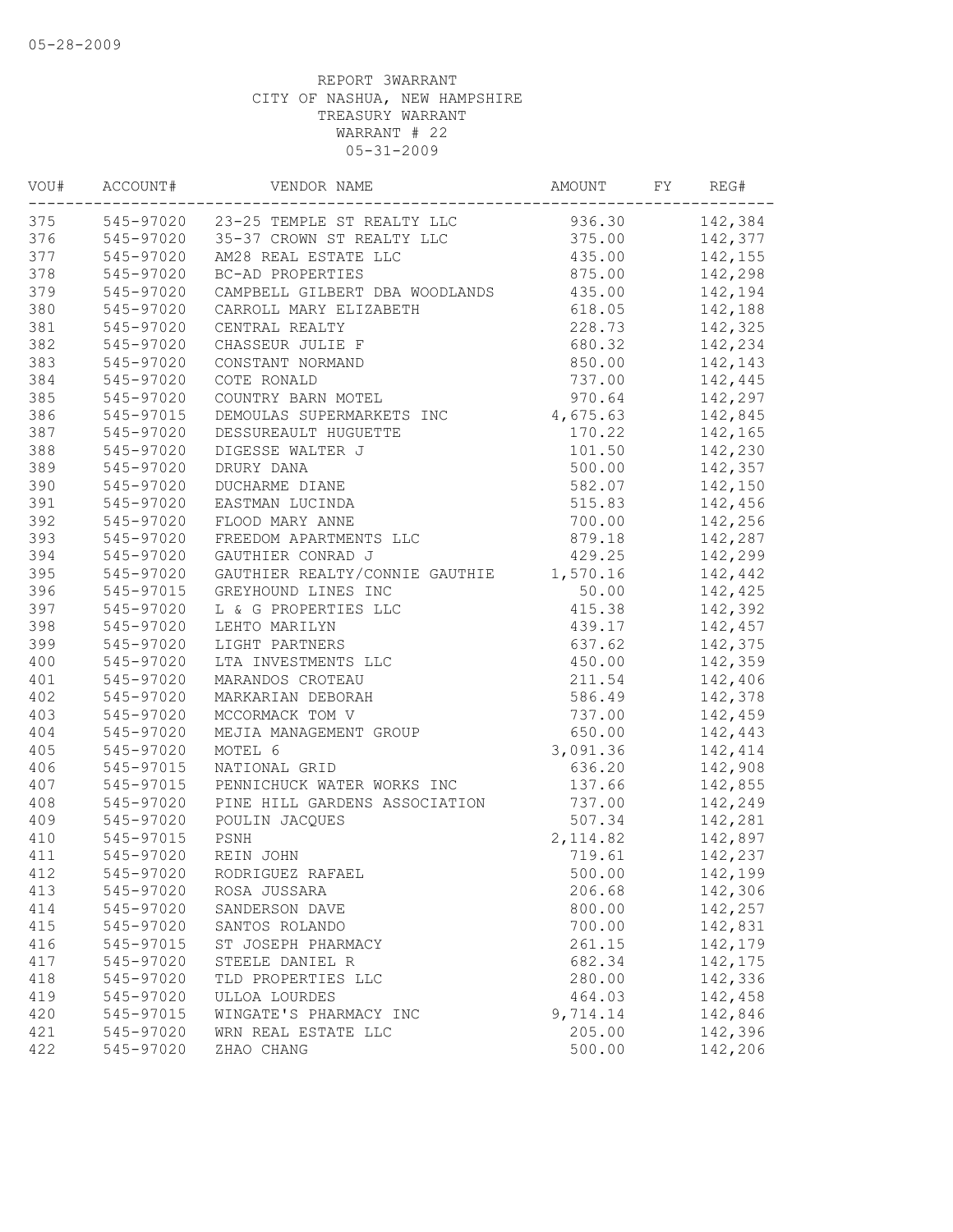| TOTAL 545<br>WELFARE COSTS<br>171.25<br>142,902<br>551-95005<br>AMERICAN PUBLIC WORKS ASSN<br>268.00 142,236<br>950.25 142,709<br>333.40 142,885<br>551-64040<br>DELL MARKETING LP<br>$551 - 94010$<br>MENDOLA GIUSEPPE<br>551-34015<br>METROMEDIA ENERGY INC<br>70.59 142,327<br>NEW ENGLAND PAPER & SUPPLY<br>551-41015<br>$5.77$ 142,847<br>551-31040<br>PAETEC COMMUNICATIONS INC<br>49.47 142,857<br>551-33005<br>PENNICHUCK WATER<br>97.00 142,867<br>551-59100<br>PROTECTION ONE INC<br>551-41015<br>STAPLES BUSINESS ADVANTAGE<br>633.14 142,452<br>432<br>142,369<br>551-59100 TWIN CITY LOCK & KEY INC<br>500.00<br>$245.34$ 142,427<br>PUBLIC WORKS DIV & ENGINEERING<br>TOTAL 551<br>49.95 142,860<br>552-59140 AMERICAN RED CROSS<br>ASAP FIRE & SAFETY CORPORATION 300.00 142,254<br>552-75135<br>552-75022<br>B & S LOCKSMITH INC<br>8.50 142,354<br>250.65<br>552-75135<br>142,354<br>B & S LOCKSMITH INC<br>23.53<br>11.61 142,295<br>80.00 142,700<br>552-75135<br>BELLETETES INC<br>23.53<br>552-75165<br>BELLETETES INC<br>552-59050<br>BOBICH RICH<br>133.28 142,186<br>552-75021<br>BROX INDUSTRIES INC<br>$9.00$ 142,832<br>$552 - 42010$<br>CITY OF NASHUA PETTY CASH<br>$552 - 45250$<br>CITY OF NASHUA PETTY CASH<br>18.97 142,832<br>552-75021<br>CITY OF NASHUA PETTY CASH<br>25.98<br>142,832<br>440<br>552-75040<br>CITY OF NASHUA PETTY CASH<br>5.49<br>142,832<br>440<br>552-75165<br>9.00<br>142,832<br>CITY OF NASHUA PETTY CASH<br>440<br>$552 - 91005$<br>CITY OF NASHUA PETTY CASH<br>2.00<br>142,832<br>77.00<br>142,848<br>441<br>$552 - 46005$<br>COSTUMES OF NASHUA LLC<br>142,759<br>D & R TOWING INC<br>655.00<br>552-78100<br>4,590.80 142,884<br>552-45196<br>D S COLE GROWERS INC<br>300.00 142,290<br>444<br>552-59050<br>DYER JONATHAN<br>445<br>552-75021<br>F W WEBB COMPANY<br>35.86<br>142,226<br>142,226<br>445<br>552-75022<br>F W WEBB COMPANY<br>40.79<br>446<br>715.78<br>552-75135<br>FAY ELECTRIC MOTORS<br>142,262<br>447<br>552-75021<br>FRANKLIN PAINT CO INC<br>157.00<br>142,529<br>142,271<br>448<br>552-75021<br>GATE CITY FENCE CO INC<br>310.00<br>449<br>552-59050<br>GILLIS BRIAN<br>395.00<br>142,197<br>142,868<br>450<br>552-66000<br>1,617.00<br>HANDY HOUSE INC<br>142,557<br>451<br>$552 - 45200$<br>HARRIS<br>94.00<br>452<br>$552 - 46030$<br>39.98<br>142,854<br>HOME DEPOT CREDIT SERVICES<br>452<br>$552 - 46045$<br>HOME DEPOT CREDIT SERVICES<br>49.98<br>142,854 | VOU# |           |                            |        | FY REG#   |
|------------------------------------------------------------------------------------------------------------------------------------------------------------------------------------------------------------------------------------------------------------------------------------------------------------------------------------------------------------------------------------------------------------------------------------------------------------------------------------------------------------------------------------------------------------------------------------------------------------------------------------------------------------------------------------------------------------------------------------------------------------------------------------------------------------------------------------------------------------------------------------------------------------------------------------------------------------------------------------------------------------------------------------------------------------------------------------------------------------------------------------------------------------------------------------------------------------------------------------------------------------------------------------------------------------------------------------------------------------------------------------------------------------------------------------------------------------------------------------------------------------------------------------------------------------------------------------------------------------------------------------------------------------------------------------------------------------------------------------------------------------------------------------------------------------------------------------------------------------------------------------------------------------------------------------------------------------------------------------------------------------------------------------------------------------------------------------------------------------------------------------------------------------------------------------------------------------------------------------------------------------------------------------------------------------------------------------------------------------------------------------------------------------------------------------------------------|------|-----------|----------------------------|--------|-----------|
|                                                                                                                                                                                                                                                                                                                                                                                                                                                                                                                                                                                                                                                                                                                                                                                                                                                                                                                                                                                                                                                                                                                                                                                                                                                                                                                                                                                                                                                                                                                                                                                                                                                                                                                                                                                                                                                                                                                                                                                                                                                                                                                                                                                                                                                                                                                                                                                                                                                      |      |           |                            |        | 44,462.13 |
|                                                                                                                                                                                                                                                                                                                                                                                                                                                                                                                                                                                                                                                                                                                                                                                                                                                                                                                                                                                                                                                                                                                                                                                                                                                                                                                                                                                                                                                                                                                                                                                                                                                                                                                                                                                                                                                                                                                                                                                                                                                                                                                                                                                                                                                                                                                                                                                                                                                      |      |           |                            |        |           |
|                                                                                                                                                                                                                                                                                                                                                                                                                                                                                                                                                                                                                                                                                                                                                                                                                                                                                                                                                                                                                                                                                                                                                                                                                                                                                                                                                                                                                                                                                                                                                                                                                                                                                                                                                                                                                                                                                                                                                                                                                                                                                                                                                                                                                                                                                                                                                                                                                                                      | 423  |           |                            |        |           |
|                                                                                                                                                                                                                                                                                                                                                                                                                                                                                                                                                                                                                                                                                                                                                                                                                                                                                                                                                                                                                                                                                                                                                                                                                                                                                                                                                                                                                                                                                                                                                                                                                                                                                                                                                                                                                                                                                                                                                                                                                                                                                                                                                                                                                                                                                                                                                                                                                                                      | 424  |           |                            |        |           |
|                                                                                                                                                                                                                                                                                                                                                                                                                                                                                                                                                                                                                                                                                                                                                                                                                                                                                                                                                                                                                                                                                                                                                                                                                                                                                                                                                                                                                                                                                                                                                                                                                                                                                                                                                                                                                                                                                                                                                                                                                                                                                                                                                                                                                                                                                                                                                                                                                                                      | 425  |           |                            |        |           |
|                                                                                                                                                                                                                                                                                                                                                                                                                                                                                                                                                                                                                                                                                                                                                                                                                                                                                                                                                                                                                                                                                                                                                                                                                                                                                                                                                                                                                                                                                                                                                                                                                                                                                                                                                                                                                                                                                                                                                                                                                                                                                                                                                                                                                                                                                                                                                                                                                                                      | 426  |           |                            |        |           |
|                                                                                                                                                                                                                                                                                                                                                                                                                                                                                                                                                                                                                                                                                                                                                                                                                                                                                                                                                                                                                                                                                                                                                                                                                                                                                                                                                                                                                                                                                                                                                                                                                                                                                                                                                                                                                                                                                                                                                                                                                                                                                                                                                                                                                                                                                                                                                                                                                                                      | 427  |           |                            |        |           |
|                                                                                                                                                                                                                                                                                                                                                                                                                                                                                                                                                                                                                                                                                                                                                                                                                                                                                                                                                                                                                                                                                                                                                                                                                                                                                                                                                                                                                                                                                                                                                                                                                                                                                                                                                                                                                                                                                                                                                                                                                                                                                                                                                                                                                                                                                                                                                                                                                                                      | 428  |           |                            |        |           |
|                                                                                                                                                                                                                                                                                                                                                                                                                                                                                                                                                                                                                                                                                                                                                                                                                                                                                                                                                                                                                                                                                                                                                                                                                                                                                                                                                                                                                                                                                                                                                                                                                                                                                                                                                                                                                                                                                                                                                                                                                                                                                                                                                                                                                                                                                                                                                                                                                                                      | 429  |           |                            |        |           |
|                                                                                                                                                                                                                                                                                                                                                                                                                                                                                                                                                                                                                                                                                                                                                                                                                                                                                                                                                                                                                                                                                                                                                                                                                                                                                                                                                                                                                                                                                                                                                                                                                                                                                                                                                                                                                                                                                                                                                                                                                                                                                                                                                                                                                                                                                                                                                                                                                                                      | 430  |           |                            |        |           |
|                                                                                                                                                                                                                                                                                                                                                                                                                                                                                                                                                                                                                                                                                                                                                                                                                                                                                                                                                                                                                                                                                                                                                                                                                                                                                                                                                                                                                                                                                                                                                                                                                                                                                                                                                                                                                                                                                                                                                                                                                                                                                                                                                                                                                                                                                                                                                                                                                                                      | 431  |           |                            |        |           |
|                                                                                                                                                                                                                                                                                                                                                                                                                                                                                                                                                                                                                                                                                                                                                                                                                                                                                                                                                                                                                                                                                                                                                                                                                                                                                                                                                                                                                                                                                                                                                                                                                                                                                                                                                                                                                                                                                                                                                                                                                                                                                                                                                                                                                                                                                                                                                                                                                                                      |      |           |                            |        |           |
|                                                                                                                                                                                                                                                                                                                                                                                                                                                                                                                                                                                                                                                                                                                                                                                                                                                                                                                                                                                                                                                                                                                                                                                                                                                                                                                                                                                                                                                                                                                                                                                                                                                                                                                                                                                                                                                                                                                                                                                                                                                                                                                                                                                                                                                                                                                                                                                                                                                      |      |           |                            |        |           |
|                                                                                                                                                                                                                                                                                                                                                                                                                                                                                                                                                                                                                                                                                                                                                                                                                                                                                                                                                                                                                                                                                                                                                                                                                                                                                                                                                                                                                                                                                                                                                                                                                                                                                                                                                                                                                                                                                                                                                                                                                                                                                                                                                                                                                                                                                                                                                                                                                                                      |      |           |                            |        | 3,324.21  |
|                                                                                                                                                                                                                                                                                                                                                                                                                                                                                                                                                                                                                                                                                                                                                                                                                                                                                                                                                                                                                                                                                                                                                                                                                                                                                                                                                                                                                                                                                                                                                                                                                                                                                                                                                                                                                                                                                                                                                                                                                                                                                                                                                                                                                                                                                                                                                                                                                                                      |      |           |                            |        |           |
|                                                                                                                                                                                                                                                                                                                                                                                                                                                                                                                                                                                                                                                                                                                                                                                                                                                                                                                                                                                                                                                                                                                                                                                                                                                                                                                                                                                                                                                                                                                                                                                                                                                                                                                                                                                                                                                                                                                                                                                                                                                                                                                                                                                                                                                                                                                                                                                                                                                      | 434  |           |                            |        |           |
|                                                                                                                                                                                                                                                                                                                                                                                                                                                                                                                                                                                                                                                                                                                                                                                                                                                                                                                                                                                                                                                                                                                                                                                                                                                                                                                                                                                                                                                                                                                                                                                                                                                                                                                                                                                                                                                                                                                                                                                                                                                                                                                                                                                                                                                                                                                                                                                                                                                      | 435  |           |                            |        |           |
|                                                                                                                                                                                                                                                                                                                                                                                                                                                                                                                                                                                                                                                                                                                                                                                                                                                                                                                                                                                                                                                                                                                                                                                                                                                                                                                                                                                                                                                                                                                                                                                                                                                                                                                                                                                                                                                                                                                                                                                                                                                                                                                                                                                                                                                                                                                                                                                                                                                      | 436  |           |                            |        |           |
|                                                                                                                                                                                                                                                                                                                                                                                                                                                                                                                                                                                                                                                                                                                                                                                                                                                                                                                                                                                                                                                                                                                                                                                                                                                                                                                                                                                                                                                                                                                                                                                                                                                                                                                                                                                                                                                                                                                                                                                                                                                                                                                                                                                                                                                                                                                                                                                                                                                      | 436  |           |                            |        |           |
|                                                                                                                                                                                                                                                                                                                                                                                                                                                                                                                                                                                                                                                                                                                                                                                                                                                                                                                                                                                                                                                                                                                                                                                                                                                                                                                                                                                                                                                                                                                                                                                                                                                                                                                                                                                                                                                                                                                                                                                                                                                                                                                                                                                                                                                                                                                                                                                                                                                      | 437  |           |                            |        |           |
|                                                                                                                                                                                                                                                                                                                                                                                                                                                                                                                                                                                                                                                                                                                                                                                                                                                                                                                                                                                                                                                                                                                                                                                                                                                                                                                                                                                                                                                                                                                                                                                                                                                                                                                                                                                                                                                                                                                                                                                                                                                                                                                                                                                                                                                                                                                                                                                                                                                      | 437  |           |                            |        |           |
|                                                                                                                                                                                                                                                                                                                                                                                                                                                                                                                                                                                                                                                                                                                                                                                                                                                                                                                                                                                                                                                                                                                                                                                                                                                                                                                                                                                                                                                                                                                                                                                                                                                                                                                                                                                                                                                                                                                                                                                                                                                                                                                                                                                                                                                                                                                                                                                                                                                      | 438  |           |                            |        |           |
|                                                                                                                                                                                                                                                                                                                                                                                                                                                                                                                                                                                                                                                                                                                                                                                                                                                                                                                                                                                                                                                                                                                                                                                                                                                                                                                                                                                                                                                                                                                                                                                                                                                                                                                                                                                                                                                                                                                                                                                                                                                                                                                                                                                                                                                                                                                                                                                                                                                      | 439  |           |                            |        |           |
|                                                                                                                                                                                                                                                                                                                                                                                                                                                                                                                                                                                                                                                                                                                                                                                                                                                                                                                                                                                                                                                                                                                                                                                                                                                                                                                                                                                                                                                                                                                                                                                                                                                                                                                                                                                                                                                                                                                                                                                                                                                                                                                                                                                                                                                                                                                                                                                                                                                      | 440  |           |                            |        |           |
|                                                                                                                                                                                                                                                                                                                                                                                                                                                                                                                                                                                                                                                                                                                                                                                                                                                                                                                                                                                                                                                                                                                                                                                                                                                                                                                                                                                                                                                                                                                                                                                                                                                                                                                                                                                                                                                                                                                                                                                                                                                                                                                                                                                                                                                                                                                                                                                                                                                      | 440  |           |                            |        |           |
|                                                                                                                                                                                                                                                                                                                                                                                                                                                                                                                                                                                                                                                                                                                                                                                                                                                                                                                                                                                                                                                                                                                                                                                                                                                                                                                                                                                                                                                                                                                                                                                                                                                                                                                                                                                                                                                                                                                                                                                                                                                                                                                                                                                                                                                                                                                                                                                                                                                      | 440  |           |                            |        |           |
|                                                                                                                                                                                                                                                                                                                                                                                                                                                                                                                                                                                                                                                                                                                                                                                                                                                                                                                                                                                                                                                                                                                                                                                                                                                                                                                                                                                                                                                                                                                                                                                                                                                                                                                                                                                                                                                                                                                                                                                                                                                                                                                                                                                                                                                                                                                                                                                                                                                      |      |           |                            |        |           |
|                                                                                                                                                                                                                                                                                                                                                                                                                                                                                                                                                                                                                                                                                                                                                                                                                                                                                                                                                                                                                                                                                                                                                                                                                                                                                                                                                                                                                                                                                                                                                                                                                                                                                                                                                                                                                                                                                                                                                                                                                                                                                                                                                                                                                                                                                                                                                                                                                                                      |      |           |                            |        |           |
|                                                                                                                                                                                                                                                                                                                                                                                                                                                                                                                                                                                                                                                                                                                                                                                                                                                                                                                                                                                                                                                                                                                                                                                                                                                                                                                                                                                                                                                                                                                                                                                                                                                                                                                                                                                                                                                                                                                                                                                                                                                                                                                                                                                                                                                                                                                                                                                                                                                      |      |           |                            |        |           |
|                                                                                                                                                                                                                                                                                                                                                                                                                                                                                                                                                                                                                                                                                                                                                                                                                                                                                                                                                                                                                                                                                                                                                                                                                                                                                                                                                                                                                                                                                                                                                                                                                                                                                                                                                                                                                                                                                                                                                                                                                                                                                                                                                                                                                                                                                                                                                                                                                                                      |      |           |                            |        |           |
|                                                                                                                                                                                                                                                                                                                                                                                                                                                                                                                                                                                                                                                                                                                                                                                                                                                                                                                                                                                                                                                                                                                                                                                                                                                                                                                                                                                                                                                                                                                                                                                                                                                                                                                                                                                                                                                                                                                                                                                                                                                                                                                                                                                                                                                                                                                                                                                                                                                      | 442  |           |                            |        |           |
|                                                                                                                                                                                                                                                                                                                                                                                                                                                                                                                                                                                                                                                                                                                                                                                                                                                                                                                                                                                                                                                                                                                                                                                                                                                                                                                                                                                                                                                                                                                                                                                                                                                                                                                                                                                                                                                                                                                                                                                                                                                                                                                                                                                                                                                                                                                                                                                                                                                      | 443  |           |                            |        |           |
|                                                                                                                                                                                                                                                                                                                                                                                                                                                                                                                                                                                                                                                                                                                                                                                                                                                                                                                                                                                                                                                                                                                                                                                                                                                                                                                                                                                                                                                                                                                                                                                                                                                                                                                                                                                                                                                                                                                                                                                                                                                                                                                                                                                                                                                                                                                                                                                                                                                      |      |           |                            |        |           |
|                                                                                                                                                                                                                                                                                                                                                                                                                                                                                                                                                                                                                                                                                                                                                                                                                                                                                                                                                                                                                                                                                                                                                                                                                                                                                                                                                                                                                                                                                                                                                                                                                                                                                                                                                                                                                                                                                                                                                                                                                                                                                                                                                                                                                                                                                                                                                                                                                                                      |      |           |                            |        |           |
|                                                                                                                                                                                                                                                                                                                                                                                                                                                                                                                                                                                                                                                                                                                                                                                                                                                                                                                                                                                                                                                                                                                                                                                                                                                                                                                                                                                                                                                                                                                                                                                                                                                                                                                                                                                                                                                                                                                                                                                                                                                                                                                                                                                                                                                                                                                                                                                                                                                      |      |           |                            |        |           |
|                                                                                                                                                                                                                                                                                                                                                                                                                                                                                                                                                                                                                                                                                                                                                                                                                                                                                                                                                                                                                                                                                                                                                                                                                                                                                                                                                                                                                                                                                                                                                                                                                                                                                                                                                                                                                                                                                                                                                                                                                                                                                                                                                                                                                                                                                                                                                                                                                                                      |      |           |                            |        |           |
|                                                                                                                                                                                                                                                                                                                                                                                                                                                                                                                                                                                                                                                                                                                                                                                                                                                                                                                                                                                                                                                                                                                                                                                                                                                                                                                                                                                                                                                                                                                                                                                                                                                                                                                                                                                                                                                                                                                                                                                                                                                                                                                                                                                                                                                                                                                                                                                                                                                      |      |           |                            |        |           |
|                                                                                                                                                                                                                                                                                                                                                                                                                                                                                                                                                                                                                                                                                                                                                                                                                                                                                                                                                                                                                                                                                                                                                                                                                                                                                                                                                                                                                                                                                                                                                                                                                                                                                                                                                                                                                                                                                                                                                                                                                                                                                                                                                                                                                                                                                                                                                                                                                                                      |      |           |                            |        |           |
|                                                                                                                                                                                                                                                                                                                                                                                                                                                                                                                                                                                                                                                                                                                                                                                                                                                                                                                                                                                                                                                                                                                                                                                                                                                                                                                                                                                                                                                                                                                                                                                                                                                                                                                                                                                                                                                                                                                                                                                                                                                                                                                                                                                                                                                                                                                                                                                                                                                      |      |           |                            |        |           |
|                                                                                                                                                                                                                                                                                                                                                                                                                                                                                                                                                                                                                                                                                                                                                                                                                                                                                                                                                                                                                                                                                                                                                                                                                                                                                                                                                                                                                                                                                                                                                                                                                                                                                                                                                                                                                                                                                                                                                                                                                                                                                                                                                                                                                                                                                                                                                                                                                                                      |      |           |                            |        |           |
|                                                                                                                                                                                                                                                                                                                                                                                                                                                                                                                                                                                                                                                                                                                                                                                                                                                                                                                                                                                                                                                                                                                                                                                                                                                                                                                                                                                                                                                                                                                                                                                                                                                                                                                                                                                                                                                                                                                                                                                                                                                                                                                                                                                                                                                                                                                                                                                                                                                      |      |           |                            |        |           |
|                                                                                                                                                                                                                                                                                                                                                                                                                                                                                                                                                                                                                                                                                                                                                                                                                                                                                                                                                                                                                                                                                                                                                                                                                                                                                                                                                                                                                                                                                                                                                                                                                                                                                                                                                                                                                                                                                                                                                                                                                                                                                                                                                                                                                                                                                                                                                                                                                                                      |      |           |                            |        |           |
|                                                                                                                                                                                                                                                                                                                                                                                                                                                                                                                                                                                                                                                                                                                                                                                                                                                                                                                                                                                                                                                                                                                                                                                                                                                                                                                                                                                                                                                                                                                                                                                                                                                                                                                                                                                                                                                                                                                                                                                                                                                                                                                                                                                                                                                                                                                                                                                                                                                      |      |           |                            |        |           |
|                                                                                                                                                                                                                                                                                                                                                                                                                                                                                                                                                                                                                                                                                                                                                                                                                                                                                                                                                                                                                                                                                                                                                                                                                                                                                                                                                                                                                                                                                                                                                                                                                                                                                                                                                                                                                                                                                                                                                                                                                                                                                                                                                                                                                                                                                                                                                                                                                                                      | 452  | 552-75021 | HOME DEPOT CREDIT SERVICES | 245.73 | 142,854   |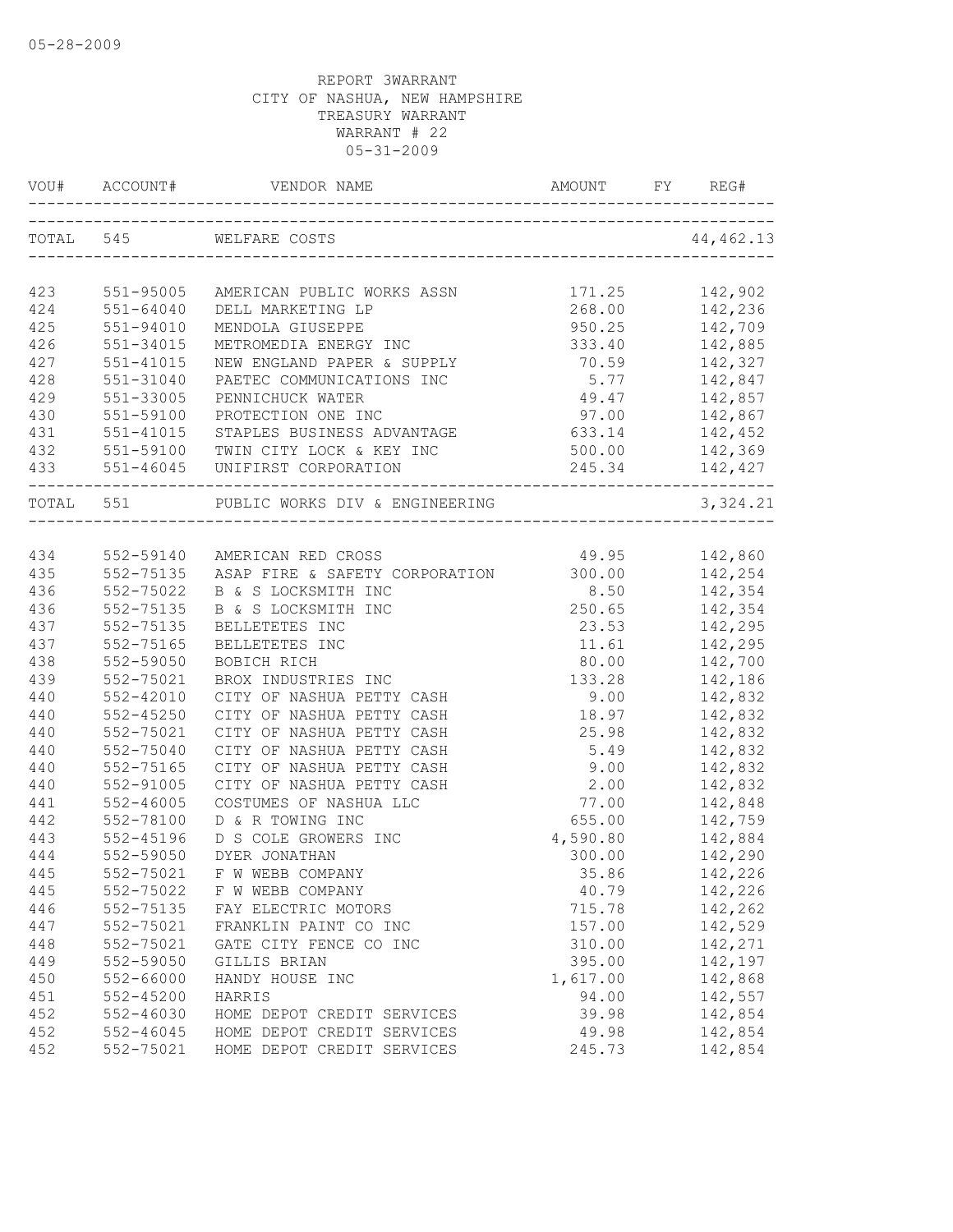| VOU#  | ACCOUNT#      | VENDOR NAME                    | AMOUNT   | FY | REG#      |
|-------|---------------|--------------------------------|----------|----|-----------|
| 452   | 552-75022     | HOME DEPOT CREDIT SERVICES     | 76.46    |    | 142,854   |
| 452   | 552-75135     | HOME DEPOT CREDIT SERVICES     | 87.52    |    | 142,854   |
| 453   | 552-75021     | JOHNSON'S ELECTRIC INC         | 105.88   |    | 142,228   |
| 453   | 552-75040     | JOHNSON'S ELECTRIC INC         | 168.32   |    | 142,228   |
| 454   | $552 - 46005$ | KIEFER                         | 424.64   |    | 142,537   |
| 455   | 552-59050     | LAWRENCE BRIAN                 | 120.00   |    | 142,696   |
| 456   | 552-59050     | LEVESQUE PHILIP                | 80.00    |    | 142,326   |
| 457   | 552-75021     | LOWE'S                         | 110.97   |    | 142,873   |
| 458   | 552-78065     | MAYNARD & LESIEUR INCORPORATED | 24.15    |    | 142,766   |
| 459   | 552-34015     | METROMEDIA ENERGY INC          | 842.52   |    | 142,885   |
| 459   | 552-34045     | METROMEDIA ENERGY INC          | 891.99   |    | 142,885   |
| 460   | 552-78007     | NAPA AUTO PARTS                | 11.30    |    | 142,411   |
| 461   | $552 - 45250$ | NASHUA FARMERS EXCHANGE INC    | 331.52   |    | 142,776   |
| 461   | 552-75021     | NASHUA FARMERS EXCHANGE INC    | 529.42   |    | 142,776   |
| 462   | 552-78007     | NASHUA OUTDOOR POWER EQUIP     | 54.03    |    | 142,312   |
| 463   | $552 - 81045$ | NASHUA VETERAN'S PARADE COMMIT | 4,000.00 |    | 142,129   |
| 464   | 552-75021     | NASHUA WALLPAPER & PAINT CO    | 517.06   |    | 142,314   |
| 464   | 552-75135     | NASHUA WALLPAPER & PAINT CO    | 983.76   |    | 142,314   |
| 464   | 552-75165     | NASHUA WALLPAPER & PAINT CO    | 139.21   |    | 142,314   |
| 464   | 552-75170     | NASHUA WALLPAPER & PAINT CO    | 49.99    |    | 142,314   |
| 464   | 552-75175     | NASHUA WALLPAPER & PAINT CO    | 4.58     |    | 142,314   |
| 465   | 552-34015     | NATIONAL GRID                  | 180.72   |    | 142,879   |
| 465   | 552-34045     | NATIONAL GRID                  | 59.41    |    | 142,879   |
| 466   | 552-95005     | NH BABE RUTH SOFTBALL          | 144.00   |    | 142,866   |
| 467   | 552-31040     | PAETEC COMMUNICATIONS INC      | 20.78    |    | 142,847   |
| 468   | 552-75021     | PARTAC PEAT CORPORATION        | 3,222.70 |    | 142,285   |
| 469   | 552-33005     | PENNICHUCK WATER               | 2,042.83 |    | 142,857   |
| 470   | 552-59180     | PIONEER TREE SERVICE           | 2,600.00 |    | 142,522   |
| 471   | 552-32005     | PSNH                           | 4,860.22 |    | 142,894   |
| 472   | 552-75021     | R WHITE EQUIPMENT CENTER INC   | 49.50    |    | 142,768   |
| 473   | 552-78007     | SANEL AUTO PARTS CO            | 138.52   |    | 142,305   |
| 474   | 552-48005     | SHATTUCK MALONE OIL CO         | 2,371.16 |    | 142,843   |
| 475   | 552-75021     | TAYLOR RENTAL INC              | 279.00   |    | 142,267   |
| 476   | $552 - 46045$ | UNIFIRST CORPORATION           | 180.65   |    | 142,427   |
| 477   | 552-75135     | YANKEE EQUIPMENT SYSTEMS INC   | 80.00    |    | 142,173   |
| TOTAL | 552           | PARKS AND RECREATION           |          |    | 36,034.69 |
|       |               |                                |          |    |           |
| 478   | 553-45175     | ARCSOURCE INC                  | 159.92   |    | 142,307   |
| 478   | 553-49075     | ARCSOURCE INC                  | 127.37   |    | 142,307   |
| 478   | $553 - 69025$ | ARCSOURCE INC                  | 52.70    |    | 142,307   |
| 479   | 553-78100     | AUTO ELECTRIC WAREHOUSE INC    | 455.00   |    | 142,138   |
| 480   | $553 - 42010$ | BANNER SYSTEMS                 | 492.40   |    | 142,450   |
| 481   | 553-59150     | BCM CONTROLS CORPORATION       | 1,213.58 |    | 142,346   |
| 482   | 553-45060     | BELLETETES INC                 | 99.36    |    | 142,295   |
| 482   | 553-69025     | BELLETETES INC                 | 6.80     |    | 142,295   |
| 483   | $553 - 45015$ | BROX INDUSTRIES INC            | 1,274.26 |    | 142,186   |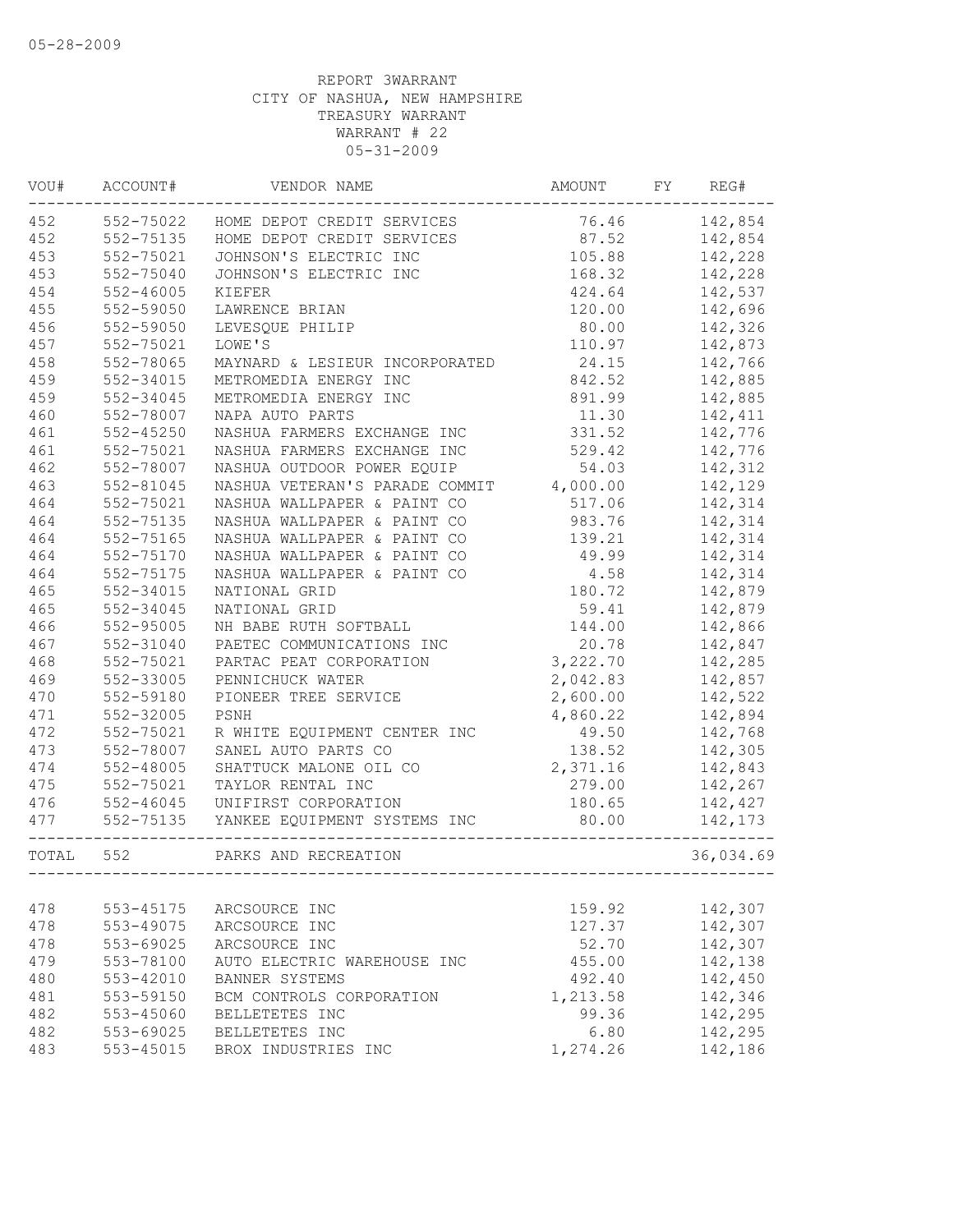| VOU#  | ACCOUNT#  | VENDOR NAME                    | AMOUNT     | FY | REG#      |
|-------|-----------|--------------------------------|------------|----|-----------|
| 483   | 553-45190 | BROX INDUSTRIES INC            | 536.67     |    | 142,186   |
| 484   | 553-78100 | CASEY & DUPUIS EQUIPMENT CORP  | 251.45     |    | 142,421   |
| 485   | 553-78100 | CASEY EQUIPMENT & RENTAL CORP  | 157.14     |    | 142,417   |
| 486   | 553-49075 | CCP INDUSTRIES INC             | 628.70     |    | 142,311   |
| 487   | 553-45015 | CONTINENTAL PAVING INC         | 987.20     |    | 142,772   |
| 488   | 553-45060 | CORRIVEAU ROUTHIER INC         | 316.24     |    | 142,758   |
| 489   | 553-59100 | D & R TOWING INC               | 137.50     |    | 142,759   |
| 490   | 553-48015 | DENNIS K BURKE INC             | 17,517.82  |    | 142,907   |
| 491   | 553-78100 | DONOVAN EQUIPMENT CO INC       | 268.68     |    | 142,184   |
| 492   | 553-78100 | FREIGHTLINER OF NH INC         | 47.75      |    | 142,426   |
| 493   | 553-45060 | JACOBSON ROGER                 | 8.00       |    | 142,304   |
| 494   | 553-78100 | LIBERTY INTN'L TRUCKS OF NH LL | 999.65     |    | 142,763   |
| 495   | 553-78065 | MAYNARD & LESIEUR INCORPORATED | 392.80     |    | 142,766   |
| 495   | 553-78100 | MAYNARD & LESIEUR INCORPORATED | 60.00      |    | 142,766   |
| 496   | 553-34015 | METROMEDIA ENERGY INC          | 5,046.58   |    | 142,885   |
| 497   | 553-45060 | MICHIE CORPORATION             | 5,880.00   |    | 142,289   |
| 498   | 553-78100 | MILL METALS CORP               | 526.00     |    | 142,395   |
| 499   | 553-78100 | MILTON CAT                     | 322.30     |    | 142,448   |
| 500   | 553-49075 | NAPA AUTO PARTS                | 222.27     |    | 142,411   |
| 500   | 553-69025 | NAPA AUTO PARTS                | 46.27      |    | 142,411   |
| 500   | 553-78035 | NAPA AUTO PARTS                | 74.43      |    | 142,411   |
| 500   | 553-78100 | NAPA AUTO PARTS                | 2,399.49   |    | 142,411   |
| $501$ | 553-45060 | NASHUA FARMERS EXCHANGE INC    | 113.50     |    | 142,776   |
| 502   | 553-49075 | NEW ENGLAND EQUIPMENT RENTALS  | 637.50     |    | 142,318   |
| 502   | 553-69025 | NEW ENGLAND EQUIPMENT RENTALS  | 360.00     |    | 142,318   |
| 503   | 553-45060 | NEW ENGLAND POSITIONING SYSTEM | 2,078.00   |    | 142,288   |
| 504   | 553-49075 | NEW G.H. BERLIN OIL COMPANY    | 309.00     |    | 142,334   |
| 505   | 553-78100 | NEW HAMPSHIRE HYDRAULICS INC   | 50.00      |    | 142,441   |
| 506   | 553-31040 | PAETEC COMMUNICATIONS INC      | 19.05      |    | 142,847   |
| 507   | 553-49075 | RO-BRAND PRODUCTS INC          | 30.00      |    | 142,418   |
| 508   | 553-49075 | SAFETY-KLEEN SYSTEMS INC       | 304.47     |    | 142,185   |
| 509   | 553-49075 | SANEL AUTO PARTS CO            | 302.89     |    | 142,305   |
| 509   | 553-69025 | SANEL AUTO PARTS CO            | 61.50      |    | 142,305   |
| 509   | 553-78100 | SANEL AUTO PARTS CO            | 556.16     |    | 142,305   |
| 510   | 553-48005 | SHATTUCK MALONE OIL CO         | 10, 150.80 |    | 142,843   |
| 511   | 553-41015 | STAPLES BUSINESS ADVANTAGE     | 130.67     |    | 142,452   |
| 512   | 553-78100 | TENNANT SALES & SERVICE COMPAN | 899.40     |    | 142,202   |
| 513   | 553-94005 | UMASS LOWELL                   | 125.00     |    | 142,833   |
| 514   | 553-46045 | UNIFIRST CORPORATION           | 905.04     |    | 142,427   |
| TOTAL | 553       | STREET DEPARTMENT              |            |    | 57,741.31 |
|       |           |                                |            |    |           |
| 515   | 555-45107 | BELLETETES INC                 | 10.75      |    | 142,295   |
| 515   | 555-49075 | BELLETETES INC                 | 1.90       |    | 142,295   |
| 516   | 555-59170 | HI-WAY SAFETY SYSTEMS INC      | 31,700.00  |    | 142,201   |
| 517   | 555-45288 | HIGHWAY TECH                   | 2,522.00   |    | 142,218   |
| 518   | 555-31040 | PAETEC COMMUNICATIONS INC      | 19.05      |    | 142,847   |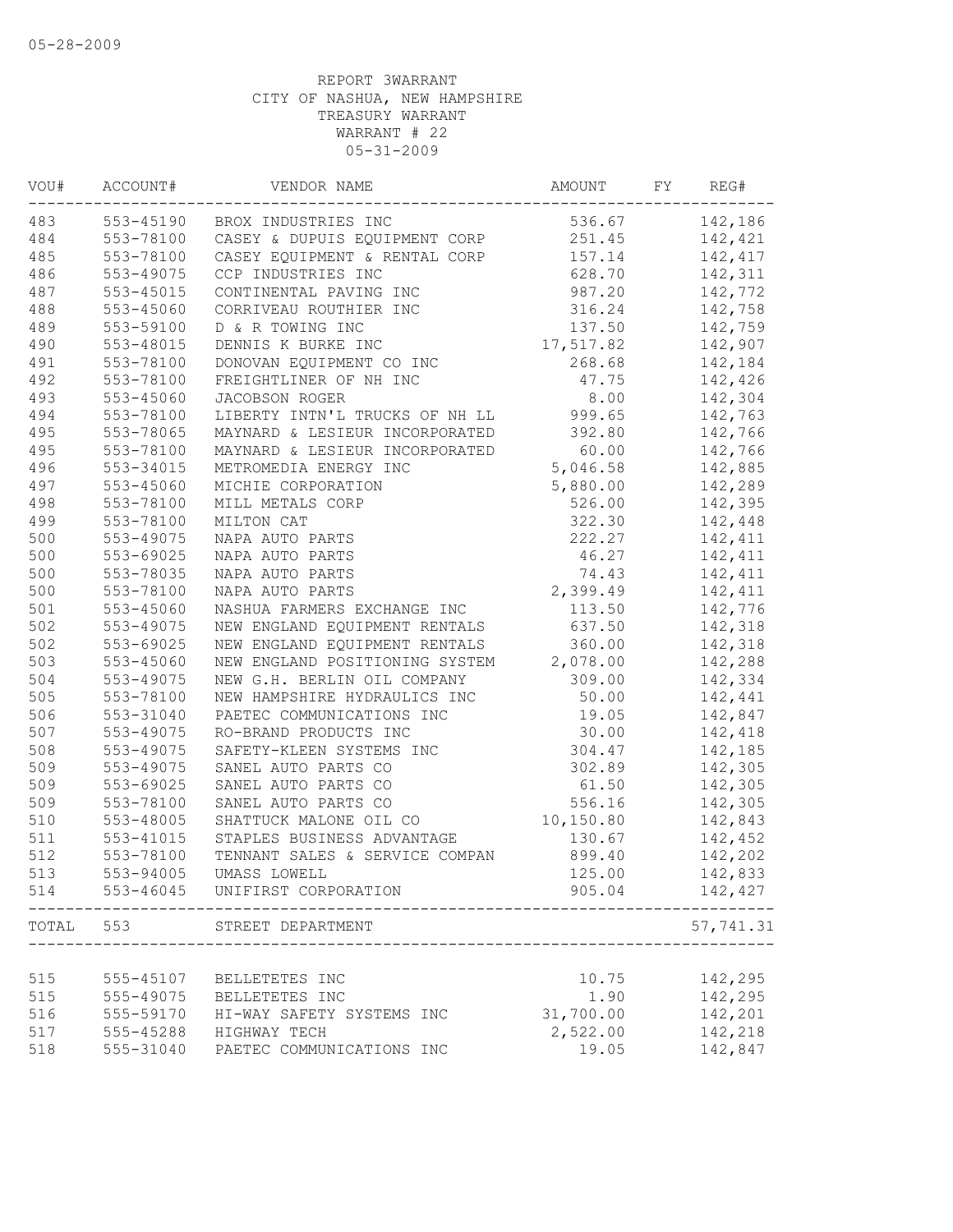| VOU#  | ACCOUNT#       | VENDOR NAME                         | AMOUNT   | FY | REG#           |
|-------|----------------|-------------------------------------|----------|----|----------------|
| 519   | 555-45107      | PERMA-LINE CORP OF NEW ENGLAND      | 1,194.00 |    | 142,169        |
| 519   | 555-45285      | PERMA-LINE CORP OF NEW ENGLAND      | 477.14   |    | 142,169        |
| 520   | 555-32025      | PSNH                                | 324.53   |    | 142,894        |
| 520   | 555-32025      | PSNH                                | 1,177.05 |    | 142,895        |
| 521   | 555-41015      | STAPLES BUSINESS ADVANTAGE          | 82.72    |    | 142,452        |
| 522   | 555-75023      | UNIFIRST CORPORATION                | 23.75    |    | 142,427        |
| 523   | 555-45107      | W E AUBUCHON COMPANY INC            | 2,276.24 |    | 142,163        |
| TOTAL | 555            | TRAFFIC DEPARTMENT                  |          |    | 39,809.13      |
|       |                |                                     |          |    |                |
| 524   | 557-74105      | ARCSOURCE INC                       | 28.70    |    | 142,307        |
| 525   | 557-74105      | CORRIVEAU ROUTHIER INC              | 8.50     |    | 142,758        |
| 525   | 557-75023      | CORRIVEAU ROUTHIER INC              | 25.50    |    | 142,758        |
| 526   | 557-59105      | HANDY HOUSE INC                     | 55.00    |    | 142,868        |
| 527   | 557-31040      | PAETEC COMMUNICATIONS INC           | 2.72     |    | 142,847        |
| 528   | 557-33005      | PENNICHUCK WATER                    | 57.56    |    | 142,857        |
| 529   | 557-32005      | PSNH                                | 364.78   |    | 142,895        |
| 530   | 557-32005      | PUBLIC SERVICE OF NH                | 4,273.68 |    | 142,898        |
| TOTAL | 557            | PARKING LOTS                        |          |    | 4,816.44       |
|       |                |                                     |          |    |                |
| 531   | 561-78007      | CARPARTS OF NASHUA                  | 46.80    |    | 142,157        |
| 532   | 561-48015      | DENNIS K BURKE INC                  | 604.85   |    | 142,907        |
| 533   | 561-75023      | HOME DEPOT CREDIT SERVICES          | 36.58    |    | 142,854        |
| 534   | 561-59100      | JENNINGS EXCAVATION INC             | 630.00   |    | 142,167        |
| 534   | 561-75055      | JENNINGS EXCAVATION INC             | 998.00   |    | 142,167        |
| 535   | 561-59100      | K CARLSON TREE SERVICE              | 487.50   |    | 142,363        |
| 536   | 561-74085      | NASHUA OUTDOOR POWER EQUIP          | 25.92    |    | 142,312        |
| 537   | $561 - 34005$  | SHATTUCK MALONE OIL CO              | 488.67   |    | 142,843        |
| TOTAL | 561            | EDGEWOOD CEMETERY                   |          |    | 3, 318.32      |
| 538   | 562-33005      | PENNICHUCK WATER                    | 85.36    |    | 142,857        |
|       |                |                                     |          |    |                |
| TOTAL | 562            | SUBURBAN CEMETERIES                 |          |    | 85.36          |
| 539   |                | 563-34015 METROMEDIA ENERGY INC     |          |    | 273.83 142,885 |
| 540   |                | 563-31040 PAETEC COMMUNICATIONS INC |          |    | $9.55$ 142,847 |
| 541   | 563-32005 PSNH |                                     |          |    | 262.94 142,895 |
|       |                | TOTAL 563 WOODLAWN CEMETERY         |          |    | 546.32         |
|       |                |                                     |          |    |                |
| 542   |                | 571-94005 CITY OF NASHUA/PETTY CASH | 49.00    |    | 142,131        |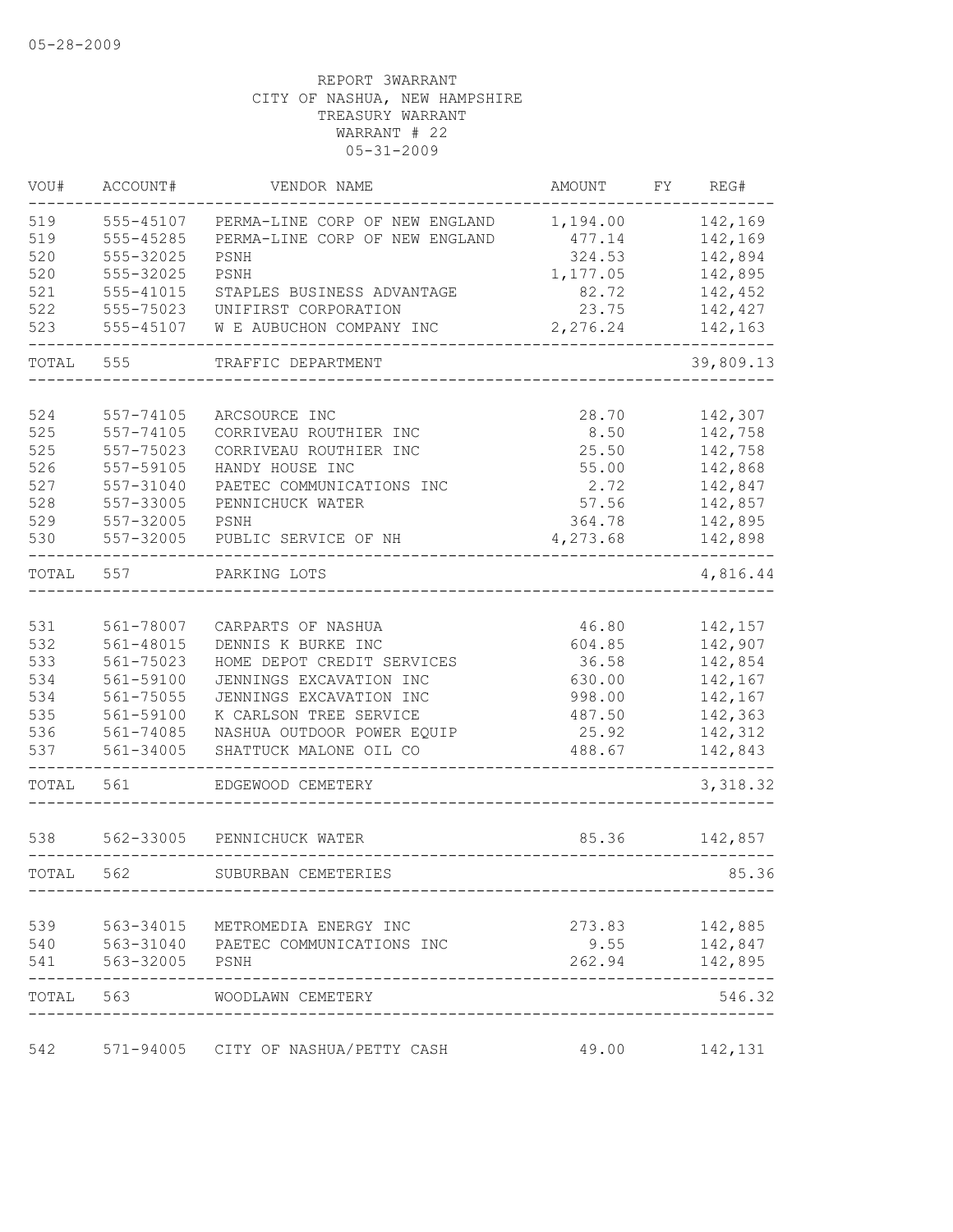| VOU#      | ACCOUNT#      | VENDOR NAME                                    | AMOUNT         | FY REG#  |
|-----------|---------------|------------------------------------------------|----------------|----------|
|           |               | 543 571-41015 STAPLES BUSINESS ADVANTAGE       | 524.44 142,452 |          |
| TOTAL     | 571           | COMMUNITY DEVELOPMENT                          |                | 573.44   |
| 544       | $572 - 95005$ | AMERICAN PLANNING ASSOCIATION                  | 554.00         | 142,911  |
| 545       | $572 - 95010$ | CHAMPLAIN PLANNING PRESS                       | 79.00          | 142,850  |
| 546       | 572-91005     | CITY OF NASHUA/PETTY CASH                      | 122.10         | 142,131  |
| 546       | 572-98029     | CITY OF NASHUA/PETTY CASH                      | 77.67          | 142,131  |
| 547       | 572-91005     | HOUSTON ROGER                                  | 184.80         | 142,440  |
| 548       | 572-44005     | STAPLES BUSINESS ADVANTAGE                     | 388.07         | 142,452  |
| 548       | 572-49075     | STAPLES BUSINESS ADVANTAGE                     | 376.15         | 142,452  |
|           | TOTAL 572     | PLANNING DEPARTMENT                            |                | 1,781.79 |
| 549       |               | 573-94005 GREATER NASHUA CHAMBER OF COMM 15.00 |                | 142,422  |
| 550       |               | 573-41015 STAPLES BUSINESS ADVANTAGE           | 613.76         | 142,452  |
| TOTAL 573 |               | ECONOMIC DEVELOPMENT                           |                | 628.76   |
|           |               |                                                |                |          |
| 551       | $575 - 41015$ | ALPHAGRAPHICS                                  | 33.60          | 142,308  |
| 552       | $575 - 45050$ | BAKER & TAYLOR                                 | 2,160.66       | 142,220  |
| 552       | $575 - 45050$ | BAKER & TAYLOR                                 | 1,159.29       | 142,221  |
| 552       | $575 - 45050$ | BAKER & TAYLOR                                 | 661.57         | 142,222  |
| 553       | 575-45085     | BAKER & TAYLOR ENTERTAINMENT                   | 694.43         | 142,209  |
| 553       | 575-45315     | BAKER & TAYLOR ENTERTAINMENT                   | 507.58         | 142,209  |
| 554       | 575-72060     | COCCI COMPUTER SERVICES INC                    | 126.75         | 142,302  |
| 555       | $575 - 45220$ | DEMCO INC                                      | 139.41         | 142,215  |
| 556       | 575-42010     | HOME DEPOT CREDIT SERVICES                     | 49.79          | 142,854  |
| 557       | $575 - 45050$ | INGRAM LIBRARY SERVICES                        | 248.19         | 142,446  |
| 558       | 575-75105     | JOHNSON'S ELECTRIC INC                         | 999.00         | 142,228  |
| 559       | 575-45315     | MAIN DUNSTABLE VIDEO                           | 65.27          | 142,903  |
| 560       | 575-34015     | METROMEDIA ENERGY INC                          | 2,232.76       | 142,885  |
| 561       | 575-45085     | MICROMARKETING LLC                             | 342.51         | 142,292  |
| 562       | 575-31040     | PAETEC COMMUNICATIONS INC                      | 10.39          | 142,847  |
| 563       | 575-33005     | PENNICHUCK WATER                               | 323.77         | 142,857  |
| 564       | 575-32005     | PSNH                                           | 69.22          | 142,895  |
| 565       | 575-45085     | RECORDED BOOKS LLC                             | 5.50           | 142,430  |
| 566       | $575 - 45050$ | SIMON & SCHUSTER                               | 30.14          | 142,210  |
| 567       | 575-41005     | STAPLES BUSINESS ADVANTAGE                     | 97.44          | 142,452  |
| 567       | $575 - 41005$ | STAPLES BUSINESS ADVANTAGE                     | 377.48         | 142,453  |
| 567       | 575-41015     | STAPLES BUSINESS ADVANTAGE                     | 300.76         | 142,452  |
| 567       | 575-41015     | STAPLES BUSINESS ADVANTAGE                     | 56.83          | 142,453  |
| 567       | 575-45220     | STAPLES BUSINESS ADVANTAGE                     | 51.31          | 142,452  |
| 568       | 575-41005     | WB MASON COMPANY INC                           | 237.29         | 142,180  |
| 569       | 575-45050     | WEST PAYMENT CENTER                            | 40.25          | 142,229  |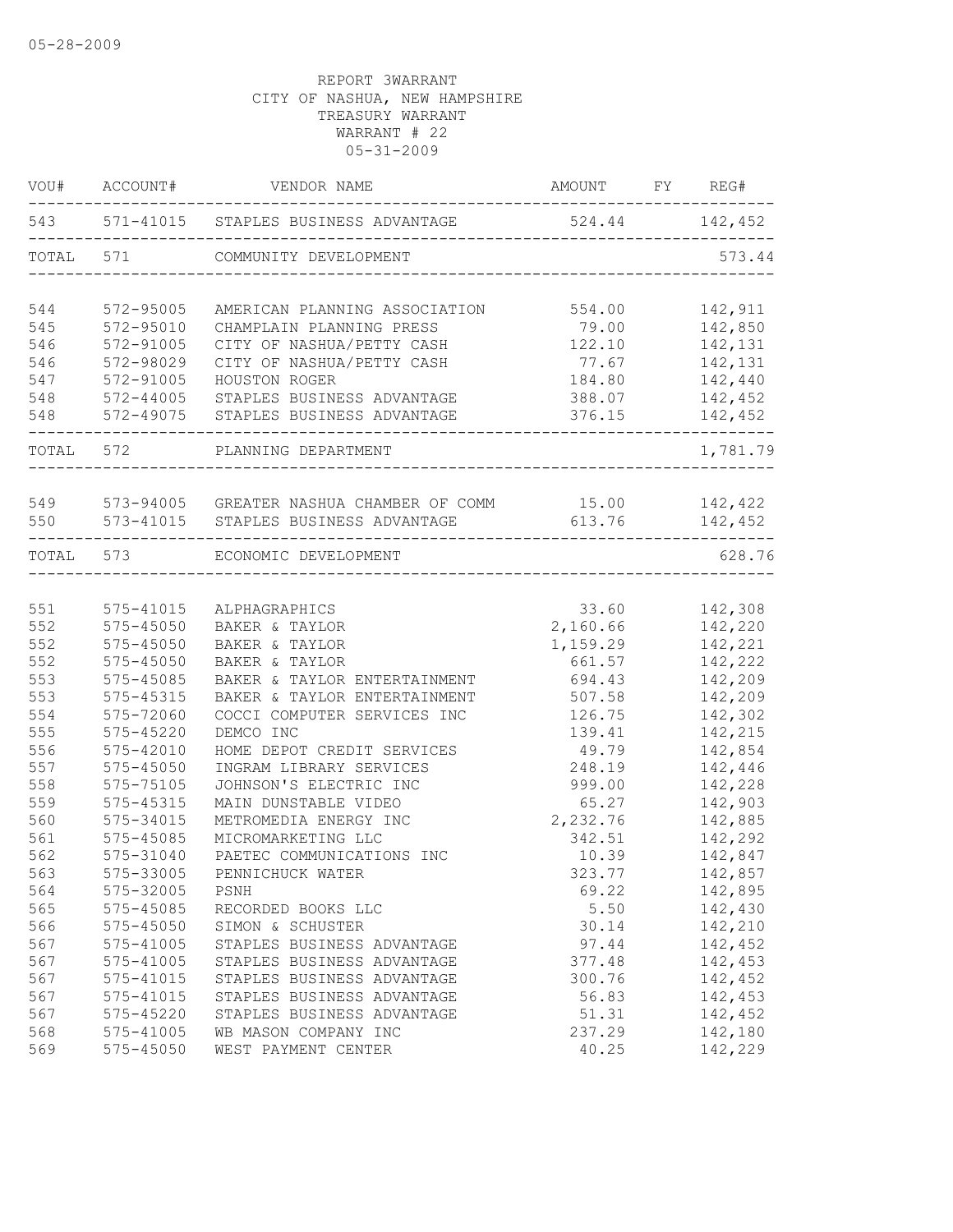|     |                                        | VOU# ACCOUNT# VENDOR NAME AMOUNT FY RE                |                 | FY REG#             |
|-----|----------------------------------------|-------------------------------------------------------|-----------------|---------------------|
|     |                                        | TOTAL 575 PUBLIC LIBRARIES                            |                 | 11,021.19           |
|     |                                        | 570 576-91005 CITY OF NASHUA/PETTY CASH 22.00 142,131 |                 |                     |
|     |                                        | 571 576-91005 COLLINS MARK                            |                 | 144.65 142,399      |
|     |                                        | 572 576-91005 FINDLEY MICHAEL                         | 136.00          | 142,608             |
| 573 |                                        |                                                       |                 |                     |
|     |                                        | TOTAL 576 BUILDING DEPARTMENT                         |                 | 802.65              |
|     |                                        |                                                       |                 |                     |
|     | 211,665 581-49050                      | ABILITATIONS                                          |                 | 23.49 142,477       |
|     | 211,666 581-49050                      | AC MOORE INC                                          |                 | 96.23 142,252       |
|     | 211,667 581-53103                      | ACUCARE NURSING PROFESSIONALS 1,299.25                |                 | 142,485             |
|     | 211,668 581-59130                      | ADAMS COLLIS                                          | 58.00           | 142,752             |
|     | 211,669 581-84030                      | ADULT LEARNING CENTER                                 | 25, 312.50      | 142,428             |
|     | 211,670 581-42110                      | ALARMAX DISTRIBUTORS INC                              | 175.94          | 142,476             |
|     | 211,671 581-46040                      | ALEC'S SHOE STORE INC                                 | 83.45           | 142,278             |
|     | 211,672 581-46040                      | ALL SEASONS PROMOTIONS                                | 137.80          | 142,177             |
|     | 211,673 581-49075                      | ALL STATE FIRE EQUIPMENT                              | 461.89          | 142,613             |
|     | 211,674 581-42110                      | ALLIED ELECTRONICS INC                                | 50.90           | 142,781             |
|     | 211,675 581-31005                      | ALTERNATIVE COMMUNICATIONS SER 425.00                 |                 | 142,407             |
|     | 211,676 581-94030                      | ALVES ARELINDA                                        | 150.00          | 142,658             |
|     | 211,677 581-74092                      | AMERICAN ALARM                                        | 1,150.00        | 142,606             |
|     | 574 581-53100                          | ANACOMP INC                                           | 87.78           | 142,191             |
|     | 211,678 581-91005                      | ANGEL SUSAN                                           | 43.60           | 142,598             |
|     | 211,679 581-59130                      | ANGELO LEN                                            | 116.00          | 142,734             |
|     | 211,680 581-49035                      | APPLAUSE LEARNING RESOURCES IN                        | 219.29          | 142,495             |
|     | 211,681 581-49050                      | ARBOGAST JEFFEREY                                     | 196.25          | 142,534             |
|     | 211,682 581-31005                      | AT&T                                                  | 31.42           | 142,919             |
|     | 211,683 581-75023<br>211,684 581-59130 | B & S LOCKSMITH INC<br><b>BANNER THOMAS</b>           | 464.25<br>58.00 | 142,354<br>142,676  |
|     | 211,685 581-49030                      |                                                       | 303.56          | 142,141             |
|     | 211,685 581-49035                      | BARNES & NOBLE INC<br>BARNES & NOBLE INC              | 450.00          |                     |
|     | 211,685 581-49050                      | BARNES & NOBLE INC                                    | 1,096.16        | 142, 141<br>142,141 |
|     | 211,686 581-91005                      | <b>BATES DIANE</b>                                    | 130.90          | 142,558             |
|     | 211,687 581-49050                      | BEACH CARRIE                                          | 70.00           | 142,713             |
|     | 211,688 581-53100                      | BEAULIEU DANA                                         | 937.00          | 142,754             |
|     | 211,689 581-49050                      | BELLETETES INC                                        | 251.75          | 142,295             |
|     | 211,689 581-75023                      | BELLETETES INC                                        | 300.77          | 142,295             |
|     | 211,690 581-49050                      | BENCHMARK EDUCATION CO                                | 315.00          | 142,574             |
|     | 211,690 581-94030                      | BENCHMARK EDUCATION CO                                | 31.50           | 142,574             |
|     | 211,691 581-59130                      | BENSON WILLIAM                                        | 136.00          | 142,634             |
|     | 211,692 581-94010                      | BERRIGAN MARIA                                        | 1,040.00        | 142,329             |
|     | 211,693 581-78007                      | BEST FORD/BEST CYCLE                                  | 94.53           | 142,158             |
|     | 211,694 581-84030                      | BEVERLY SCHOOL FOR THE DEAF                           | 7,546.30        | 142,588             |
|     | 211,695 581-49050                      | BEYOND PLAY, LLC                                      | 122.87          | 142,611             |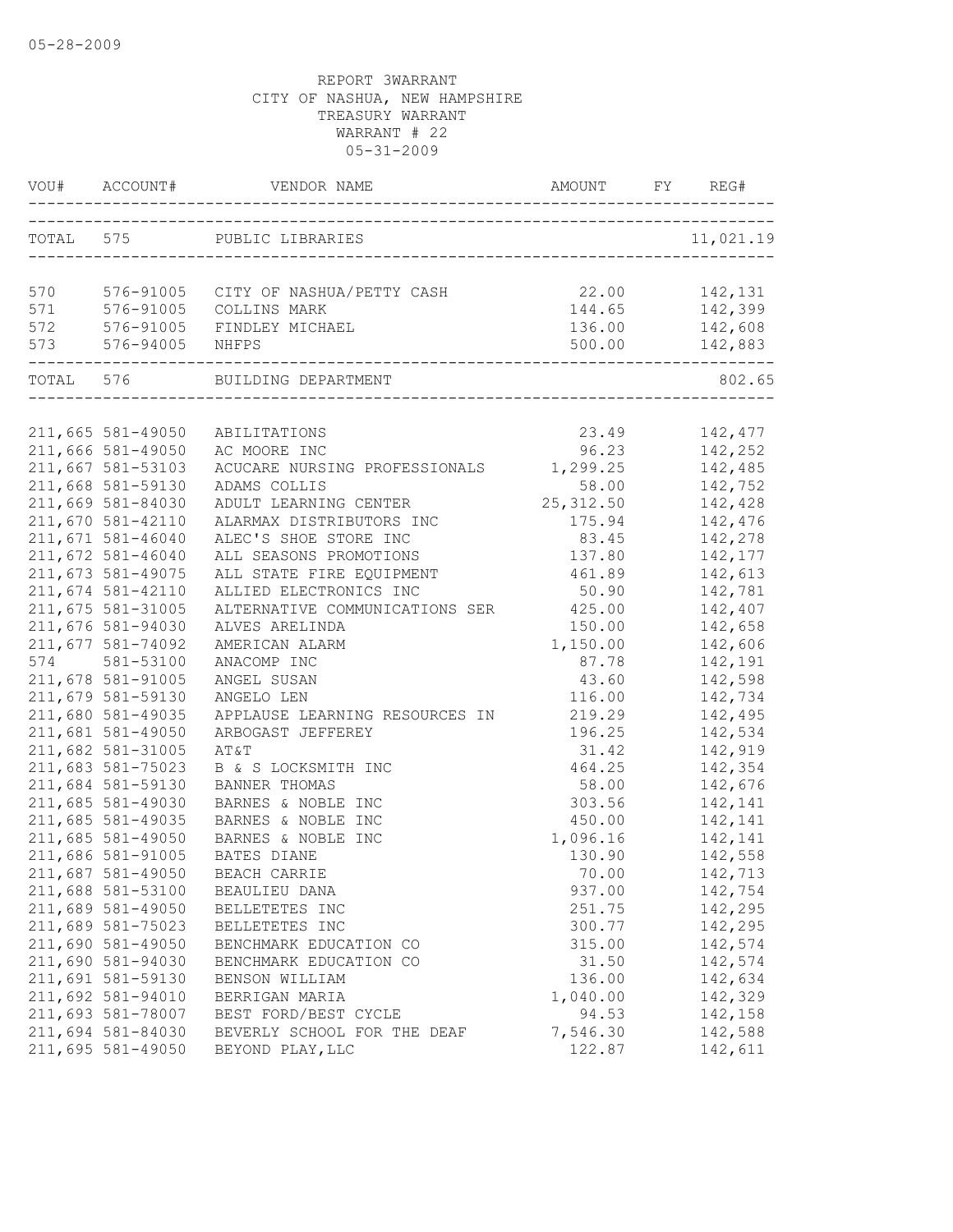| VOU# | ACCOUNT#          | VENDOR NAME                    | AMOUNT    | FY | REG#    |
|------|-------------------|--------------------------------|-----------|----|---------|
|      | 211,696 581-59130 | BLAZE MIKE                     | 174.00    |    | 142,174 |
|      | 211,697 581-59130 | BOURASSA DANA                  | 78.00     |    | 142,619 |
|      | 211,698 581-59130 | BOWEN DAVID                    | 78.00     |    | 142,739 |
|      | 211,699 581-49050 | BREEN CHRISTINE                | 99.63     |    | 142,607 |
|      | 211,700 581-49050 | BROWN LYNNE                    | 27.44     |    | 142,564 |
|      | 211,701 581-49910 | BROX INDUSTRIES INC            | 111.43    |    | 142,186 |
|      | 211,702 581-55010 | BUDGET CAR & TRUCK RENTAL      | 195.60    |    | 142,548 |
|      | 211,703 581-59130 | CAMPBELL BRIAN                 | 78.00     |    | 142,633 |
|      | 211,704 581-59130 | CAMPBELL-KELLEY KATHLEEN       | 78.00     |    | 142,617 |
|      | 211,705 581-42130 | CAPP INC                       | 3,550.30  |    | 142,463 |
|      | 211,706 581-49050 | CARSON-DELLOSA PUBLISHING CO I | 74.91     |    | 142,251 |
|      | 211,707 581-49050 | CARTRIDGE WORLD                | 260.97    |    | 142,622 |
|      | 211,708 581-49050 | CASEY ELLEN                    | 45.00     |    | 142,532 |
|      | 211,709 581-94010 | CAWLEY MAUREEN                 | 1,000.00  |    | 142,524 |
|      | 211,710 581-42110 | CED                            | 128.65    |    | 142,211 |
|      | 211,711 581-84030 | CEDARCREST INC                 | 4,287.90  |    | 142,151 |
|      | 211,712 581-42010 | CENTRAL PAPER PRODUCTS CO      | 16,701.70 |    | 142,773 |
|      | 211,712 581-42020 | CENTRAL PAPER PRODUCTS CO      | 359.39    |    | 142,773 |
|      | 211,713 581-53100 | CHG MEDICAL STAFFING           | 4,875.00  |    | 142,691 |
|      | 211,714 581-49910 | CHRISTO PITARYS FARM           | 238.00    |    | 142,609 |
|      | 211,715 581-53103 | CLARK ASSOCIATES/DEBBIE CLARK  | 29,493.00 |    | 142,198 |
|      | 211,716 581-43005 | CMRS-POC                       | 4,000.00  |    | 142,920 |
|      | 211,717 581-49050 | COFFEY SHARON                  | 139.30    |    | 142,489 |
|      | 211,718 581-59130 | COLBURN GLENN                  | 78.00     |    | 142,621 |
|      | 211,719 581-49035 | COLLINS EDUCATION ASSOCIATES L | 1,260.00  |    | 142,578 |
|      | 211,719 581-49050 | COLLINS EDUCATION ASSOCIATES L | 32.50     |    | 142,578 |
|      | 211,720 581-53103 | COMPASSIONATE STAFFING LLC     | 686.25    |    | 142,321 |
|      | 211,721 581-32005 | CONSTELLATION NEW ENERGY       | 68,619.57 |    | 142,928 |
|      |                   |                                |           |    |         |
|      | 211,722 581-42130 | CONTROL TECHNOLOGIES INC       | 2,125.00  |    | 142,467 |
|      | 211,723 581-49075 | CORRIVEAU ROUTHIER INC         | 204.85    |    | 142,758 |
|      | 211,724 581-94010 | CORTEZ KIMBERLY                | 3,124.80  |    | 142,627 |
|      | 211,725 581-59130 | COYLE KEVIN                    | 87.00     |    | 142,196 |
|      | 211,726 581-94030 | CRAIG AMY                      | 179.00    |    | 142,750 |
|      | 211,727 581-84030 | CROTCHED MOUNTAIN REHAB CTR    | 6,972.94  |    | 142,480 |
|      | 211,728 581-49050 | CURRICULUM ASSOCIATES, INC     | 115.50    |    | 142,509 |
|      | 211,729 581-59130 | DANIELS EDWARD W               | 90.00     |    | 142,647 |
|      | 211,730 581-74092 | DAVID H BAILEY                 | 40.00     |    | 142,514 |
|      | 211,731 581-59130 | DEAN RICHARD                   | 58.00     |    | 142,630 |
|      | 211,732 581-63085 | DELTA EDUCATION                | 153.16    |    | 142,526 |
|      | 211,733 581-49050 | DEMCO INC                      | 284.45    |    | 142,215 |
|      | 211,734 581-94030 | DEVINEY BETTY                  | 199.00    |    | 142,677 |
|      | 211,735 581-55015 | DICKS SONYA                    | 173.25    |    | 142,680 |
|      | 211,736 581-91005 | DRAKOULAKOS JENNIFER           | 4.26      |    | 142,525 |
|      | 211,737 581-59130 | DRESCHER STEPHEN               | 78.00     |    | 142,328 |
|      | 211,738 581-49050 | DUDEVOIR KATHLEEN              | 11.98     |    | 142,746 |
|      | 211,738 581-49095 | DUDEVOIR KATHLEEN              | 108.00    |    | 142,746 |
|      | 211,739 581-94030 | DUNIGAN JESICA                 | 100.00    |    | 142,747 |
|      | 211,740 581-49050 | DURACO EXPRESS CHICAGO         | 426.54    |    | 142,917 |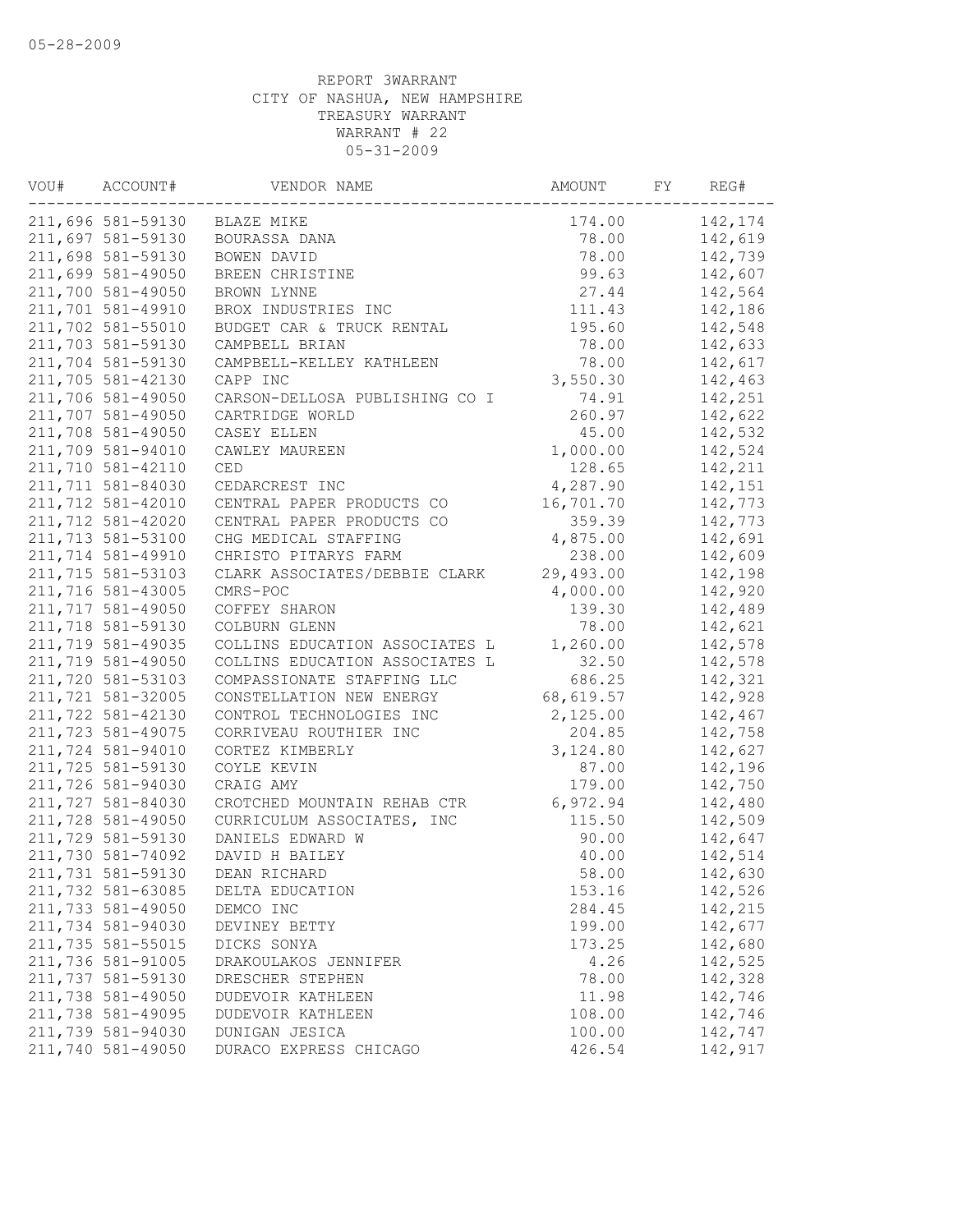| VOU# | ACCOUNT#          | VENDOR NAME                    | AMOUNT    | FY | REG#    |
|------|-------------------|--------------------------------|-----------|----|---------|
|      | 211,741 581-47010 | <b>DWYER ARLENE</b>            | 68.99     |    | 142,500 |
|      | 211,742 581-91005 | DYER JENNIFER                  | 94.05     |    | 142,300 |
|      | 211,743 581-84055 | EASTER SEALS NEW HAMPSHIRE     | 4,024.56  |    | 142,431 |
|      | 211,744 581-53100 | EBS HEALTHCARE                 | 2,093.75  |    | 142,714 |
|      | 211,745 581-53101 | EDUCATION INC                  | 269.99    |    | 142,563 |
|      | 211,746 581-94030 | EDUCATION LOGISTICS INC        | 300.00    |    | 142,486 |
|      | 211,747 581-94030 | EGGENS EMILY                   | 50.00     |    | 142,542 |
|      | 211,748 581-42120 | EMERSON SWAN INC               | 1,124.00  |    | 142,593 |
|      | 211,749 581-59130 | EMOND ED                       | 58.00     |    | 142,639 |
|      | 211,750 581-34015 | ENERGYNORTH PROPANE            | 209.58    |    | 142,769 |
|      | 211,751 581-53100 | ENPRO SERVICES INC             | 11,310.00 |    | 142,189 |
|      | 211,752 581-91005 | ESSON VIRGINIA                 | 16.50     |    | 142,498 |
|      | 211,753 581-59130 | EUSTIS RICHARD                 | 78.00     |    | 142,649 |
|      | 211,754 581-49050 | EVAN-MOOR                      | 46.98     |    | 142,255 |
|      | 211,755 581-59130 | EVANS DICK                     | 78.00     |    | 142,166 |
|      | 211,756 581-94030 | EXETER REGION COOPERATIVE (THE | 50.00     |    | 142,614 |
|      | 211,757 581-42130 | F W WEBB COMPANY               | 1,505.05  |    | 142,226 |
|      | 211,758 581-31005 | FAIRPOINT COMMUNICATIONS INC   | 28.44     |    | 142,922 |
|      | 211,759 581-34015 | FAIRPOINT COMMUNICATIONS INC   | 31.03     |    | 142,923 |
|      | 211,760 581-34015 | FAIRPOINT COMMUNICATIONS INC   | 34.30     |    | 142,924 |
|      | 211,761 581-34015 | FAIRPOINT COMMUNICATIONS INC   | 31.03     |    | 142,925 |
|      | 211,762 581-31005 | FAIRPOINT COMMUNICATIONS INC   | 28.44     |    | 142,926 |
|      | 211,763 581-49050 | FALLON ELAINE                  | 55.14     |    | 142,723 |
|      | 211,764 581-94030 | FARRENKOPF RICHARD             | 55.00     |    | 142,582 |
|      | 211,765 581-75023 | FASTENAL COMPANY               | 164.00    |    | 142,366 |
|      | 211,766 581-55010 | FIRST STUDENT INC              | 311.35    |    | 142,528 |
|      | 211,767 581-55005 | FIRST STUDENT INC              | 5,046.36  |    | 142,539 |
|      | 211,767 581-55005 | FIRST STUDENT INC              | 5,286.05  |    | 142,540 |
|      | 211,767 581-55005 | FIRST STUDENT INC              | 218.97    |    | 142,541 |
|      | 211,767 581-55035 | FIRST STUDENT INC              | 91.00     |    | 142,540 |
|      | 211,768 581-49030 | FOLLETT LIBRARY RESOURCES      | 2,861.89  |    | 142,168 |
|      | 211,768 581-49055 | FOLLETT LIBRARY RESOURCES      | 153.31    |    | 142,168 |
|      | 211,769 581-59130 | FOLTZ TERRY                    | 174.00    |    | 142,666 |
|      | 211,770 581-75015 | FREDERICK FLOW INC             | 1,505.00  |    | 142,652 |
|      | 211,771 581-49050 | FREY SCIENTIFIC                | 4,089.31  |    | 142,263 |
|      | 211,772 581-59130 | GADBOIS GERALD                 | 272.00    |    | 142,140 |
|      | 211,773 581-49035 | GERMAN BOK CENTER NA INC       | 91.85     |    | 142,738 |
|      | 211,774 581-59130 | GIBSON SR THOMAS               | 116.00    |    | 142,673 |
|      | 211,775 581-59130 | GOGLIA JOHN                    | 116.00    |    | 142,729 |
|      | 211,776 581-42010 | GOODWAY TECHNOLOGIES CORPORATI | 408.33    |    | 142,664 |
|      | 211,777 581-42130 | GRAINGER                       | 4,305.98  |    | 142,239 |
|      | 211,778 581-49050 | GREAT IDEAS FOR TEACHING INC   | 41.00     |    | 142,466 |
|      | 211,779 581-84030 | GREATER LAWRENCE ED COLLABORAT | 14,062.50 |    | 142,556 |
|      | 211,780 581-59130 | GREENLEAF DANIEL               | 58.00     |    | 142,727 |
|      | 211,781 581-49025 | GUIDANCE GROUP INC (THE)       | 72.95     |    | 142,686 |
|      | 211,782 581-59130 | HAMILTON MICHAEL               | 78.00     |    | 142,623 |
|      | 211,783 581-74092 | HARRIS EQUIPMENT REPAIR SERVIC | 640.60    |    | 142,765 |
|      | 211,784 581-59130 | HARRIS STEPHEN                 | 58.00     |    | 142,575 |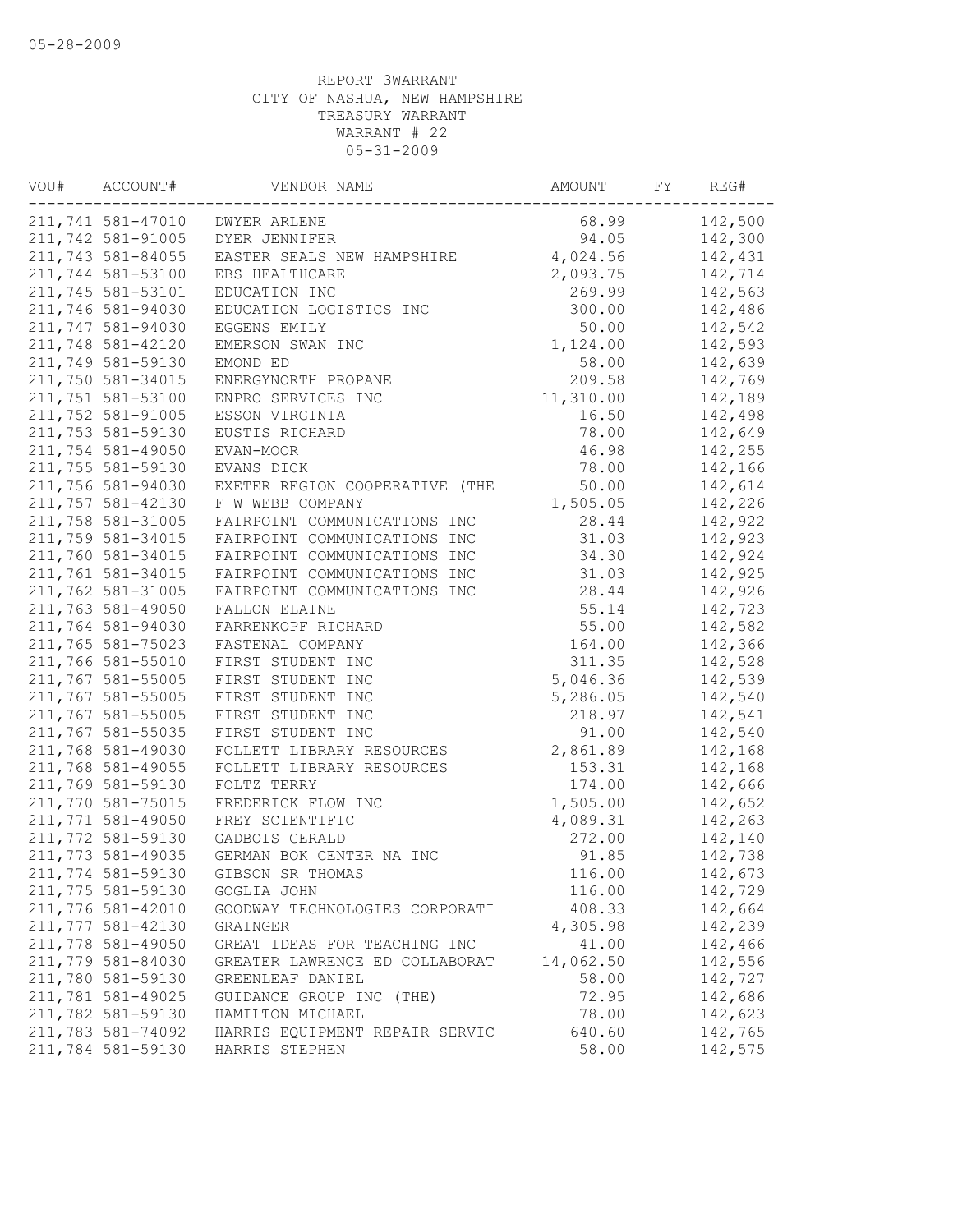| VOU# | ACCOUNT#          | VENDOR NAME                    | AMOUNT    | FY | REG#    |
|------|-------------------|--------------------------------|-----------|----|---------|
|      | 211,785 581-49050 | HM RECEIVABLES CO LLC          | 880.83    |    | 142,722 |
|      | 211,785 581-49095 | HM RECEIVABLES CO LLC          | 183.74    |    | 142,722 |
|      | 211,786 581-59130 | HOGG TROY                      | 146.00    |    | 142,679 |
|      | 211,787 581-75023 | HOME DEPOT CREDIT SERVICES     | 1,362.88  |    | 142,515 |
|      | 211,788 581-49050 | HOME DEPOT CREDIT SERVICES     | 1,068.87  |    | 142,560 |
|      | 211,789 581-49050 | HOME DEPOT CREDIT SERVICES     | 94.05     |    | 142,597 |
|      | 211,790 581-42130 | HONEYWELL                      | 151.46    |    | 142,581 |
|      | 211,791 581-59130 | HOULIHAN TED                   | 78.00     |    | 142,625 |
|      | 211,792 581-49025 | HUMAN RELATIONS MEDIA          | 285.89    |    | 142,521 |
|      | 211,793 581-59130 | HUTCHINS RICHARD               | 58.00     |    | 142,749 |
|      | 211,794 581-49075 | HYNES STACY                    | 209.48    |    | 142,488 |
|      | 211,795 581-91005 | IANNAZZO STACY                 | 8.38      |    | 142,552 |
|      | 211,796 581-84030 | INSTITUTE OF PROFESSIONAL PRAC | 2,009.98  |    | 142,626 |
|      | 211,797 581-49050 | INTEGRATED OFFICE SOLUTIONS    | 1,520.00  |    | 142,669 |
|      | 211,798 581-49050 | J W PEPPER & SON INC           | 241.19    |    | 142,242 |
|      | 211,799 581-49050 | JACK'S PIZZA                   | 250.00    |    | 142,200 |
|      | 211,800 581-49910 | JOHN DEERE LANDSCAPES INC      | 3,248.68  |    | 142,224 |
|      | 211,801 581-91040 | JOHNSON KATHERINE              | 1, 115.13 |    | 142,756 |
|      | 211,802 581-49075 | KATSOHIS CHARLES               | 356.80    |    | 142,484 |
|      | 211,803 581-44005 | KELLEY SOLUTIONS               | 697.45    |    | 142,391 |
|      | 211,804 581-59130 | KERKHOFF J DAVID               | 58.00     |    | 142,748 |
|      | 211,805 581-59130 | KUBA GARY                      | 116.00    |    | 142,628 |
|      | 211,806 581-59130 | LACOURSE FAYE                  | 90.00     |    | 142,685 |
|      | 211,807 581-91005 | LAFERRIERE SUSAN               | 87.04     |    | 142,730 |
|      | 211,808 581-49050 | LAKESHORE LEARNING MATERIALS   | 130.57    |    | 142,253 |
|      | 211,809 581-94030 |                                | 99.00     |    | 142,567 |
|      | 211,810 581-53100 | LALIBERTE SHERYL               | 400.00    |    |         |
|      | 211,811 581-59130 | LAMBROPOULOS KATHERINE         |           |    | 142,587 |
|      |                   | LAPOINTE WILLIAM               | 136.00    |    | 142,644 |
|      | 211,812 581-94030 | LATINA DONNA                   | 184.80    |    | 142,559 |
|      | 211,813 581-94010 | LAVINE HOLLY                   | 2,040.00  |    | 142,753 |
|      | 211,814 581-84030 | LEARNING CENTER FOR THE DEAF   | 5,773.76  |    | 142,656 |
|      | 211,815 581-84030 | LIGHTHOUSE SCHOOL INC          | 31,852.80 |    | 142,483 |
|      | 211,816 581-91005 | LOFTUS JUDITH                  | 57.61     |    | 142,499 |
|      | 211,817 581-94030 | LOPEZ-CARRASCO JEANAMARIE      | 100.00    |    | 142,569 |
|      | 211,818 581-84055 | LUTHERAN COMMUNITY SERVICES OF | 1,106.28  |    | 142,660 |
|      | 211,819 581-42110 | M & M ELECTRICAL SUPPLY CO INC | 4,650.22  |    | 142,757 |
|      | 211,819 581-49050 | M & M ELECTRICAL SUPPLY CO INC | 408.75    |    | 142,757 |
|      | 211,820 581-94010 | MACDONALD TARA                 | 1,040.00  |    | 142,751 |
|      | 211,821 581-78007 | MAGUIRE EQUIPMENT INC          | 749.00    |    | 142,388 |
|      | 211,822 581-59130 | MAKARAWICZ WILLIAM             | 156.00    |    | 142,204 |
|      | 211,823 581-94030 | MARANDOS SARAH                 | 55.00     |    | 142,736 |
|      | 211,824 581-49025 | MARCO PRODUCTS INC             | 34.90     |    | 142,511 |
|      | 211,825 581-49050 | MARKET BASKET                  | 133.83    |    | 142,315 |
|      | 211,826 581-59130 | MARTEL CHESTER                 | 78.00     |    | 142,620 |
|      | 211,827 581-75090 | MARVELL PLATE GLASS INC        | 96.00     |    | 142,161 |
|      | 211,828 581-98030 | MASTER TEACHER INC             | 1,315.10  |    | 142,280 |
|      | 211,829 581-59130 | MCCAFFREY TIM                  | 136.00    |    | 142,732 |
|      | 211,830 581-49035 | MCGRAW HILL COMPANIES          | 2,867.30  |    | 142,273 |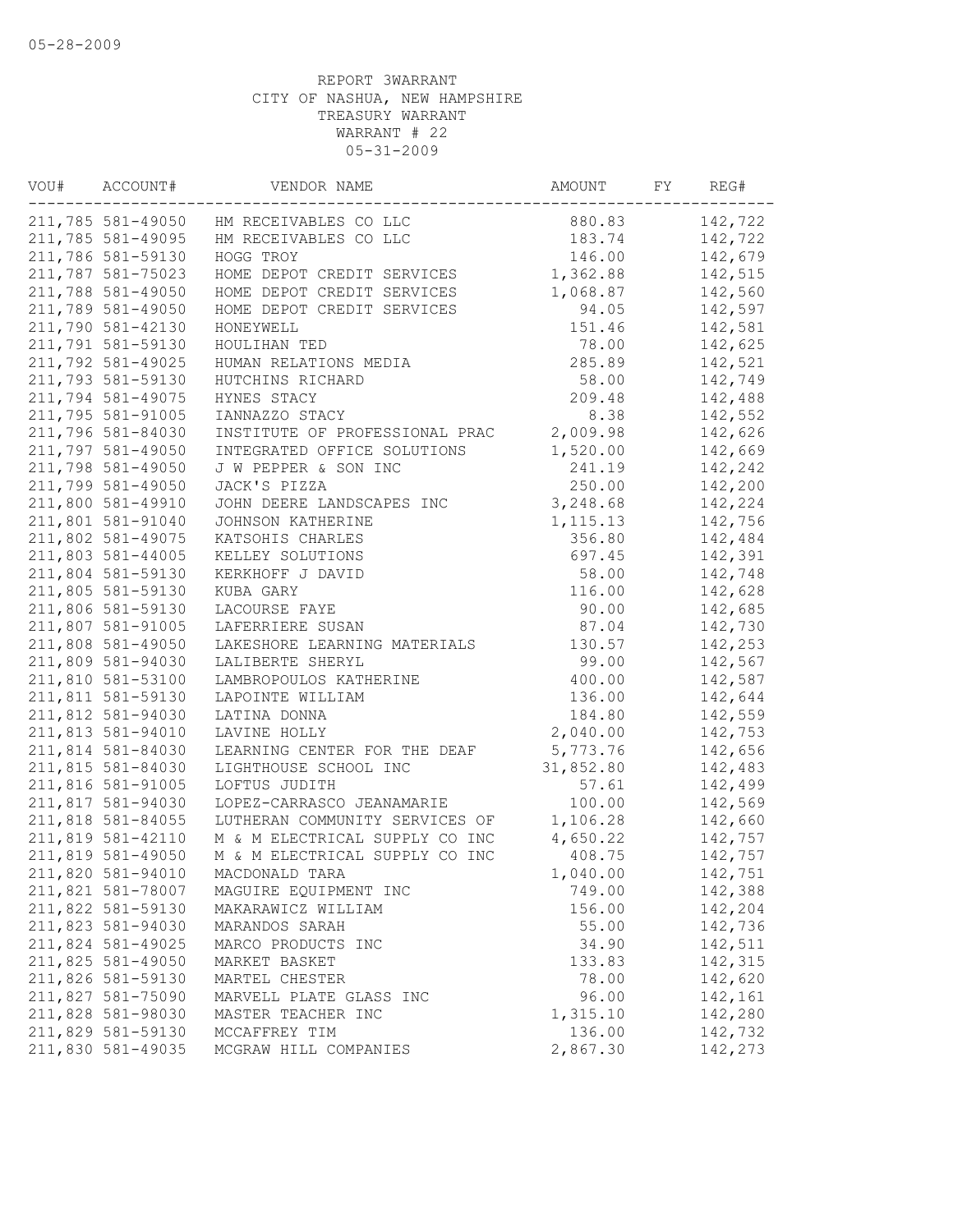| VOU# | ACCOUNT#          | VENDOR NAME                    | AMOUNT     | FY | REG#    |
|------|-------------------|--------------------------------|------------|----|---------|
|      | 211,830 581-49050 | MCGRAW HILL COMPANIES          | 1,426.09   |    | 142,273 |
|      | 211,831 581-75023 | MERRIMACK BUILDING SUPPLY INC  | 2,427.12   |    | 142,475 |
|      | 211,832 581-84030 | MERRIMACK EDUCATION CENTER     | 35,516.67  |    | 142,657 |
|      | 211,833 581-53100 | METRO GROUP INC (THE)          | 110.00     |    | 142,690 |
|      | 211,834 581-34015 | METROMEDIA ENERGY INC          | 121,196.68 |    | 142,921 |
|      | 211,835 581-49050 | MIDWEST TECHNOLOGY PRODUCTS    | 82.50      |    | 142,136 |
|      | 211,836 581-49050 | MOORE MEDICAL CORP             | 175.52     |    | 142,387 |
|      | 211,837 581-59130 | MORISSETTE DAVE                | 78.00      |    | 142,641 |
|      | 211,838 581-84055 | MOUNT PROSPECT ACADEMY INC     | 11,390.34  |    | 142,576 |
|      | 211,839 581-59130 | MURPHY DANIEL                  | 136.00     |    | 142,662 |
|      | 211,840 581-49050 | NAEYC RESOURCE SALES           | 40.00      |    | 142,591 |
|      | 211,841 581-49910 | NARDONE SAND & GRAVEL CO INC   | 1,410.15   |    | 142,283 |
|      | 211,842 581-49050 | NASCO                          | 100.08     |    | 142,774 |
|      | 211,843 581-84030 | NASHOBA LEARNING GROUP         | 6,054.58   |    | 142,599 |
|      | 211,844 581-84030 | NASHUA CHILDREN'S HOME         | 13,943.52  |    | 142,513 |
|      | 211,845 581-49050 | NASHUA OUTDOOR POWER EQUIP     | 28.08      |    | 142,312 |
|      | 211,846 581-59130 | NASHUA SCHOOL OF GYMNASTICS    | 1,250.00   |    | 142,313 |
|      | 211,847 581-49075 | NASHUA WALLPAPER & PAINT CO    | 39.70      |    | 142,314 |
|      | 211,848 581-34015 | NATIONAL GRID                  | 10,652.88  |    | 142,929 |
|      | 211,849 581-42010 | NATIONWIDE SALES & SERVICE     | 3,301.74   |    | 142,497 |
|      | 211,850 581-49050 | NCS PEARSON INC                | 145.50     |    | 142,533 |
|      | 211,850 581-49095 | NCS PEARSON INC                | 16,188.77  |    | 142,533 |
|      | 211,851 581-95010 | $\rm{NCTM}$                    | 1,872.00   |    | 142,265 |
|      | 211,852 581-74092 | NELSON PIANO SERVICE/FRANK J N | 290.00     |    | 142,275 |
|      | 211,853 581-66005 | NEOPOST LEASING                | 290.44     |    | 142,577 |
|      | 211,854 581-84055 | NFI NORTH INC                  | 2,829.48   |    | 142,468 |
|      | 211,855 581-91040 | NHAEOP                         | 105.00     |    | 142,592 |
|      | 211,856 581-49050 | NORTHCENTER FOODSERVICE        | 369.93     |    | 142,536 |
|      | 211,857 581-83009 | NORTHEAST DELTA DENTAL         | 7,765.98   |    | 142,913 |
|      | 211,858 581-59130 | O'CONNELL ROBERT               | 78.00      |    | 142,240 |
|      | 211,859 581-59130 | ODIERNA ROBERT                 | 156.00     |    | 142,618 |
|      | 211,860 581-84055 | ODYSSEY HOUSE INC              | 3,759.63   |    | 142,137 |
|      | 211,861 581-94010 | OKONAK JACQUELINE              | 1,040.00   |    | 142,605 |
|      | 211,862 581-31005 | ONE COMMUNICATIONS             | 6, 166.20  |    | 142,900 |
|      | 211,862 581-31040 | ONE COMMUNICATIONS             | 823.74     |    | 142,900 |
|      | 211,863 581-49050 | ORIENTAL TRADING CO INC        | 118.95     |    | 142,507 |
|      | 211,864 581-59130 | OSBORNE LINDA                  | 146.00     |    | 142,661 |
|      | 211,865 581-49910 | OUTDOOR WORLD OF NE            | 2,175.00   |    | 142,546 |
|      | 211,866 581-49050 | OXFORD UNIVERSITY PRESS INC    | 324.53     |    | 142,775 |
|      | 211,867 581-49050 | P J CURRIER LUMBER CO          | 276.06     |    | 142,520 |
|      | 211,868 581-94010 | PALING-CARDOSO SARAH           | 1,041.60   |    | 142,571 |
|      | 211,869 581-75023 | PASEK CORP                     | 3,354.77   |    | 142,470 |
|      | 211,870 581-59130 | PASQUARIELLO JOHN              | 136.00     |    | 142,624 |
|      | 211,871 581-56030 | PATS PEAK                      | 6, 200.00  |    | 142,912 |
|      | 211,871 581-59130 | PATS PEAK                      | 900.00     |    | 142,912 |
|      | 211,872 581-49050 |                                | 1,171.53   |    | 142,579 |
|      | 211,873 581-59130 | PEARSON EDUCATION              | 136.00     |    | 142,638 |
|      |                   | PELLETIER DAVID                |            |    |         |
|      | 211,874 581-33005 | PENNICHUCK WATER WORKS INC     | 5,198.16   |    | 142,849 |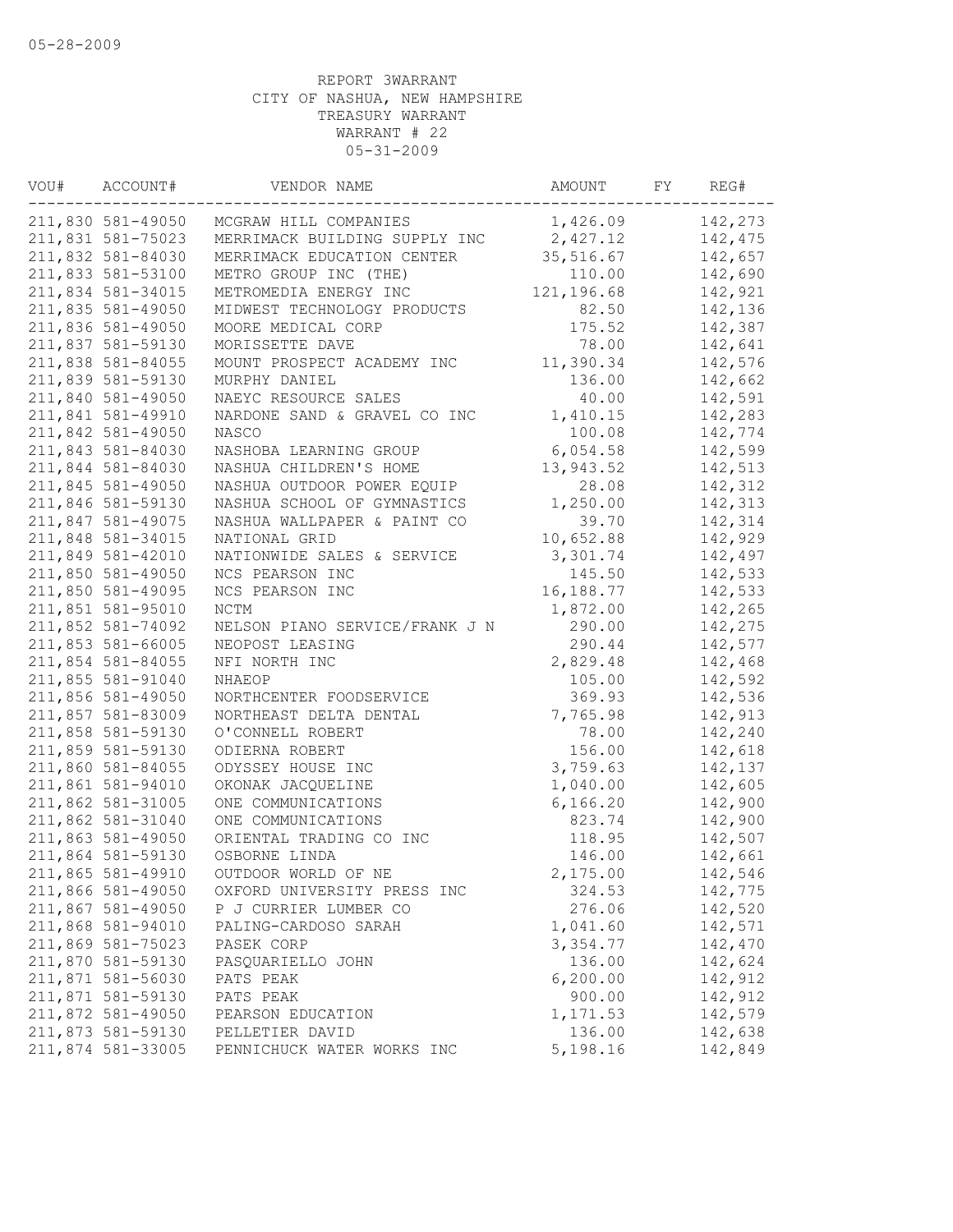| 211,875 581-49035 PERMA-BOUND<br>20.64<br>142,771<br>211,876 581-43005<br>PETTY CASH<br>9.85<br>142,834<br>154.50<br>211,876 581-49050<br>PETTY CASH<br>142,834<br>211,877 581-43005<br>4.38<br>142,835<br>PETTY CASH<br>211,877 581-45910<br>32.76<br>142,835<br>PETTY CASH<br>211,877 581-49035<br>23.99<br>PETTY CASH<br>142,835<br>211,877 581-49050<br>9.99<br>142,835<br>PETTY CASH<br>211,878 581-41015<br>PETTY CASH<br>13.87<br>142,836<br>211,878 581-43005<br>PETTY CASH<br>53.22<br>142,836<br>211,878 581-49050<br>PETTY CASH<br>8.27<br>142,836<br>211,879 581-43005<br>PETTY CASH<br>208.46<br>142,837<br>211,880 581-43005<br>PETTY CASH<br>26.00<br>142,838<br>211,880 581-49050<br>PETTY CASH<br>54.69<br>142,838<br>211,881 581-84055<br>2,438.40<br>142,473<br>PINE HAVEN BOYS CENTER<br>211,882 581-91005<br>PLACE PATRICIA<br>130.78<br>142,487<br>1,108.40<br>211,883 581-49050<br>142,549<br>PLASTIC SUPPLY INC<br>211,884 581-84030<br>PLUS CO INC (THE)<br>983.25<br>142,404<br>211,885 581-59130<br>POWERS PAUL<br>78.00<br>142,637<br>211,886 581-49050<br>PRIMARY CONCEPTS<br>47.95<br>142,565<br>211,887 581-53100<br>PROVENCHER JEANNE<br>668.75<br>142,681<br>211,888 581-32005<br>PSNH<br>97.82<br>142,899<br>211,889 581-32005<br>PUBLIC SERVICE OF NH<br>47,655.31<br>142,898<br>211,890 581-42110<br>53.53<br>RALPH PILL ELECTRIC SUPPLY COM<br>142,761<br>211,891 581-49075<br>15.28<br>142,583<br>RASMUSSEN VERONICA<br>3,906.00<br>211,892 581-84030<br>142,545<br>READING FOUNDATION (THE)<br>211,893 581-59130<br>116.00<br>142,678<br>REDDICK BARRY<br>211,894 581-84030<br>27,777.22<br>142,154<br>REGIONAL SERVICES & EDUCATION<br>211,895 581-49050<br>REICH KIMBERLEE<br>69.97<br>142,733<br>211,896 581-42110<br>REXEL CLS<br>588.29<br>142,650<br>211,897 581-66005<br>RICOH AMERICAS CORP<br>1,029.49<br>142,584<br>211,898 581-41015<br>RICOH AMERICAS CORPORATION<br>310.00<br>142,512<br>211,899 581-59080<br>RIDDELL/ALL AMERICAN<br>101.76<br>142,682<br>211,900 581-45410<br>120.00<br>142,538<br>RISCH ALISON<br>211,901 581-91005<br>11.65<br>142,631<br>RONDEAU MARICIA B<br>211,902 581-59130<br>ROSS JOHN<br>58.00<br>142,728<br>211,903 581-49035<br>ROSS STEPHANIE<br>20.98<br>142,610<br>211,904 581-94010<br>ROUSSEAU KRISTINE<br>1,041.60<br>142,172<br>211,905 581-59130<br>58.00<br>142,665<br>ROZUMEK ADAM<br>211,906 581-49075<br>SAM'S CLUB<br>638.33<br>142,905<br>211,907 581-49050<br>1,272.65<br>142,527<br>SANE<br>211,908 581-78007<br>100.52<br>142,305<br>SANEL AUTO PARTS CO<br>211,909 581-59130<br>142,139<br>58.00<br>SAREN JOEL<br>211,910 581-49050<br>54.99<br>142,207<br>SARGENT-WELCH<br>211,911 581-59130<br>58.00<br>142,735<br>SCANNELL STEPHEN<br>211,912 581-49050<br>789.53<br>142,335<br>SCHOLASTIC MAGAZINES<br>211,913 581-41045<br>308.98<br>142,501<br>SCHOOL SPECIALTY<br>211,913 581-49050<br>4,611.00<br>142,501<br>SCHOOL SPECIALTY | VOU# | ACCOUNT# | VENDOR NAME | AMOUNT | FY | REG# |
|-------------------------------------------------------------------------------------------------------------------------------------------------------------------------------------------------------------------------------------------------------------------------------------------------------------------------------------------------------------------------------------------------------------------------------------------------------------------------------------------------------------------------------------------------------------------------------------------------------------------------------------------------------------------------------------------------------------------------------------------------------------------------------------------------------------------------------------------------------------------------------------------------------------------------------------------------------------------------------------------------------------------------------------------------------------------------------------------------------------------------------------------------------------------------------------------------------------------------------------------------------------------------------------------------------------------------------------------------------------------------------------------------------------------------------------------------------------------------------------------------------------------------------------------------------------------------------------------------------------------------------------------------------------------------------------------------------------------------------------------------------------------------------------------------------------------------------------------------------------------------------------------------------------------------------------------------------------------------------------------------------------------------------------------------------------------------------------------------------------------------------------------------------------------------------------------------------------------------------------------------------------------------------------------------------------------------------------------------------------------------------------------------------------------------------------------------------------------------------------------------------------------------------------------------------------------------------------------------------------------------------------------------------------------------------------------------------------------------------------------------------------------------------------------------------------------------------------------------------------------------------------------------------------------------------------------|------|----------|-------------|--------|----|------|
|                                                                                                                                                                                                                                                                                                                                                                                                                                                                                                                                                                                                                                                                                                                                                                                                                                                                                                                                                                                                                                                                                                                                                                                                                                                                                                                                                                                                                                                                                                                                                                                                                                                                                                                                                                                                                                                                                                                                                                                                                                                                                                                                                                                                                                                                                                                                                                                                                                                                                                                                                                                                                                                                                                                                                                                                                                                                                                                                           |      |          |             |        |    |      |
|                                                                                                                                                                                                                                                                                                                                                                                                                                                                                                                                                                                                                                                                                                                                                                                                                                                                                                                                                                                                                                                                                                                                                                                                                                                                                                                                                                                                                                                                                                                                                                                                                                                                                                                                                                                                                                                                                                                                                                                                                                                                                                                                                                                                                                                                                                                                                                                                                                                                                                                                                                                                                                                                                                                                                                                                                                                                                                                                           |      |          |             |        |    |      |
|                                                                                                                                                                                                                                                                                                                                                                                                                                                                                                                                                                                                                                                                                                                                                                                                                                                                                                                                                                                                                                                                                                                                                                                                                                                                                                                                                                                                                                                                                                                                                                                                                                                                                                                                                                                                                                                                                                                                                                                                                                                                                                                                                                                                                                                                                                                                                                                                                                                                                                                                                                                                                                                                                                                                                                                                                                                                                                                                           |      |          |             |        |    |      |
|                                                                                                                                                                                                                                                                                                                                                                                                                                                                                                                                                                                                                                                                                                                                                                                                                                                                                                                                                                                                                                                                                                                                                                                                                                                                                                                                                                                                                                                                                                                                                                                                                                                                                                                                                                                                                                                                                                                                                                                                                                                                                                                                                                                                                                                                                                                                                                                                                                                                                                                                                                                                                                                                                                                                                                                                                                                                                                                                           |      |          |             |        |    |      |
|                                                                                                                                                                                                                                                                                                                                                                                                                                                                                                                                                                                                                                                                                                                                                                                                                                                                                                                                                                                                                                                                                                                                                                                                                                                                                                                                                                                                                                                                                                                                                                                                                                                                                                                                                                                                                                                                                                                                                                                                                                                                                                                                                                                                                                                                                                                                                                                                                                                                                                                                                                                                                                                                                                                                                                                                                                                                                                                                           |      |          |             |        |    |      |
|                                                                                                                                                                                                                                                                                                                                                                                                                                                                                                                                                                                                                                                                                                                                                                                                                                                                                                                                                                                                                                                                                                                                                                                                                                                                                                                                                                                                                                                                                                                                                                                                                                                                                                                                                                                                                                                                                                                                                                                                                                                                                                                                                                                                                                                                                                                                                                                                                                                                                                                                                                                                                                                                                                                                                                                                                                                                                                                                           |      |          |             |        |    |      |
|                                                                                                                                                                                                                                                                                                                                                                                                                                                                                                                                                                                                                                                                                                                                                                                                                                                                                                                                                                                                                                                                                                                                                                                                                                                                                                                                                                                                                                                                                                                                                                                                                                                                                                                                                                                                                                                                                                                                                                                                                                                                                                                                                                                                                                                                                                                                                                                                                                                                                                                                                                                                                                                                                                                                                                                                                                                                                                                                           |      |          |             |        |    |      |
|                                                                                                                                                                                                                                                                                                                                                                                                                                                                                                                                                                                                                                                                                                                                                                                                                                                                                                                                                                                                                                                                                                                                                                                                                                                                                                                                                                                                                                                                                                                                                                                                                                                                                                                                                                                                                                                                                                                                                                                                                                                                                                                                                                                                                                                                                                                                                                                                                                                                                                                                                                                                                                                                                                                                                                                                                                                                                                                                           |      |          |             |        |    |      |
|                                                                                                                                                                                                                                                                                                                                                                                                                                                                                                                                                                                                                                                                                                                                                                                                                                                                                                                                                                                                                                                                                                                                                                                                                                                                                                                                                                                                                                                                                                                                                                                                                                                                                                                                                                                                                                                                                                                                                                                                                                                                                                                                                                                                                                                                                                                                                                                                                                                                                                                                                                                                                                                                                                                                                                                                                                                                                                                                           |      |          |             |        |    |      |
|                                                                                                                                                                                                                                                                                                                                                                                                                                                                                                                                                                                                                                                                                                                                                                                                                                                                                                                                                                                                                                                                                                                                                                                                                                                                                                                                                                                                                                                                                                                                                                                                                                                                                                                                                                                                                                                                                                                                                                                                                                                                                                                                                                                                                                                                                                                                                                                                                                                                                                                                                                                                                                                                                                                                                                                                                                                                                                                                           |      |          |             |        |    |      |
|                                                                                                                                                                                                                                                                                                                                                                                                                                                                                                                                                                                                                                                                                                                                                                                                                                                                                                                                                                                                                                                                                                                                                                                                                                                                                                                                                                                                                                                                                                                                                                                                                                                                                                                                                                                                                                                                                                                                                                                                                                                                                                                                                                                                                                                                                                                                                                                                                                                                                                                                                                                                                                                                                                                                                                                                                                                                                                                                           |      |          |             |        |    |      |
|                                                                                                                                                                                                                                                                                                                                                                                                                                                                                                                                                                                                                                                                                                                                                                                                                                                                                                                                                                                                                                                                                                                                                                                                                                                                                                                                                                                                                                                                                                                                                                                                                                                                                                                                                                                                                                                                                                                                                                                                                                                                                                                                                                                                                                                                                                                                                                                                                                                                                                                                                                                                                                                                                                                                                                                                                                                                                                                                           |      |          |             |        |    |      |
|                                                                                                                                                                                                                                                                                                                                                                                                                                                                                                                                                                                                                                                                                                                                                                                                                                                                                                                                                                                                                                                                                                                                                                                                                                                                                                                                                                                                                                                                                                                                                                                                                                                                                                                                                                                                                                                                                                                                                                                                                                                                                                                                                                                                                                                                                                                                                                                                                                                                                                                                                                                                                                                                                                                                                                                                                                                                                                                                           |      |          |             |        |    |      |
|                                                                                                                                                                                                                                                                                                                                                                                                                                                                                                                                                                                                                                                                                                                                                                                                                                                                                                                                                                                                                                                                                                                                                                                                                                                                                                                                                                                                                                                                                                                                                                                                                                                                                                                                                                                                                                                                                                                                                                                                                                                                                                                                                                                                                                                                                                                                                                                                                                                                                                                                                                                                                                                                                                                                                                                                                                                                                                                                           |      |          |             |        |    |      |
|                                                                                                                                                                                                                                                                                                                                                                                                                                                                                                                                                                                                                                                                                                                                                                                                                                                                                                                                                                                                                                                                                                                                                                                                                                                                                                                                                                                                                                                                                                                                                                                                                                                                                                                                                                                                                                                                                                                                                                                                                                                                                                                                                                                                                                                                                                                                                                                                                                                                                                                                                                                                                                                                                                                                                                                                                                                                                                                                           |      |          |             |        |    |      |
|                                                                                                                                                                                                                                                                                                                                                                                                                                                                                                                                                                                                                                                                                                                                                                                                                                                                                                                                                                                                                                                                                                                                                                                                                                                                                                                                                                                                                                                                                                                                                                                                                                                                                                                                                                                                                                                                                                                                                                                                                                                                                                                                                                                                                                                                                                                                                                                                                                                                                                                                                                                                                                                                                                                                                                                                                                                                                                                                           |      |          |             |        |    |      |
|                                                                                                                                                                                                                                                                                                                                                                                                                                                                                                                                                                                                                                                                                                                                                                                                                                                                                                                                                                                                                                                                                                                                                                                                                                                                                                                                                                                                                                                                                                                                                                                                                                                                                                                                                                                                                                                                                                                                                                                                                                                                                                                                                                                                                                                                                                                                                                                                                                                                                                                                                                                                                                                                                                                                                                                                                                                                                                                                           |      |          |             |        |    |      |
|                                                                                                                                                                                                                                                                                                                                                                                                                                                                                                                                                                                                                                                                                                                                                                                                                                                                                                                                                                                                                                                                                                                                                                                                                                                                                                                                                                                                                                                                                                                                                                                                                                                                                                                                                                                                                                                                                                                                                                                                                                                                                                                                                                                                                                                                                                                                                                                                                                                                                                                                                                                                                                                                                                                                                                                                                                                                                                                                           |      |          |             |        |    |      |
|                                                                                                                                                                                                                                                                                                                                                                                                                                                                                                                                                                                                                                                                                                                                                                                                                                                                                                                                                                                                                                                                                                                                                                                                                                                                                                                                                                                                                                                                                                                                                                                                                                                                                                                                                                                                                                                                                                                                                                                                                                                                                                                                                                                                                                                                                                                                                                                                                                                                                                                                                                                                                                                                                                                                                                                                                                                                                                                                           |      |          |             |        |    |      |
|                                                                                                                                                                                                                                                                                                                                                                                                                                                                                                                                                                                                                                                                                                                                                                                                                                                                                                                                                                                                                                                                                                                                                                                                                                                                                                                                                                                                                                                                                                                                                                                                                                                                                                                                                                                                                                                                                                                                                                                                                                                                                                                                                                                                                                                                                                                                                                                                                                                                                                                                                                                                                                                                                                                                                                                                                                                                                                                                           |      |          |             |        |    |      |
|                                                                                                                                                                                                                                                                                                                                                                                                                                                                                                                                                                                                                                                                                                                                                                                                                                                                                                                                                                                                                                                                                                                                                                                                                                                                                                                                                                                                                                                                                                                                                                                                                                                                                                                                                                                                                                                                                                                                                                                                                                                                                                                                                                                                                                                                                                                                                                                                                                                                                                                                                                                                                                                                                                                                                                                                                                                                                                                                           |      |          |             |        |    |      |
|                                                                                                                                                                                                                                                                                                                                                                                                                                                                                                                                                                                                                                                                                                                                                                                                                                                                                                                                                                                                                                                                                                                                                                                                                                                                                                                                                                                                                                                                                                                                                                                                                                                                                                                                                                                                                                                                                                                                                                                                                                                                                                                                                                                                                                                                                                                                                                                                                                                                                                                                                                                                                                                                                                                                                                                                                                                                                                                                           |      |          |             |        |    |      |
|                                                                                                                                                                                                                                                                                                                                                                                                                                                                                                                                                                                                                                                                                                                                                                                                                                                                                                                                                                                                                                                                                                                                                                                                                                                                                                                                                                                                                                                                                                                                                                                                                                                                                                                                                                                                                                                                                                                                                                                                                                                                                                                                                                                                                                                                                                                                                                                                                                                                                                                                                                                                                                                                                                                                                                                                                                                                                                                                           |      |          |             |        |    |      |
|                                                                                                                                                                                                                                                                                                                                                                                                                                                                                                                                                                                                                                                                                                                                                                                                                                                                                                                                                                                                                                                                                                                                                                                                                                                                                                                                                                                                                                                                                                                                                                                                                                                                                                                                                                                                                                                                                                                                                                                                                                                                                                                                                                                                                                                                                                                                                                                                                                                                                                                                                                                                                                                                                                                                                                                                                                                                                                                                           |      |          |             |        |    |      |
|                                                                                                                                                                                                                                                                                                                                                                                                                                                                                                                                                                                                                                                                                                                                                                                                                                                                                                                                                                                                                                                                                                                                                                                                                                                                                                                                                                                                                                                                                                                                                                                                                                                                                                                                                                                                                                                                                                                                                                                                                                                                                                                                                                                                                                                                                                                                                                                                                                                                                                                                                                                                                                                                                                                                                                                                                                                                                                                                           |      |          |             |        |    |      |
|                                                                                                                                                                                                                                                                                                                                                                                                                                                                                                                                                                                                                                                                                                                                                                                                                                                                                                                                                                                                                                                                                                                                                                                                                                                                                                                                                                                                                                                                                                                                                                                                                                                                                                                                                                                                                                                                                                                                                                                                                                                                                                                                                                                                                                                                                                                                                                                                                                                                                                                                                                                                                                                                                                                                                                                                                                                                                                                                           |      |          |             |        |    |      |
|                                                                                                                                                                                                                                                                                                                                                                                                                                                                                                                                                                                                                                                                                                                                                                                                                                                                                                                                                                                                                                                                                                                                                                                                                                                                                                                                                                                                                                                                                                                                                                                                                                                                                                                                                                                                                                                                                                                                                                                                                                                                                                                                                                                                                                                                                                                                                                                                                                                                                                                                                                                                                                                                                                                                                                                                                                                                                                                                           |      |          |             |        |    |      |
|                                                                                                                                                                                                                                                                                                                                                                                                                                                                                                                                                                                                                                                                                                                                                                                                                                                                                                                                                                                                                                                                                                                                                                                                                                                                                                                                                                                                                                                                                                                                                                                                                                                                                                                                                                                                                                                                                                                                                                                                                                                                                                                                                                                                                                                                                                                                                                                                                                                                                                                                                                                                                                                                                                                                                                                                                                                                                                                                           |      |          |             |        |    |      |
|                                                                                                                                                                                                                                                                                                                                                                                                                                                                                                                                                                                                                                                                                                                                                                                                                                                                                                                                                                                                                                                                                                                                                                                                                                                                                                                                                                                                                                                                                                                                                                                                                                                                                                                                                                                                                                                                                                                                                                                                                                                                                                                                                                                                                                                                                                                                                                                                                                                                                                                                                                                                                                                                                                                                                                                                                                                                                                                                           |      |          |             |        |    |      |
|                                                                                                                                                                                                                                                                                                                                                                                                                                                                                                                                                                                                                                                                                                                                                                                                                                                                                                                                                                                                                                                                                                                                                                                                                                                                                                                                                                                                                                                                                                                                                                                                                                                                                                                                                                                                                                                                                                                                                                                                                                                                                                                                                                                                                                                                                                                                                                                                                                                                                                                                                                                                                                                                                                                                                                                                                                                                                                                                           |      |          |             |        |    |      |
|                                                                                                                                                                                                                                                                                                                                                                                                                                                                                                                                                                                                                                                                                                                                                                                                                                                                                                                                                                                                                                                                                                                                                                                                                                                                                                                                                                                                                                                                                                                                                                                                                                                                                                                                                                                                                                                                                                                                                                                                                                                                                                                                                                                                                                                                                                                                                                                                                                                                                                                                                                                                                                                                                                                                                                                                                                                                                                                                           |      |          |             |        |    |      |
|                                                                                                                                                                                                                                                                                                                                                                                                                                                                                                                                                                                                                                                                                                                                                                                                                                                                                                                                                                                                                                                                                                                                                                                                                                                                                                                                                                                                                                                                                                                                                                                                                                                                                                                                                                                                                                                                                                                                                                                                                                                                                                                                                                                                                                                                                                                                                                                                                                                                                                                                                                                                                                                                                                                                                                                                                                                                                                                                           |      |          |             |        |    |      |
|                                                                                                                                                                                                                                                                                                                                                                                                                                                                                                                                                                                                                                                                                                                                                                                                                                                                                                                                                                                                                                                                                                                                                                                                                                                                                                                                                                                                                                                                                                                                                                                                                                                                                                                                                                                                                                                                                                                                                                                                                                                                                                                                                                                                                                                                                                                                                                                                                                                                                                                                                                                                                                                                                                                                                                                                                                                                                                                                           |      |          |             |        |    |      |
|                                                                                                                                                                                                                                                                                                                                                                                                                                                                                                                                                                                                                                                                                                                                                                                                                                                                                                                                                                                                                                                                                                                                                                                                                                                                                                                                                                                                                                                                                                                                                                                                                                                                                                                                                                                                                                                                                                                                                                                                                                                                                                                                                                                                                                                                                                                                                                                                                                                                                                                                                                                                                                                                                                                                                                                                                                                                                                                                           |      |          |             |        |    |      |
|                                                                                                                                                                                                                                                                                                                                                                                                                                                                                                                                                                                                                                                                                                                                                                                                                                                                                                                                                                                                                                                                                                                                                                                                                                                                                                                                                                                                                                                                                                                                                                                                                                                                                                                                                                                                                                                                                                                                                                                                                                                                                                                                                                                                                                                                                                                                                                                                                                                                                                                                                                                                                                                                                                                                                                                                                                                                                                                                           |      |          |             |        |    |      |
|                                                                                                                                                                                                                                                                                                                                                                                                                                                                                                                                                                                                                                                                                                                                                                                                                                                                                                                                                                                                                                                                                                                                                                                                                                                                                                                                                                                                                                                                                                                                                                                                                                                                                                                                                                                                                                                                                                                                                                                                                                                                                                                                                                                                                                                                                                                                                                                                                                                                                                                                                                                                                                                                                                                                                                                                                                                                                                                                           |      |          |             |        |    |      |
|                                                                                                                                                                                                                                                                                                                                                                                                                                                                                                                                                                                                                                                                                                                                                                                                                                                                                                                                                                                                                                                                                                                                                                                                                                                                                                                                                                                                                                                                                                                                                                                                                                                                                                                                                                                                                                                                                                                                                                                                                                                                                                                                                                                                                                                                                                                                                                                                                                                                                                                                                                                                                                                                                                                                                                                                                                                                                                                                           |      |          |             |        |    |      |
|                                                                                                                                                                                                                                                                                                                                                                                                                                                                                                                                                                                                                                                                                                                                                                                                                                                                                                                                                                                                                                                                                                                                                                                                                                                                                                                                                                                                                                                                                                                                                                                                                                                                                                                                                                                                                                                                                                                                                                                                                                                                                                                                                                                                                                                                                                                                                                                                                                                                                                                                                                                                                                                                                                                                                                                                                                                                                                                                           |      |          |             |        |    |      |
|                                                                                                                                                                                                                                                                                                                                                                                                                                                                                                                                                                                                                                                                                                                                                                                                                                                                                                                                                                                                                                                                                                                                                                                                                                                                                                                                                                                                                                                                                                                                                                                                                                                                                                                                                                                                                                                                                                                                                                                                                                                                                                                                                                                                                                                                                                                                                                                                                                                                                                                                                                                                                                                                                                                                                                                                                                                                                                                                           |      |          |             |        |    |      |
|                                                                                                                                                                                                                                                                                                                                                                                                                                                                                                                                                                                                                                                                                                                                                                                                                                                                                                                                                                                                                                                                                                                                                                                                                                                                                                                                                                                                                                                                                                                                                                                                                                                                                                                                                                                                                                                                                                                                                                                                                                                                                                                                                                                                                                                                                                                                                                                                                                                                                                                                                                                                                                                                                                                                                                                                                                                                                                                                           |      |          |             |        |    |      |
|                                                                                                                                                                                                                                                                                                                                                                                                                                                                                                                                                                                                                                                                                                                                                                                                                                                                                                                                                                                                                                                                                                                                                                                                                                                                                                                                                                                                                                                                                                                                                                                                                                                                                                                                                                                                                                                                                                                                                                                                                                                                                                                                                                                                                                                                                                                                                                                                                                                                                                                                                                                                                                                                                                                                                                                                                                                                                                                                           |      |          |             |        |    |      |
|                                                                                                                                                                                                                                                                                                                                                                                                                                                                                                                                                                                                                                                                                                                                                                                                                                                                                                                                                                                                                                                                                                                                                                                                                                                                                                                                                                                                                                                                                                                                                                                                                                                                                                                                                                                                                                                                                                                                                                                                                                                                                                                                                                                                                                                                                                                                                                                                                                                                                                                                                                                                                                                                                                                                                                                                                                                                                                                                           |      |          |             |        |    |      |
|                                                                                                                                                                                                                                                                                                                                                                                                                                                                                                                                                                                                                                                                                                                                                                                                                                                                                                                                                                                                                                                                                                                                                                                                                                                                                                                                                                                                                                                                                                                                                                                                                                                                                                                                                                                                                                                                                                                                                                                                                                                                                                                                                                                                                                                                                                                                                                                                                                                                                                                                                                                                                                                                                                                                                                                                                                                                                                                                           |      |          |             |        |    |      |
|                                                                                                                                                                                                                                                                                                                                                                                                                                                                                                                                                                                                                                                                                                                                                                                                                                                                                                                                                                                                                                                                                                                                                                                                                                                                                                                                                                                                                                                                                                                                                                                                                                                                                                                                                                                                                                                                                                                                                                                                                                                                                                                                                                                                                                                                                                                                                                                                                                                                                                                                                                                                                                                                                                                                                                                                                                                                                                                                           |      |          |             |        |    |      |
|                                                                                                                                                                                                                                                                                                                                                                                                                                                                                                                                                                                                                                                                                                                                                                                                                                                                                                                                                                                                                                                                                                                                                                                                                                                                                                                                                                                                                                                                                                                                                                                                                                                                                                                                                                                                                                                                                                                                                                                                                                                                                                                                                                                                                                                                                                                                                                                                                                                                                                                                                                                                                                                                                                                                                                                                                                                                                                                                           |      |          |             |        |    |      |
|                                                                                                                                                                                                                                                                                                                                                                                                                                                                                                                                                                                                                                                                                                                                                                                                                                                                                                                                                                                                                                                                                                                                                                                                                                                                                                                                                                                                                                                                                                                                                                                                                                                                                                                                                                                                                                                                                                                                                                                                                                                                                                                                                                                                                                                                                                                                                                                                                                                                                                                                                                                                                                                                                                                                                                                                                                                                                                                                           |      |          |             |        |    |      |
|                                                                                                                                                                                                                                                                                                                                                                                                                                                                                                                                                                                                                                                                                                                                                                                                                                                                                                                                                                                                                                                                                                                                                                                                                                                                                                                                                                                                                                                                                                                                                                                                                                                                                                                                                                                                                                                                                                                                                                                                                                                                                                                                                                                                                                                                                                                                                                                                                                                                                                                                                                                                                                                                                                                                                                                                                                                                                                                                           |      |          |             |        |    |      |
| 211,913 581-94030<br>142,501<br>148.10<br>SCHOOL SPECIALTY                                                                                                                                                                                                                                                                                                                                                                                                                                                                                                                                                                                                                                                                                                                                                                                                                                                                                                                                                                                                                                                                                                                                                                                                                                                                                                                                                                                                                                                                                                                                                                                                                                                                                                                                                                                                                                                                                                                                                                                                                                                                                                                                                                                                                                                                                                                                                                                                                                                                                                                                                                                                                                                                                                                                                                                                                                                                                |      |          |             |        |    |      |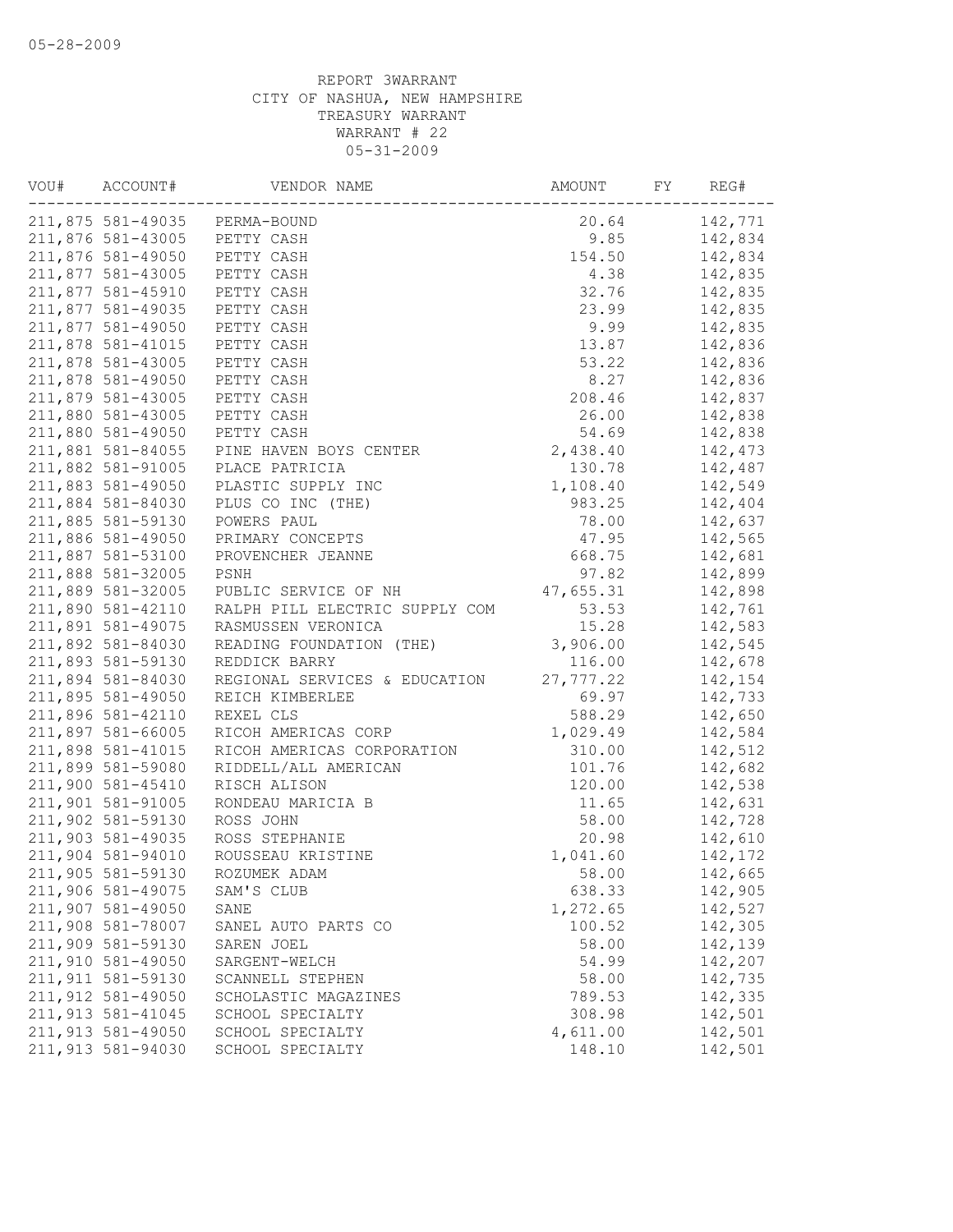| VOU# | ACCOUNT#          | VENDOR NAME                       | AMOUNT    | FY | REG#    |
|------|-------------------|-----------------------------------|-----------|----|---------|
|      |                   | 211,914 581-49050 SCHOOL-TECH INC | 180.96    |    | 142,762 |
|      | 211,915 581-42010 | SHIFFLER EQUIPMENT SALES INC      | 553.45    |    | 142,472 |
|      | 211,916 581-49050 | SLATTERY JULIE                    | 54.92     |    | 142,659 |
|      | 211,917 581-49050 | SOCIAL STUDIES SCHOOL SERVICE     | 238.32    |    | 142,259 |
|      | 211,918 581-59130 | SOUBOSKY WILLIAM                  | 174.00    |    | 142,269 |
|      | 211,919 581-95005 | SOUTH CENTRAL SUPERINTENDENTS'    | 100.00    |    | 142,927 |
|      | 211,920 581-84030 | SPAULDING YOUTH CENTER            | 7,037.64  |    | 142,144 |
|      | 211,921 581-49050 | SPORTIME                          | 139.19    |    | 142,508 |
|      | 211,922 581-43005 | STAMP FULFILLMENT SERVICES        | 2,108.60  |    | 142,915 |
|      | 211,923 581-53100 | STANLEY ELEVATOR COMPANY INC      | 450.00    |    | 142,779 |
|      | 211,924 581-41015 | STAPLES BUSINESS ADVANTAGE        | 613.80    |    | 142,398 |
|      | 211,924 581-41045 | STAPLES BUSINESS ADVANTAGE        | 2,336.62  |    | 142,398 |
|      | 211,924 581-49050 | STAPLES BUSINESS ADVANTAGE        | 2,297.46  |    | 142,398 |
|      | 211,924 581-98030 | STAPLES BUSINESS ADVANTAGE        | 227.83    |    | 142,398 |
| 575  | 581-53100         | STATE OF NH CRIMINAL RECORDS      | 165.75    |    | 142,128 |
|      | 211,925 581-53100 | STATE OF NH CRIMINAL RECORDS      | 824.00    |    | 142,839 |
|      | 211,926 581-49075 | STATELINE TOOL & SUPPLY CORP.     | 421.60    |    | 142,580 |
|      | 211,927 581-49050 | SUCCESS BY DESIGN INC             | 896.95    |    | 142,544 |
|      | 211,928 581-91005 | SWINDELL LORNE                    | 282.42    |    | 142,531 |
|      | 211,929 581-49035 | TEACHER'S DISCOVERY               | 176.40    |    | 142,516 |
|      | 211,930 581-53100 | TERMINIX                          | 317.00    |    | 142,602 |
|      | 211,931 581-59130 | THOMAS DOUGLAS                    | 58.00     |    | 142,636 |
|      | 211,932 581-94010 | THOMSON ELIZABETH                 | 1,041.60  |    | 142,668 |
|      | 211,933 581-49030 | TOADSTOOL BOOKSHOP                | 27.96     |    | 142,261 |
|      | 211,933 581-49035 | TOADSTOOL BOOKSHOP                | 809.70    |    | 142,261 |
|      | 211,934 581-42130 | TRANE US INC                      | 993.44    |    | 142,490 |
|      | 211,934 581-75015 | TRANE US INC                      | 8,560.00  |    | 142,490 |
|      | 211,935 581-59130 | TREAT BRUCE                       | 136.00    |    | 142,635 |
|      | 211,936 581-43005 | U S POSTAL SERVICES               | 114.40    |    | 142,840 |
|      | 211,937 581-43005 | U S POSTAL SERVICES               | 132.00    |    | 142,841 |
|      | 211,938 581-91040 | ULLRICH ELIZABETH                 | 155.00    |    | 142,655 |
|      | 211,939 581-49050 | UNH                               | 150.00    |    | 142,731 |
|      | 211,940 581-94030 | UNH: INSTITUTE ON DISABILITY      | 75.00     |    | 142,914 |
|      | 211,941 581-43005 | UNITED PARCEL SERVICE             | 12.80     |    | 142,471 |
|      | 211,942 581-42120 | UNITED SUPPLY INC                 | 590.09    |    | 142,568 |
|      | 211,943 581-49025 | UNIVERSITY OF OREGON              | 22.00     |    | 142,716 |
|      | 211,943 581-49050 | UNIVERSITY OF OREGON              | 92.00     |    | 142,716 |
|      | 211,943 581-49095 | UNIVERSITY OF OREGON              | 3,935.00  |    | 142,716 |
|      | 211,944 581-49035 | UPSTART                           | 53.80     |    | 142,286 |
|      | 211,945 581-59130 | VEILLEUX GERALD                   | 156.00    |    | 142,296 |
|      | 211,946 581-59130 | VELINO JAMES L                    | 78.00     |    | 142,410 |
|      | 211,947 581-84030 | VERMONT CTR FOR THE DEAF &        | 14,866.60 |    | 142,674 |
|      | 211,948 581-59130 | VIENS PAUL                        | 78.00     |    | 142,645 |
|      | 211,949 581-75180 | VIKING ROOFING, INC.              | 702.00    |    | 142,601 |
|      | 211,950 581-59130 | WADE RALPH                        | 78.00     |    | 142,737 |
|      | 211,951 581-59130 | WALLACE RICHARD                   | 214.00    |    | 142,640 |
|      | 211,952 581-49050 | WALMART COMMUNITY                 | 510.85    |    | 142,455 |
|      | 211,952 581-49075 | WALMART COMMUNITY                 | 152.65    |    | 142,455 |
|      |                   |                                   |           |    |         |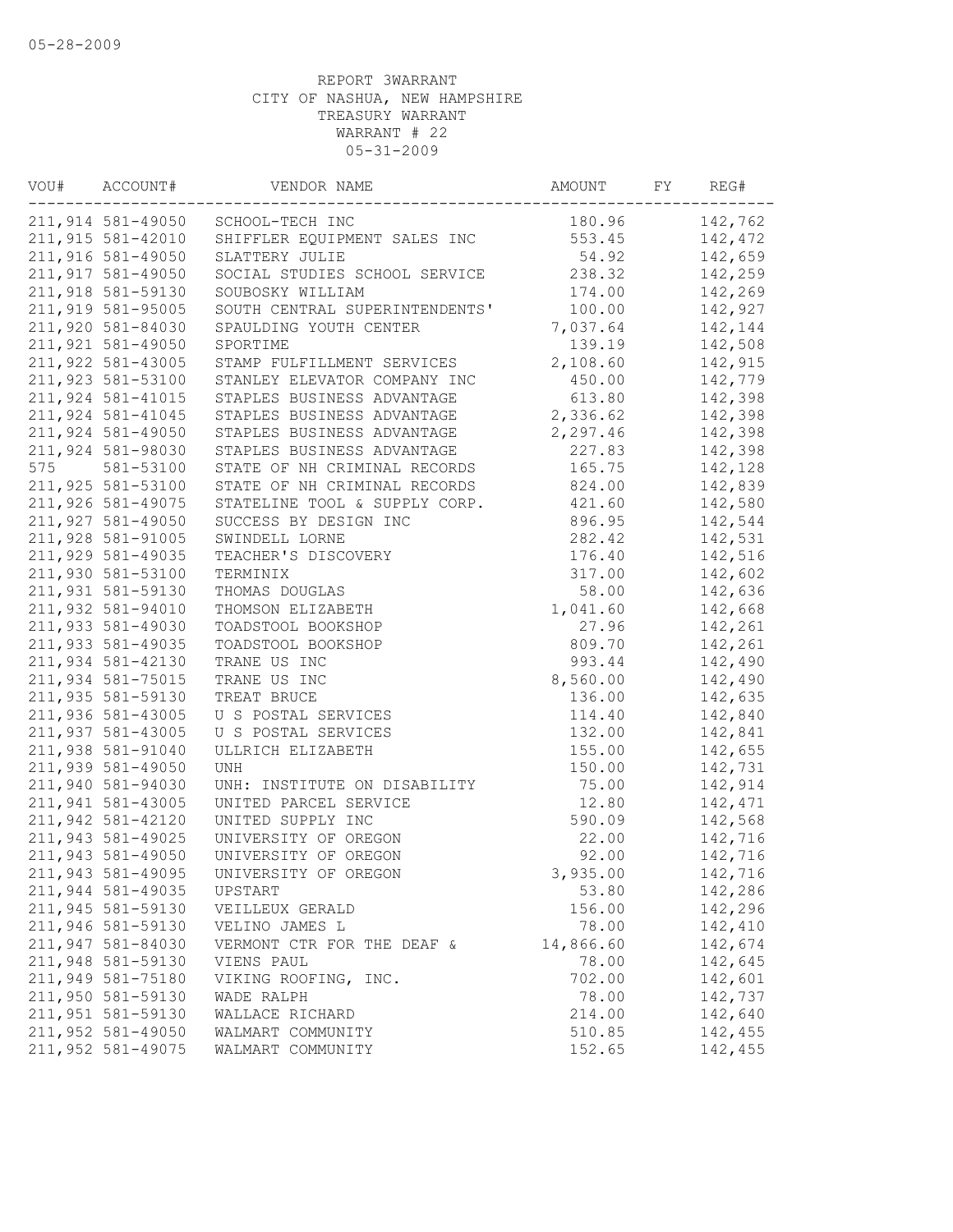| VOU#  | ACCOUNT#                               | VENDOR NAME                                      | <b>AMOUNT</b>        | FΥ | REG#               |
|-------|----------------------------------------|--------------------------------------------------|----------------------|----|--------------------|
|       | 211,953 581-94010<br>211,954 581-41045 | WARD LINDSAY<br>WB MASON COMPANY INC             | 1,219.20<br>2,595.57 |    | 142,675<br>142,180 |
|       | 211,954 581-49050                      | WB MASON COMPANY INC                             | 1,575.00             |    | 142,180            |
|       | 211,955 581-59130                      | WELLIVER RON                                     | 58.00                |    | 142,258            |
|       | 211,956 581-59130                      | WESINGER PAUL J                                  | 116.00               |    | 142,190            |
|       | 211,957 581-84055                      | WHITNEY ACADEMY INC (THE)                        | 8,931.60             |    | 142,721            |
|       | 211,958 581-42110                      | WILLIAMS COMMUNICATIONS SERVIC                   | 2,065.15             |    | 142,570            |
|       | 211,959 581-49050<br>211,960 581-91005 | WILSON LANGUAGE TRAINING CORP<br>WOLPER MITCHELL | 35.00<br>68.87       |    | 142,585<br>142,493 |
|       | 211,961 581-49050                      | WOODWIND & BRASSWIND                             | 314.99               |    | 142,506            |
|       | 211,962 581-91040                      | X2 DEVELOPMENT                                   | 700.00               |    | 142,632            |
|       | 211,962 581-94030                      | X2 DEVELOPMENT                                   | 1,600.00             |    | 142,632            |
|       | 211,963 581-94030                      | YANCO PHILIP                                     | 55.00                |    | 142,510            |
| TOTAL | 581                                    | SCHOOL DEPARTMENT                                |                      |    | 766,827.95         |
| 576   | 590-23501                              | NORTH AMERCIAN PRO PAINTERS                      | 1,740.00             |    | 142,130            |
| 577   | 590-23552                              | BELLETETES INC                                   | 244.60               |    | 142,295            |
| 578   | 590-23552                              | HOME DEPOT CREDIT SERVICES                       | 932.80               |    | 142,854            |
| 579   | 590-24531                              | RILEY'S SPORT SHOP INC                           | 599.15               |    | 142,148            |
| TOTAL | 590                                    | P/Y OBLIGATIONS                                  |                      |    | 3,516.55           |
| 580   | 595-22015                              | FISHER RONALD & JENNIFER                         | 43.11                |    | 142,697            |
| 581   | 595-22015                              | MOORADIAN CHARLES K                              | 22.92                |    | 142,695            |
| 582   | 595-22015                              | SASSAK MARK & LAURA                              | 25.65                |    | 142,694            |
| 583   | 595-22020                              | FISHER RONALD & JENNIFER                         | 384.35               |    | 142,697            |
| TOTAL | 595                                    | OVERLAY                                          |                      |    | 476.03             |
| 584   | 599-64045                              | PROVANTAGE                                       | 151.27               |    | 142,444            |
| TOTAL | 599                                    | "CERF" - EQUIPMENT PURCHASES                     |                      |    | 151.27             |
|       |                                        |                                                  |                      |    |                    |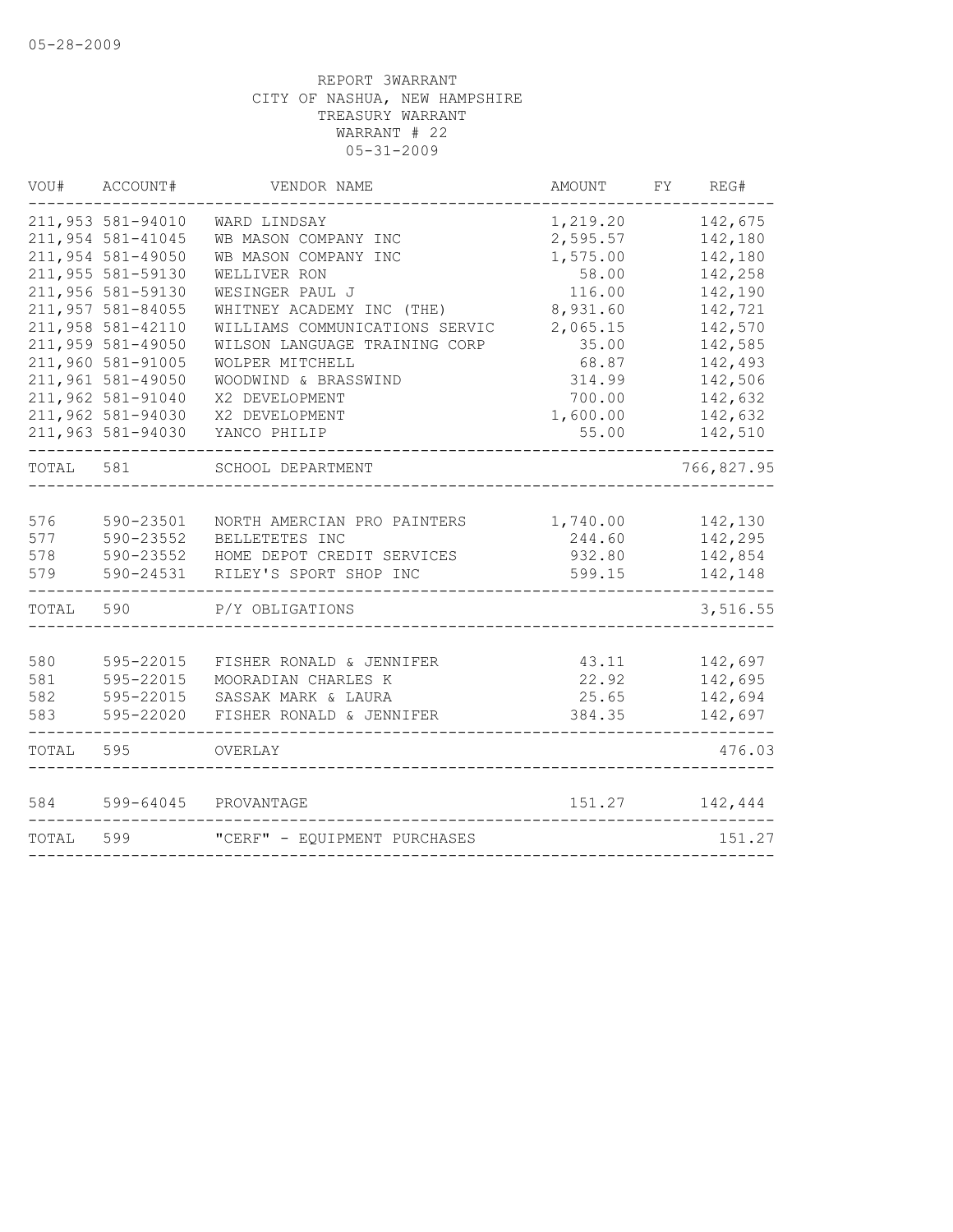|            | VOU# ACCOUNT# | VENDOR NAME<br>______________________                                                        | AMOUNT FY REG#   |           |
|------------|---------------|----------------------------------------------------------------------------------------------|------------------|-----------|
|            |               | 585 617-01 THE JORDAN INSTITUTE<br>_________________                                         | 8,375.00 142,462 |           |
|            |               | TOTAL 617-01 CAP IMP - BUILDING MAINT<br>GENERAL REPAIRS - CITY HALL                         |                  | 8,375.00  |
| 586        | $622 - 03$    | SCHAFER CONSULTING                                                                           | 8,750.00 142,478 |           |
|            |               | TOTAL 622-03 CAP IMP - INFORMATION TECH<br>ADMINS MIGRATION CONSULT                          |                  | 8,750.00  |
| 587<br>588 | $652 - 58$    | $652-58$ CONSTRUCTION SERVICES OF NEW E $14$ , 500.00 142, 699<br>HOME DEPOT CREDIT SERVICES | 151.66           | 142,854   |
|            |               | TOTAL 652-58 CAP IMP - PARK & REC<br>ROTARY & CROWN HILL POOL                                |                  | 14,651.66 |
|            |               | 589 653-14 BROX INDUSTRIES INC                                                               | 7,061.00         | 142,186   |
| TOTAL      |               | 653-14 CAP IMP - STREET DEPT<br>STREET PAVING PROGRAM FY08                                   |                  | 7,061.00  |
|            |               |                                                                                              |                  |           |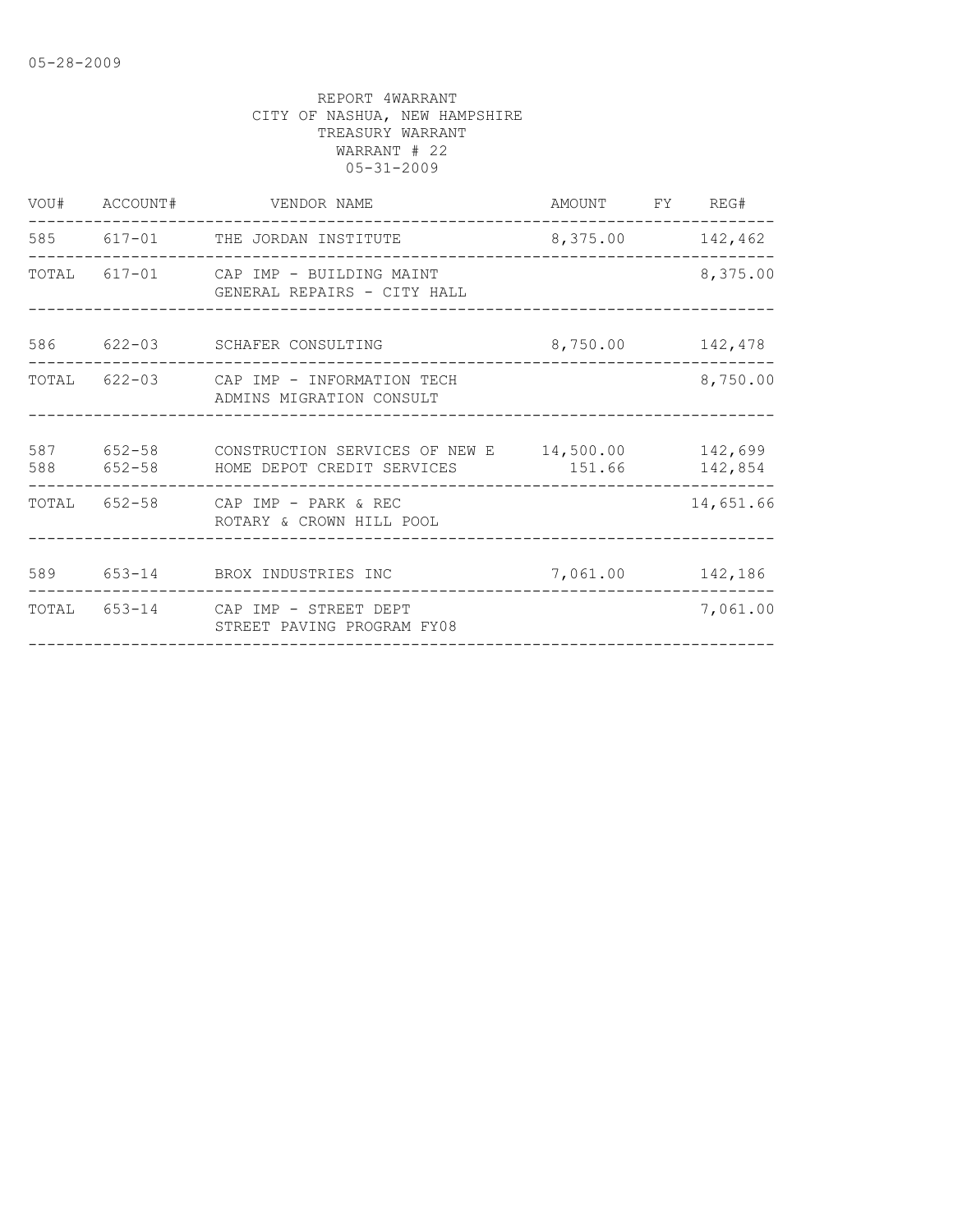|            | VENDOR NAME                       |                                                                                                                                                                                   | AMOUNT FY REG#                                                                                                                                                                                                                             |
|------------|-----------------------------------|-----------------------------------------------------------------------------------------------------------------------------------------------------------------------------------|--------------------------------------------------------------------------------------------------------------------------------------------------------------------------------------------------------------------------------------------|
|            |                                   |                                                                                                                                                                                   |                                                                                                                                                                                                                                            |
|            |                                   | 401.43                                                                                                                                                                            |                                                                                                                                                                                                                                            |
|            |                                   |                                                                                                                                                                                   |                                                                                                                                                                                                                                            |
| 792-01310  |                                   |                                                                                                                                                                                   | 142,309                                                                                                                                                                                                                                    |
| 792-01310  | 3793 RD EDMUNDS & SONS INC        | 420,367.33                                                                                                                                                                        | 142,182                                                                                                                                                                                                                                    |
| 792-01321  | 3799 GEMINI ELECTRIC INC          | 19,060.56                                                                                                                                                                         | 142,434                                                                                                                                                                                                                                    |
| $792 - 29$ | 3794 RH WHITE CONSTRUCTION CO INC | 200.00                                                                                                                                                                            | 142,436                                                                                                                                                                                                                                    |
|            |                                   | .97                                                                                                                                                                               | 142,436                                                                                                                                                                                                                                    |
| 792-53075  |                                   | 17,662.00                                                                                                                                                                         | 142,171                                                                                                                                                                                                                                    |
| 792-53181  | 3794 BROX INDUSTRIES INC          | 307.00                                                                                                                                                                            | 142,186                                                                                                                                                                                                                                    |
| 792-53183  | 3795 BROX INDUSTRIES INC          | 503.74                                                                                                                                                                            | 142,186                                                                                                                                                                                                                                    |
| 792-71     |                                   | 337,675.00                                                                                                                                                                        | 142,309                                                                                                                                                                                                                                    |
|            |                                   | 65.29                                                                                                                                                                             | 142,309                                                                                                                                                                                                                                    |
|            |                                   |                                                                                                                                                                                   | 142,309                                                                                                                                                                                                                                    |
|            |                                   | 868,007.70                                                                                                                                                                        |                                                                                                                                                                                                                                            |
|            |                                   | ACCOUNT# PROGRAM<br>TOTAL 751 CPF-PWD & ENGINEERING<br>792-30 3794 RH WHITE CONSTRUCTION CO INC<br>3791 FAY SPOFFORD & THORNDIKE LLC<br>792-72 3798 METHUEN CONSTRUCTION CORP INC | 590 751-53075 3731 NASHUA REGIONAL PLANNING COMMI 401.43 142,888<br>3799 METHUEN CONSTRUCTION CORP INC 72,006.00<br>3799 METHUEN CONSTRUCTION CORP INC<br>792-72 3799 METHUEN CONSTRUCTION CORP INC 159.81<br>792 CPF-WASTEWATER USER FUND |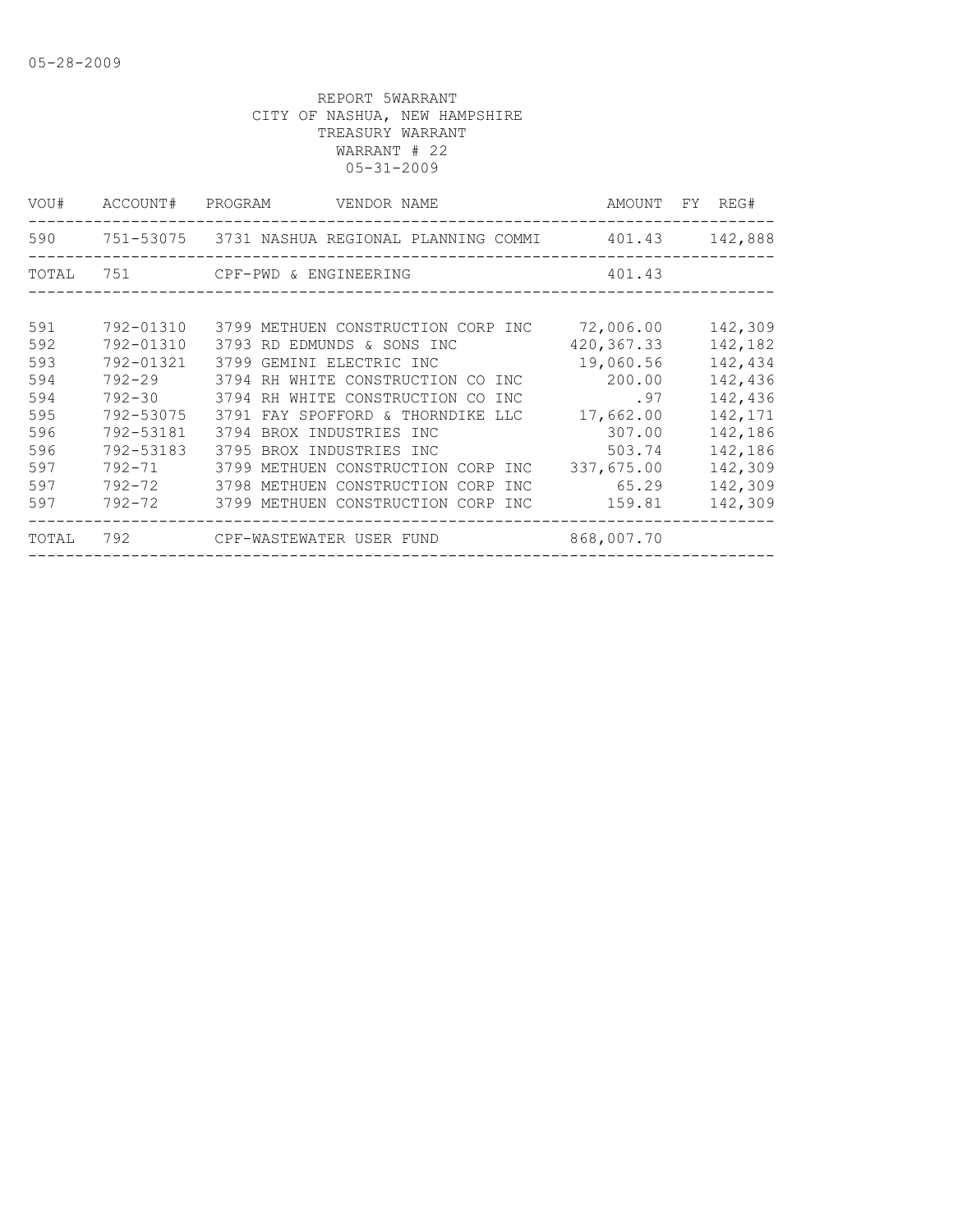| VOU# | ACCOUNT#  | VENDOR NAME                        | AMOUNT    | FY | REG#    |
|------|-----------|------------------------------------|-----------|----|---------|
| 598  |           | 801-31005 FAIRPOINT COMMUNICATIONS | 28.44     |    | 142,892 |
| 599  | 801-31040 | PAETEC COMMUNICATIONS INC          | 8.22      |    | 142,847 |
| 600  | 801-32005 | PSNH                               | 185.58    |    | 142,895 |
| 601  | 801-41015 | STAPLES BUSINESS ADVANTAGE         | 144.29    |    | 142,453 |
| 602  | 801-42000 | NEW ENGLAND PAPER & SUPPLY         | 54.72     |    | 142,327 |
| 603  | 801-48005 | SHATTUCK MALONE OIL CO             | 615.93    |    | 142,843 |
| 603  | 801-48005 | SHATTUCK MALONE OIL CO             | 708.31    |    | 142,843 |
| 603  | 801-48005 | SHATTUCK MALONE OIL CO             | 215.56    |    | 142,843 |
| 604  | 801-49040 | BCM CONTROLS CORPORATION           | 2,370.42  |    | 142,346 |
| 605  | 801-53030 | CMA ENGINEERS INC                  | 1,870.43  |    | 142,323 |
| 606  | 801-53080 | CHEMSERVE ENVIRONMENTAL ANALYS     | 629.60    |    | 142,397 |
| 607  | 801-53082 | NORMANDEAU ASSOCIATES INC          | 390.94    |    | 142,317 |
| 607  | 801-53087 | NORMANDEAU ASSOCIATES INC          | 305.27    |    | 142,317 |
| 607  | 801-53088 | NORMANDEAU ASSOCIATES INC          | 377.78    |    | 142,317 |
| 608  | 801-53130 | ENDYNE INC                         | 9,162.50  |    | 142,341 |
| 609  | 801-59238 | ANACOMP INC                        | 13.47     |    | 142,191 |
| 610  | 801-59239 | STAPLES BUSINESS ADVANTAGE         | 91.73     |    | 142,453 |
| 611  | 801-64045 | COMCAST                            | 68.48     |    | 142,869 |
| 612  | 801-69024 | BECKER RADIO GROUP                 | 195.00    |    | 142,519 |
| 613  | 801-75023 | B & S LOCKSMITH INC                | 59.50     |    | 142,354 |
| 614  | 801-75023 | LOWE'S                             | 612.48    |    | 142,873 |
| 614  | 801-75085 | LOWE'S                             | $-279.00$ |    | 142,873 |
| 615  | 801-77020 | POWERPLAN                          | 382.60    |    | 142,438 |
| 616  | 801-78065 | MAYNARD & LESIEUR INCORPORATED     | 755.20    |    | 142,766 |
| 616  | 801-78065 | MAYNARD & LESIEUR INCORPORATED     | 2,727.42  |    | 142,766 |
| 616  | 801-78065 | MAYNARD & LESIEUR INCORPORATED     | 721.58    |    | 142,766 |
| 617  | 801-78065 | SULLIVAN TIRE INC                  | 303.60    |    | 142,170 |
| 618  | 801-78100 | CN WOOD CO INC                     | 1,779.76  |    | 142,595 |
| 619  | 801-78100 | FREIGHTLINER OF NH INC             | 263.10    |    | 142,426 |
| 620  | 801-78100 | LIBERTY INTN'L TRUCKS OF NH LL     | $-61.07$  |    | 142,763 |
| 620  | 801-78100 | LIBERTY INTN'L TRUCKS OF NH LL     | 115.42    |    | 142,763 |
| 621  | 801-78100 | MINUTEMAN TRUCKS INC               | 76.62     |    | 142,345 |
| 622  | 801-78100 | NEW G.H. BERLIN OIL COMPANY        | 110.17    |    | 142,334 |
| 622  | 801-78100 | NEW G.H. BERLIN OIL COMPANY        | 126.69    |    | 142,334 |
| 622  | 801-78100 | NEW G.H. BERLIN OIL COMPANY        | 38.56     |    | 142,334 |
| 623  | 801-82025 | NH RETIREMENT SYSTEM               | 62.75     |    | 618     |
| 623  | 801-82025 | NH RETIREMENT SYSTEM               | 487.12    |    | 618     |
| 624  | 801-83106 | ANTHEM BLUE CROSS BLUE SHIELD      | 9,968.15  |    | 626     |
| 625  | 801-83106 | NORTHEAST DELTA                    | 710.52    |    | 625     |
| 626  | 801-83206 | ANTHEM BLUE CROSS BLUE SHIELD      | 15,377.00 |    | 626     |
| 627  | 801-83206 | NORTHEAST DELTA                    | 954.87    |    | 625     |
| 628  | 801-83306 | ANTHEM BLUE CROSS BLUE SHIELD      | 1,958.72  |    | 626     |
| 629  | 801-83306 | HARVARD PILGRIM HEALTH CARE        | 143.01    |    | 621     |
| 630  | 801-83306 | NORTHEAST DELTA                    | 263.70    |    | 625     |
| 631  | 801-83406 | ANTHEM BLUE CROSS BLUE SHIELD      | 7, 111.15 |    | 626     |
| 632  | 801-83406 | NORTHEAST DELTA                    | 426.60    |    | 625     |
| 633  | 801-94005 | NRRA                               | 55.00     |    | 142,876 |
| 634  | 801-95005 | TREASURER STATE OF NH              | 184.00    |    | 142,851 |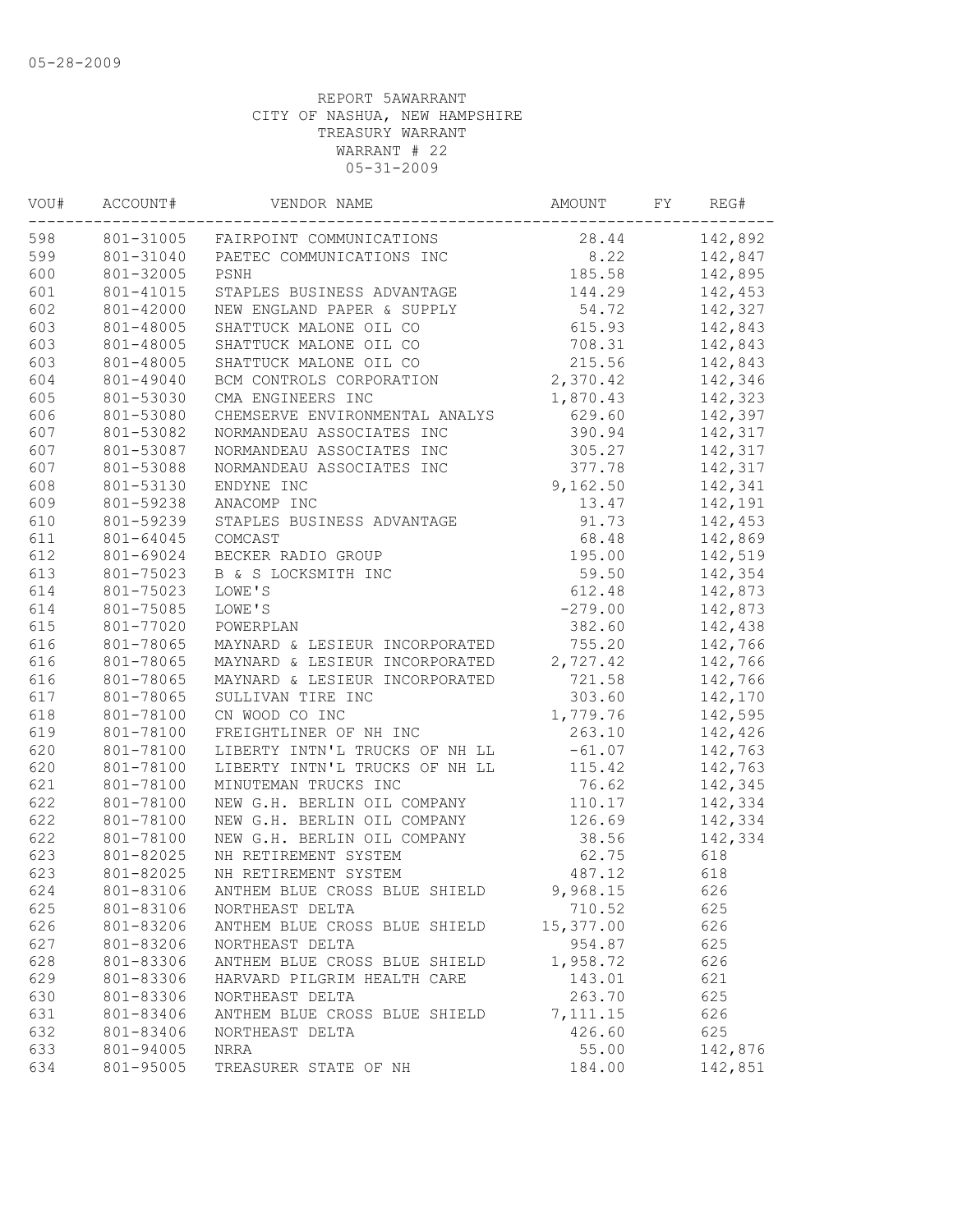|           | VOU# ACCOUNT# | VENDOR NAME                             | AMOUNT FY REG#   |           |
|-----------|---------------|-----------------------------------------|------------------|-----------|
|           |               | 635 801-95005 TREASURER STATE OF NH 10. | 10.00    142,901 |           |
| TOTAL 801 |               | SOLID WASTE DISPOSAL                    |                  | 62,881.89 |
| 636       | 802-31040     | PAETEC COMMUNICATIONS INC               | 8.60             | 142,847   |
| 637       | 802-32005     | PSNH                                    | 505.17           | 142,895   |
| 637       | 802-32005     | PSNH                                    | 899.11           | 142,896   |
| 638       | 802-32005     | PUBLIC SERVICE OF NH                    | 55,303.15        | 142,898   |
| 639       | 802-33005     | PENNICHUCK WATER                        | 38.37            | 142,857   |
| 640       | 802-34015     | METROMEDIA ENERGY INC                   | 13, 431.33       | 142,885   |
| 641       | 802-34015     | NATIONAL GRID                           | 3, 159.91        | 142,879   |
| 642       | 802-41015     | STAPLES BUSINESS ADVANTAGE              | 207.24           | 142,453   |
| 643       | 802-42010     | CENTRAL PAPER PRODUCTS CO               | 290.22           | 142,447   |
| 644       | 802-42010     | CITY OF NASHUA/PETTY CASH               | 21.00            | 142,842   |
| 645       | 802-42010     | OMEGA INDUSTRIAL SUPPLY INC             | 1,093.53         | 142,367   |
| 646       | 802-43005     | CITY OF NASHUA/PETTY CASH               | 33.42            | 142,842   |
| 647       | 802-45101     | CIBA CORPORATION                        | 11,736.00        | 142,213   |
| 648       | 802-45103     | JCI JONES CHEMICALS INC                 | 7,271.63         | 142,330   |
| 649       | 802-45105     | HOLLAND COMPANY INC                     | 5,048.40         | 142,243   |
| 650       | 802-45106     | KEMIRA WATER SOLUTIONS INC              | 4,948.48         | 142,332   |
| 651       | 802-46045     | FERNANDEZ MARIO D                       | 82.00            | 142,316   |
| 652       | 802-46045     | UNIFIRST CORPORATION                    | 258.78           | 142,427   |
| 652       | 802-46045     | UNIFIRST CORPORATION                    | 926.84           | 142,427   |
| 653       | 802-49070     | CITY OF NASHUA/PETTY CASH               | 27.67            | 142,842   |
| 654       | 802-49070     | ENVIRONMENTAL RESOURCE ASSOCIA          | 799.18           | 142,195   |
| 655       | 802-49070     | HACH COMPANY                            | 246.00           | 142,416   |
| 656       | 802-49075     | CITY OF NASHUA/PETTY CASH               | 48.00            | 142,131   |
| 657       | 802-53030     | CHEMSERVE ENVIRONMENTAL ANALYS          | 539.45           | 142,397   |
| 658       | 802-53030     | EASTERN ANALYTICAL INC                  | 1,560.25         | 142,301   |
| 659       | 802-59100     | MONSTER STORAGE                         | 525.00           | 142,340   |
| 660       | 802-59105     | GREENLEAF WILLIAM                       | 255.00           | 142,365   |
| 661       | 802-59220     | PRINTGRAPHICS OF MAINE                  | 34.70            | 142,223   |
| 662       | 802-59225     | RESOURCE MANAGEMENT INC                 | 20,265.84        | 142,147   |
| 663       | 802-59230     | BROX INDUSTRIES INC                     | 1,161.36         | 142,186   |
| 664       | 802-59230     | DUKE'S ROOT CONTROL INC                 | 4,886.29         | 142,291   |
| 665       | 802-59238     | ANACOMP INC                             | 205.75           | 142,191   |
| 666       | 802-59239     | STAPLES BUSINESS ADVANTAGE              | 573.73           | 142,453   |
| 667       | 802-59320     | CN WOOD CO INC                          | 51.92            | 142,595   |
| 668       | 802-59320     | CUES INC                                | 336.49           | 142,405   |
| 669       | 802-59320     | D & R TOWING INC                        | 95.00            | 142,759   |
| 670       | 802-59320     | LIBERTY INTN'L TRUCKS OF NH LL          | 22.23            | 142,763   |
| 671       | 802-59320     | NAPA AUTO PARTS                         | $-20.00$         | 142,411   |
| 671       | 802-59320     | NAPA AUTO PARTS                         | 162.70           | 142,412   |
| 672       | 802-64192     | ERC WIPING PRODUCTS INC                 | 165.00           | 142,153   |
| 673       | 802-64192     | GRAINGER                                | 602.85           | 142,239   |
| 674       | 802-64192     | LAB SAFETY SUPPY INC                    | 51.51            | 142,451   |
| 675       | 802-77050     | M & B MACHINING AND WELDING             | 953.00           | 142,764   |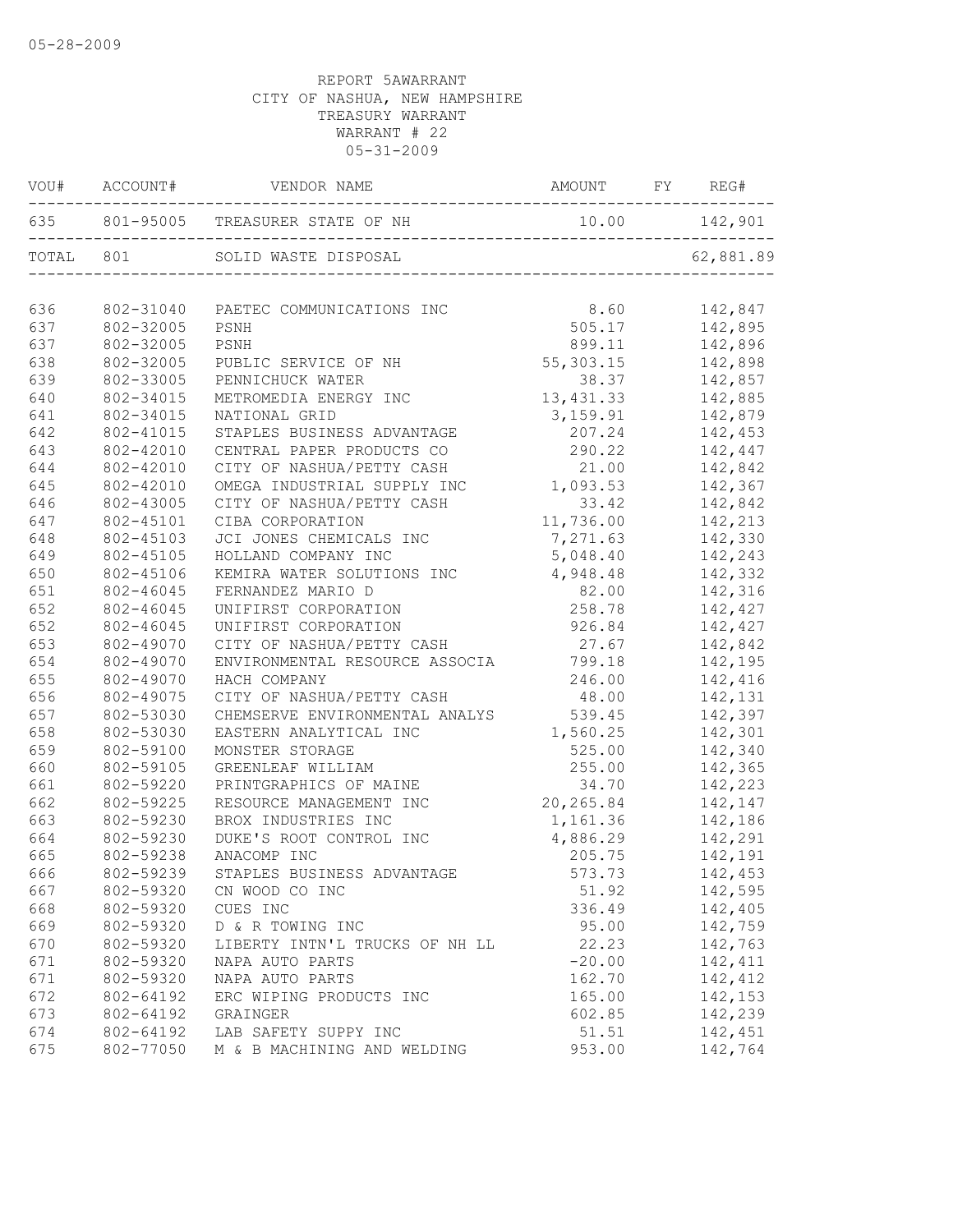| VOU#  | ACCOUNT#  | VENDOR NAME                    | AMOUNT    | FY | REG#       |
|-------|-----------|--------------------------------|-----------|----|------------|
| 676   |           | 802-77065 CHEMSEARCH           | 749.02    |    | 142,279    |
| 677   | 802-77066 | WESTCOAST ROTOR INC            | 4,763.90  |    | 142,409    |
| 678   | 802-77067 | GRAINGER                       | 26.28     |    | 142,239    |
| 679   | 802-77068 | BIOREM ENVIRONMENTALS INC      | 2,850.00  |    | 142,703    |
| 680   | 802-77069 | EASTERN BEARINGS INC           | 145.40    |    | 142,264    |
| 681   | 802-77069 | FASTENAL COMPANY               | 58.11     |    | 142,366    |
| 682   | 802-77069 | GRAINGER                       | 774.15    |    | 142,239    |
| 683   | 802-77069 | HOME DEPOT CREDIT SERVICES     | 51.35     |    | 142,854    |
| 684   | 802-77069 | MCMASTER-CARR SUPPLY CO        | 88.94     |    | 142,284    |
| 685   | 802-77069 | NH BRAGG & SONS INC            | 88.37     |    | 142,152    |
| 686   | 802-77069 | PINE MOTOR PARTS               | 19.95     |    | 142,767    |
| 687   | 802-77070 | CHEMSEARCH                     | 411.23    |    | 142,279    |
| 688   | 802-77070 | PINE MOTOR PARTS               | 4.97      |    | 142,767    |
| 689   | 802-77070 | SOUTHWORTH-MILTON INC          | 3,123.75  |    | 142,159    |
| 690   | 802-77070 | WINDWARD PETROLEUM             | 960.54    |    | 142,214    |
| 691   | 802-77999 | GRAINGER                       | 374.05    |    | 142,239    |
| 692   | 802-77999 | M & M ELECTRICAL SUPPLY CO INC | 198.43    |    | 142,757    |
| 693   | 802-82025 | NH RETIREMENT SYSTEM           | 101.45    |    | 618        |
| 693   | 802-82025 | NH RETIREMENT SYSTEM           | 20.90     |    | 618        |
| 693   | 802-82025 | NH RETIREMENT SYSTEM           | 800.95    |    | 618        |
| 694   | 802-83006 | ANTHEM BLUE CROSS BLUE SHIELD  | 29,293.75 |    | 626        |
| 695   | 802-83006 | HARVARD PILGRIM HEALTH CARE    | 16,050.56 |    | 621        |
| 696   | 802-83006 | NORTHEAST DELTA                | 3,092.81  |    | 625        |
| 697   | 802-94005 | CITY OF NASHUA/PETTY CASH      | 26.00     |    | 142,842    |
| 698   | 802-94005 | NEWEA                          | 510.00    |    | 142,853    |
| 698   | 802-94005 | NEWEA                          | 385.00    |    | 142,853    |
| TOTAL | 802       | SEWERAGE DISPOSAL SYSTEM       |           |    | 203,781.96 |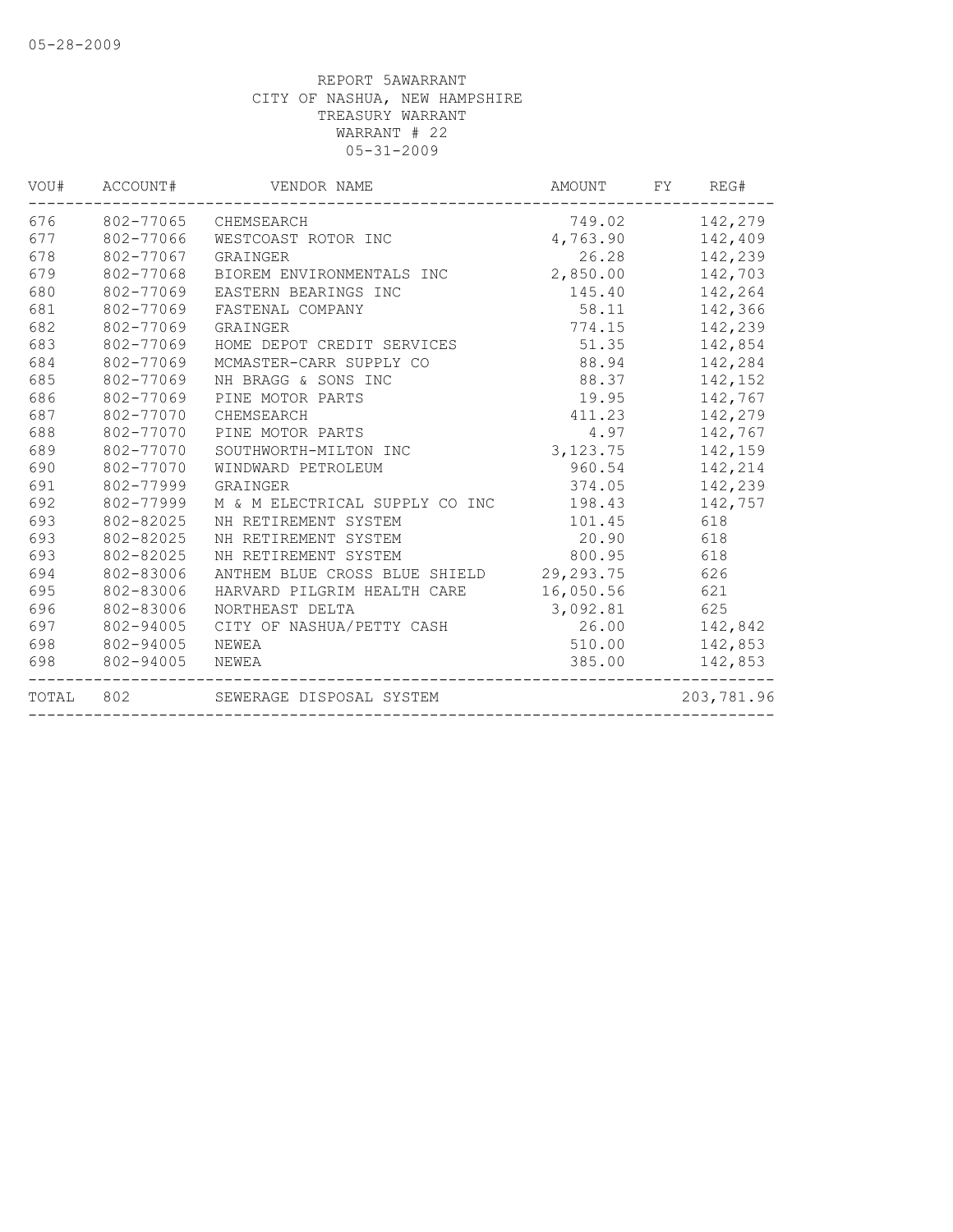| VOU#  | ACCOUNT#      | VENDOR NAME                              | AMOUNT   | FY | REG#     |
|-------|---------------|------------------------------------------|----------|----|----------|
| 699   | 915-94010     | TRACY WILLIAM                            | 760.50   |    | 142,596  |
| TOTAL | 915           | HUMAN RESOURCE TRUST FUND                |          |    | 760.50   |
|       |               |                                          |          |    |          |
| 700   | $952 - 05054$ | HOME DEPOT CREDIT SERVICES               | 175.60   |    | 142,854  |
| 701   | $952 - 05058$ | AMERICAN TEXTILE HISTORY MUSEU           | 50.00    |    | 142,612  |
| 702   | $952 - 05058$ | FIMBEL PAUNET CORP                       | 1,570.00 |    | 142,424  |
| 703   | 952-75021     | BELLETETES INC                           | 124.99   |    | 142,295  |
| 704   | 952-75021     | HOME DEPOT CREDIT SERVICES               | 65.78    |    | 142,854  |
| 705   | 952-75021     | SAINT JEAN EMMANUEL                      | 2,275.00 |    | 142,268  |
| TOTAL | 952           | PARK & RECREATION TRUST FUND             |          |    | 4,261.37 |
|       |               |                                          |          |    |          |
| 706   |               | 963-05054 CITY OF NASHUA/PETTY CASH      | 48.00    |    | 142,131  |
| 707   |               | 963-05054 GRIFFIN GREENHOUSE SUPPLIES IN | 6,945.93 |    | 142,394  |
| TOTAL | 963           | WOODLAWN CEMETERY TRUST FUND             |          |    | 6,993.93 |
| 708   | 975-05077     | WINNAT MARC                              | 700.00   |    | 142,705  |
| 709   | $975 - 45050$ | BAKER & TAYLOR                           | $-15.20$ |    | 142,222  |
| 710   | 975-75023     | SEE WORTHY AQUARIUMS LLC                 | 930.00   |    | 142,910  |
| 711   | 975-75023     | STANLEY CONVERGENT SECURITY SO           | 245.00   |    | 142,887  |
| TOTAL | 975           | LIBRARY TRUST FUND                       |          |    | 1,859.80 |
|       |               |                                          |          |    |          |
| 712   | 982-05053     | BARNES ELIZABETH                         | 500.00   |    | 142,127  |
| TOTAL | 982           | SCHOLARSHIP TRUST FUND                   |          |    | 500.00   |
|       |               |                                          |          |    |          |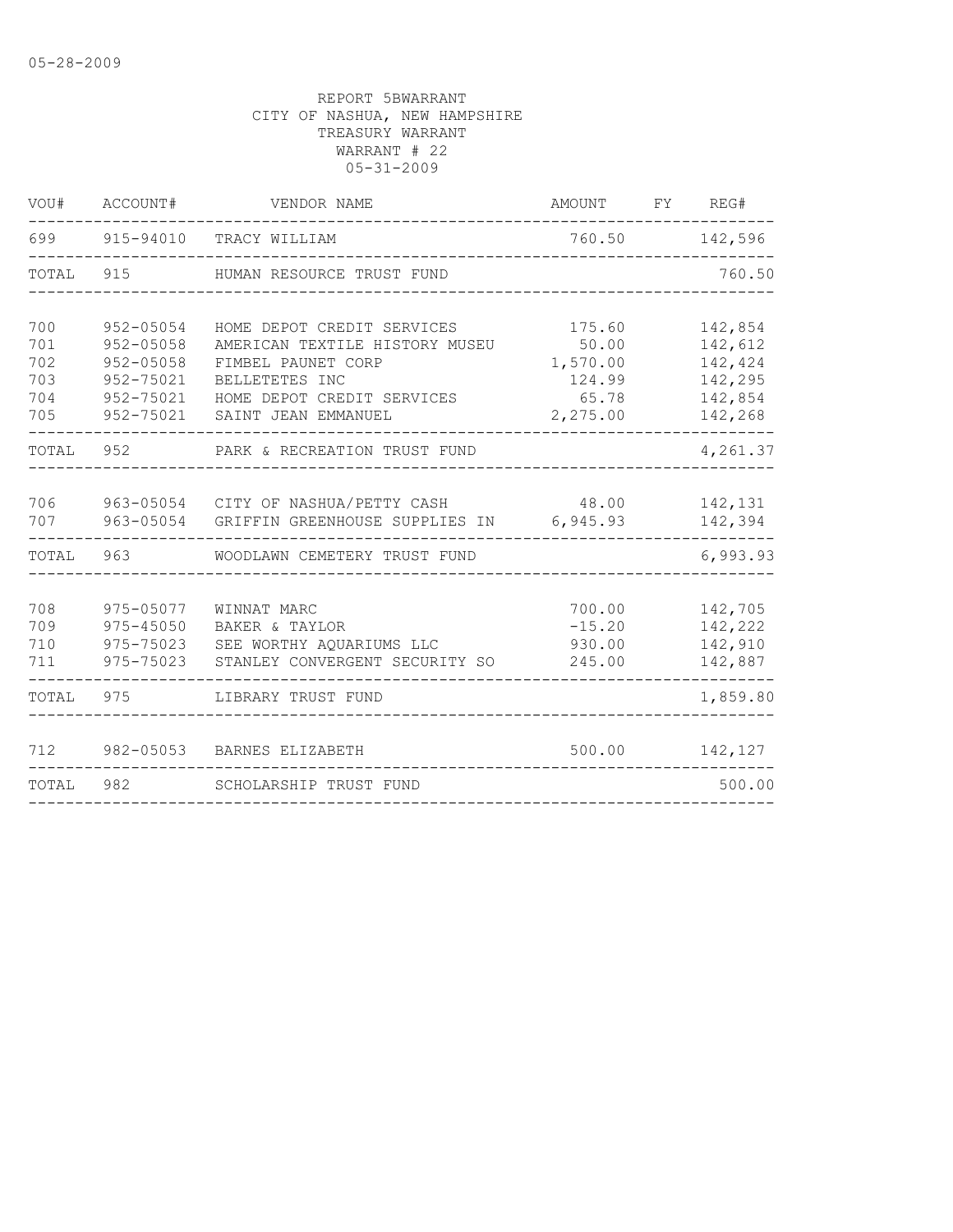|                   | ACCOUNT# PAYROLL WEEK ENDING |  |  | AMOUNT |
|-------------------|------------------------------|--|--|--------|
|                   |                              |  |  |        |
| <b>ТОТАІ. 952</b> |                              |  |  |        |
|                   |                              |  |  |        |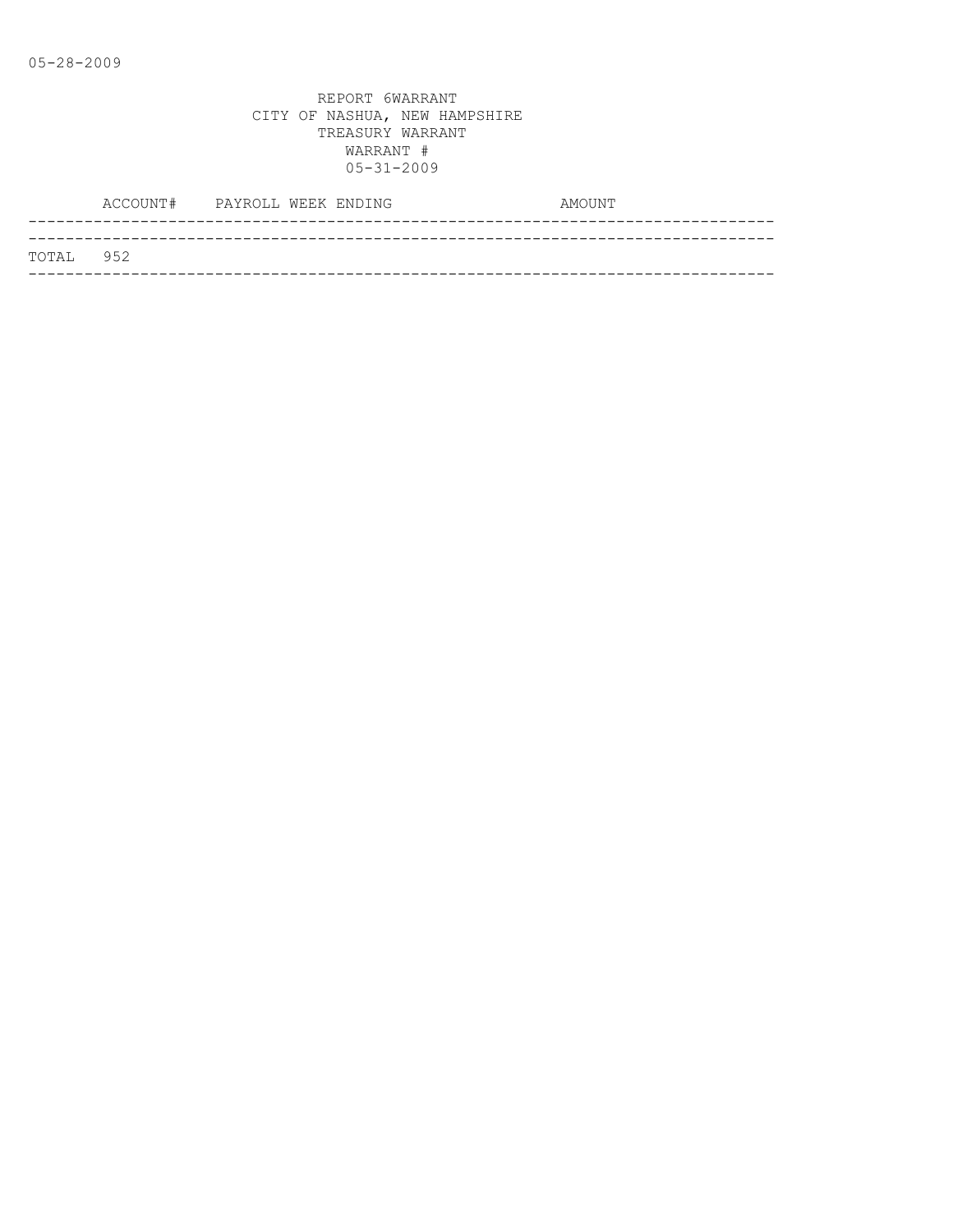| TOTAL     | 309                      | SRF - FOOD SERVICES<br>----------------------    | ------------------------------------ | 84,901.92 |
|-----------|--------------------------|--------------------------------------------------|--------------------------------------|-----------|
|           | 3097-19545               | 23-MAY-2009                                      | 2,504.82                             |           |
|           | 3097-19544<br>3097-19545 | 23-MAY-2009<br>16-MAY-2009                       | 637.99<br>1,881.14                   |           |
|           | 3097-19544               | 16-MAY-2009                                      | 695.56                               |           |
|           | 3097-19540               | 23-MAY-2009                                      | 20,877.49                            |           |
|           | 3097-19540               | 16-MAY-2009                                      | 21, 182. 21                          |           |
|           |                          | 3097-19140 23-MAY-2009                           | 8,902.18                             |           |
|           | 3097-19140               | 16-MAY-2009                                      | 9,003.05                             |           |
|           | 3097-19139               | 16-MAY-2009                                      | 12,556.51                            |           |
|           | 3097-19138               | 16-MAY-2009                                      | 2,952.16                             |           |
|           | 3097-12830               | 23-MAY-2009                                      | 57.10                                |           |
|           | 3097-12830               | 16-MAY-2009                                      | 282.56                               |           |
|           | 3097-12112               | 23-MAY-2009                                      | 838.30                               |           |
|           | 3097-12112               | $16 - MAX - 2009$                                | 861.93                               |           |
|           | 3097-11408               | 23-MAY-2009                                      | 152.70                               |           |
|           |                          | 3097-11408 16-MAY-2009                           | 610.13<br>295.96                     |           |
|           |                          | 3097-11162 16-MAY-2009<br>3097-11162 23-MAY-2009 | 610.13                               |           |
|           |                          |                                                  |                                      |           |
| TOTAL     | 308                      | JAVITS GRANT PROGRAM                             |                                      | 5,438.83  |
|           |                          |                                                  | 75.00                                |           |
|           |                          | 3086-13032 23-MAY-2009<br>3086-13133 16-MAY-2009 | 277.82                               |           |
|           |                          | 3086-13032 16-MAY-2009                           | 277.82                               |           |
|           |                          | 3086-11870 16-MAY-2009                           | 4,808.19                             |           |
|           |                          |                                                  |                                      |           |
| TOTAL 308 |                          | SRF - INSURANCE                                  |                                      | 9,342.15  |
|           |                          | 308-83102 23-MAY-2009                            | 2,453.96                             |           |
|           |                          | 308-83102  16-MAY-2009                           | 2,453.96                             |           |
|           |                          | 308-83052 23-MAY-2009                            | 2,159.79                             |           |
|           |                          | 308-83051  16-MAY-2009<br>308-83052  16-MAY-2009 | 491.31<br>1,783.13                   |           |
|           |                          |                                                  |                                      |           |
| TOTAL 305 |                          | SRF - CIVIC & COMM ACTIVITIES                    |                                      | 4,011.07  |
|           |                          | 305-59100 23-MAY-2009                            | 176.25                               |           |
|           |                          | 305-11239 23-MAY-2009                            | 1,014.26                             |           |
|           |                          | 305-11239  16-MAY-2009                           | 1,014.26                             |           |
|           |                          | 305-11125  16-MAY-2009<br>305-11125 23-MAY-2009  | 903.15<br>903.15                     |           |
|           |                          |                                                  |                                      |           |
|           | ACCOUNT#                 | PAYROLL WEEK ENDING                              | AMOUNT                               |           |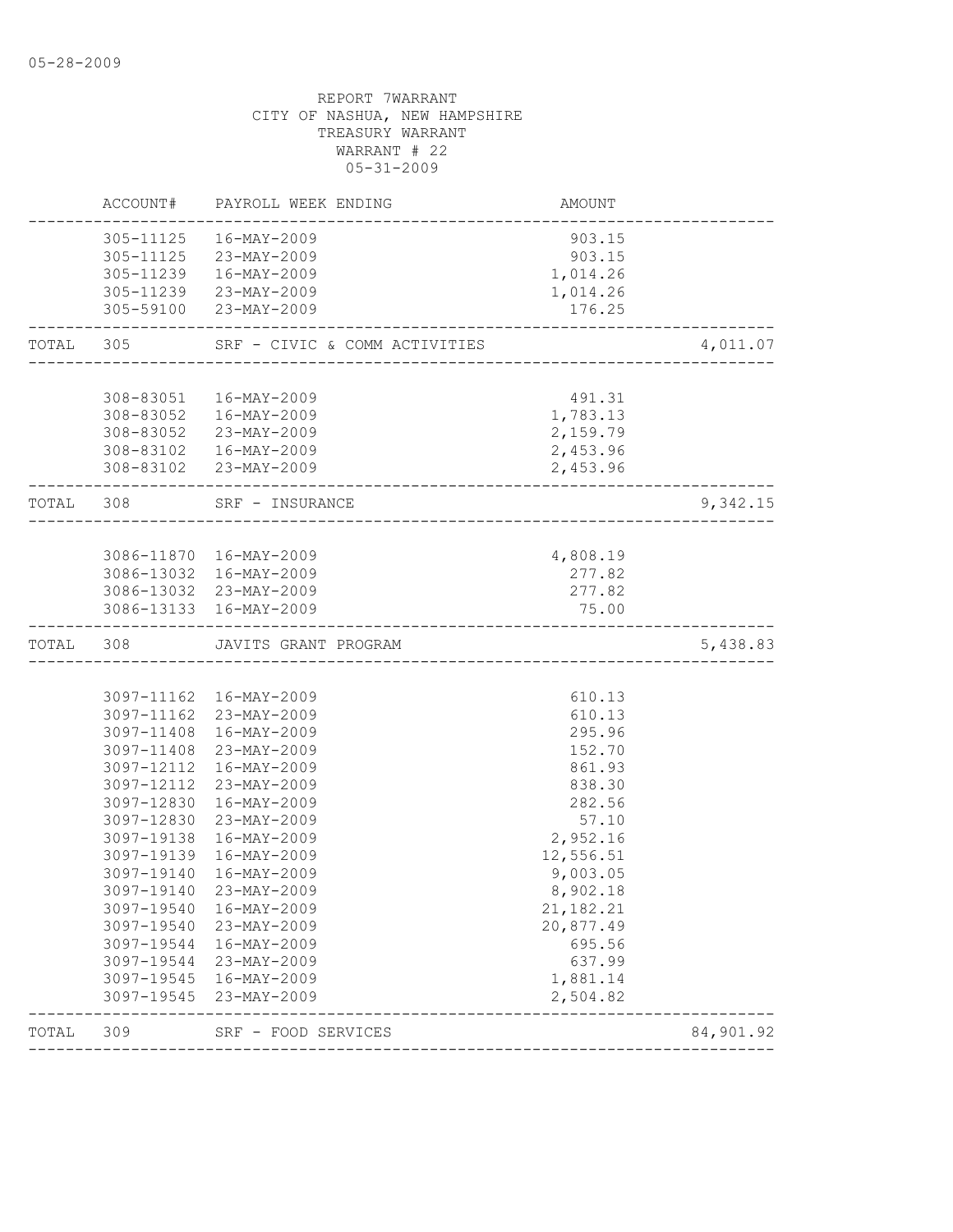|           |                                                               | ACCOUNT# PAYROLL WEEK ENDING                                                                                                                                                                                                                                                                                     | AMOUNT                                                                                                                                 |           |
|-----------|---------------------------------------------------------------|------------------------------------------------------------------------------------------------------------------------------------------------------------------------------------------------------------------------------------------------------------------------------------------------------------------|----------------------------------------------------------------------------------------------------------------------------------------|-----------|
|           |                                                               | 3098-13004 16-MAY-2009<br>3098-13004 23-MAY-2009                                                                                                                                                                                                                                                                 | 761.25<br>313.82                                                                                                                       |           |
|           | ------------------------                                      | TOTAL 309 FRESH FRUIT & VEGETABLE GRANT                                                                                                                                                                                                                                                                          |                                                                                                                                        | 1,075.07  |
|           |                                                               | 3117-12006 16-MAY-2009<br>3117-12006 23-MAY-2009                                                                                                                                                                                                                                                                 | 2,582.26<br>500.00                                                                                                                     |           |
|           |                                                               | TOTAL 311 DRIVER'S EDUCATION                                                                                                                                                                                                                                                                                     |                                                                                                                                        | 3,082.26  |
|           |                                                               | 3119-12006 23-MAY-2009<br>________________________________                                                                                                                                                                                                                                                       | 3.34                                                                                                                                   |           |
| TOTAL 311 |                                                               |                                                                                                                                                                                                                                                                                                                  |                                                                                                                                        | 3.34      |
| TOTAL 312 | 312-11445<br>312-11547<br>312-11547<br>312-12116<br>312-12116 | 312-11165  16-MAY-2009<br>312-11165 23-MAY-2009<br>312-11191  16-MAY-2009<br>312-11191 23-MAY-2009<br>312-11445  16-MAY-2009<br>23-MAY-2009<br>16-MAY-2009<br>23-MAY-2009<br>16-MAY-2009<br>23-MAY-2009<br>312-13004  16-MAY-2009<br>312-13004 23-MAY-2009<br>312-17001  16-MAY-2009<br>SRF - FINANCIAL SERVICES | 1,052.87<br>1,052.87<br>788.83<br>788.83<br>138.39<br>138.39<br>2,117.20<br>2, 117.19<br>599.87<br>599.87<br>842.50<br>65.32<br>100.00 | 10,402.13 |
|           |                                                               | 3122-12006 16-MAY-2009<br>3122-12006 23-MAY-2009                                                                                                                                                                                                                                                                 | 2,037.50<br>125.00                                                                                                                     |           |
| TOTAL 312 |                                                               | ADULT ED/CONTINUING ED                                                                                                                                                                                                                                                                                           |                                                                                                                                        | 2,162.50  |
|           |                                                               | 3149-11870 16-MAY-2009                                                                                                                                                                                                                                                                                           | 106.25                                                                                                                                 |           |
|           | TOTAL 314                                                     | LEARN AND SERVE AMERICA-REACH                                                                                                                                                                                                                                                                                    |                                                                                                                                        | 106.25    |
|           |                                                               | 3239-12006 16-MAY-2009<br>3239-12006 23-MAY-2009                                                                                                                                                                                                                                                                 | 2,675.00<br>1,100.00                                                                                                                   |           |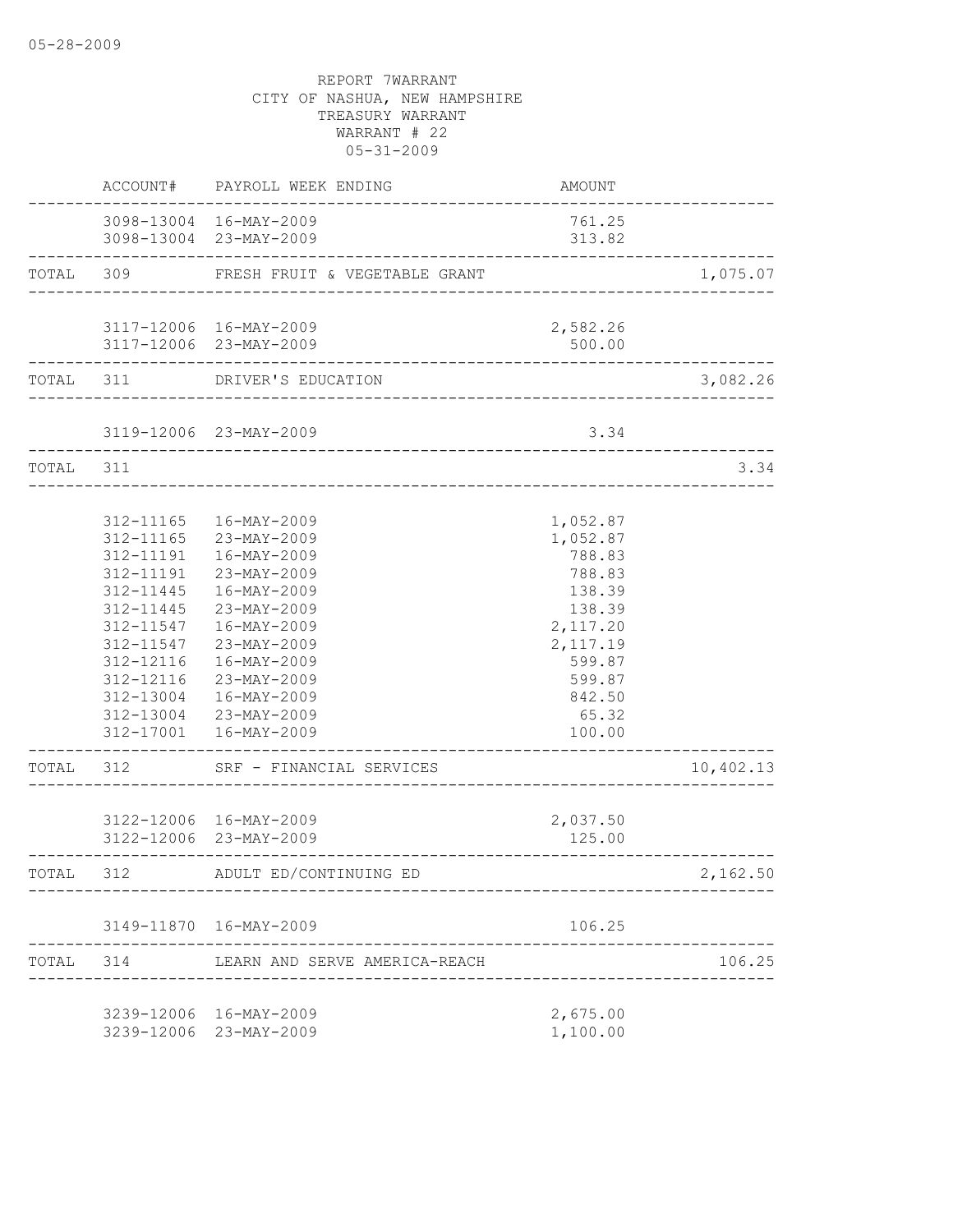|       |                                                                            | ACCOUNT# PAYROLL WEEK ENDING                                                                                                                                                                                                                          | <b>AMOUNT</b>                                                                                                                     |           |
|-------|----------------------------------------------------------------------------|-------------------------------------------------------------------------------------------------------------------------------------------------------------------------------------------------------------------------------------------------------|-----------------------------------------------------------------------------------------------------------------------------------|-----------|
|       |                                                                            | TOTAL 323 ADULT H.S.ALTERNATIVE ED                                                                                                                                                                                                                    |                                                                                                                                   | 3,775.00  |
|       |                                                                            |                                                                                                                                                                                                                                                       |                                                                                                                                   |           |
|       |                                                                            | 3245-11860 16-MAY-2009                                                                                                                                                                                                                                | 1,346.15                                                                                                                          |           |
|       |                                                                            | TOTAL 324 YOUTH SAFE HAVEN-PAL                                                                                                                                                                                                                        |                                                                                                                                   | 1,346.15  |
|       |                                                                            | 3249-19230 16-MAY-2009                                                                                                                                                                                                                                | 400.00                                                                                                                            |           |
|       |                                                                            | TOTAL 324 LAEP - WAIT TRAINING                                                                                                                                                                                                                        |                                                                                                                                   | 400.00    |
|       |                                                                            | 3269-11726 16-MAY-2009                                                                                                                                                                                                                                | 1,831.69                                                                                                                          |           |
|       |                                                                            | TOTAL 326 NH ALTERNATE ASSESSMENT COACH                                                                                                                                                                                                               | ____________________________________                                                                                              | 1,831.69  |
|       |                                                                            | 3279-12006 16-MAY-2009<br>3279-12006 23-MAY-2009                                                                                                                                                                                                      | 675.00<br>75.00                                                                                                                   |           |
|       | ----------------------                                                     | TOTAL 327 ADULT H.S.SPECIAL NEEDS GRANT                                                                                                                                                                                                               |                                                                                                                                   | 750.00    |
|       | 331-12115<br>331-13038<br>331-13038<br>331-13044<br>331-13044<br>331-18036 | 331-11250  16-MAY-2009<br>331-11250 23-MAY-2009<br>331-11561  16-MAY-2009<br>331-11561 23-MAY-2009<br>331-12115  16-MAY-2009<br>23-MAY-2009<br>16-MAY-2009<br>23-MAY-2009<br>16-MAY-2009<br>23-MAY-2009<br>$16 - MAY - 2009$<br>331-18036 23-MAY-2009 | 682.87<br>682.87<br>1,117.33<br>1,117.33<br>548.32<br>548.32<br>874.62<br>2,204.31<br>966.27<br>1,979.49<br>11,670.12<br>8,110.26 |           |
| TOTAL | 331                                                                        | SRF - POLICE DEPARTMENT                                                                                                                                                                                                                               |                                                                                                                                   | 30,502.11 |
|       | 332-13075<br>332-18084<br>332-18084                                        | 16-MAY-2009<br>16-MAY-2009<br>23-MAY-2009                                                                                                                                                                                                             | 2,062.95<br>231.72<br>330.61                                                                                                      |           |
| TOTAL | 332                                                                        | SRF - FIRE DEPARTMENT                                                                                                                                                                                                                                 |                                                                                                                                   | 2,625.28  |
|       |                                                                            |                                                                                                                                                                                                                                                       |                                                                                                                                   |           |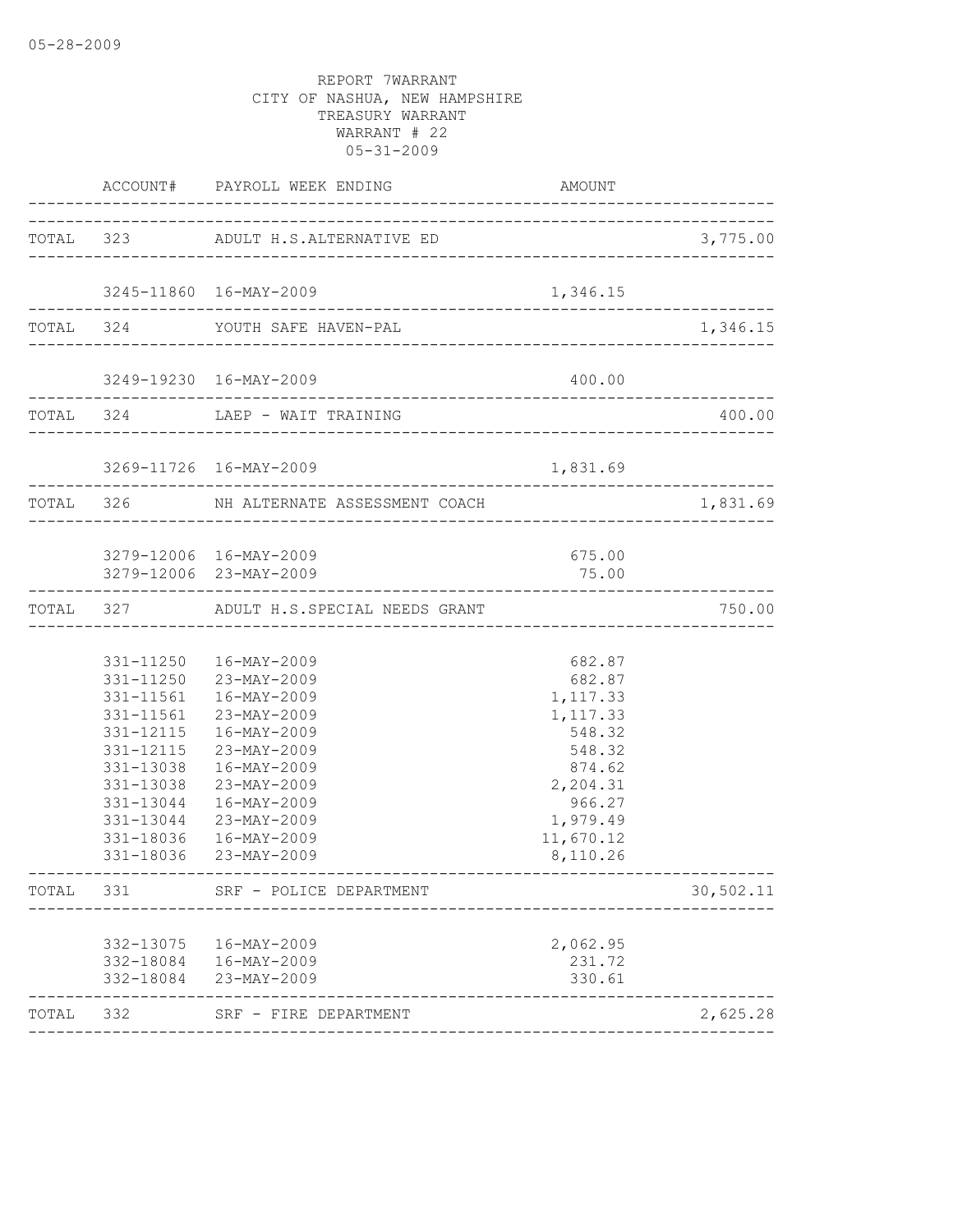|           | ACCOUNT#   | PAYROLL WEEK ENDING           | <b>AMOUNT</b> |          |
|-----------|------------|-------------------------------|---------------|----------|
|           |            | 3359-11870 16-MAY-2009        | 1,595.35      |          |
|           |            | 3359-12006 16-MAY-2009        | 3,156.07      |          |
|           |            | 3359-12078 16-MAY-2009        | 1,212.50      |          |
|           |            | 3359-12078 23-MAY-2009        | 2,225.00      |          |
|           |            | 3359-19230 16-MAY-2009        | 459.75        |          |
|           | 3359-19230 | 23-MAY-2009                   | 591.66        |          |
| TOTAL 335 |            | TITLE IB READ 1ST MT PLEASANT |               | 9,240.33 |
|           |            |                               |               |          |
|           | 341-01210  | 16-MAY-2009                   | 222.01        |          |
|           | 341-01210  | 23-MAY-2009                   | 222.01        |          |
|           | 341-11107  | 16-MAY-2009                   | 433.74        |          |
|           | 341-11107  | 23-MAY-2009                   | 433.74        |          |
|           | 341-11235  | 16-MAY-2009                   | 1,167.80      |          |
|           | 341-11235  | 23-MAY-2009                   | 1,167.80      |          |
|           | 341-11484  | 16-MAY-2009                   | 1,280.00      |          |
|           | 341-11484  | 23-MAY-2009                   | 1,280.00      |          |
|           | 341-11563  | 16-MAY-2009                   | 938.56        |          |
|           | 341-11563  | 23-MAY-2009                   | 938.56        |          |
|           | 341-12037  | 16-MAY-2009                   | 104.21        |          |
|           | 341-12037  | 23-MAY-2009                   | 104.20        |          |
|           | 341-12101  | 16-MAY-2009                   | 396.07        |          |
|           | 341-12101  | 23-MAY-2009                   | 396.07        |          |
| TOTAL 341 |            | SRF - COMMUNITY SERVICES      |               | 9,084.77 |
|           |            |                               |               |          |
|           | 342-11499  | 16-MAY-2009                   | 1,033.32      |          |
|           | 342-11499  | 23-MAY-2009                   | 1,033.32      |          |
|           | 342-11584  | 16-MAY-2009                   | 1,694.16      |          |
|           | 342-11584  | 23-MAY-2009                   | 1,694.16      |          |
|           | 342-12000  | 16-MAY-2009                   | 635.11        |          |
|           | 342-12000  | 23-MAY-2009                   | 635.11        |          |
|           | 342-12582  | 16-MAY-2009                   | 254.35        |          |
|           | 342-12582  | 23-MAY-2009                   | 254.35        |          |
| TOTAL     | 342        | SRF - COMMUNITY HEALTH        |               | 7,233.88 |
|           |            |                               |               |          |
|           |            | 3440-11860 16-MAY-2009        | 300.00        |          |
|           |            | 3440-11860 23-MAY-2009        | 300.00        |          |
|           |            | 3440-12006 23-MAY-2009        | 175.00        |          |
| TOTAL     | 344        | AFTER SCHOOL PROGRAM          |               | 775.00   |
|           |            | 3449-11162 16-MAY-2009        |               |          |
|           |            |                               | 640.13        |          |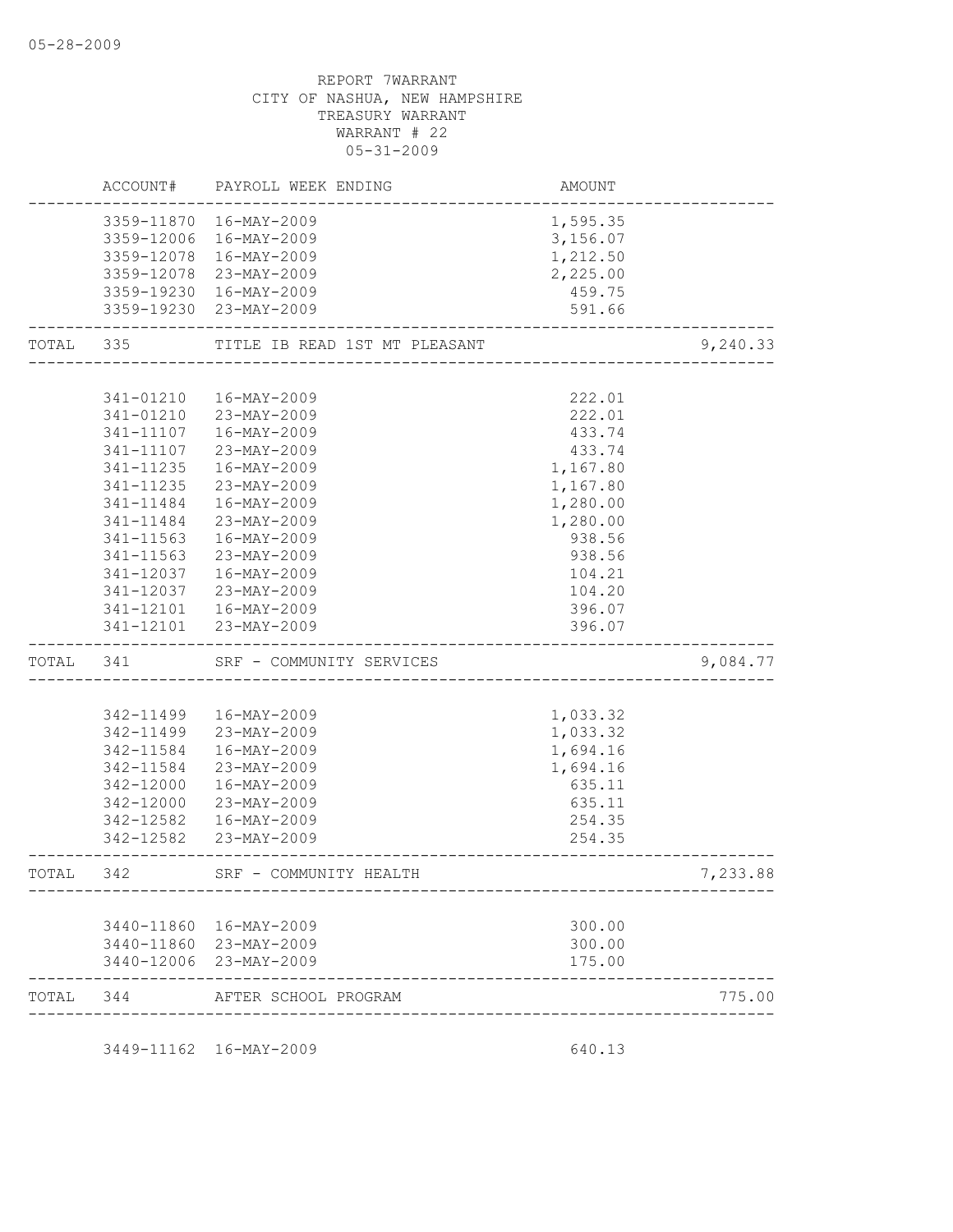|           |                                                                                                | ACCOUNT# PAYROLL WEEK ENDING                                                                                                    | AMOUNT                                                                            |            |
|-----------|------------------------------------------------------------------------------------------------|---------------------------------------------------------------------------------------------------------------------------------|-----------------------------------------------------------------------------------|------------|
|           |                                                                                                | 3449-11162 23-MAY-2009<br>3449-11860 16-MAY-2009<br>3449-12006 16-MAY-2009<br>3449-12006 23-MAY-2009<br>3449-12009 23-MAY-2009  | 640.13<br>6,588.97<br>7,983.57<br>5,769.66<br>51.40                               |            |
| TOTAL 344 |                                                                                                | _________________________                                                                                                       |                                                                                   | 21,673.86  |
|           |                                                                                                |                                                                                                                                 |                                                                                   |            |
|           |                                                                                                | 3468-11162  16-MAY-2009<br>3468-11162 23-MAY-2009<br>3468-11870 16-MAY-2009<br>3468-19230 16-MAY-2009                           | 580.50<br>580.50<br>4,373.96<br>5,137.50                                          |            |
| TOTAL 346 |                                                                                                | SMALLER LEARNING COMMUNITY                                                                                                      |                                                                                   | 10,672.46  |
|           |                                                                                                | 3509-11726 16-MAY-2009<br>3509-12201 16-MAY-2009<br>3509-12201 23-MAY-2009                                                      | 24,769.50<br>310.00<br>279.00                                                     |            |
|           |                                                                                                | TOTAL 350 TITLE 11A TEACHER QUALITY                                                                                             | ______________________________                                                    | 25, 358.50 |
|           |                                                                                                | 352-59055   16-MAY-2009<br>352-59055 23-MAY-2009                                                                                | 400.06<br>400.05                                                                  |            |
|           |                                                                                                | TOTAL 352 SRF - PARKS AND RECREATION                                                                                            |                                                                                   | 800.11     |
|           | 3559-12006<br>3559-12006<br>3559-12078<br>3559-12078<br>3559-13004<br>3559-19230<br>3559-19230 | 3559-11870 16-MAY-2009<br>16-MAY-2009<br>23-MAY-2009<br>16-MAY-2009<br>23-MAY-2009<br>16-MAY-2009<br>16-MAY-2009<br>23-MAY-2009 | 2,809.53<br>1,370.08<br>685.04<br>1,412.50<br>875.00<br>141.17<br>216.71<br>66.68 |            |
| TOTAL 355 |                                                                                                | TITLE IB READING 1ST FES                                                                                                        |                                                                                   | 7,576.71   |
|           |                                                                                                | 3609-11515 16-MAY-2009<br>3609-13133 16-MAY-2009<br>3609-13133 23-MAY-2009                                                      | 4,520.47<br>5,925.00<br>100.00                                                    |            |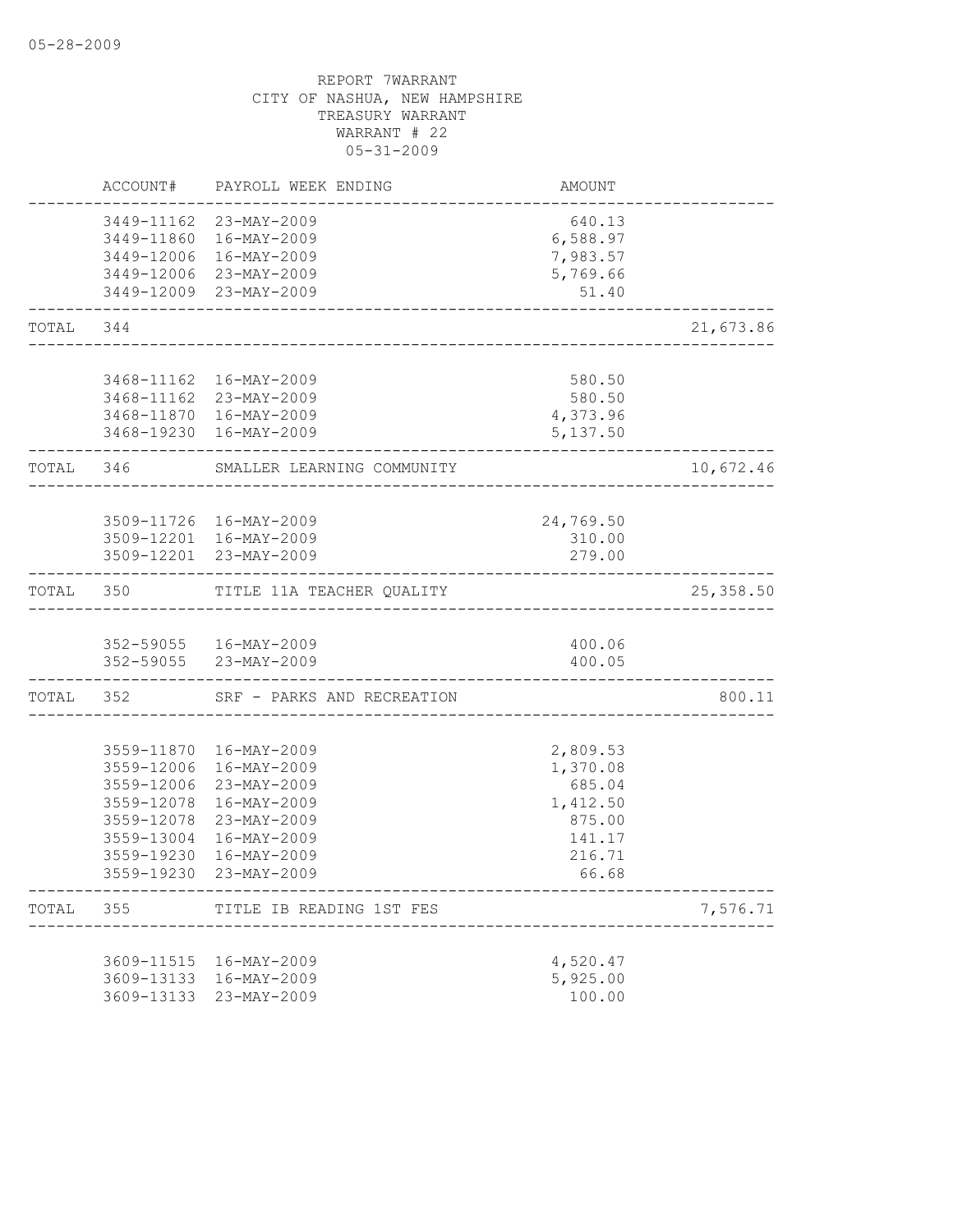|       | ACCOUNT#   | PAYROLL WEEK ENDING                  | AMOUNT    |           |
|-------|------------|--------------------------------------|-----------|-----------|
|       |            | TOTAL 360 DROP OUT PREVENTION/ALT ED |           | 10,545.47 |
|       |            |                                      |           |           |
|       |            | 374-01126  16-MAY-2009               | 914.75    |           |
|       |            | 374-01126 23-MAY-2009                | 1,169.75  |           |
|       | 374-01127  | 16-MAY-2009                          | 165.61    |           |
|       | 374-01127  | 23-MAY-2009                          | 165.61    |           |
|       | 374-01210  | 16-MAY-2009                          | 1,780.14  |           |
|       | 374-01210  | 23-MAY-2009                          | 1,876.28  |           |
|       | 374-0703P  | 16-MAY-2009                          | 213.90    |           |
|       | 374-0703P  | 23-MAY-2009                          | 213.90    |           |
|       | 374-0704P  | 16-MAY-2009                          | 213.90    |           |
|       | 374-0704P  | 23-MAY-2009                          | 213.90    |           |
|       | 374-0705M  | 23-MAY-2009                          | 390.00    |           |
|       | 374-0705P  | 16-MAY-2009                          | 728.73    |           |
|       | 374-0705P  | 23-MAY-2009                          | 703.88    |           |
|       | 374-07235  | 16-MAY-2009                          | 629.36    |           |
|       | 374-07235  | 23-MAY-2009                          | 662.48    |           |
|       | 374-0734P  | 16-MAY-2009                          | 1,147.03  |           |
|       | 374-0734P  | 23-MAY-2009                          | 1,778.75  |           |
|       | 374-09003  | 16-MAY-2009                          | 524.27    |           |
|       | 374-09003  | 23-MAY-2009                          | 524.27    |           |
|       | 374-11131  | 16-MAY-2009                          | 1,219.71  |           |
|       | 374-11131  | 23-MAY-2009                          | 1,219.71  |           |
|       | 374-11149  | 16-MAY-2009                          | 1,840.92  |           |
|       | 374-11149  | 23-MAY-2009                          | 1,840.92  |           |
|       | 374-11168  | 16-MAY-2009                          | 928.64    |           |
|       | 374-11168  | 23-MAY-2009                          | 928.64    |           |
|       |            | 374-11653  16-MAY-2009               | 234.71    |           |
|       |            | 374-11653 23-MAY-2009                | 234.71    |           |
|       |            |                                      |           |           |
| TOTAL | 374        | SRF - URBAN PROGRAMS                 |           | 22,464.47 |
|       |            |                                      |           |           |
|       |            | 3769-11726 16-MAY-2009               | 7,892.32  |           |
|       |            | 3769-11802 16-MAY-2009               | 1,972.09  |           |
|       |            | 3769-11870 16-MAY-2009               | 2,623.32  |           |
|       | 3769-12111 | 16-MAY-2009                          | 5,287.22  |           |
|       | 3769-12111 | 23-MAY-2009                          | 5,278.19  |           |
|       | 3769-12126 | 16-MAY-2009                          | 582.40    |           |
|       | 3769-12126 | 23-MAY-2009                          | 582.40    |           |
|       | 3769-12135 | 23-MAY-2009                          | 83.52     |           |
|       | 3769-12198 | 16-MAY-2009                          | 45,572.92 |           |
|       | 3769-12201 | 23-MAY-2009                          | 186.00    |           |
|       | 3769-13133 | 16-MAY-2009                          | 1,856.25  |           |
|       | 3769-13133 | 23-MAY-2009                          | 125.00    |           |
|       | 3769-13137 | 16-MAY-2009                          | 87.50     |           |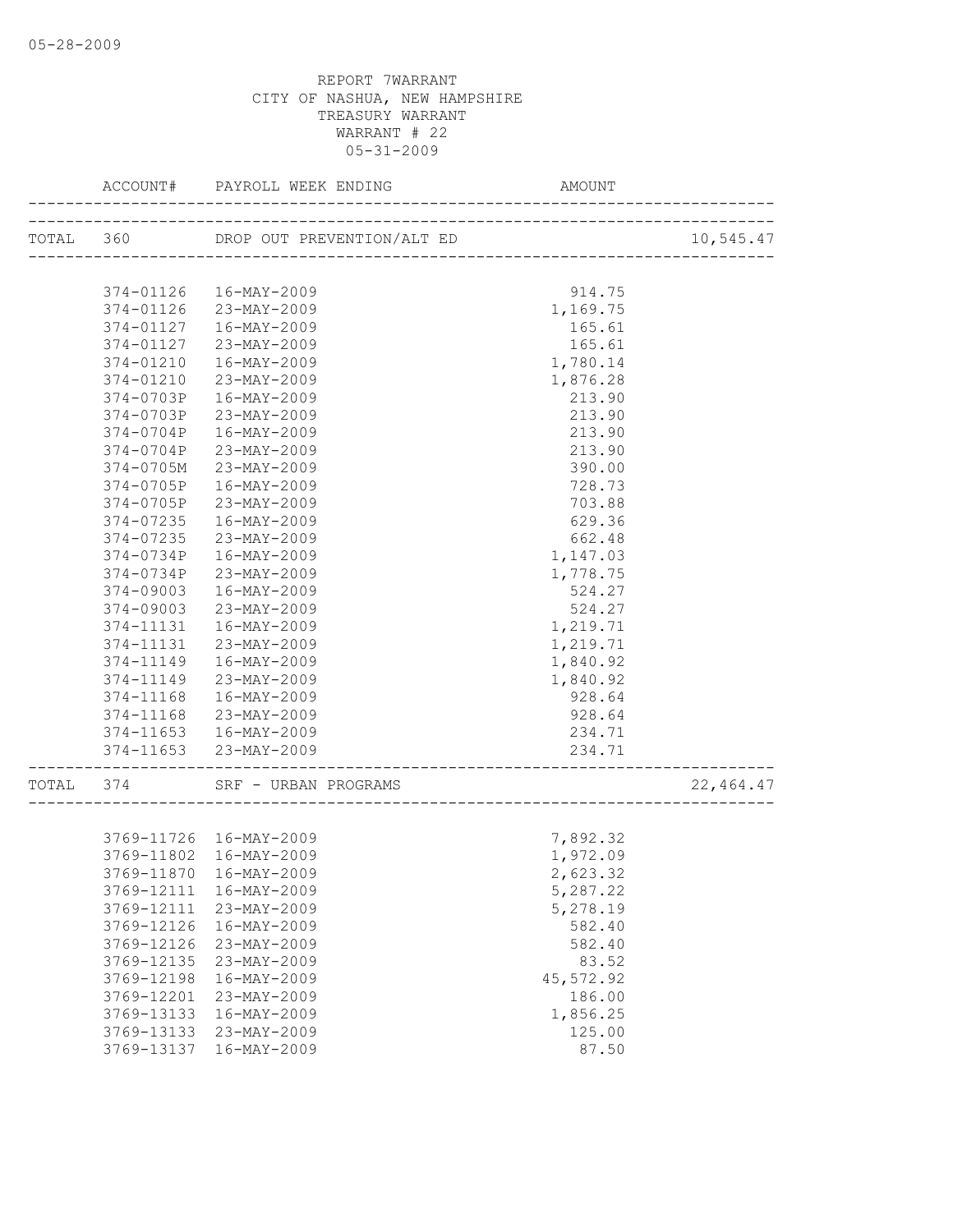|       | ACCOUNT#  | PAYROLL WEEK ENDING                                                                                  | <b>AMOUNT</b>                             |           |
|-------|-----------|------------------------------------------------------------------------------------------------------|-------------------------------------------|-----------|
|       |           | 3769-13137 23-MAY-2009<br>3769-19000 16-MAY-2009<br>3769-19000 23-MAY-2009                           | 68.75<br>4,666.45<br>1,898.84             |           |
| TOTAL | 376       | TITLE I ESEA                                                                                         |                                           | 78,763.17 |
|       |           | 3779-13133 16-MAY-2009<br>3779-13133 23-MAY-2009                                                     | 1,803.75<br>738.75                        |           |
| TOTAL | 377 — 200 | TITLE III ENHANCE ENG LANGUAGE                                                                       |                                           | 2,542.50  |
|       |           | 3909-11726 16-MAY-2009<br>3909-12111 16-MAY-2009<br>3909-12111 23-MAY-2009<br>3909-19000 16-MAY-2009 | 2,019.06<br>409.05<br>409.05<br>1,400.00  |           |
| TOTAL | 390       | VOC ED SECONDARY PERKINS<br>_________________                                                        |                                           | 4,237.16  |
|       |           | 3937-19000 16-MAY-2009                                                                               | 809.02                                    |           |
| TOTAL | 393       | DAY CARE                                                                                             |                                           | 809.02    |
|       |           | 3959-11726 16-MAY-2009<br>3959-11805 16-MAY-2009<br>3959-12201 16-MAY-2009<br>3959-12201 23-MAY-2009 | 64,047.64<br>1,400.81<br>124.00<br>310.00 |           |
| TOTAL | 395       | IDEA BASIC SPEC ED                                                                                   |                                           | 65,882.45 |
|       |           | 3969-11726 16-MAY-2009                                                                               | 2,514.46                                  |           |
| TOTAL | 396       | IDEA PRESCHOOL SPEC ED                                                                               | --------------------------------------    | 2,514.46  |
|       |           | 3977-12111 16-MAY-2009<br>3977-12111 23-MAY-2009<br>3977-13137 16-MAY-2009                           | 16,482.82<br>16, 217.82<br>83.52          |           |
| TOTAL | 397       | SPECIAL ED LOCAL                                                                                     |                                           | 32,784.16 |
|       |           |                                                                                                      |                                           |           |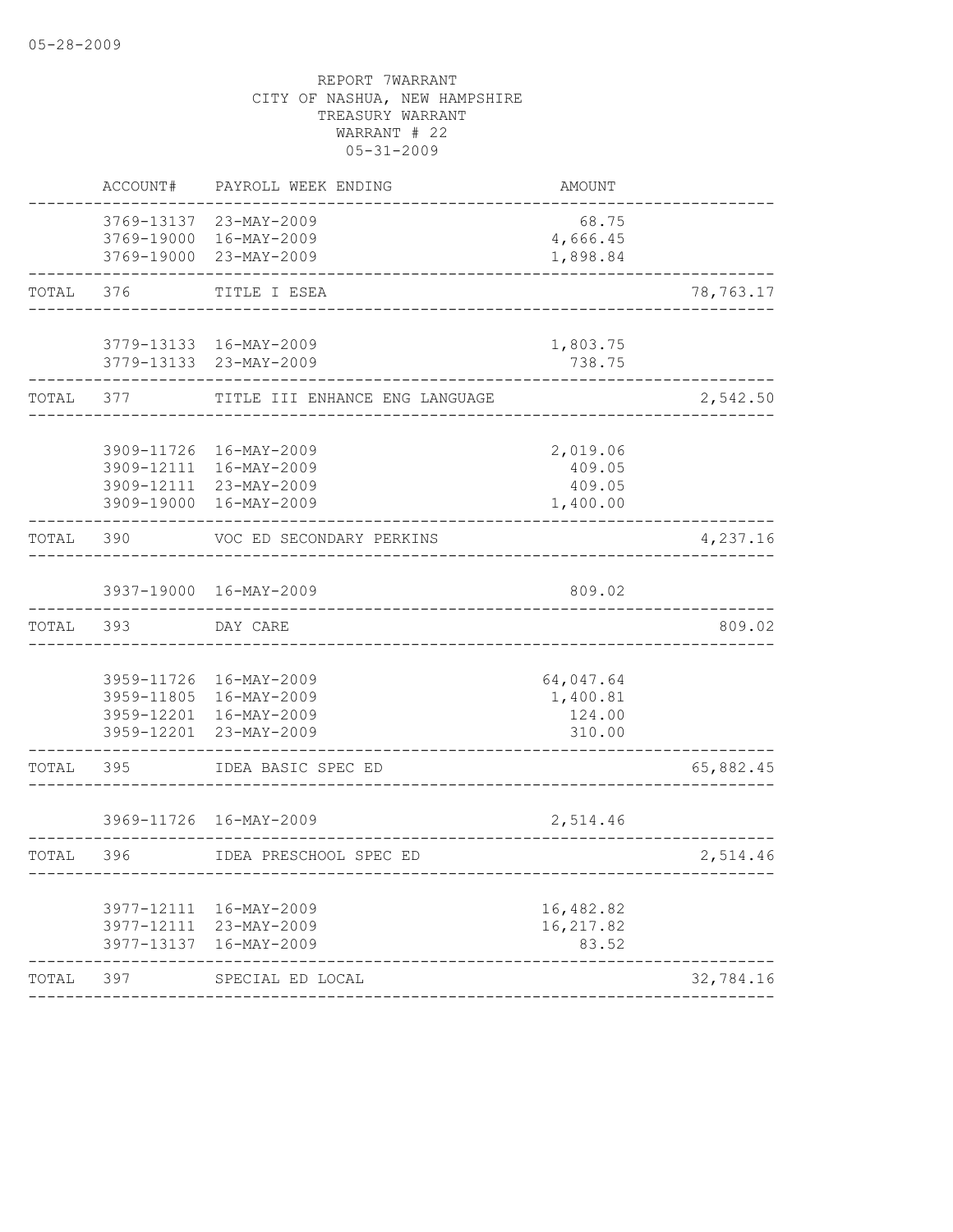|       | ACCOUNT#      | PAYROLL WEEK ENDING    | <b>AMOUNT</b> |           |
|-------|---------------|------------------------|---------------|-----------|
|       | 501-11033     | 16-MAY-2009            | 798.30        |           |
|       | 501-11033     | 23-MAY-2009            | 798.30        |           |
|       | 501-11463     | 16-MAY-2009            | 769.94        |           |
|       | $501 - 11463$ | 23-MAY-2009            | 769.94        |           |
|       | 501-11470     | 16-MAY-2009            | 827.74        |           |
|       | 501-11470     | 23-MAY-2009            | 827.74        |           |
|       | 501-11471     | 16-MAY-2009            | 1,926.42      |           |
|       | 501-11471     | 23-MAY-2009            | 1,926.42      |           |
|       | 501-11611     | $16 - MAX - 2009$      | 528.68        |           |
|       | $501 - 11611$ | 23-MAY-2009            | 528.68        |           |
| TOTAL | 501           | MAYOR'S OFFICE         |               | 9,702.16  |
|       |               |                        |               |           |
|       | 502-11113     | 16-MAY-2009            | 1,526.00      |           |
|       | 502-11113     | 23-MAY-2009            | 1,526.00      |           |
|       | $502 - 11195$ | 16-MAY-2009            | 1,999.68      |           |
|       | 502-11195     | 23-MAY-2009            | 1,999.68      |           |
|       | 502-11219     | 16-MAY-2009            | 1,766.76      |           |
|       | 502-11219     | 23-MAY-2009            | 1,766.76      |           |
|       | 502-11518     | $16 - MAX - 2009$      | 1,615.60      |           |
|       | 502-11518     | 23-MAY-2009            | 1,615.59      |           |
| TOTAL | 502           | LEGAL DEPARTMENT       |               | 13,816.07 |
|       |               |                        |               |           |
|       |               | 503-11071  16-MAY-2009 | 1,196.29      |           |
|       |               | 503-11071 23-MAY-2009  | 1,196.29      |           |
|       |               | 503-12092  16-MAY-2009 | 490.64        |           |
|       |               | 503-12092 23-MAY-2009  | 490.63        |           |
| TOTAL | 503           | BOARD OF ALDERMEN      |               | 3,373.85  |
|       |               |                        |               |           |
|       |               |                        |               |           |
|       | 507-82010     | 23-MAY-2009            | 546.13        |           |
| TOTAL | 507           | PENSIONS               |               | 546.13    |
|       |               |                        |               |           |
|       | 508-11130     | 16-MAY-2009            | 809.99        |           |
|       | 508-11130     | 23-MAY-2009            | 809.99        |           |
|       | 508-11446     | 16-MAY-2009            | 813.98        |           |
|       | 508-11446     | 23-MAY-2009            | 813.98        |           |

511-11247 16-MAY-2009 662.00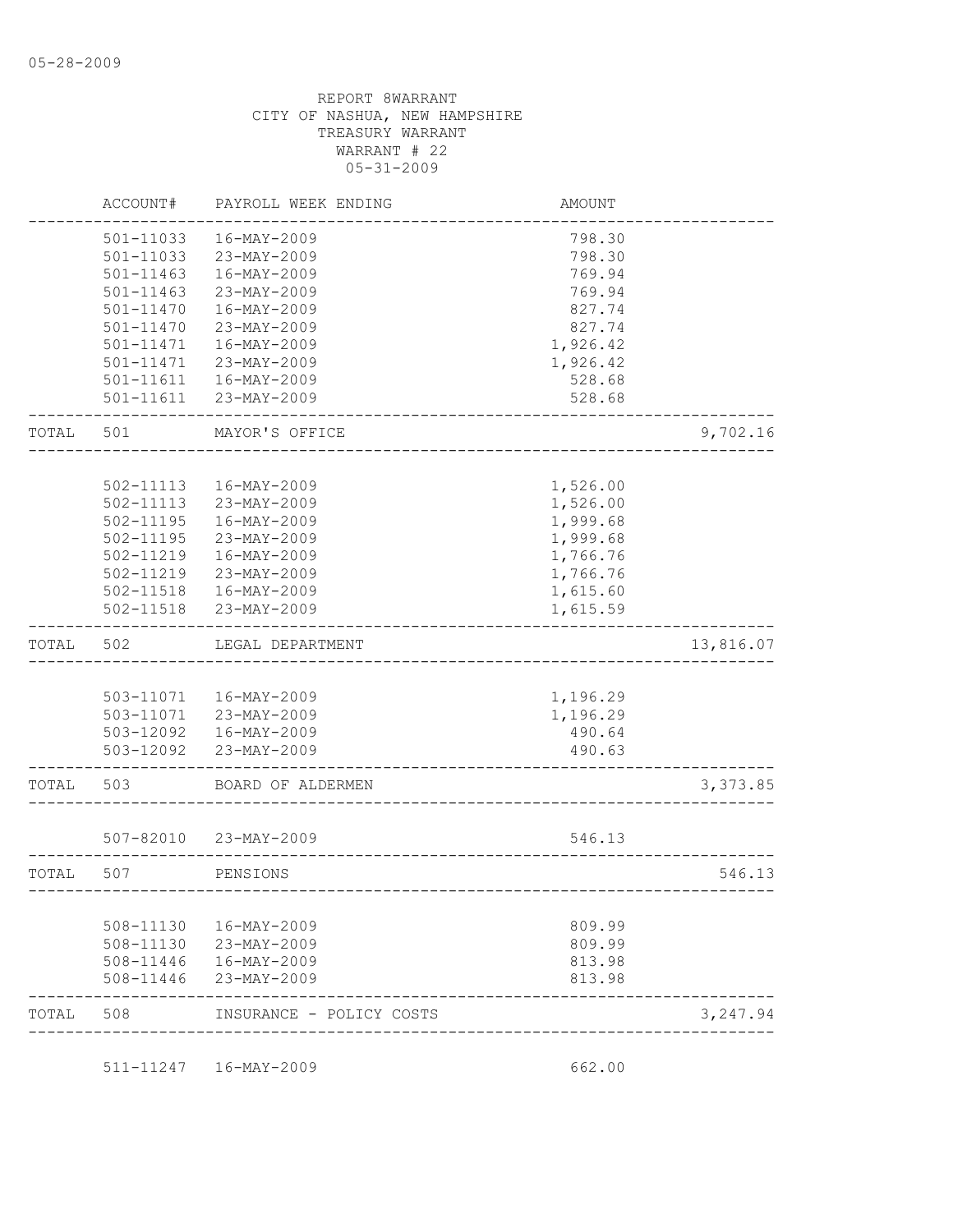|           | ACCOUNT# PAYROLL WEEK ENDING<br>AMOUNT<br>---------------------------<br>_______________________ |          |          |
|-----------|--------------------------------------------------------------------------------------------------|----------|----------|
|           | 511-11247 23-MAY-2009                                                                            | 662.00   |          |
|           | 511-11248  16-MAY-2009                                                                           | 675.52   |          |
|           | 511-11248 23-MAY-2009                                                                            | 675.52   |          |
|           | TOTAL 511 CITI-STAT (FORMERLY ADMIN SVS) 2,675                                                   |          | 2,675.04 |
|           |                                                                                                  |          |          |
|           | 512-11005  16-MAY-2009                                                                           | 876.86   |          |
|           | 512-11005 23-MAY-2009                                                                            | 876.87   |          |
|           | 512-11050  16-MAY-2009                                                                           | 718.18   |          |
|           | 512-11050 23-MAY-2009                                                                            | 718.17   |          |
|           | 512-11064  16-MAY-2009                                                                           | 954.94   |          |
|           | 512-11064 23-MAY-2009                                                                            | 954.94   |          |
| 512-11073 | $16 - MAX - 2009$                                                                                | 1,544.89 |          |
| 512-11073 | $23 - MAY - 2009$                                                                                | 1,544.89 |          |
| 512-11134 | 16-MAY-2009                                                                                      | 750.52   |          |
| 512-11134 | $23 - MAY - 2009$                                                                                | 750.52   |          |
| 512-11165 | $16 - \text{MAX} - 2009$                                                                         | 2,178.04 |          |
| 512-11165 | 23-MAY-2009                                                                                      | 2,178.04 |          |
|           | 512-11173  16-MAY-2009                                                                           | 1,364.20 |          |
|           | 512-11173 23-MAY-2009                                                                            | 1,364.22 |          |
|           | 512-11177  16-MAY-2009                                                                           | 1,885.72 |          |
|           | 512-11177 23-MAY-2009                                                                            | 1,885.72 |          |
|           | 512-11222  16-MAY-2009                                                                           | 957.31   |          |
|           | 512-11222 23-MAY-2009                                                                            | 957.31   |          |
|           | 512-11224  16-MAY-2009                                                                           | 957.63   |          |
|           | 512-11224 23-MAY-2009                                                                            | 957.64   |          |
|           | 512-11232  16-MAY-2009                                                                           | 1,010.46 |          |
|           | 512-11232 23-MAY-2009                                                                            | 1,010.46 |          |
| 512-11265 | $16 - \text{MAX} - 2009$                                                                         | 833.86   |          |
| 512-11265 | $23 - MAY - 2009$                                                                                | 833.85   |          |
| 512-11445 | 16-MAY-2009                                                                                      | 553.56   |          |
| 512-11445 | 23-MAY-2009                                                                                      | 553.56   |          |
| 512-11531 | 16-MAY-2009                                                                                      | 1,365.84 |          |
| 512-11531 | 23-MAY-2009                                                                                      | 1,353.84 |          |
|           | 512-11684  16-MAY-2009                                                                           | 827.74   |          |
|           | 512-11684 23-MAY-2009                                                                            | 827.74   |          |
|           | 512-11714  16-MAY-2009                                                                           | 903.15   |          |
| 512-11714 | 23-MAY-2009                                                                                      | 903.15   |          |
| 512-11740 | 16-MAY-2009                                                                                      | 1,575.29 |          |
| 512-11740 | 23-MAY-2009                                                                                      | 1,575.28 |          |
| 512-12033 | 16-MAY-2009                                                                                      | 581.13   |          |
| 512-12033 | 23-MAY-2009                                                                                      | 581.13   |          |
| 512-12052 | 16-MAY-2009                                                                                      | 562.53   |          |
| 512-12052 | 23-MAY-2009                                                                                      | 591.19   |          |
| 512-12056 | 16-MAY-2009                                                                                      | 350.77   |          |
| 512-12056 | 23-MAY-2009                                                                                      | 343.89   |          |
| 512-12749 | 16-MAY-2009                                                                                      | 592.39   |          |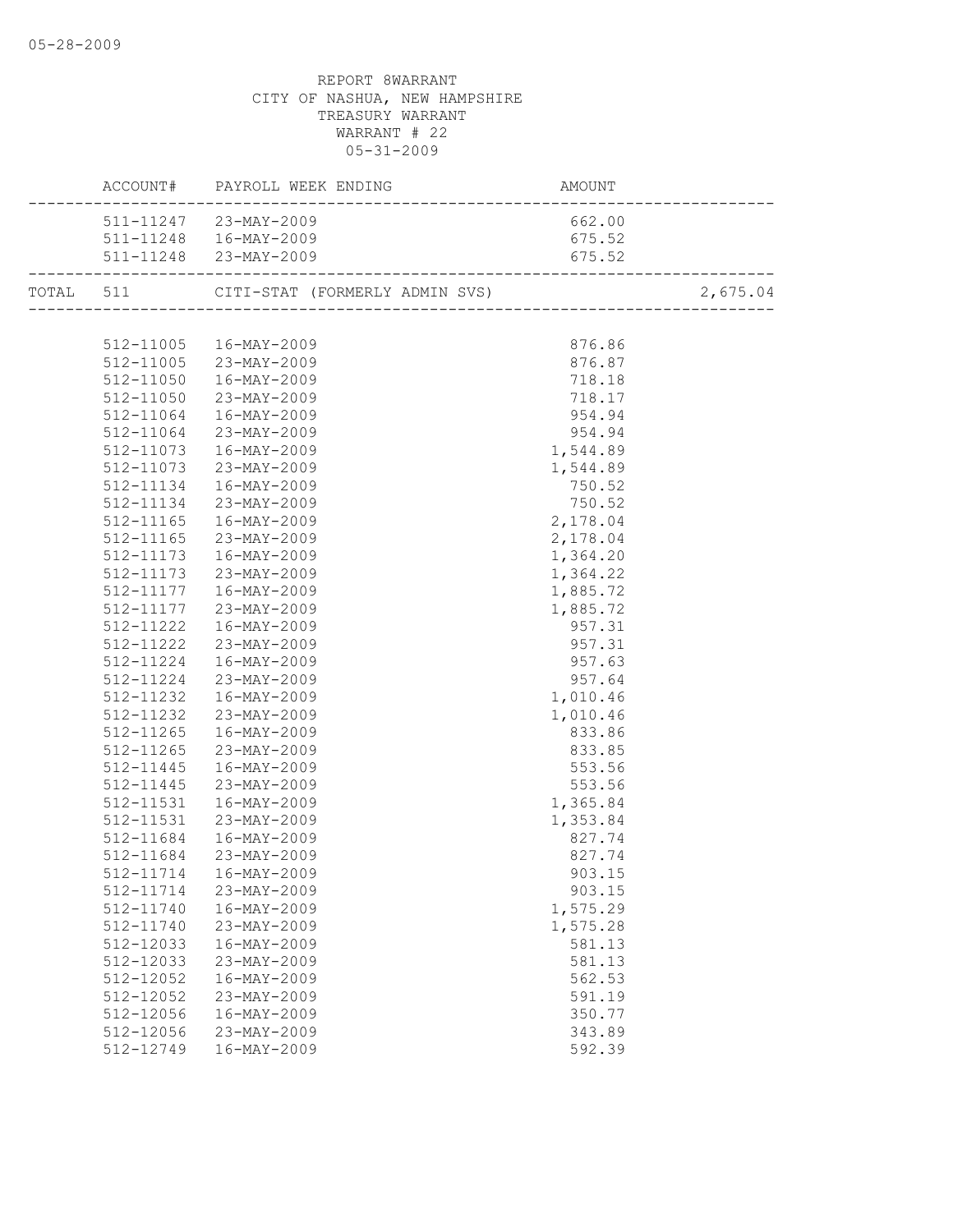|       |               | ACCOUNT# PAYROLL WEEK ENDING                        | AMOUNT   |           |
|-------|---------------|-----------------------------------------------------|----------|-----------|
|       |               | 512-12749 23-MAY-2009                               | 592.39   |           |
|       |               | 512-13004  16-MAY-2009                              | 51.55    |           |
|       |               | 512-13004 23-MAY-2009                               | 65.74    |           |
| TOTAL | 512           | FINANCIAL SERVICES                                  |          | 42,817.10 |
|       |               |                                                     |          |           |
|       |               | 513-11117  16-MAY-2009                              | 1,533.61 |           |
|       |               | 513-11117 23-MAY-2009                               | 1,533.61 |           |
|       |               | 513-11171  16-MAY-2009                              | 1,837.44 |           |
|       |               | 513-11171 23-MAY-2009                               | 1,837.44 |           |
|       |               | 513-11213  16-MAY-2009                              | 1,219.71 |           |
|       |               | 513-11213 23-MAY-2009                               | 1,219.71 |           |
|       |               | 513-11223  16-MAY-2009                              | 737.23   |           |
|       |               | 513-11223 23-MAY-2009                               | 737.23   |           |
|       | TOTAL 513     | CITY CLERK'S OFFICE<br>---------------------------- |          | 10,655.98 |
|       |               |                                                     |          |           |
|       |               | 514-11441  16-MAY-2009                              | 1,364.20 |           |
|       |               | 514-11441 23-MAY-2009                               | 1,364.20 |           |
|       |               | 514-11540  16-MAY-2009                              | 1,017.42 |           |
|       |               | 514-11540 23-MAY-2009                               | 1,017.42 |           |
|       |               | 514-11578  16-MAY-2009                              | 936.70   |           |
|       |               | 514-11578 23-MAY-2009                               | 936.70   |           |
|       |               | 514-11589  16-MAY-2009                              | 1,014.26 |           |
|       |               | 514-11589 23-MAY-2009                               | 862.12   |           |
|       |               | TOTAL 514 INSURANCE-PROPERTY & CASUALTY             |          | 8,513.02  |
|       |               |                                                     |          |           |
|       | 515-11031     | 16-MAY-2009                                         | 1,044.26 |           |
|       | 515-11031     | 23-MAY-2009                                         | 1,044.26 |           |
|       | 515-11350     | 16-MAY-2009                                         | 903.15   |           |
|       | $515 - 11350$ | 23-MAY-2009                                         | 903.15   |           |
|       | 515-11446     | 16-MAY-2009                                         | 271.32   |           |
|       | 515-11446     | 23-MAY-2009                                         | 271.32   |           |
|       | 515-11447     | 16-MAY-2009                                         | 1,622.11 |           |
|       | 515-11447     | 23-MAY-2009                                         | 1,622.12 |           |
|       | 515-12001     | 16-MAY-2009                                         | 665.03   |           |
|       | 515-12001     | 23-MAY-2009                                         | 665.03   |           |
| TOTAL | 515           | HUMAN RESOURCES                                     |          | 9,011.75  |
|       |               |                                                     |          |           |
|       | 516-11147     | 16-MAY-2009                                         | 617.67   |           |
|       |               | 516-11147 23-MAY-2009                               | 617.67   |           |
|       | 516-11148     | 16-MAY-2009                                         | 938.85   |           |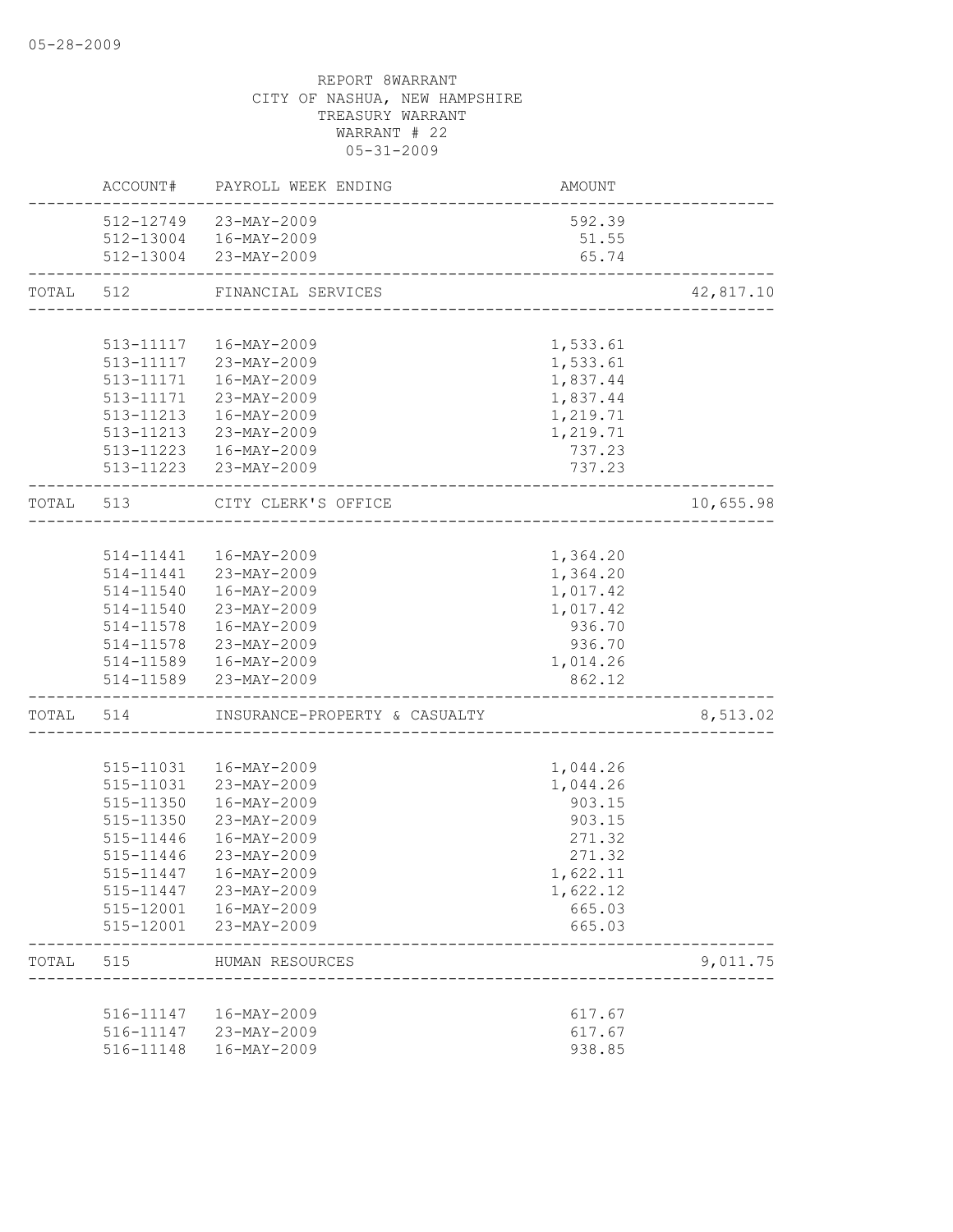|           |                        | ACCOUNT# PAYROLL WEEK ENDING                                            | AMOUNT               |           |
|-----------|------------------------|-------------------------------------------------------------------------|----------------------|-----------|
|           |                        | 516-11148 23-MAY-2009                                                   | 938.85               |           |
|           |                        | 516-11459  16-MAY-2009                                                  | 1,196.29             |           |
|           |                        | 516-11459 23-MAY-2009                                                   | 1,196.29             |           |
|           |                        | 516-11573  16-MAY-2009                                                  | 895.46               |           |
|           |                        | 516-11573 23-MAY-2009                                                   | 895.46               |           |
|           |                        | 516-13004  16-MAY-2009                                                  | 46.33                |           |
| TOTAL 516 |                        | PURCHASING DEPARTMENT                                                   |                      | 7,342.87  |
|           |                        |                                                                         |                      |           |
|           |                        | 517-11198  16-MAY-2009                                                  | 1,077.41             |           |
|           |                        | 517-11198 23-MAY-2009                                                   | 1,077.41             |           |
|           |                        | 517-11420  16-MAY-2009                                                  | 722.90               |           |
|           | 517-11420              | 23-MAY-2009                                                             | 722.90               |           |
|           | 517-12063              | 16-MAY-2009                                                             | 284.24               |           |
|           |                        | 517-12063 23-MAY-2009                                                   | 227.38               |           |
|           |                        | TOTAL 517 BUILDING MAINT - CITY ADMIN<br>______________________________ |                      | 4, 112.24 |
|           |                        |                                                                         |                      |           |
|           |                        | 519-11014  16-MAY-2009                                                  | 1,069.51             |           |
|           |                        | 519-11014 23-MAY-2009                                                   | 1,069.50             |           |
|           | 519-11016              | 16-MAY-2009                                                             | 938.85               |           |
|           | 519-11016              | 23-MAY-2009                                                             | 938.85               |           |
|           | 519-11017              | 16-MAY-2009                                                             | 783.92               |           |
|           | 519-11017              | 23-MAY-2009                                                             | 783.92               |           |
|           | 519-11115              | 16-MAY-2009                                                             | 1,873.48             |           |
|           | 519-11115              | 23-MAY-2009                                                             | 1,873.48             |           |
|           | 519-11146              | 16-MAY-2009                                                             | 816.64               |           |
|           | 519-11146              | 23-MAY-2009                                                             | 816.64               |           |
|           | 519-11153              | 16-MAY-2009                                                             | 589.71               |           |
|           | 519-11153              | 23-MAY-2009                                                             | 589.71               |           |
|           | 519-11154              | 16-MAY-2009                                                             | 617.67               |           |
|           | 519-11154              | 23-MAY-2009                                                             | 617.67               |           |
|           | 519-11205              | 16-MAY-2009                                                             | 773.50               |           |
|           | 519-11205              | 23-MAY-2009                                                             | 773.50               |           |
|           | 519-11241<br>519-11241 | 16-MAY-2009<br>23-MAY-2009                                              | 1,328.18<br>1,328.18 |           |
|           | 519-18006              | 23-MAY-2009                                                             | 375.00               |           |
| TOTAL     | 519                    | ASSESSORS                                                               |                      | 17,957.91 |
|           |                        |                                                                         |                      |           |
|           | 520-12077              | $16 - MAY - 2009$                                                       | 256.94               |           |
|           | 520-12077              | 23-MAY-2009                                                             | 256.94               |           |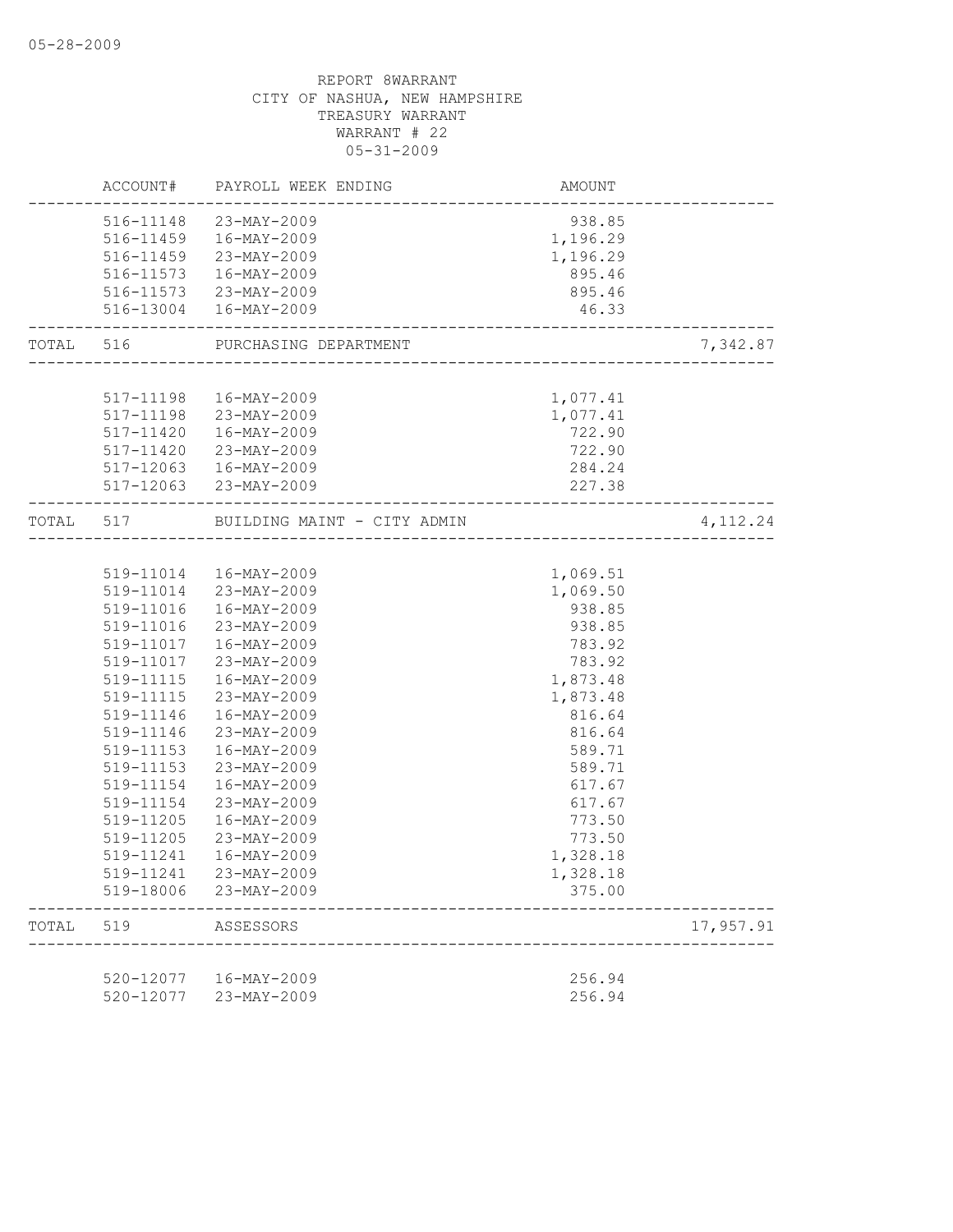|           | ACCOUNT#               | PAYROLL WEEK ENDING              | AMOUNT             |           |
|-----------|------------------------|----------------------------------|--------------------|-----------|
| TOTAL 520 |                        | HUNT BUILDING                    |                    | 513.88    |
|           |                        |                                  |                    |           |
|           |                        | 522-11127  16-MAY-2009           |                    |           |
|           | 522-11127              | 23-MAY-2009                      | 1,626.12           |           |
|           | $522 - 11128$          |                                  | 1,626.12           |           |
|           | 522-11128              | 16-MAY-2009<br>23-MAY-2009       | 1,096.69           |           |
|           | 522-11356              | $16 - MAX - 2009$                | 1,096.69<br>928.64 |           |
|           | $522 - 11356$          | 23-MAY-2009                      |                    |           |
|           | $522 - 11429$          |                                  | 928.64             |           |
|           | 522-11429              | 16-MAY-2009<br>23-MAY-2009       | 1,766.76           |           |
|           |                        |                                  | 1,766.76           |           |
|           | $522 - 11641$          | 16-MAY-2009                      | 1,342.55           |           |
|           | 522-11641              | 23-MAY-2009                      | 1,342.56           |           |
|           | 522-11652              | 16-MAY-2009                      | 1,404.69           |           |
|           | $522 - 11652$          | 23-MAY-2009                      | 1,404.69           |           |
|           | 522-11721<br>522-11721 | 16-MAY-2009                      | 1,482.33           |           |
|           |                        | 23-MAY-2009                      | 1,482.33           |           |
|           | 522-11724<br>522-11724 | $16 - MAX - 2009$<br>23-MAY-2009 | 1,293.11           |           |
|           | 522-11725              |                                  | 1,293.11           |           |
|           | $522 - 11725$          | 16-MAY-2009<br>23-MAY-2009       | 951.69             |           |
|           |                        | $16 - MAX - 2009$                | 951.69             |           |
|           | 522-11729              |                                  | 2,124.16           |           |
|           | 522-11729              | 23-MAY-2009                      | 2,124.16           |           |
|           | 522-12140              | 16-MAY-2009                      | 330.51             |           |
|           | 522-12140              | 23-MAY-2009                      | 287.40             |           |
|           | 522-13004              | 23-MAY-2009                      | 37.40              |           |
| TOTAL 522 |                        | INFORMATION TECHNOLOGY           |                    | 28,688.80 |
|           |                        |                                  |                    |           |
|           |                        | 523-11332  16-MAY-2009           | 957.33             |           |
|           |                        | 523-11332 23-MAY-2009            | 957.33             |           |
| TOTAL 523 |                        | GIS                              |                    | 1,914.66  |
|           |                        |                                  |                    |           |
|           |                        | 531-11065  16-MAY-2009           | 1,078.50           |           |
|           | 531-11065              | 23-MAY-2009                      | 1,078.50           |           |
|           | 531-11085              | 16-MAY-2009                      | 877.59             |           |
|           | 531-11085              | 23-MAY-2009                      | 877.59             |           |
|           | 531-11114              | $16 - MAY - 2009$                | 2,241.79           |           |
|           | 531-11114              | 23-MAY-2009                      | 2,241.79           |           |
|           | 531-11129              | 16-MAY-2009                      | 1,280.00           |           |
|           | 531-11129              | 23-MAY-2009                      | 1,280.00           |           |
|           | 531-11164              | $16 - MAY - 2009$                | 1,121.86           |           |
|           | 531-11164              | 23-MAY-2009                      | 1,121.86           |           |
|           | 531-11166              | $16 - MAY - 2009$                | 2,418.70           |           |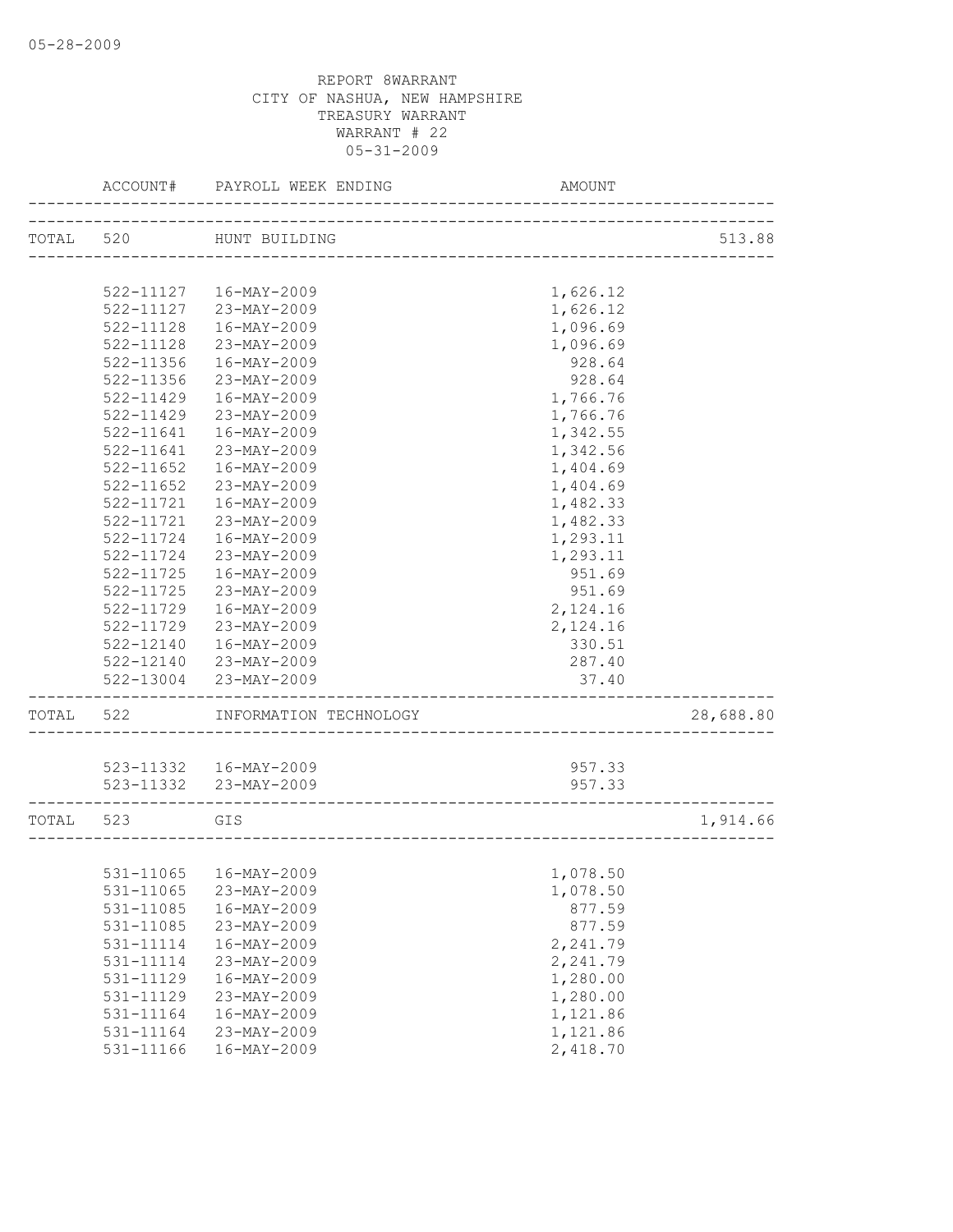| ACCOUNT#  | PAYROLL WEEK ENDING | AMOUNT     |
|-----------|---------------------|------------|
| 531-11166 | 23-MAY-2009         | 2,418.69   |
| 531-11170 | 16-MAY-2009         | 1,417.74   |
| 531-11170 | 23-MAY-2009         | 1, 417.73  |
| 531-11201 | 16-MAY-2009         | 1,287.42   |
| 531-11201 | 23-MAY-2009         | 1,287.41   |
| 531-11203 | 16-MAY-2009         | 634.30     |
| 531-11203 | 23-MAY-2009         | 634.30     |
| 531-11226 | 16-MAY-2009         | 773.98     |
| 531-11226 | 23-MAY-2009         | 773.98     |
| 531-11242 | 16-MAY-2009         | 1,076.54   |
| 531-11242 | 23-MAY-2009         | 1,076.54   |
| 531-11245 | 16-MAY-2009         | 597.36     |
| 531-11245 | 23-MAY-2009         | 597.36     |
| 531-11257 | 16-MAY-2009         | 2,562.90   |
| 531-11257 | 23-MAY-2009         | 2,562.90   |
| 531-11398 | 16-MAY-2009         | 600.38     |
| 531-11398 | 23-MAY-2009         | 600.39     |
| 531-11477 | 16-MAY-2009         | 1,286.27   |
| 531-11477 | 23-MAY-2009         | 1,286.28   |
| 531-11487 | 16-MAY-2009         | 1,332.86   |
| 531-11487 | 23-MAY-2009         | 1,332.86   |
| 531-11495 | 16-MAY-2009         | 987.31     |
| 531-11495 | 23-MAY-2009         | 987.31     |
| 531-11498 | 16-MAY-2009         | 835.86     |
| 531-11498 | 23-MAY-2009         | 835.86     |
| 531-11516 | 16-MAY-2009         | 821.79     |
| 531-11516 | 23-MAY-2009         | 821.79     |
| 531-11534 | 16-MAY-2009         | 1,460.10   |
| 531-11534 | $23 - MAX - 2009$   | 1,460.12   |
| 531-11535 | 16-MAY-2009         | 12,736.22  |
| 531-11535 | 23-MAY-2009         | 12,736.22  |
| 531-11537 | 16-MAY-2009         | 13,787.19  |
| 531-11537 | 23-MAY-2009         | 13,787.19  |
| 531-11538 | 16-MAY-2009         | 877.60     |
| 531-11538 | 23-MAY-2009         | 877.60     |
| 531-11539 | 16-MAY-2009         | 1,489.36   |
| 531-11539 | 23-MAY-2009         | 1,489.36   |
| 531-11544 | 16-MAY-2009         | 4,062.92   |
| 531-11544 | 23-MAY-2009         | 4,062.92   |
| 531-11549 | $16 - MAX - 2009$   | 15,694.16  |
| 531-11549 | 23-MAY-2009         | 15,694.16  |
| 531-11550 | 16-MAY-2009         | 911.20     |
| 531-11550 | 23-MAY-2009         | 911.20     |
| 531-11552 | 16-MAY-2009         | 12,538.22  |
| 531-11552 | 23-MAY-2009         | 12,821.90  |
| 531-11555 | 16-MAY-2009         | 25,010.83  |
| 531-11555 | 23-MAY-2009         | 25,010.83  |
| 531-11558 | $16 - MAX - 2009$   | 68, 915.33 |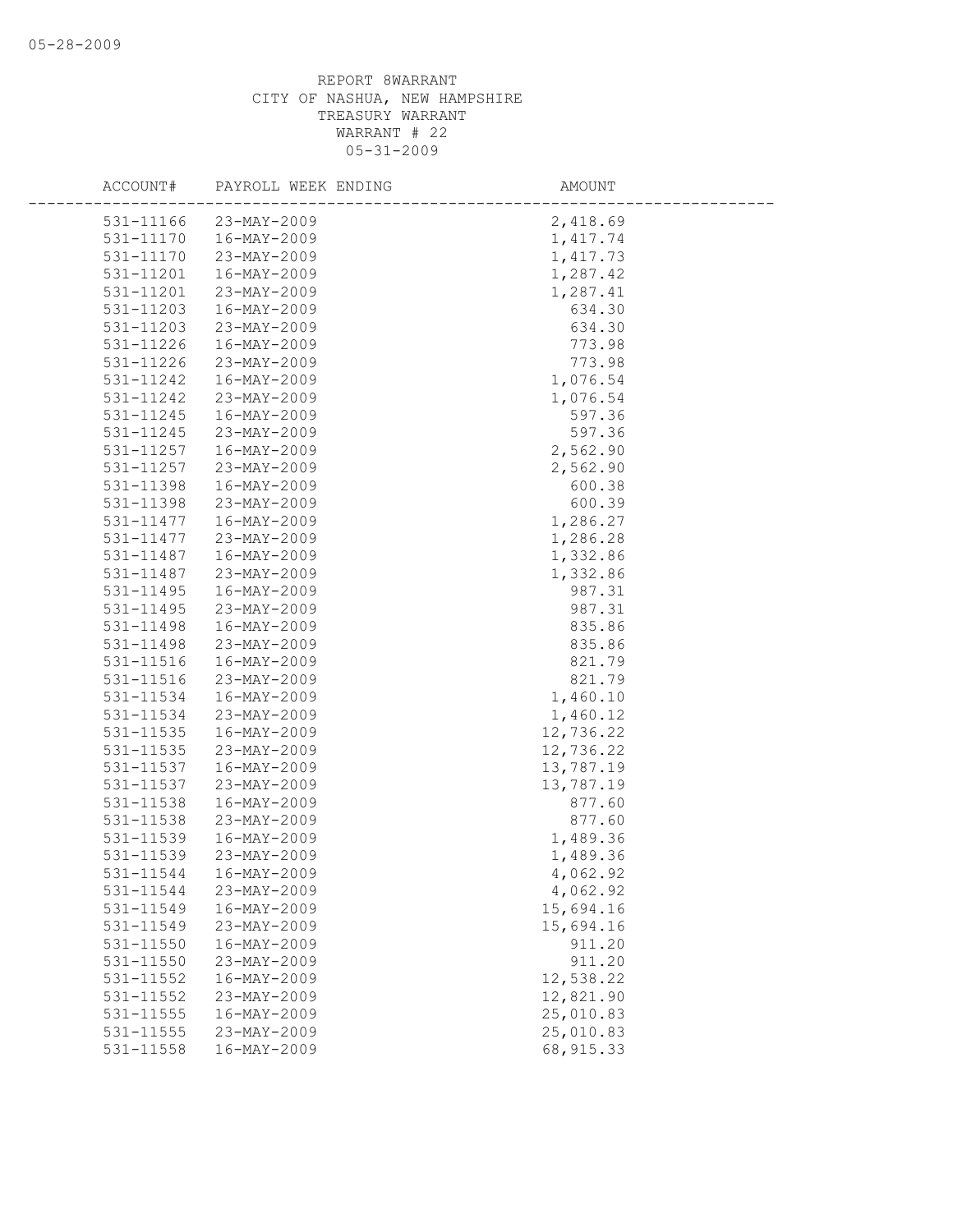| ACCOUNT#               | PAYROLL WEEK ENDING        | AMOUNT               |
|------------------------|----------------------------|----------------------|
| 531-11558              | $23-MAY-2009$              | 68, 915.31           |
| 531-11561              | $16 - MAX - 2009$          | 17,944.78            |
| 531-11561              | 23-MAY-2009                | 17,496.73            |
| 531-11567              | 16-MAY-2009                | 32,539.28            |
| 531-11567              | 23-MAY-2009                | 32,539.30            |
| 531-11569              | 16-MAY-2009                | 1,155.52             |
| 531-11569              | 23-MAY-2009                | 1,155.52             |
| 531-11618              | 16-MAY-2009                | 2,720.90             |
| 531-11618              | 23-MAY-2009                | 2,720.90             |
| 531-11622              | 16-MAY-2009                | 2,862.49             |
| 531-11622              | 23-MAY-2009                | 2,862.49             |
| 531-11636              | 16-MAY-2009                | 954.90               |
| 531-11636              | 23-MAY-2009                | 954.90               |
| 531-11664              | 16-MAY-2009                | 1, 114.74            |
| 531-11664              | 23-MAY-2009                | 1, 114.74            |
| 531-11665              | 16-MAY-2009                | 751.95               |
| 531-11665              | 23-MAY-2009                | 751.95               |
| 531-11719              | 16-MAY-2009                | 903.53               |
| 531-11719              | 23-MAY-2009                | 903.53               |
| 531-11732              | 16-MAY-2009                | 6, 223.55            |
| 531-11732              | 23-MAY-2009                | 6,223.55             |
| 531-12020              | 16-MAY-2009                | 915.07               |
| 531-12020              | 23-MAY-2009                | 915.07               |
| 531-12042              | 16-MAY-2009                | 2,447.76             |
| 531-12042              | 23-MAY-2009                | 1,681.88             |
| 531-12066              | 16-MAY-2009                | 657.80               |
| 531-12066              | 23-MAY-2009                | 657.80               |
| 531-12068              | 16-MAY-2009                | 1,468.42             |
| 531-12068              | 23-MAY-2009                | 1,468.42             |
| 531-12071              | 16-MAY-2009                | 251.32               |
| 531-12071              | 23-MAY-2009                | 251.32               |
| 531-12119              | 16-MAY-2009                | 1,102.70             |
| 531-12119              | 23-MAY-2009                | 1,102.70             |
| 531-13004              | 16-MAY-2009                | 3,410.01             |
| 531-13004              | 23-MAY-2009                | 1,447.23             |
| 531-13038              | 16-MAY-2009                | 1,011.69             |
| 531-13038              | 23-MAY-2009                | 1,087.66             |
| 531-13040              | 16-MAY-2009                | 3,869.88             |
| 531-13040              | 23-MAY-2009<br>16-MAY-2009 | 4,904.34             |
| 531-13044<br>531-13044 | 23-MAY-2009                | 1,432.15<br>1,815.27 |
| 531-13047              | 16-MAY-2009                | 15,737.06            |
| 531-13047              | 23-MAY-2009                | 5,738.18             |
| 531-13048              | 16-MAY-2009                | 11,156.98            |
| 531-13048              | 23-MAY-2009                | 4,183.55             |
| 531-17006              | 23-MAY-2009                | 3,000.00             |
|                        |                            |                      |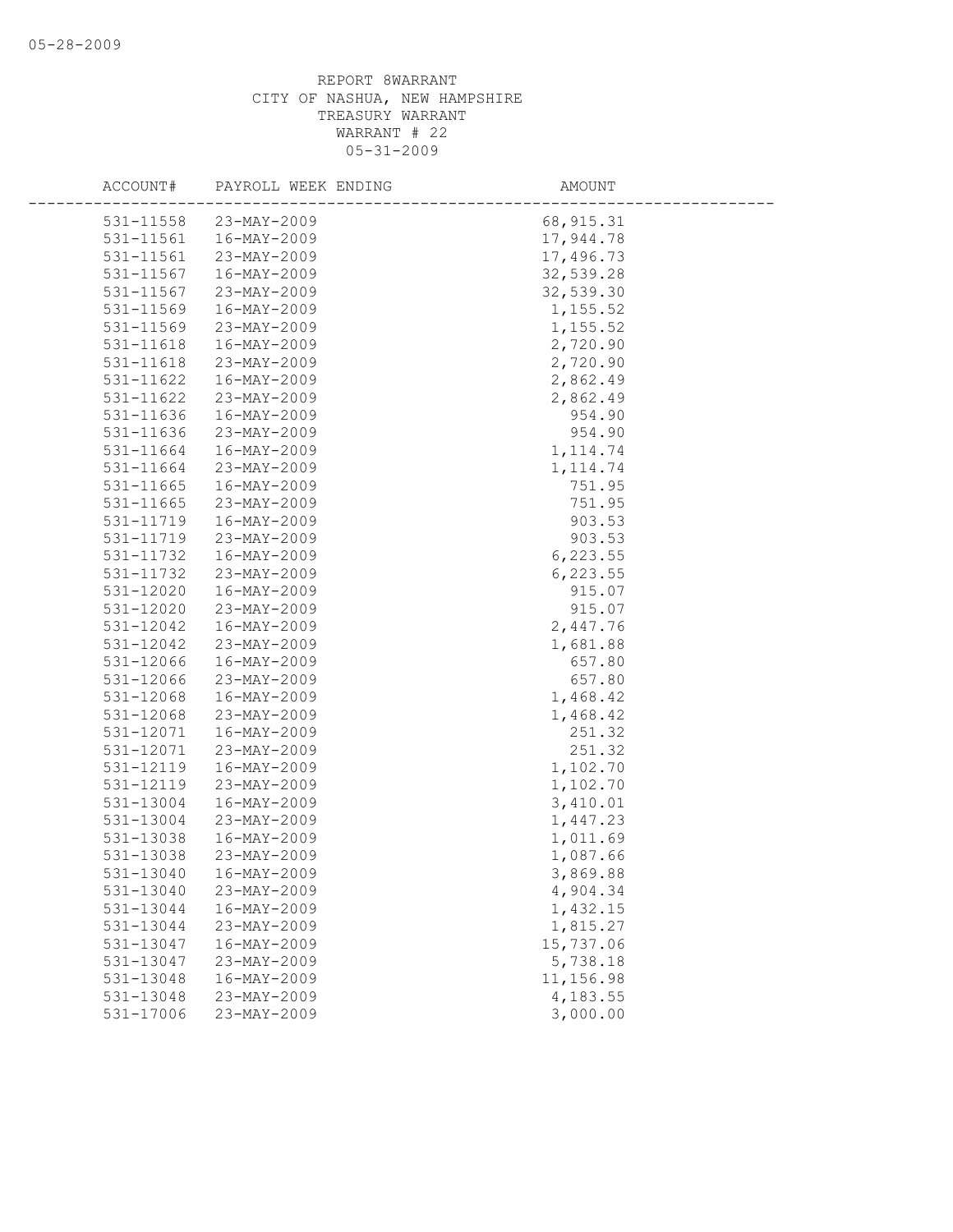| TOTAL 531 POLICE DEPARTMENT<br>2,002.10<br>532-11024  16-MAY-2009 | 567, 325.74 |
|-------------------------------------------------------------------|-------------|
|                                                                   |             |
|                                                                   |             |
|                                                                   |             |
| 532-11024 23-MAY-2009<br>2,002.11                                 |             |
| 532-11036<br>16-MAY-2009<br>1,819.33                              |             |
| 23-MAY-2009<br>1,819.33<br>532-11036                              |             |
| 16-MAY-2009<br>1,337.02<br>532-11063                              |             |
| 532-11063<br>23-MAY-2009<br>1,337.03                              |             |
| 16-MAY-2009<br>1,297.69<br>532-11066                              |             |
| 23-MAY-2009<br>1,297.69<br>532-11066                              |             |
| 2,634.70<br>532-11069<br>16-MAY-2009                              |             |
| 532-11069<br>23-MAY-2009<br>2,634.72                              |             |
| 532-11111<br>16-MAY-2009<br>2,120.58                              |             |
| 23-MAY-2009<br>2,120.60<br>532-11111                              |             |
| 6, 291.50<br>532-11207<br>16-MAY-2009                             |             |
| 6,457.54<br>532-11207<br>23-MAY-2009                              |             |
| 958.08<br>532-11281<br>16-MAY-2009                                |             |
| 23-MAY-2009<br>958.08<br>532-11281                                |             |
| 532-11285<br>16-MAY-2009<br>8,008.87                              |             |
| 8,008.87<br>532-11285<br>23-MAY-2009                              |             |
| 532-11291<br>16-MAY-2009<br>6,933.35                              |             |
| 23-MAY-2009<br>6,717.04<br>532-11291                              |             |
| 16-MAY-2009<br>1,061.88<br>532-11298                              |             |
| 1,341.32<br>532-11298<br>23-MAY-2009                              |             |
| 37,463.05<br>532-11300<br>16-MAY-2009                             |             |
| 532-11300<br>23-MAY-2009<br>35,958.76                             |             |
| 532-11303<br>16-MAY-2009<br>1,173.65                              |             |
| 23-MAY-2009<br>532-11303<br>1,173.65                              |             |
| 11,093.01<br>532-11305<br>16-MAY-2009                             |             |
| 4,682.98<br>532-11305<br>23-MAY-2009                              |             |
| 109,826.96<br>532-11309<br>16-MAY-2009                            |             |
| 532-11309<br>98, 351.30<br>23-MAY-2009                            |             |
| 1,491.25<br>532-11660<br>16-MAY-2009                              |             |
| 1,491.25<br>532-11660<br>23-MAY-2009                              |             |
| 532-11663<br>16-MAY-2009<br>1,447.38                              |             |
| 532-11663 23-MAY-2009<br>1,447.38                                 |             |
| 532-11666<br>16-MAY-2009<br>1,461.86                              |             |
| 532-11666<br>23-MAY-2009<br>1,461.86                              |             |
| 1,461.86<br>532-11669<br>16-MAY-2009                              |             |
| 23-MAY-2009<br>1,461.87<br>532-11669                              |             |
| 19,952.22<br>532-12070<br>16-MAY-2009                             |             |
| 20,445.02<br>532-12070<br>23-MAY-2009                             |             |
| 532-13003<br>166.04<br>16-MAY-2009                                |             |
| 532-13004<br>23-MAY-2009<br>658.72                                |             |
| 532-13018<br>16-MAY-2009<br>2,159.77                              |             |
| 532-13018<br>23-MAY-2009<br>1,149.63                              |             |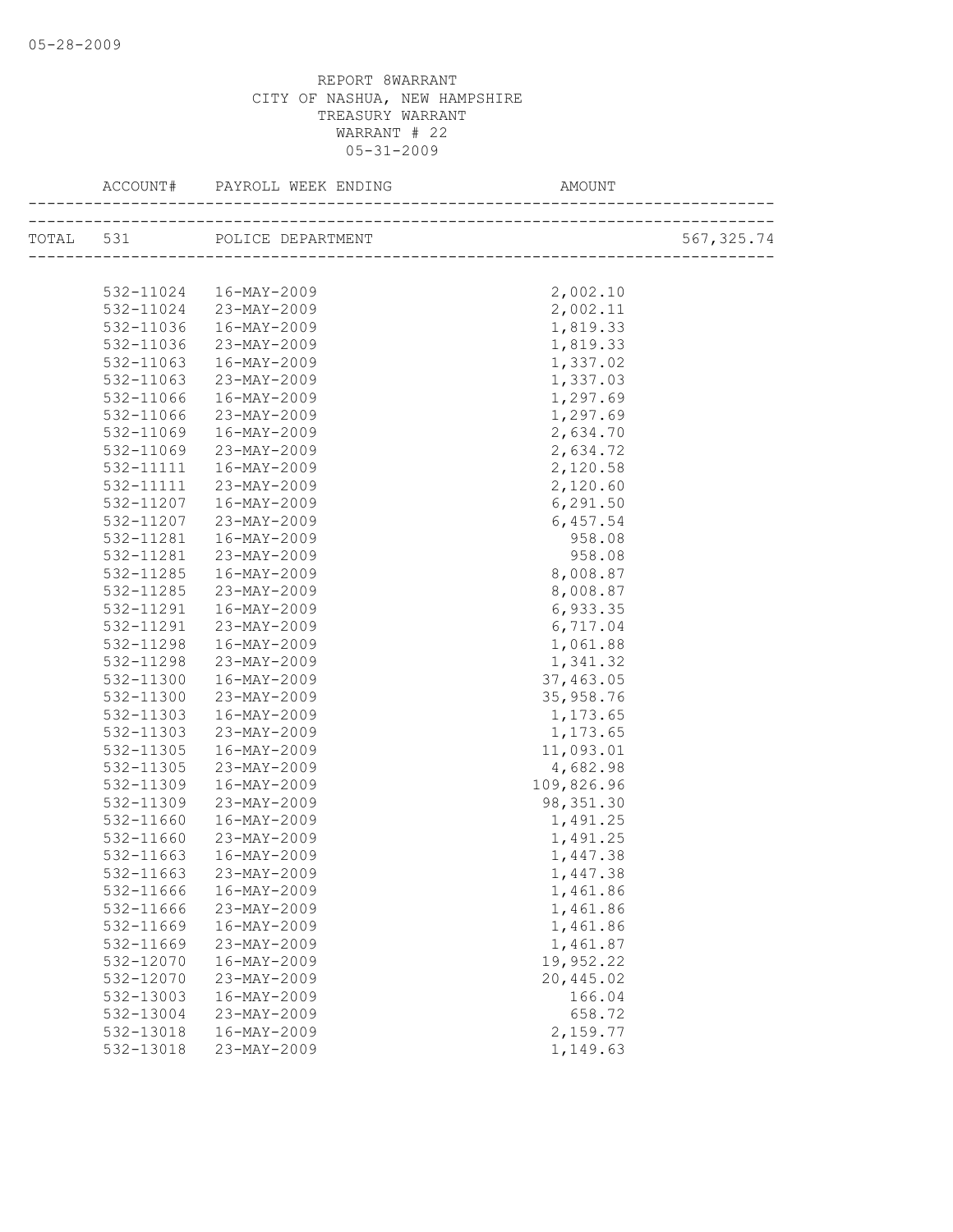|           | ACCOUNT#       | PAYROLL WEEK ENDING                            | AMOUNT    |            |
|-----------|----------------|------------------------------------------------|-----------|------------|
|           | 532-13024      | $16 - MAX - 2009$                              | 443.39    |            |
|           |                | 532-13024 23-MAY-2009                          | $-330.61$ |            |
|           | 532-13050      | 16-MAY-2009                                    | 6,911.78  |            |
|           | 532-13050      | 23-MAY-2009                                    | 7,105.92  |            |
|           | 532-19231      | 16-MAY-2009                                    | 1,358.59  |            |
|           | 532-19231      | 23-MAY-2009                                    | 1,401.37  |            |
|           | 532-19232      | 16-MAY-2009                                    | 1,818.41  |            |
|           | 532-19232      | 23-MAY-2009                                    | 1,873.16  |            |
|           | 532-19233      | 16-MAY-2009                                    | 2,991.11  |            |
|           | 532-19233      | 23-MAY-2009                                    | 2,725.24  |            |
|           |                | 532-19234  16-MAY-2009                         | 1,860.39  |            |
|           |                | 532-19234 23-MAY-2009                          | 1,916.15  |            |
| TOTAL 532 |                | FIRE DEPARTMENT                                |           | 455,213.80 |
|           |                |                                                |           |            |
|           |                | 535-81023  16-MAY-2009                         | 192.30    |            |
|           | -------------- | 535-81023 23-MAY-2009<br>-----------           | 96.15     |            |
| TOTAL 535 |                | EMERGENCY MANAGEMENT                           |           | 288.45     |
|           |                |                                                | 1,379.75  |            |
|           |                | 536-11200 16-MAY-2009                          | 1,379.75  |            |
|           |                | 536-11200 23-MAY-2009<br>536-12137 16-MAY-2009 | 1,200.12  |            |
|           |                | 536-12137 23-MAY-2009                          | 1,200.12  |            |
|           | TOTAL 536      | CITYWIDE COMMUNICATIONS                        |           | 5,159.74   |
|           |                |                                                |           |            |
|           | 541-11024      | 16-MAY-2009                                    | 612.76    |            |
|           | 541-11024      | 23-MAY-2009                                    | 612.76    |            |
|           | 541-11048      | 16-MAY-2009                                    | 68.90     |            |
|           | 541-11048      | 23-MAY-2009                                    | 68.90     |            |
|           | 541-11104      | 16-MAY-2009                                    | 985.14    |            |
|           | 541-11104      | 23-MAY-2009                                    | 985.14    |            |
|           | 541-11107      | 16-MAY-2009                                    | 289.16    |            |
|           | 541-11107      | 23-MAY-2009                                    | 289.16    |            |
|           | 541-11240      | 16-MAY-2009                                    | 1,449.15  |            |
|           | 541-11240      | 23-MAY-2009                                    | 1,449.15  |            |
|           | 541-11346      | 16-MAY-2009                                    | 430.95    |            |
|           | 541-11346      | 23-MAY-2009                                    | 430.95    |            |
| TOTAL     | 541            | COMMUNITY SERVICES DIVISION                    |           | 7,672.12   |
|           | 542-11426      | 16-MAY-2009                                    | 1,324.88  |            |
|           | 542-11426      | 23-MAY-2009                                    | 1,324.88  |            |
|           |                |                                                |           |            |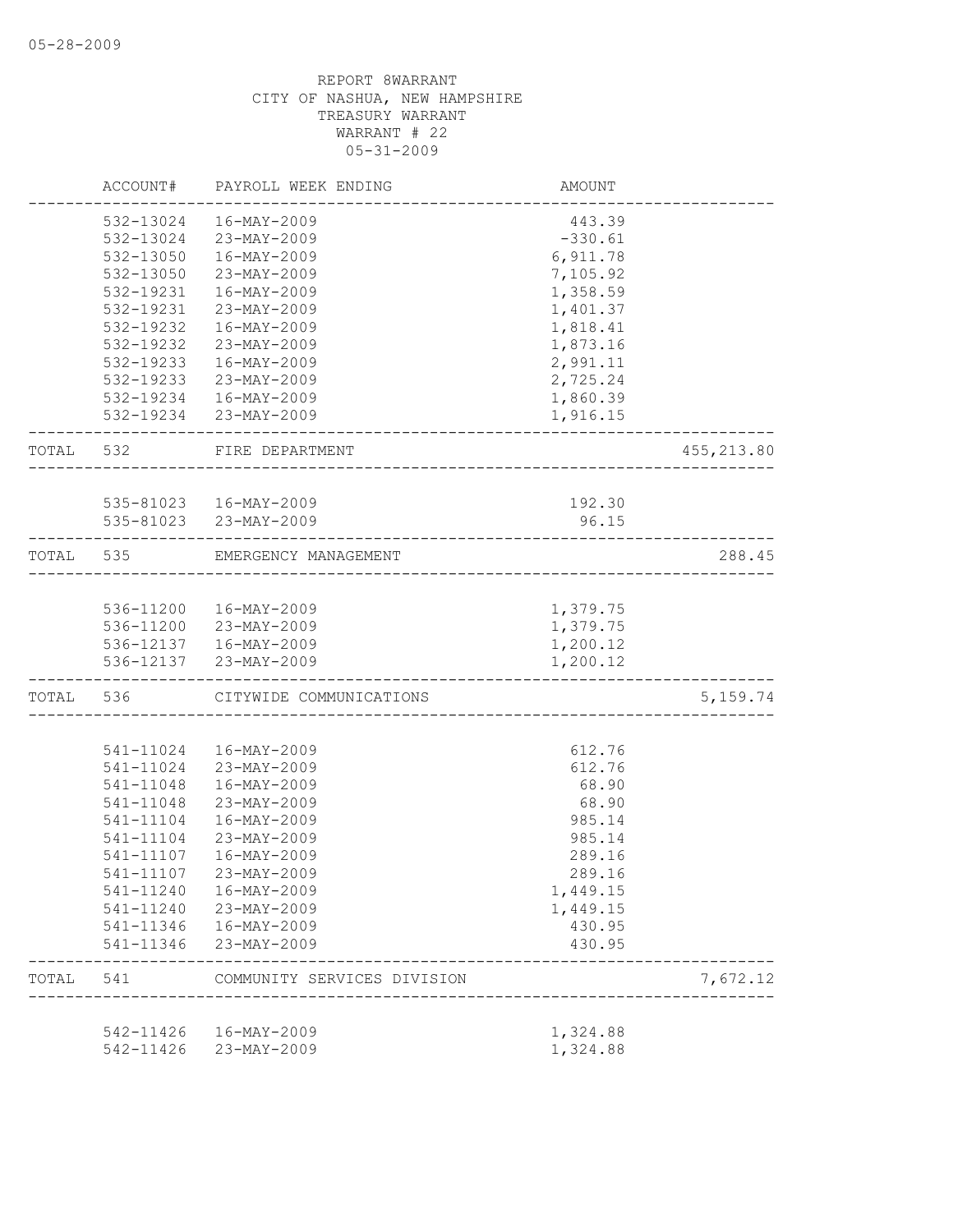|       | ACCOUNT#      | PAYROLL WEEK ENDING                 | AMOUNT                               |           |
|-------|---------------|-------------------------------------|--------------------------------------|-----------|
|       | 542-11584     | 16-MAY-2009                         | 3,445.71                             |           |
|       |               | 542-11584 23-MAY-2009               | 3,445.71                             |           |
|       |               | 542-12109 23-MAY-2009               | 64.00                                |           |
|       |               | 542-12582  16-MAY-2009              | 842.95                               |           |
|       |               | 542-12582 23-MAY-2009               | 842.95                               |           |
| TOTAL | 542           | COMMUNITY HEALTH                    |                                      | 11,291.08 |
|       |               |                                     |                                      |           |
|       | 543-11380     | 16-MAY-2009                         | 919.00                               |           |
|       |               | 543-11380 23-MAY-2009               | 919.00                               |           |
|       | 543-11438     | 16-MAY-2009                         | 1,286.72                             |           |
|       | 543-11438     | 23-MAY-2009                         | 1,286.72                             |           |
|       | 543-11602     | 16-MAY-2009                         | 858.44                               |           |
|       | 543-11602     | 23-MAY-2009                         | 858.43                               |           |
|       | 543-11604     | 16-MAY-2009                         | 737.18                               |           |
|       | 543-11604     | 23-MAY-2009                         | 737.18                               |           |
|       | 543-11605     | 16-MAY-2009                         | 929.42                               |           |
|       |               | 543-11605 23-MAY-2009               | 929.41                               |           |
| TOTAL | 543           | ENVIRONMENTAL HEALTH DEPT.          |                                      | 9,461.50  |
|       |               |                                     |                                      |           |
|       | 544-11008     | 16-MAY-2009                         | 723.28                               |           |
|       | 544-11008     | 23-MAY-2009                         | 723.28                               |           |
|       | 544-11099     | 16-MAY-2009                         | 1,448.21                             |           |
|       | 544-11099     | 23-MAY-2009                         | 1,448.21                             |           |
|       | 544-11112     | 16-MAY-2009                         | 827.74                               |           |
|       | 544-11112     | 23-MAY-2009                         | 827.74                               |           |
|       | 544-11367     | 16-MAY-2009                         | 809.98                               |           |
|       | 544-11367     | 23-MAY-2009                         | 809.99                               |           |
|       | 544-11777     | 16-MAY-2009                         | 1,252.76                             |           |
|       | 544-11777     | 23-MAY-2009                         | 1,252.76                             |           |
|       | 544-12101     | 16-MAY-2009                         | 271.04                               |           |
|       | 544-12101     | 23-MAY-2009                         | 271.04                               |           |
| TOTAL | 544           | WELFARE ADMINISTRATION<br>--------- | ------------------------------------ | 10,666.03 |
|       |               |                                     |                                      |           |
|       | 551-11028     | 16-MAY-2009                         | 531.38                               |           |
|       | 551-11028     | 23-MAY-2009                         | 531.38                               |           |
|       | 551-11057     | $16 - MAX - 2009$                   | 877.88                               |           |
|       | 551-11057     | 23-MAY-2009                         | 877.88                               |           |
|       | $551 - 11094$ | 16-MAY-2009                         | 298.91                               |           |
|       | $551 - 11094$ | 23-MAY-2009                         | 298.91                               |           |
|       | 551-11097     | 16-MAY-2009                         | 1,050.79                             |           |
|       | $551 - 11097$ | 23-MAY-2009                         | 1,050.79                             |           |
|       | 551-11208     | 16-MAY-2009                         | 670.10                               |           |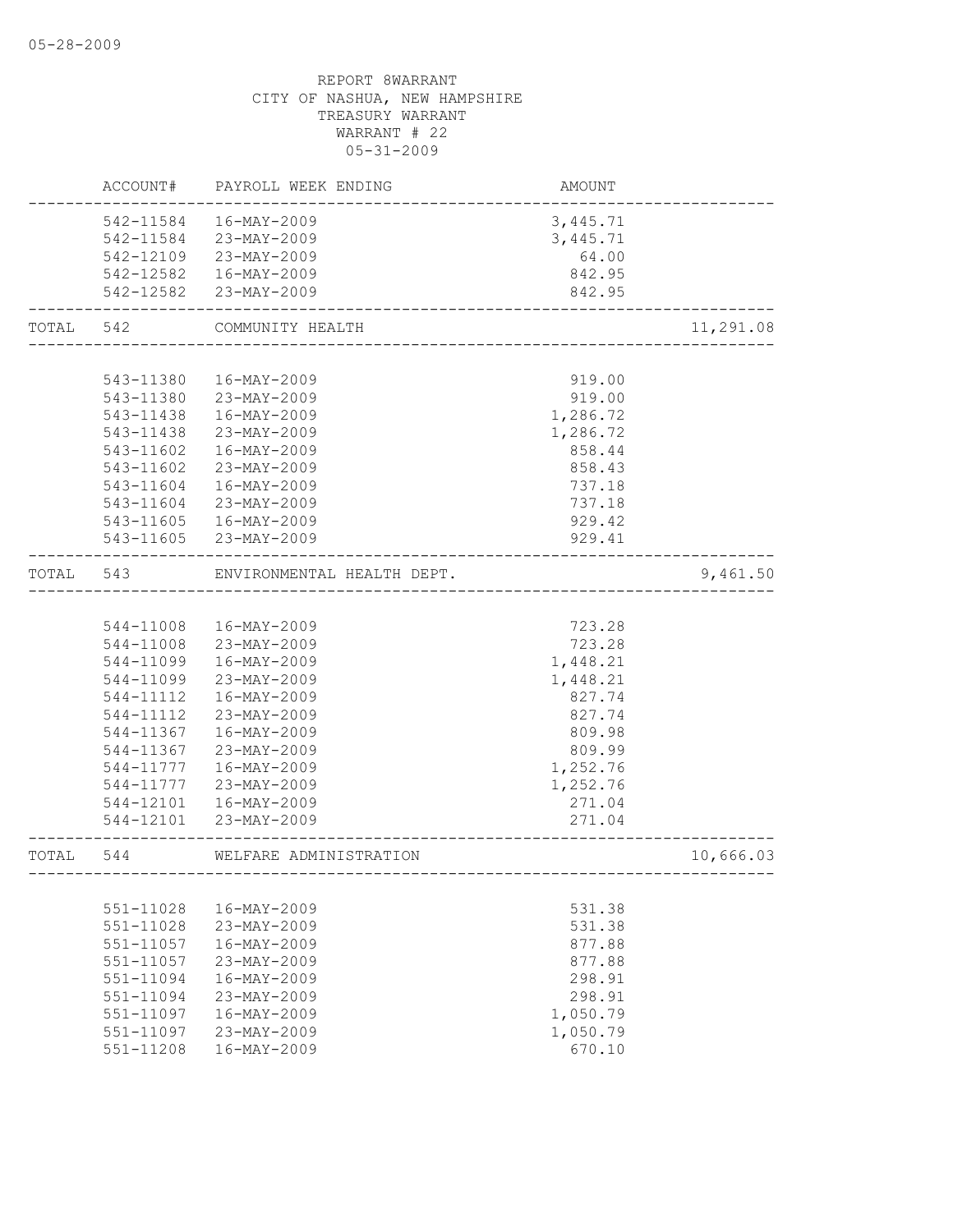|       | ACCOUNT#      | PAYROLL WEEK ENDING                                                                           | AMOUNT   |           |
|-------|---------------|-----------------------------------------------------------------------------------------------|----------|-----------|
|       |               | 551-11208 23-MAY-2009                                                                         | 670.10   |           |
|       | 551-11211     | 16-MAY-2009                                                                                   | 596.20   |           |
|       | 551-11211     | 23-MAY-2009                                                                                   | 596.20   |           |
|       | 551-11212     | 16-MAY-2009                                                                                   | 1,408.18 |           |
|       | 551-11212     | 23-MAY-2009                                                                                   | 1,408.19 |           |
|       | 551-11249     | 16-MAY-2009                                                                                   | 144.73   |           |
|       | 551-11249     | 23-MAY-2009                                                                                   | 144.73   |           |
|       | 551-11273     | 16-MAY-2009                                                                                   | 1,640.42 |           |
|       | 551-11273     | 23-MAY-2009                                                                                   | 1,640.42 |           |
|       | $551 - 11435$ | 16-MAY-2009                                                                                   | 872.34   |           |
|       | $551 - 11435$ | 23-MAY-2009                                                                                   | 839.21   |           |
|       | 551-11462     | 16-MAY-2009                                                                                   | 1,009.96 |           |
|       | 551-11462     | 23-MAY-2009                                                                                   | 1,009.96 |           |
|       | 551-11638     | 16-MAY-2009                                                                                   | 1,000.39 |           |
|       | 551-11638     | 23-MAY-2009                                                                                   | 1,000.39 |           |
|       | 551-13004     | 16-MAY-2009                                                                                   | 49.38    |           |
|       | 551-13004     | 23-MAY-2009                                                                                   | 32.92    |           |
|       |               | 551-91010 23-MAY-2009                                                                         | 1,390.00 |           |
| TOTAL | 551           | ---------------------<br>PUBLIC WORKS DIV & ENGINEERING<br>---------------------------------- |          | 21,641.74 |
|       |               |                                                                                               |          |           |
|       |               | 552-11077  16-MAY-2009                                                                        | 1,255.87 |           |
|       | 552-11077     | 23-MAY-2009                                                                                   | 1,255.87 |           |
|       | 552-11087     | 16-MAY-2009                                                                                   | 760.24   |           |
|       | 552-11087     | 23-MAY-2009                                                                                   | 746.80   |           |
|       | 552-11143     | 16-MAY-2009                                                                                   | 784.00   |           |
|       | 552-11143     | 23-MAY-2009                                                                                   | 784.00   |           |
|       | 552-11324     | 16-MAY-2009                                                                                   | 4,039.83 |           |
|       | 552-11324     | 23-MAY-2009                                                                                   | 4,039.84 |           |
|       | 552-11339     | 16-MAY-2009                                                                                   | 2,017.21 |           |
|       | 552-11339     | 23-MAY-2009                                                                                   | 2,019.65 |           |
|       | 552-11342     | 16-MAY-2009                                                                                   | 706.00   |           |
|       | 552-11342     | 23-MAY-2009                                                                                   | 706.00   |           |
|       | 552-11343     | 16-MAY-2009                                                                                   | 2,352.00 |           |
|       | 552-11343     | 23-MAY-2009                                                                                   | 2,352.00 |           |
|       | 552-11407     | 16-MAY-2009                                                                                   | 4,884.00 |           |
|       | 552-11407     | 23-MAY-2009                                                                                   | 4,884.00 |           |
|       | 552-11492     | 16-MAY-2009                                                                                   | 849.49   |           |
|       | 552-11492     | 23-MAY-2009                                                                                   | 644.11   |           |
|       | 552-11548     | $16 - MAX - 2009$                                                                             | 1,028.00 |           |
|       | 552-11548     | 23-MAY-2009                                                                                   | 1,028.00 |           |
|       | $552 - 11562$ | $16 - MAX - 2009$                                                                             | 400.07   |           |
|       | 552-11562     | 23-MAY-2009                                                                                   | 400.05   |           |
|       | 552-11580     | $16 - MAX - 2009$                                                                             | 957.28   |           |
|       | 552-11580     | 23-MAY-2009                                                                                   | 957.28   |           |
|       | 552-11618     | 16-MAY-2009                                                                                   | 638.06   |           |
|       | 552-11618     | 23-MAY-2009                                                                                   | 638.05   |           |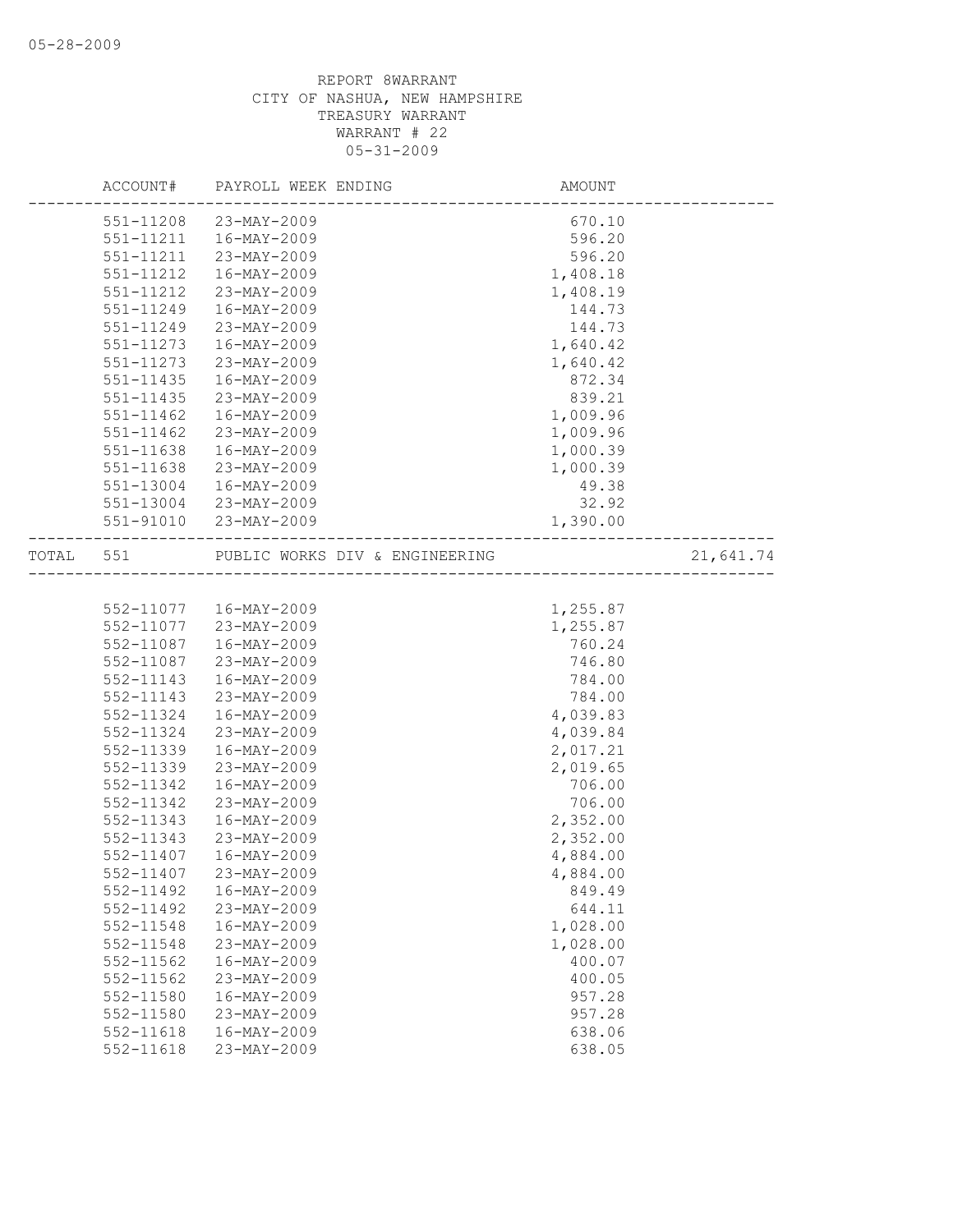|           | ACCOUNT#  | PAYROLL WEEK ENDING    | AMOUNT                 |           |
|-----------|-----------|------------------------|------------------------|-----------|
|           |           | 552-11672  16-MAY-2009 | 1,404.69               |           |
|           |           | 552-11672 23-MAY-2009  | 1,404.69               |           |
|           | 552-11750 | 16-MAY-2009            | 738.64                 |           |
|           | 552-11750 | 23-MAY-2009            | 738.64                 |           |
|           | 552-12156 | 16-MAY-2009            | 1,580.00               |           |
|           | 552-12156 | 23-MAY-2009            | 5,195.00               |           |
|           | 552-13004 | 16-MAY-2009            | 3,703.16               |           |
|           | 552-13004 | 23-MAY-2009            | 2,800.19               |           |
|           |           | 552-17008  16-MAY-2009 | 900.00                 |           |
| TOTAL 552 |           | PARKS AND RECREATION   | ---------------------- | 59,592.71 |
|           |           |                        | _______________        |           |
|           |           | 553-11041  16-MAY-2009 | 1,016.27               |           |
|           | 553-11041 | 23-MAY-2009            | 1,016.26               |           |
|           | 553-11078 | 16-MAY-2009            | 410.28                 |           |
|           | 553-11078 | 23-MAY-2009            | 410.28                 |           |
|           | 553-11098 | 16-MAY-2009            | 990.17                 |           |
|           | 553-11098 | 23-MAY-2009            | 990.17                 |           |
|           | 553-11169 | 16-MAY-2009            | 1,021.61               |           |
|           | 553-11169 | 23-MAY-2009            | 1,021.61               |           |
|           | 553-11192 | 16-MAY-2009            | 931.64                 |           |
|           | 553-11192 | 23-MAY-2009            | 931.64                 |           |
|           | 553-11279 | 16-MAY-2009            | 5,556.29               |           |
|           | 553-11279 | 23-MAY-2009            | 5,508.00               |           |
|           | 553-11327 | 16-MAY-2009            | 4,039.83               |           |
|           | 553-11327 | 23-MAY-2009            | 4,039.85               |           |
|           | 553-11375 | 16-MAY-2009            | 1,494.16               |           |
|           | 553-11375 | 23-MAY-2009            | 1,792.88               |           |
|           | 553-11465 | 16-MAY-2009            | 2,618.46               |           |
|           | 553-11465 | 23-MAY-2009            | 2,389.76               |           |
|           | 553-11474 | 16-MAY-2009            | 3,391.10               |           |
|           | 553-11474 | 23-MAY-2009            | 3,391.10               |           |
|           | 553-11475 | 16-MAY-2009            | 2,551.20               |           |
|           | 553-11475 | 23-MAY-2009            | 2,548.80               |           |
|           | 553-11630 | 16-MAY-2009            | 1,427.20               |           |
|           | 553-11630 | 23-MAY-2009            | 1,427.20               |           |
|           | 553-11631 | 16-MAY-2009            | 729.60                 |           |
|           | 553-11631 | 23-MAY-2009            | 729.60                 |           |
|           | 553-11648 | 16-MAY-2009            | 897.77                 |           |
|           | 553-11648 | 23-MAY-2009            | 859.15                 |           |
|           | 553-11678 | 16-MAY-2009            | 1,622.11               |           |
|           | 553-11678 | 23-MAY-2009            | 1,622.11               |           |
|           | 553-11759 | $16 - MAX - 2009$      | 14,386.47              |           |
|           | 553-11759 | 23-MAY-2009            | 14,603.40              |           |
|           | 553-11771 | 16-MAY-2009            | 1,683.20               |           |
|           | 553-11771 | 23-MAY-2009            | 1,683.20               |           |
|           | 553-12128 | $16 - MAX - 2009$      | 270.87                 |           |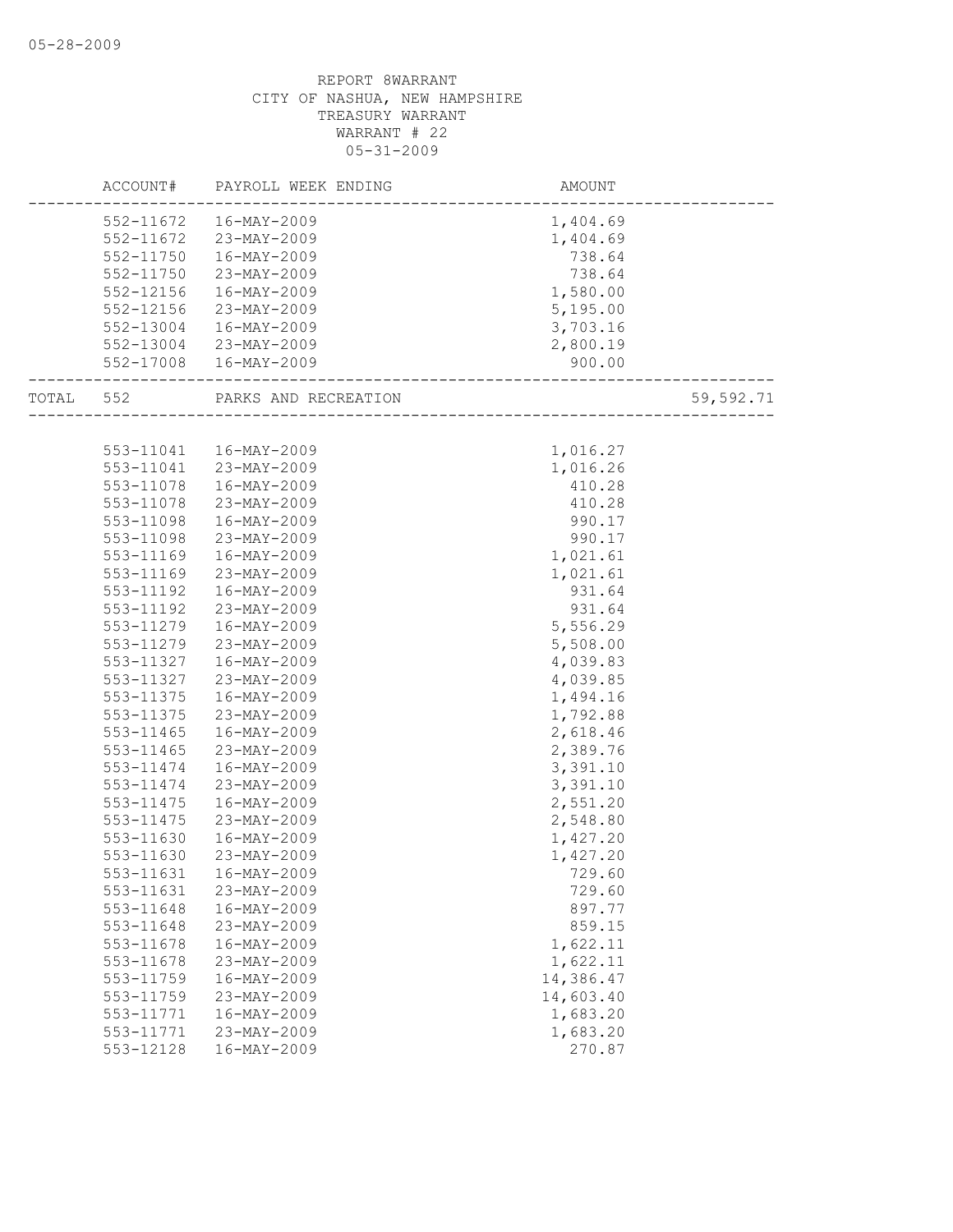|           | ACCOUNT#      | PAYROLL WEEK ENDING    | AMOUNT   |           |
|-----------|---------------|------------------------|----------|-----------|
|           |               | 553-12128 23-MAY-2009  | 270.85   |           |
|           |               | 553-13004 16-MAY-2009  | 708.61   |           |
|           |               | 553-13004 23-MAY-2009  | 729.57   |           |
|           |               | 553-17010 23-MAY-2009  | 1,100.00 |           |
| TOTAL 553 |               | STREET DEPARTMENT      |          | 92,812.27 |
|           |               |                        |          |           |
|           | 555-11024     | 23-MAY-2009            | 102.63   |           |
|           | 555-11058     | 16-MAY-2009            | 957.28   |           |
|           | 555-11058     | 23-MAY-2009            | 957.28   |           |
|           | 555-11461     | 16-MAY-2009            | 1,446.40 |           |
|           | 555-11461     | 23-MAY-2009            | 1,446.40 |           |
|           | 555-11505     | 16-MAY-2009            | 1,150.53 |           |
|           | 555-11505     | 23-MAY-2009            | 1,150.52 |           |
|           | 555-11639     | 16-MAY-2009            | 746.80   |           |
|           | 555-11639     | 23-MAY-2009            | 746.80   |           |
|           | 555-11640     | $16 - MAX - 2009$      | 695.60   |           |
|           | 555-11640     | 23-MAY-2009            | 695.60   |           |
|           | 555-11738     | 16-MAY-2009            | 1,760.00 |           |
|           | 555-11738     | 23-MAY-2009            | 1,760.00 |           |
|           | 555-11745     | 16-MAY-2009            | 738.80   |           |
|           | 555-11745     | 23-MAY-2009            | 738.80   |           |
|           | 555-11746     | 16-MAY-2009            | 1,106.97 |           |
|           | 555-11746     | 23-MAY-2009            | 1,106.97 |           |
|           | 555-13004     | 16-MAY-2009            | 99.00    |           |
|           | 555-13004     | 23-MAY-2009            | 497.55   |           |
|           |               | 555-13068 16-MAY-2009  | 231.00   |           |
|           |               | 555-13068 23-MAY-2009  | 231.00   |           |
| TOTAL     | 555           | TRAFFIC DEPARTMENT     |          | 18,365.93 |
|           |               |                        |          |           |
|           |               | 557-11161  16-MAY-2009 | 597.44   |           |
|           | 557-11161     | 23-MAY-2009            | 746.81   |           |
|           |               | 557-13004 16-MAY-2009  | 149.36   |           |
| TOTAL     | 557           | PARKING LOTS           |          | 1,493.61  |
|           |               |                        |          |           |
|           | 561-11345     | 16-MAY-2009            | 1,339.68 |           |
|           | 561-11345     | 23-MAY-2009            | 1,339.68 |           |
|           | 561-11651     | 16-MAY-2009            | 835.74   |           |
|           | 561-11651     | 23-MAY-2009            | 835.74   |           |
|           | 561-11658     | 16-MAY-2009            | 1,014.70 |           |
|           | 561-11658     | 23-MAY-2009            | 1,014.70 |           |
|           | 561-12153     | 16-MAY-2009            | 1,725.00 |           |
|           | $561 - 12153$ | 23-MAY-2009            | 1,920.00 |           |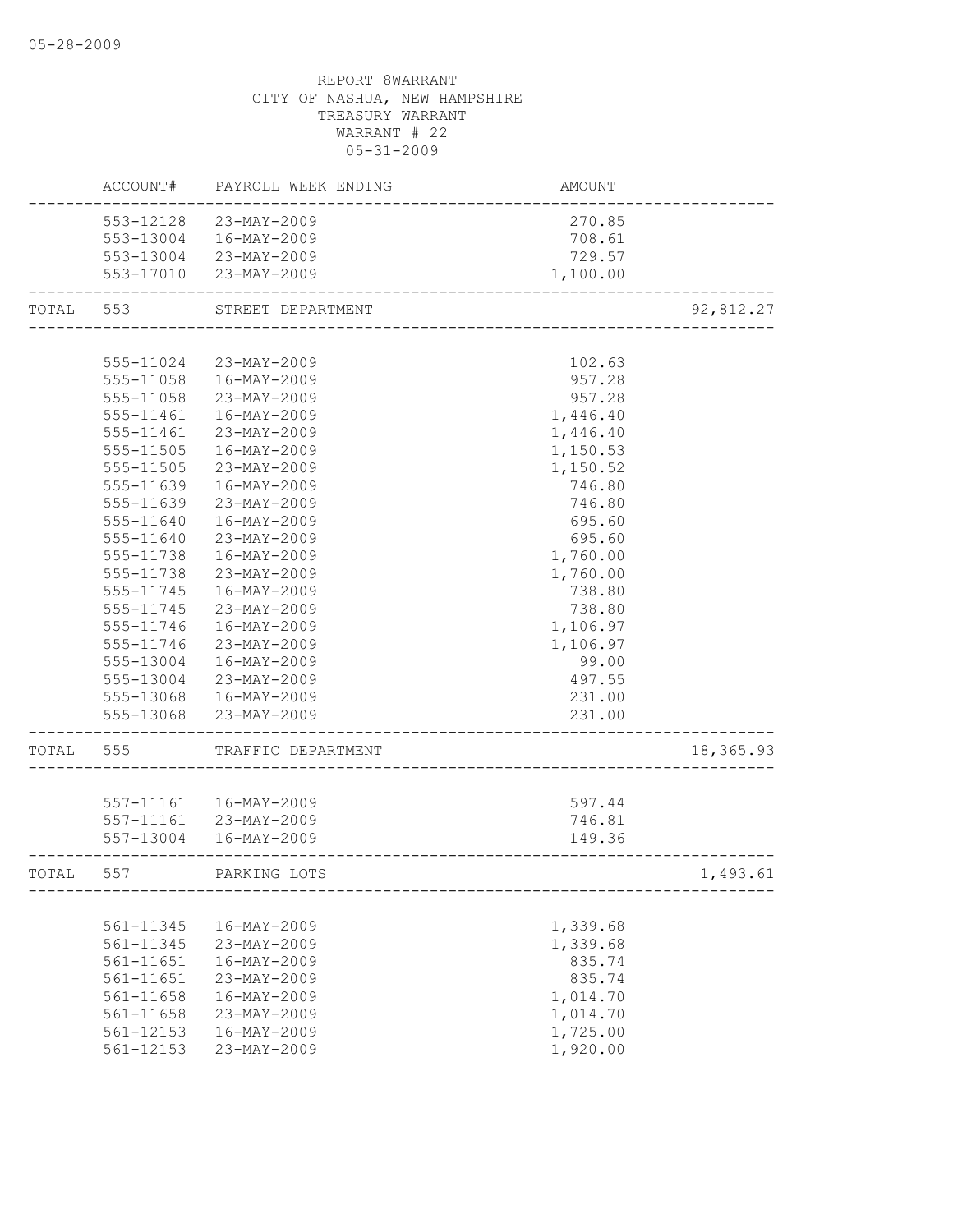|           |               | ACCOUNT# PAYROLL WEEK ENDING                   | AMOUNT                       |           |
|-----------|---------------|------------------------------------------------|------------------------------|-----------|
|           |               | 561-13004 23-MAY-2009<br>561-91010 23-MAY-2009 | 465.84<br>100.00             |           |
| TOTAL 561 |               | EDGEWOOD CEMETERY                              |                              | 10,591.08 |
|           |               |                                                |                              |           |
|           |               | 563-11345  16-MAY-2009                         | 1,126.64                     |           |
|           |               | 563-11345 23-MAY-2009                          | 1,126.63                     |           |
|           |               | 563-11651  16-MAY-2009                         | 744.15                       |           |
|           |               | 563-11651 23-MAY-2009                          |                              |           |
|           |               |                                                | 744.15                       |           |
|           |               | 563-11657  16-MAY-2009                         | 929.81                       |           |
|           |               | 563-11657 23-MAY-2009                          | 929.81                       |           |
|           |               | 563-12153  16-MAY-2009                         | 800.00                       |           |
|           |               | 563-12153 23-MAY-2009                          | 1,200.00                     |           |
|           |               | TOTAL 563 WOODLAWN CEMETERY                    | ---------------------------- | 7,601.19  |
|           |               |                                                |                              |           |
|           |               | 571-11174  16-MAY-2009                         | 867.77                       |           |
|           |               | 571-11174 23-MAY-2009                          | 867.76                       |           |
|           |               | 571-11237  16-MAY-2009                         | 1,941.86                     |           |
|           |               | 571-11237 23-MAY-2009                          | 1,941.86                     |           |
| TOTAL 571 |               | COMMUNITY DEVELOPMENT                          |                              | 5,619.25  |
|           |               |                                                |                              |           |
|           |               | 572-11024  16-MAY-2009                         | 634.61                       |           |
|           |               | 572-11024 23-MAY-2009                          | 634.62                       |           |
|           |               | 572-11215  16-MAY-2009                         | 3,571.25                     |           |
|           |               | 572-11215 23-MAY-2009                          | 3,571.25                     |           |
|           | 572-11238     | 16-MAY-2009                                    | 841.38                       |           |
|           | 572-11238     | 23-MAY-2009                                    | 841.39                       |           |
|           | 572-11450     | 16-MAY-2009                                    | 1,670.34                     |           |
|           | 572-11450     | 23-MAY-2009                                    | 1,670.35                     |           |
|           | 572-11522     | $16 - MAX - 2009$                              | 816.64                       |           |
|           | 572-11522     | 23-MAY-2009                                    | 816.64                       |           |
|           | $572 - 11525$ | 16-MAY-2009                                    | 1,007.85                     |           |
|           | 572-11525     | 23-MAY-2009                                    | 1,007.85                     |           |
|           |               | 572-58005 23-MAY-2009                          | 100.00                       |           |
|           | 572-98046     | 23-MAY-2009                                    | 100.00                       |           |
| TOTAL     | 572           | PLANNING DEPARTMENT                            |                              | 17,284.17 |
|           |               |                                                |                              |           |
|           | 573-11444     | 16-MAY-2009                                    | 1,618.06                     |           |
|           | 573-11444     | 23-MAY-2009                                    | 1,618.06                     |           |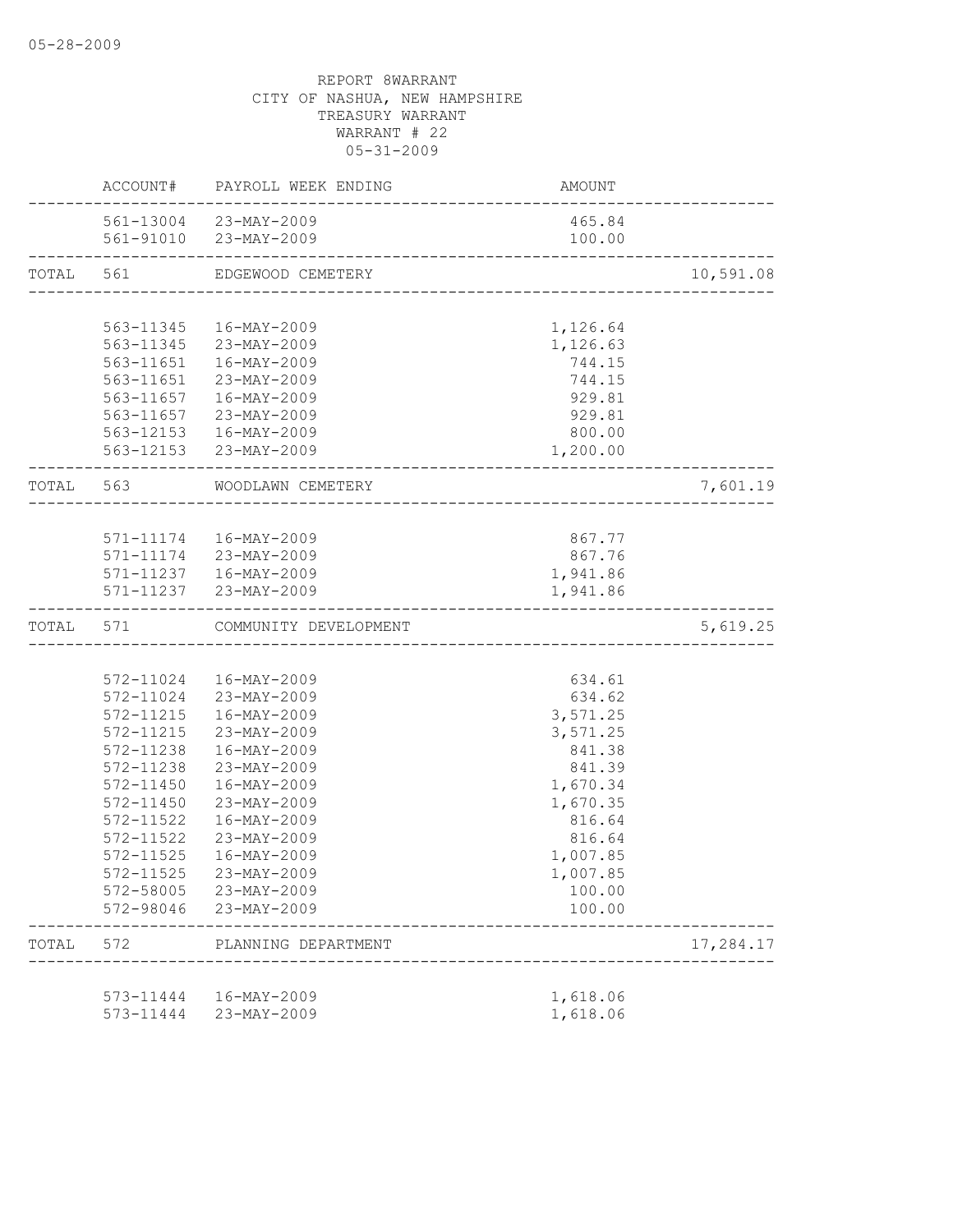|       | ACCOUNT#  |                                | AMOUNT   |            |
|-------|-----------|--------------------------------|----------|------------|
|       |           | TOTAL 573 ECONOMIC DEVELOPMENT |          | 3,236.12   |
|       |           |                                |          |            |
|       |           |                                |          |            |
|       | 575-11032 | 16-MAY-2009                    | 696.76   |            |
|       | 575-11032 | 23-MAY-2009                    | 696.76   |            |
|       | 575-11042 | 16-MAY-2009                    | 1,367.76 |            |
|       | 575-11042 | 23-MAY-2009                    | 1,367.76 |            |
|       | 575-11062 | 16-MAY-2009                    | 604.76   |            |
|       | 575-11062 | 23-MAY-2009                    | 604.76   |            |
|       | 575-11189 | 16-MAY-2009                    | 1,062.06 |            |
|       | 575-11189 | 23-MAY-2009                    | 1,062.06 |            |
|       | 575-11246 | 16-MAY-2009                    | 1,414.29 |            |
|       | 575-11246 | 23-MAY-2009                    | 1,885.72 |            |
|       | 575-11387 | 16-MAY-2009                    | 5,755.10 |            |
|       | 575-11387 | 23-MAY-2009                    | 5,755.10 |            |
|       | 575-11393 | 16-MAY-2009                    | 4,276.61 |            |
|       | 575-11393 | 23-MAY-2009                    | 4,337.17 |            |
|       | 575-11400 | 16-MAY-2009                    | 7,315.24 |            |
|       | 575-11400 | 23-MAY-2009                    | 7,315.23 |            |
|       | 575-11401 | 16-MAY-2009                    | 3,853.02 |            |
|       | 575-11401 | 23-MAY-2009                    | 3,853.03 |            |
|       | 575-11403 | 16-MAY-2009                    | 833.86   |            |
|       | 575-11403 | 23-MAY-2009                    | 833.86   |            |
|       | 575-11404 | 16-MAY-2009                    | 751.38   |            |
|       | 575-11404 | 23-MAY-2009                    | 751.38   |            |
|       | 575-11627 | 16-MAY-2009                    | 589.06   |            |
|       | 575-11627 | 23-MAY-2009                    | 589.06   |            |
|       | 575-12076 | 16-MAY-2009                    | 107.80   |            |
|       | 575-12076 | 23-MAY-2009                    | 107.80   |            |
|       | 575-12087 | 16-MAY-2009                    | 460.79   |            |
|       | 575-12087 | 23-MAY-2009                    | 460.79   |            |
|       | 575-12090 | 16-MAY-2009                    | 1,157.60 |            |
|       | 575-12090 | 23-MAY-2009                    | 1,157.60 |            |
|       | 575-12114 | $16 - MAX - 2009$              | 1,504.88 |            |
|       | 575-12114 | 23-MAY-2009                    | 1,802.75 |            |
|       | 575-13004 | 23-MAY-2009                    | 191.80   |            |
|       | 575-13035 | 16-MAY-2009                    | 682.69   |            |
|       |           | 575-13035 23-MAY-2009          | 946.37   |            |
| TOTAL | 575       | PUBLIC LIBRARIES               |          | 66, 152.66 |
|       |           |                                |          |            |
|       | 576-11059 | 16-MAY-2009                    | 1,252.76 |            |
|       | 576-11059 | 23-MAY-2009                    | 1,252.76 |            |
|       | 576-11221 | 16-MAY-2009                    | 1,038.98 |            |
|       | 576-11221 | 23-MAY-2009                    | 1,038.98 |            |
|       | 576-11315 | $16 - MAY - 2009$              | 1,294.20 |            |
|       |           |                                |          |            |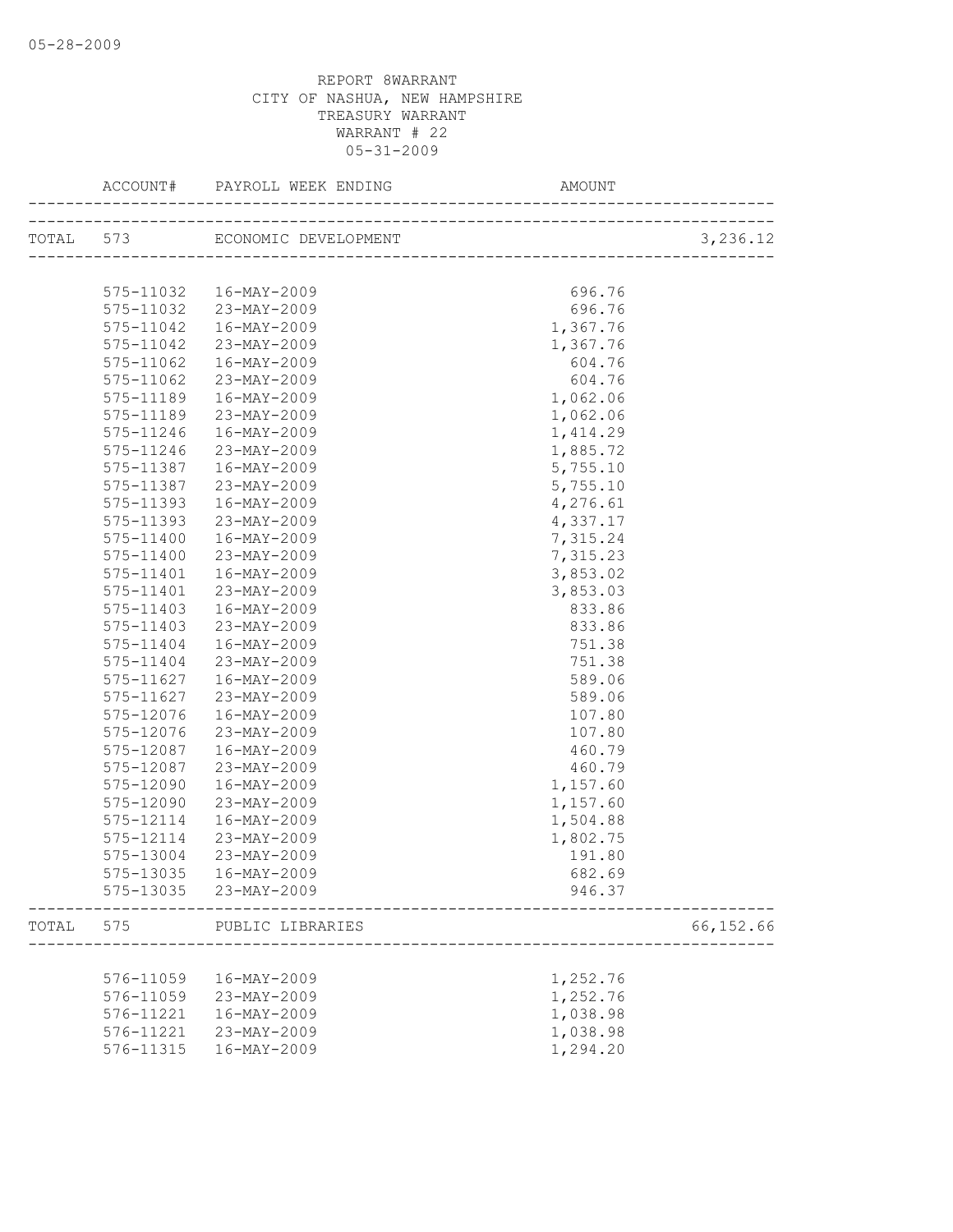|       |           | ACCOUNT# PAYROLL WEEK ENDING                               | AMOUNT                            |           |
|-------|-----------|------------------------------------------------------------|-----------------------------------|-----------|
|       |           | 576-11315 23-MAY-2009                                      | 1,294.19                          |           |
|       |           | 576-11361  16-MAY-2009                                     | 3,928.19                          |           |
|       | 576-11361 | 23-MAY-2009                                                | 3,928.19                          |           |
|       | 576-11362 | 16-MAY-2009                                                | 1,082.36                          |           |
|       | 576-11362 | 23-MAY-2009                                                | 1,082.36                          |           |
|       | 576-12045 | 16-MAY-2009                                                | 270.97                            |           |
|       |           | 576-12045 23-MAY-2009                                      | 290.04                            |           |
|       |           | 576-91010 23-MAY-2009                                      | 1,520.00<br>____________________  |           |
|       |           | TOTAL 576 BUILDING DEPARTMENT                              | --------------------------------- | 19,273.98 |
|       |           |                                                            |                                   |           |
|       |           | 577-11067  16-MAY-2009                                     | 1,139.43                          |           |
|       |           | 577-11067 23-MAY-2009                                      | 1,139.43                          |           |
|       |           | 577-11183  16-MAY-2009                                     | 2,002.48                          |           |
|       |           | 577-11183 23-MAY-2009                                      | 2,002.48                          |           |
|       |           | 577-91010 23-MAY-2009<br>--------------------------------- | 510.00                            |           |
| TOTAL |           | 577 CODE ENFORCEMENT                                       |                                   | 6,793.82  |
|       |           |                                                            |                                   |           |
|       |           | 581-11012  16-MAY-2009                                     | 4,089.42                          |           |
|       | 581-11075 | 16-MAY-2009                                                | 4,228.08                          |           |
|       | 581-11081 | 16-MAY-2009                                                | 2,592.11                          |           |
|       | 581-11162 | 16-MAY-2009                                                | 54,193.07                         |           |
|       | 581-11162 | 23-MAY-2009                                                | 53,054.52                         |           |
|       | 581-11204 | 16-MAY-2009                                                | 11,067.20                         |           |
|       | 581-11204 | 23-MAY-2009                                                | 11,067.21                         |           |
|       | 581-11348 | 16-MAY-2009                                                | 78,661.61                         |           |
|       | 581-11366 | 16-MAY-2009                                                | 58,033.64                         |           |
|       | 581-11366 | 23-MAY-2009                                                | 56, 364.88                        |           |
|       | 581-11396 | 16-MAY-2009                                                | 38,490.57                         |           |
|       | 581-11402 | 16-MAY-2009                                                | 3,076.92                          |           |
|       | 581-11408 | 16-MAY-2009                                                | 17,532.36                         |           |
|       | 581-11408 | 23-MAY-2009                                                | 17,389.12                         |           |
|       | 581-11486 | 16-MAY-2009                                                | 40,773.19                         |           |
|       | 581-11515 | 16-MAY-2009                                                | 4,441.74                          |           |
|       | 581-11570 | 16-MAY-2009                                                | 60, 451.47                        |           |
|       | 581-11572 | $16 - MAY - 2009$                                          | 60,348.05                         |           |
|       | 581-11579 | $16 - MAX - 2009$                                          | 36, 356.04                        |           |
|       | 581-11628 | 16-MAY-2009                                                | 1,359.20                          |           |
|       | 581-11628 | 23-MAY-2009                                                | 1,359.20                          |           |
|       | 581-11675 | 16-MAY-2009                                                | 5,769.23                          |           |
|       | 581-11709 | 16-MAY-2009                                                | 5,957.20                          |           |
|       | 581-11711 | 16-MAY-2009                                                | 2,576.95                          |           |
|       | 581-11726 | 16-MAY-2009                                                | 1,584,738.22                      |           |
|       | 581-11800 | $16 - MAY - 2009$                                          | 47,997.61                         |           |
|       | 581-11801 | $16 - MAY - 2009$                                          | 14,593.72                         |           |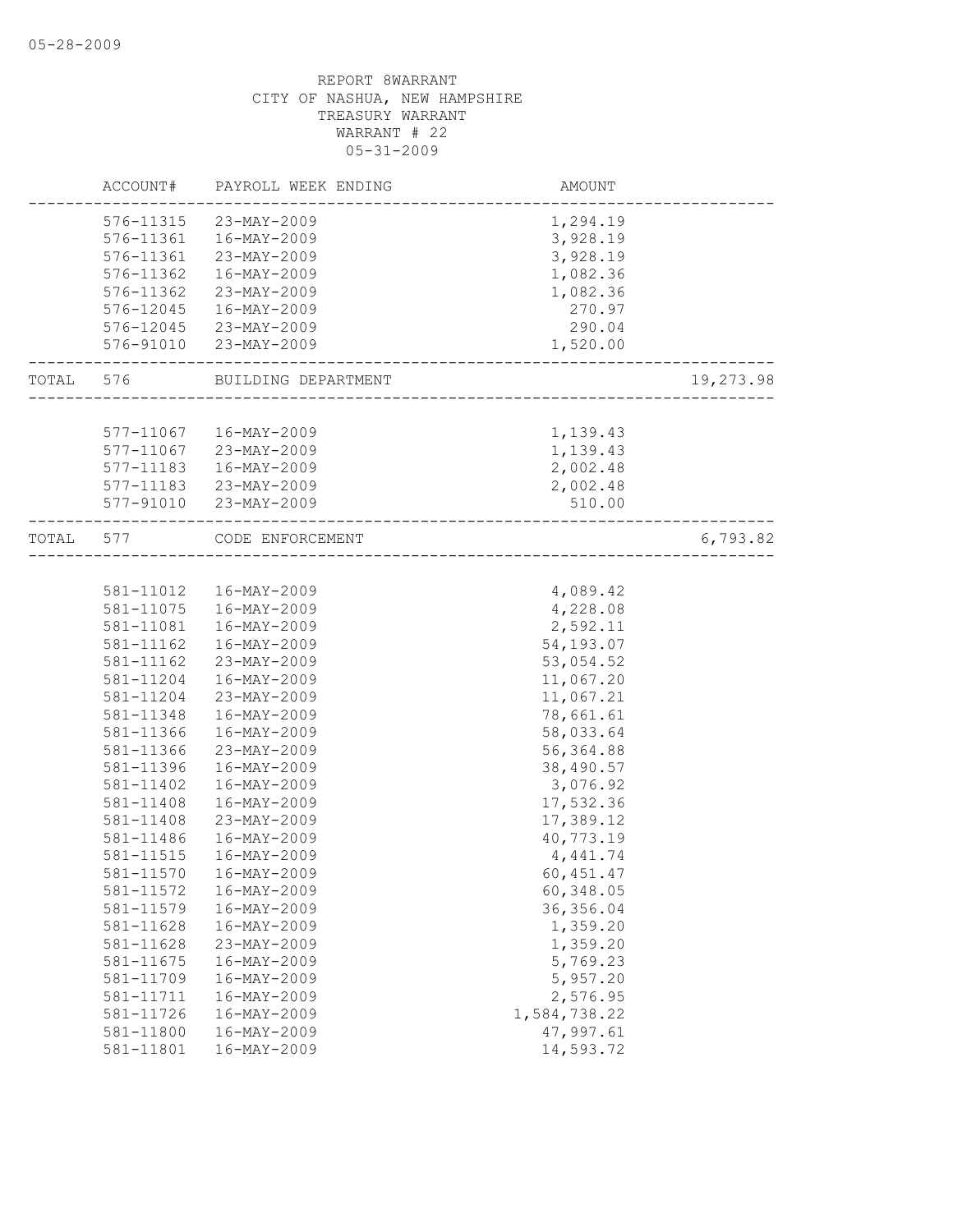| ACCOUNT#  | PAYROLL WEEK ENDING      | AMOUNT     |
|-----------|--------------------------|------------|
| 581-11801 | 23-MAY-2009              | 350.00     |
| 581-11802 | 16-MAY-2009              | 12,960.77  |
| 581-11803 | 16-MAY-2009              | 14,296.91  |
| 581-11803 | 23-MAY-2009              | 698.95     |
| 581-11805 | 16-MAY-2009              | 27,551.87  |
| 581-11812 | 16-MAY-2009              | 2,504.84   |
| 581-11816 | 16-MAY-2009              | 3,724.57   |
| 581-11830 | $16 - MAY - 2009$        | 5,575.55   |
| 581-11850 | 16-MAY-2009              | 2,568.06   |
| 581-11850 | 23-MAY-2009              | 2,723.70   |
| 581-11860 | 16-MAY-2009              | 6,332.23   |
| 581-12006 | 16-MAY-2009              | 702.00     |
| 581-12006 | 23-MAY-2009              | 140.00     |
| 581-12021 | $16 - MAX - 2009$        | 1,421.81   |
| 581-12021 | 23-MAY-2009              | 24.00      |
| 581-12060 | 16-MAY-2009              | 2,685.98   |
| 581-12060 | 23-MAY-2009              | 2,658.20   |
| 581-12078 | 16-MAY-2009              | 3,384.25   |
| 581-12081 | 16-MAY-2009              | 2,329.05   |
| 581-12084 | 16-MAY-2009              | 3,562.50   |
| 581-12087 | 16-MAY-2009              | 596.00     |
| 581-12087 | 23-MAY-2009              | 596.00     |
| 581-12111 | 16-MAY-2009              | 144,521.86 |
| 581-12111 | 23-MAY-2009              | 144,426.30 |
| 581-12112 | 16-MAY-2009              | 10,463.04  |
| 581-12112 | 23-MAY-2009              | 10,602.07  |
| 581-12126 | 16-MAY-2009              | 6,736.02   |
| 581-12126 | 23-MAY-2009              | 6,736.02   |
| 581-12135 | 16-MAY-2009              | 4,277.32   |
| 581-12135 | 23-MAY-2009              | 8,388.61   |
| 581-12136 | $16 - MAY - 2009$        | 928.39     |
| 581-12136 | 23-MAY-2009              | 810.65     |
| 581-12141 | 16-MAY-2009              | 400.00     |
| 581-12153 | 16-MAY-2009              | 1,145.00   |
| 581-12153 | 23-MAY-2009              | 1,933.00   |
| 581-12198 | 16-MAY-2009              | 37,439.06  |
| 581-12201 | 16-MAY-2009              | 28,075.21  |
| 581-12201 | 23-MAY-2009              | 29,386.28  |
| 581-13004 | $16 - MAY - 2009$        | 1,281.35   |
| 581-13004 | 23-MAY-2009              | 1,037.50   |
| 581-13021 | 16-MAY-2009              | 197.62     |
| 581-13021 | 23-MAY-2009              | 854.42     |
| 581-13032 | 16-MAY-2009              | 1,507.29   |
| 581-13032 | 23-MAY-2009              | 1,218.36   |
| 581-13120 | $16 - \text{MAX} - 2009$ | 6,714.47   |
| 581-13120 | 23-MAY-2009              | 3,781.84   |
| 581-13133 | 16-MAY-2009              | 2,847.90   |
| 581-13133 | 23-MAY-2009              | 752.96     |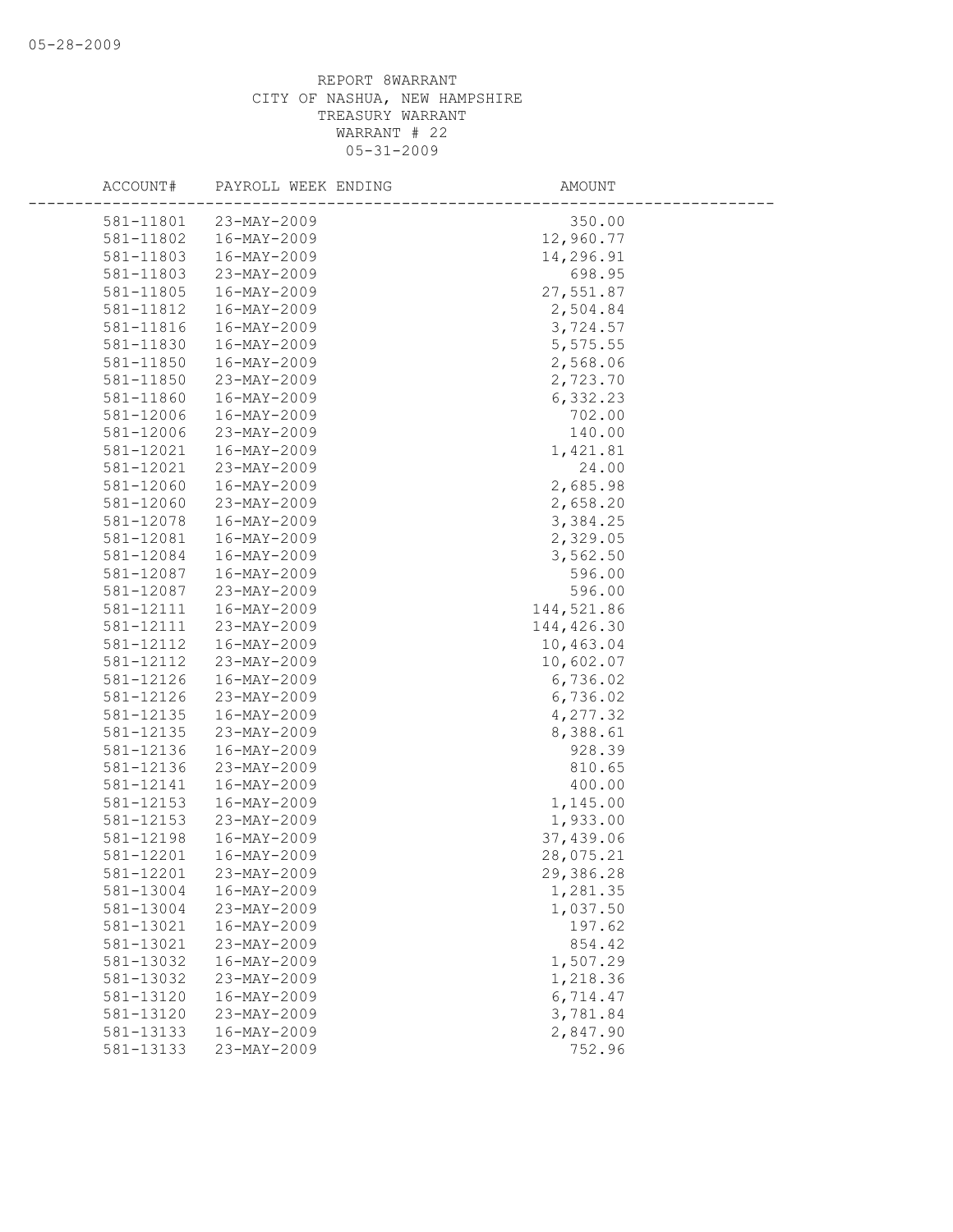|       | ACCOUNT#  | PAYROLL WEEK ENDING    | AMOUNT   |              |
|-------|-----------|------------------------|----------|--------------|
|       | 581-13137 | 16-MAY-2009            | 799.28   |              |
|       | 581-13137 | 23-MAY-2009            | 394.97   |              |
|       | 581-17010 | 16-MAY-2009            |          |              |
|       | 581-19000 | 16-MAY-2009            | 7,477.60 |              |
|       | 581-19230 | 16-MAY-2009            | 1,162.50 |              |
|       | 581-19230 | $23 - MAX - 2009$      | 70.00    |              |
|       | 581-19240 | 16-MAY-2009            | 758.10   |              |
|       | 581-19240 | 23-MAY-2009            | 70.00    |              |
| TOTAL | 581       | SCHOOL DEPARTMENT      |          | 2,841,144.76 |
|       |           |                        |          |              |
|       |           | 5811-13133 23-MAY-2009 | 35.00    |              |
| TOTAL | 581       |                        |          | 35.00        |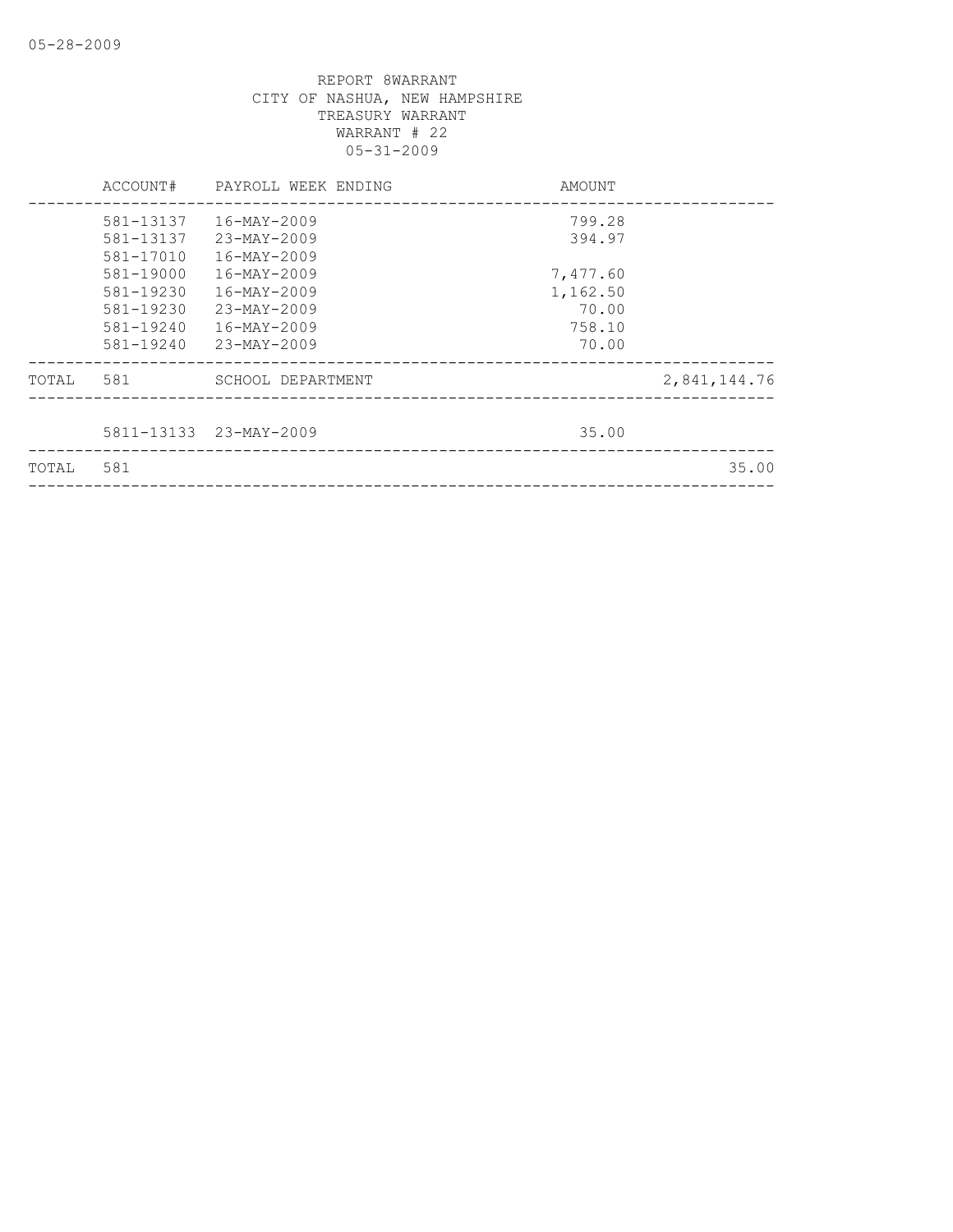|       | ACCOUNT#                                                 | PAYROLL WEEK ENDING                                                                      | AMOUNT                             |          |
|-------|----------------------------------------------------------|------------------------------------------------------------------------------------------|------------------------------------|----------|
|       | 751-11435<br>$751 - 11435$<br>$751 - 11638$<br>751-11638 | 16-MAY-2009<br>$23 - \text{MAX} - 2009$<br>$16 - \text{MAX} - 2009$<br>$23 - MAX - 2009$ | 22.08<br>88.34<br>514.52<br>485.92 |          |
| TOTAL | 751                                                      | CPF-PWD & ENGINEERING                                                                    |                                    | 1,110.86 |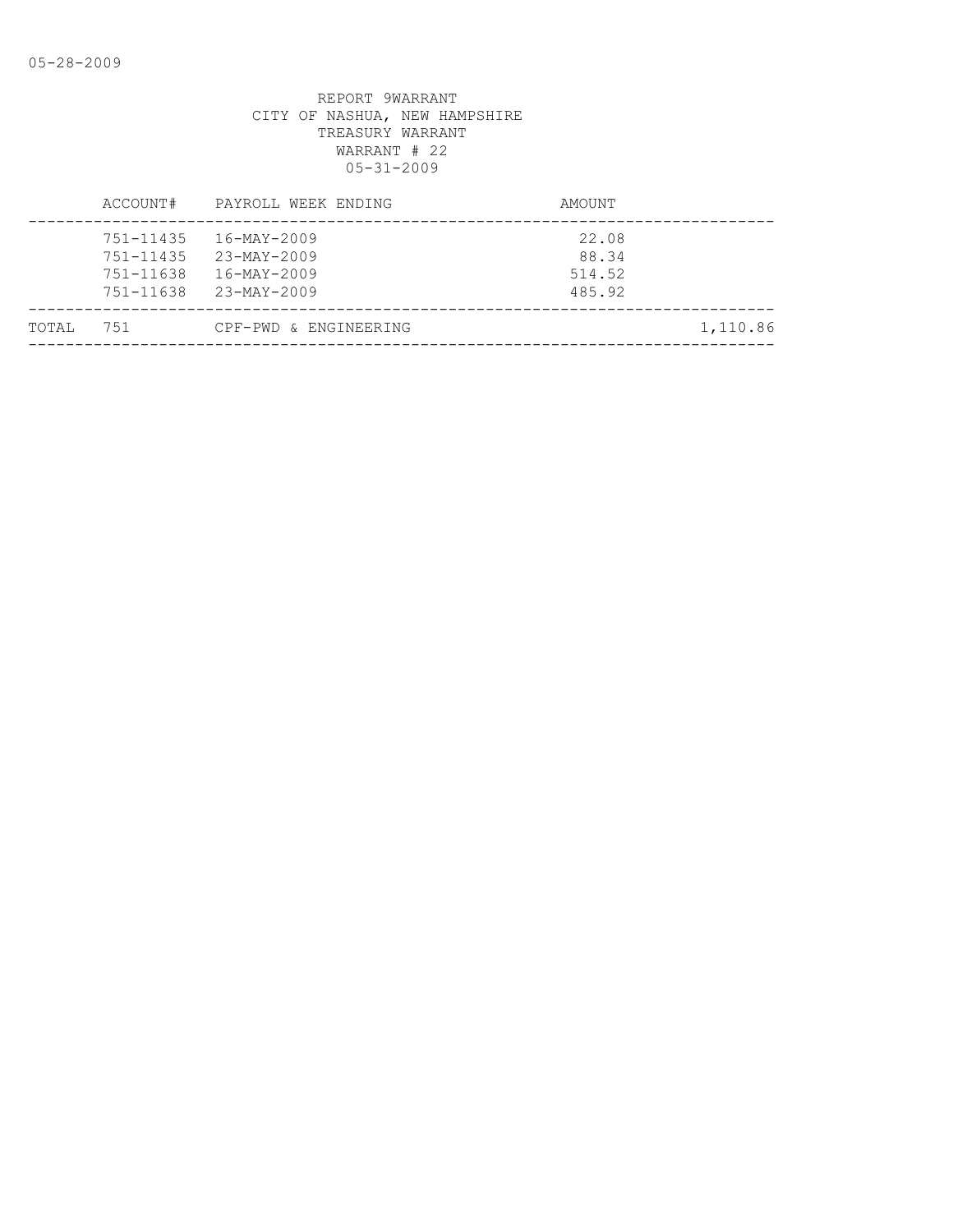| ACCOUNT#               | PAYROLL WEEK ENDING        | AMOUNT               |  |
|------------------------|----------------------------|----------------------|--|
| 801-11008              | 16-MAY-2009                | 576.29               |  |
| 801-11008              | 23-MAY-2009                | 576.29               |  |
| 801-11028              | 16-MAY-2009                | 59.04                |  |
| 801-11028              | 23-MAY-2009                | 59.04                |  |
| 801-11064              | 16-MAY-2009                | 136.42               |  |
| 801-11064              | 23-MAY-2009                | 136.42               |  |
| 801-11094              | 16-MAY-2009                | 99.64                |  |
| 801-11094              | 23-MAY-2009                | 99.64                |  |
| 801-11188              | 16-MAY-2009                | 375.26               |  |
| 801-11188              | 23-MAY-2009                | 375.25               |  |
| 801-11190              | 16-MAY-2009                | 397.89               |  |
| 801-11190              | 23-MAY-2009                | 397.88               |  |
| 801-11193              | 16-MAY-2009                | 976.79               |  |
| 801-11193              | 23-MAY-2009                | 976.79               |  |
| 801-11208              | 16-MAY-2009                | 143.59               |  |
| 801-11208              | 23-MAY-2009                | 143.59               |  |
| 801-11211              | 16-MAY-2009                | 66.24                |  |
| 801-11211              | 23-MAY-2009                | 66.24                |  |
| 801-11222              | 16-MAY-2009                | 205.14               |  |
| 801-11222              | 23-MAY-2009                | 205.14               |  |
| 801-11271              | 16-MAY-2009                | 1, 117.43            |  |
| 801-11271              | 23-MAY-2009                | 1, 117.44            |  |
| 801-11276              | 16-MAY-2009                | 4,002.40             |  |
| 801-11276              | 23-MAY-2009                | 4,056.58             |  |
| 801-11383              | 16-MAY-2009                | 867.76               |  |
| 801-11383              | 23-MAY-2009                | 867.77               |  |
| 801-11435              | 16-MAY-2009                | 261.70               |  |
| 801-11435              | 23-MAY-2009                | 251.76               |  |
| 801-11595              | 16-MAY-2009                | 5,219.20             |  |
| 801-11595              | 16-MAY-2009                | 3,710.00             |  |
| 801-11595              | 23-MAY-2009                | 5,227.60             |  |
| 801-11595              | 23-MAY-2009                | 2,968.00             |  |
| 801-11596              | 16-MAY-2009                | 3,136.00             |  |
| 801-11596              | 23-MAY-2009                | 3,136.00             |  |
| 801-11598<br>801-11598 | 16-MAY-2009<br>23-MAY-2009 | 776.80               |  |
| 801-11599              | 16-MAY-2009                | 776.81<br>1,062.92   |  |
| 801-11599              | 16-MAY-2009                | 1,062.92             |  |
|                        |                            |                      |  |
| 801-11599<br>801-11599 | 23-MAY-2009<br>23-MAY-2009 | 1,062.92<br>1,062.92 |  |
| 801-11606              | 16-MAY-2009                | 691.54               |  |
| 801-11606              | 23-MAY-2009                | 691.55               |  |
| 801-11647              | 16-MAY-2009                | 1,351.04             |  |
| 801-11647              | 23-MAY-2009                | 1,351.04             |  |
| 801-12128              | 16-MAY-2009                | 270.87               |  |
| 801-12128              | 23-MAY-2009                | 270.87               |  |
| 801-12594              | $16 - MAX - 2009$          | 3,016.00             |  |
| 801-12594              | 23-MAY-2009                | 4,264.00             |  |
|                        |                            |                      |  |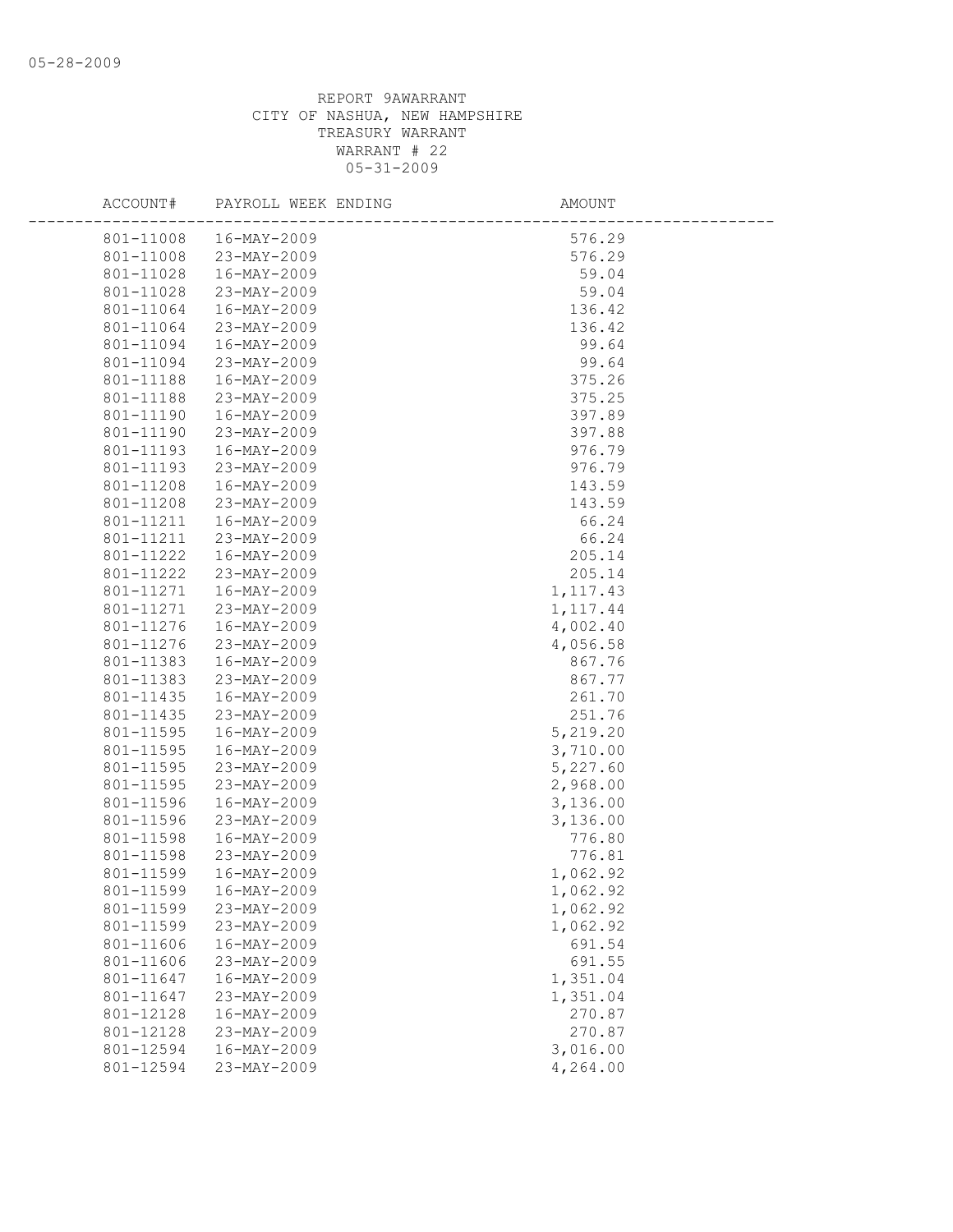|           |           | ACCOUNT# PAYROLL WEEK ENDING | AMOUNT                          |           |
|-----------|-----------|------------------------------|---------------------------------|-----------|
|           |           | 801-13004  16-MAY-2009       | 1,069.83                        |           |
|           |           | 801-13004  16-MAY-2009       | 647.56                          |           |
|           |           | 801-13004  16-MAY-2009       | 300.11                          |           |
|           | 801-13004 | 23-MAY-2009                  | 863.00                          |           |
|           | 801-13004 | 23-MAY-2009                  | 564.77                          |           |
|           | 801-13004 | 23-MAY-2009                  | 32.54                           |           |
|           | 801-13004 | 23-MAY-2009                  | 269.45                          |           |
|           |           | 801-17001 23-MAY-2009        | 300.00                          |           |
|           |           | 801-17002  16-MAY-2009       | 500.00<br>--------------------- |           |
| TOTAL 801 |           | SOLID WASTE DISPOSAL         |                                 | 64,271.68 |
|           |           |                              |                                 |           |
|           |           | 802-11028  16-MAY-2009       | 401.48                          |           |
|           |           | 802-11028  16-MAY-2009       | 188.93                          |           |
|           | 802-11028 | 23-MAY-2009                  | 401.48                          |           |
|           | 802-11028 | 23-MAY-2009                  | 188.93                          |           |
|           | 802-11064 | 16-MAY-2009                  | 136.42                          |           |
|           | 802-11064 | 16-MAY-2009                  | 136.42                          |           |
|           | 802-11064 | 23-MAY-2009                  | 136.42                          |           |
|           | 802-11064 | 23-MAY-2009                  | 136.42                          |           |
|           | 802-11091 | 16-MAY-2009                  | 1,075.15                        |           |
|           | 802-11091 | 23-MAY-2009                  | 1,075.15                        |           |
|           | 802-11092 | 16-MAY-2009                  | 738.80                          |           |
|           | 802-11092 | 23-MAY-2009                  | 735.20                          |           |
|           | 802-11094 | 16-MAY-2009                  | 298.89                          |           |
|           | 802-11094 | 16-MAY-2009                  | 298.91                          |           |
|           | 802-11094 | 23-MAY-2009                  | 298.89                          |           |
|           | 802-11094 | 23-MAY-2009                  | 298.91                          |           |
|           | 802-11096 | 16-MAY-2009                  | 915.17                          |           |
|           | 802-11096 | 23-MAY-2009                  | 915.17                          |           |
|           | 802-11102 | 16-MAY-2009                  | 885.14                          |           |
|           | 802-11102 | 23-MAY-2009                  | 885.14                          |           |
|           | 802-11105 | 16-MAY-2009                  | 987.45                          |           |
|           | 802-11105 | 23-MAY-2009                  | 1,022.84                        |           |
|           | 802-11155 | 16-MAY-2009                  | 1,001.60                        |           |
|           | 802-11155 | 23-MAY-2009                  | 1,001.60                        |           |
|           | 802-11157 | 16-MAY-2009                  | 1,609.92                        |           |
|           | 802-11157 | 23-MAY-2009                  | 1,568.00                        |           |
|           | 802-11158 | 16-MAY-2009                  | 1,514.88                        |           |
|           | 802-11158 | 23-MAY-2009                  | 1,472.80                        |           |
|           | 802-11188 | 16-MAY-2009                  | 1,093.43                        |           |
|           | 802-11188 | 23-MAY-2009                  | 1,093.43                        |           |
|           | 802-11190 | 16-MAY-2009                  | 397.88                          |           |
|           | 802-11190 | 23-MAY-2009                  | 397.88                          |           |
|           | 802-11208 | 16-MAY-2009                  | 95.73                           |           |
|           | 802-11208 | 16-MAY-2009                  | 47.86                           |           |
|           | 802-11208 | 23-MAY-2009                  | 95.73                           |           |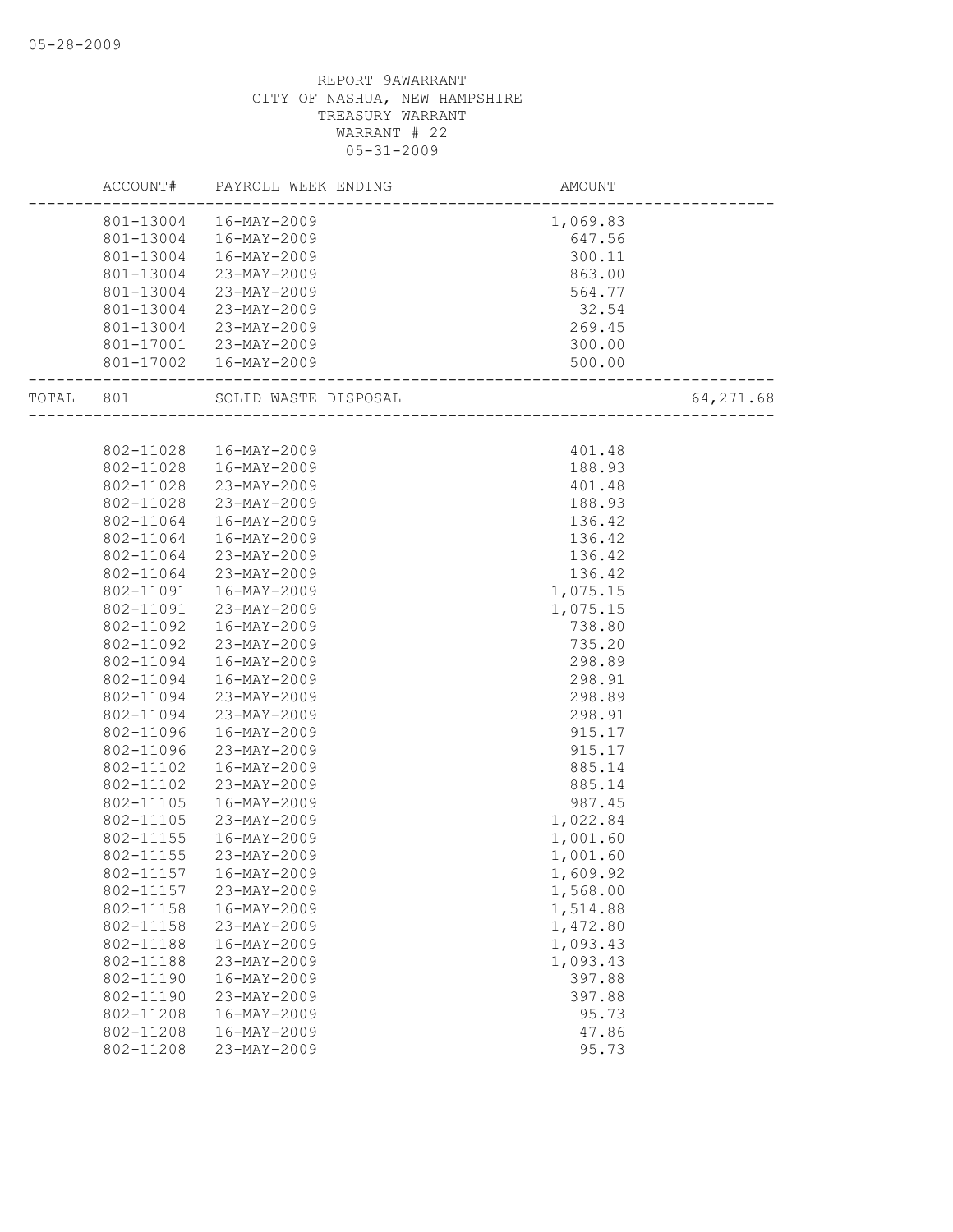|       | ACCOUNT#               | PAYROLL WEEK ENDING        | AMOUNT             |           |
|-------|------------------------|----------------------------|--------------------|-----------|
|       | 802-11208              | 23-MAY-2009                | 47.86              |           |
|       | 802-11211              | 16-MAY-2009                | 264.98             |           |
|       | 802-11211              | 16-MAY-2009                | 397.46             |           |
|       | 802-11211              | 23-MAY-2009                | 264.98             |           |
|       | 802-11211              | 23-MAY-2009                | 397.46             |           |
|       | 802-11222              | 16-MAY-2009                | 205.14             |           |
|       | 802-11222              | 23-MAY-2009                | 205.14             |           |
|       | 802-11260              | 16-MAY-2009                | 1,760.00           |           |
|       | 802-11260              | 23-MAY-2009                | 1,760.00           |           |
|       | 802-11270              | 16-MAY-2009                | 1,060.46           |           |
|       | 802-11270              | 23-MAY-2009                | 1,060.46           |           |
|       | 802-11333              | 16-MAY-2009                | 1,042.06           |           |
|       | 802-11333              | 23-MAY-2009                | 1,042.06           |           |
|       | 802-11435              | 16-MAY-2009                | 436.17             |           |
|       | 802-11435              | 16-MAY-2009                | 174.47             |           |
|       | 802-11435              | 23-MAY-2009                | 419.61             |           |
|       | 802-11435              | 23-MAY-2009                | 167.84             |           |
|       | 802-11480              | 16-MAY-2009                | 3,524.49           |           |
|       | 802-11480              | 23-MAY-2009                | 2,789.74           |           |
|       | 802-11507              | 16-MAY-2009                | 716.12             |           |
|       | 802-11507              | 23-MAY-2009                | 935.34             |           |
|       | 802-11513              | 16-MAY-2009                | 5,307.80           |           |
|       | 802-11513              | 23-MAY-2009                | 5,308.04           |           |
|       | 802-11514              | 16-MAY-2009                | 2,646.40           |           |
|       | 802-11514              | 23-MAY-2009                | 2,644.80           |           |
|       | 802-11681              | 16-MAY-2009                | 305.96             |           |
|       | 802-11681              | 16-MAY-2009                | 1,223.86           |           |
|       | 802-11681              | 23-MAY-2009                | 305.96             |           |
|       | 802-11681              | 23-MAY-2009                | 1,223.86           |           |
|       | 802-11693              | 16-MAY-2009                | 1,172.38           |           |
|       | 802-11693              | 23-MAY-2009                | 1,172.38           |           |
|       | 802-11763              | $16 - MAY - 2009$          | 173.55             |           |
|       | 802-11763              | 16-MAY-2009                | 694.22             |           |
|       | 802-11763              | 23-MAY-2009                | 173.55             |           |
|       | 802-11763              | 23-MAY-2009                | 694.22             |           |
|       | 802-11764              | 16-MAY-2009                | 1,150.52           |           |
|       | 802-11764              | 23-MAY-2009                | 1,150.52           |           |
|       | 802-12154              | 16-MAY-2009                | 880.00             |           |
|       | 802-12154              | 23-MAY-2009                | 792.00             |           |
|       | 802-12203<br>802-13004 | 23-MAY-2009<br>16-MAY-2009 | 384.00<br>624.09   |           |
|       | 802-13004              |                            |                    |           |
|       | 802-13004              | 16-MAY-2009<br>23-MAY-2009 | 1,602.47<br>458.35 |           |
|       | 802-13004              | 23-MAY-2009                | 175.86             |           |
|       |                        |                            |                    |           |
| TOTAL | 802                    | SEWERAGE DISPOSAL SYSTEM   |                    | 72,484.68 |
|       |                        |                            |                    |           |